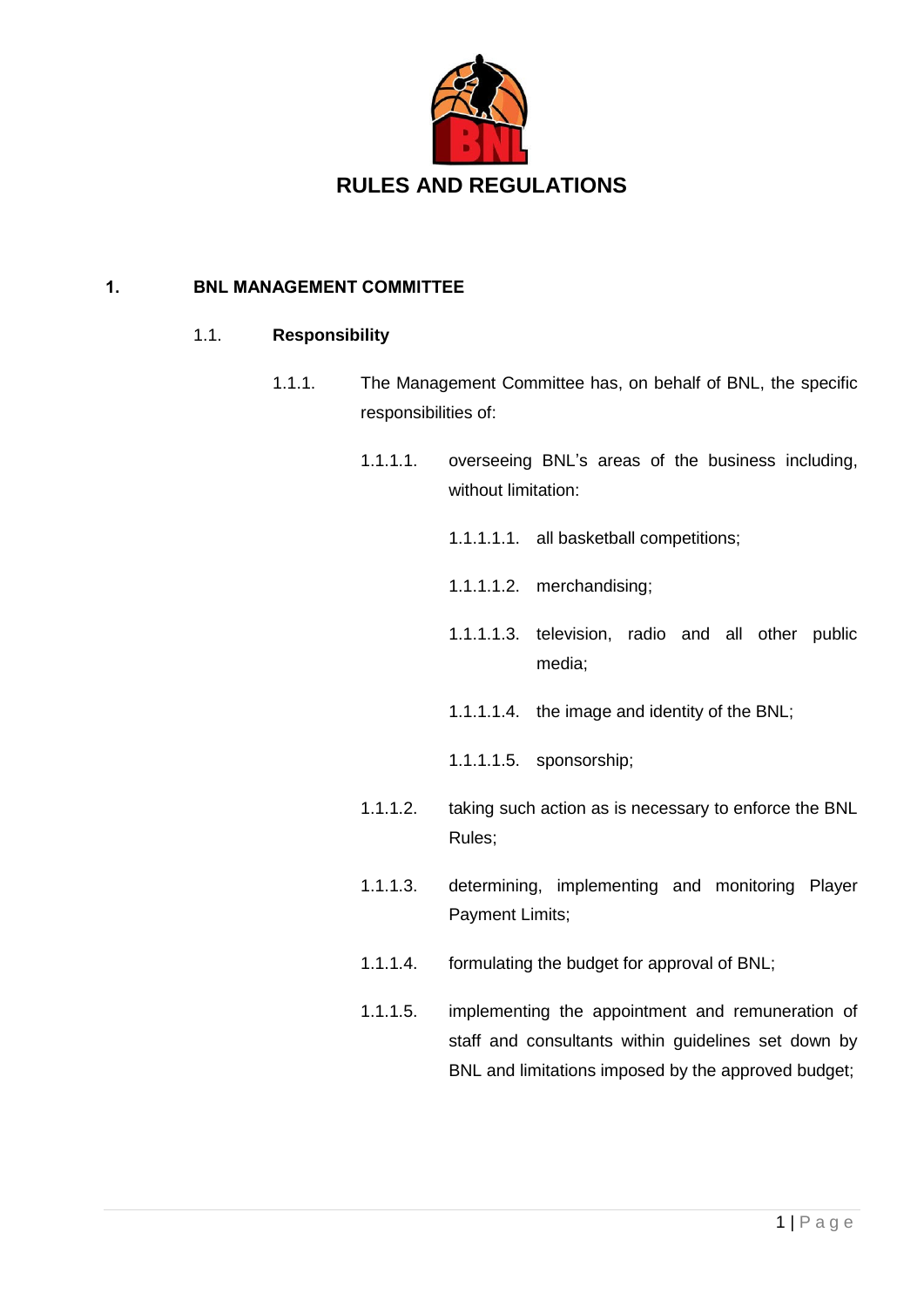- 1.1.1.6. conducting tour and special games, including deciding venues;
- 1.1.1.7. conducting pre-season tournaments;
- 1.1.1.8. overseeing and implementing interaction with Basketball South Africa and other professional leagues outside of South Africa;
- 1.1.1.9. preparing and monitoring fixtures for the BNL Season including, without limitation, the final series and to approve any necessary changes to the fixtures and play-off dates as a result of, amongst others, unavailability of venues;
- 1.1.1.10. implementing the BNL Competitions' Doping Policy;
- 1.1.1.11. implementing and overseeing BNL Competitions' disciplinary procedures including behaviour both on and off the playing field;
- 1.1.1.12. monitoring BNL financial performance including the power to approve capital works or expenditure up to an amount determined by the BNL on any one item or project;
- 1.1.1.13. implementing and overseeing interaction with players' representative bodies and players' agents;
- 1.1.1.14. advising BNL as to policy;
- 1.1.1.15. deciding other specific matters as allocated to it by BNL;
- 1.1.1.16. implementing BNL's obligations, duties and responsibilities in terms of these Rules.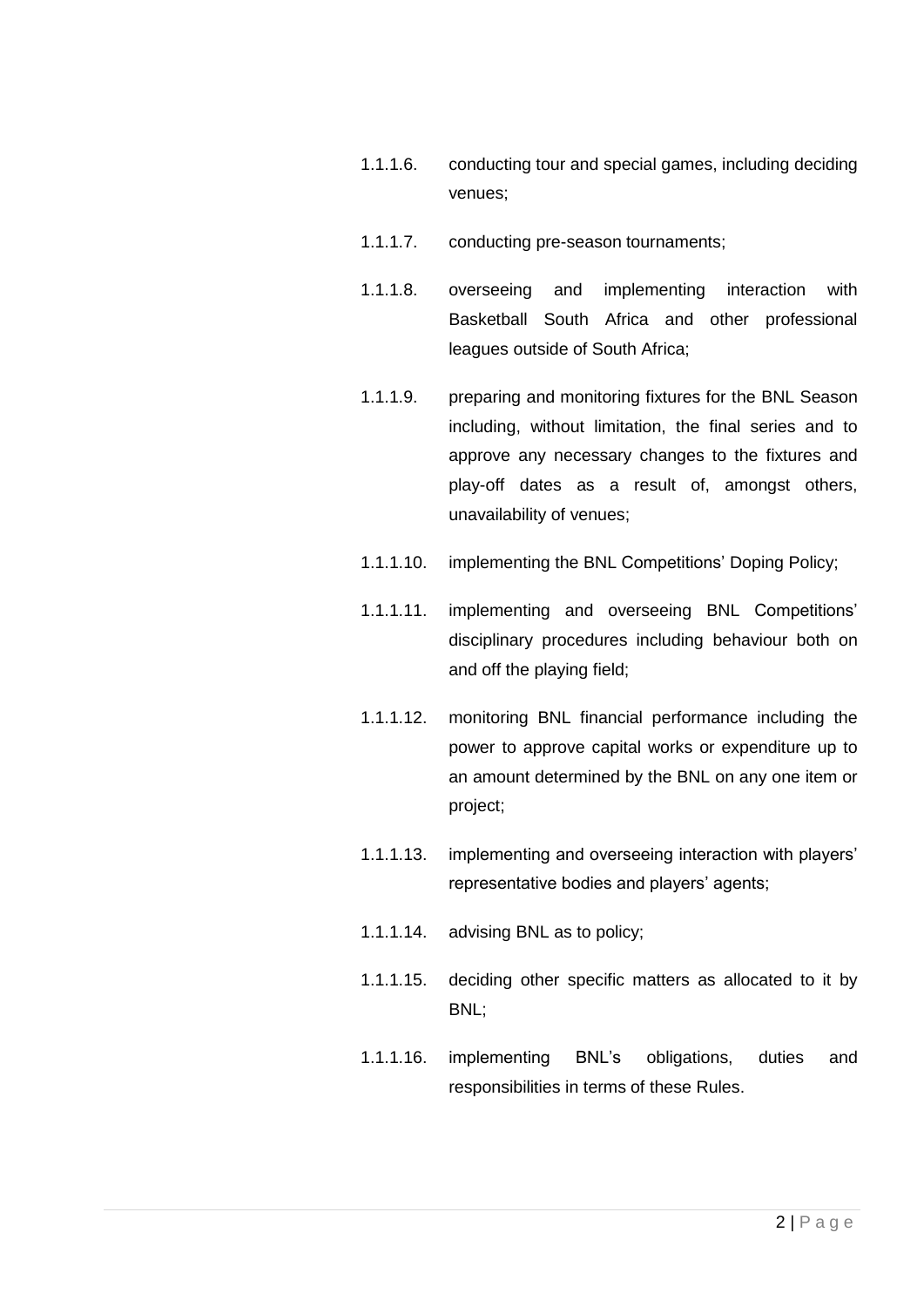# 1.2. **Composition**

1.2.1. The Management Committee shall consist of the General Manager, 3 (three) members elected from BNL, 1 (one) outside member and other BNL staff who may be appointed or co-opted. Only the General Manager and BNL members of the BNL may vote.

### 1.3. **Election**

- 1.3.1. Election of members of the Management Committee is to be conducted annually at the Annual General Meeting of BNL.
- 1.3.2. Elections are to take the form of a single ballot with directors ranking their first preference number one, their second preference number two and so on. To be a valid vote, a ranking must be registered against each candidate.
- 1.3.3. In the case of the initial election for directors' representation, the 3 (three) candidates with the lowest scores are elected. The 1 (one) candidate with the lower score being elected for 2 (two) years and the other 2 (two) for 1 (one) year.
- 1.3.4. A similar process is to be followed for the initial election to fill the position for outside members.

### 1.4. **Advisors**

- 1.4.1. All consultants shall act as a non-voting advisor to the Management Committee.
- 1.4.2. The Management Committee may co-opt persons to act as nonvoting advisors as the Management Committee sees fit.

### 1.5. **Quorum**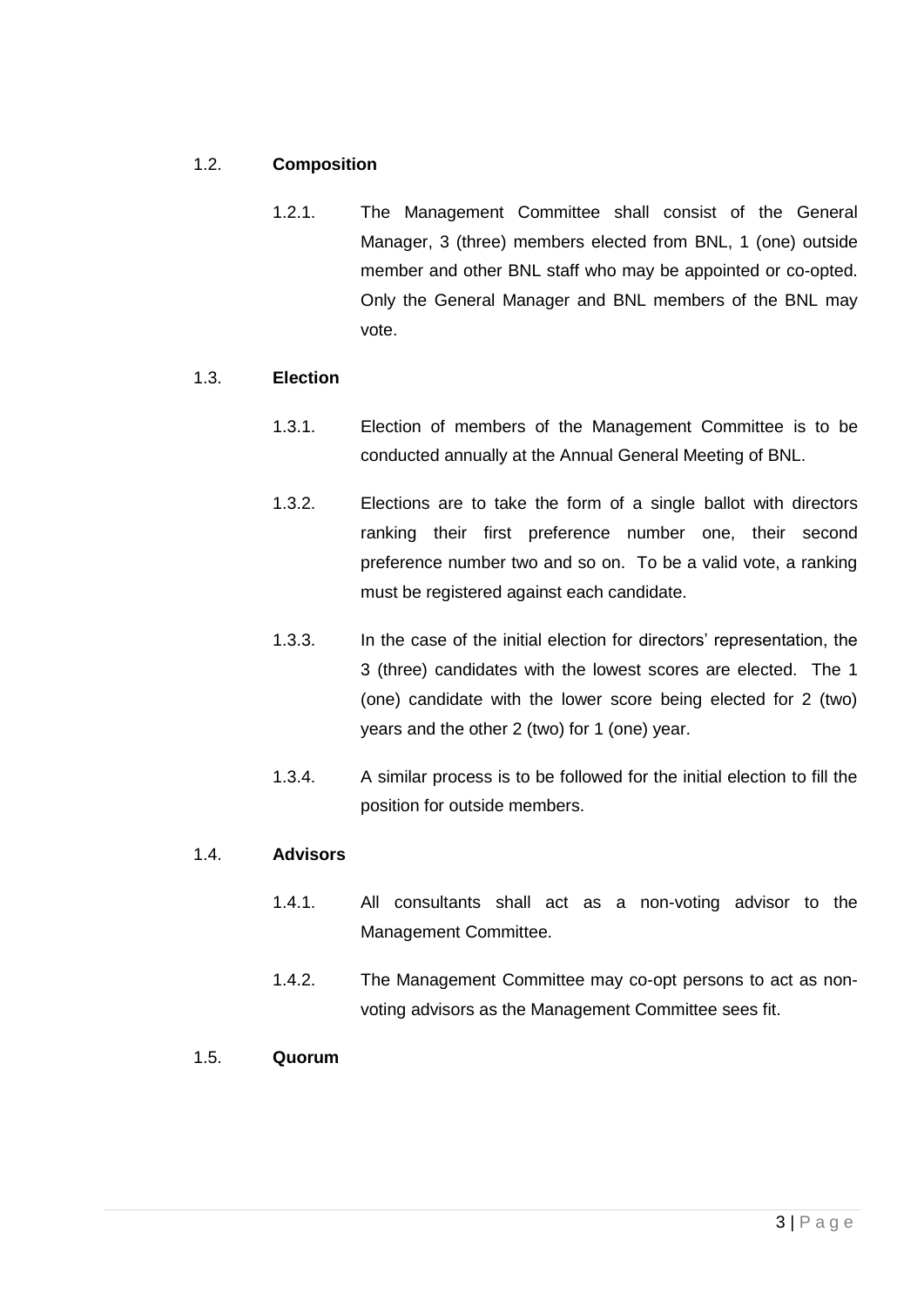1.5.1. A quorum of 3 (three) voting Management Committee members and the General Manager or his duly nominated alternative is required to constitute an official meeting.

## 1.6. **Meetings**

1.6.1. Meetings of the Management Committee are to be held at intervals as decided upon by the Management Committee.

## 1.7. **Operational Responsibilities**

1.7.1. The operational responsibilities of BNL office will be set up by the General Manager to enable the Management Committee to perform its duties in an effective way.

## 2. BNL SPONSORSHIP

- 2.1. Clubs may not enter into negotiations and/or agreements with sponsors without the permission of the General Manager whose consent shall not be unreasonably withheld. If such approval is denied, the Club may appeal to the Management Committee.
- 2.2. The Management Committee is authorised to negotiate national accommodation and/or ground travel sponsorship which would be exclusive for travelling teams of each Club.

# <span id="page-3-0"></span>3. TELEVISION

- 3.1. Fixtures may be altered to meet television requirements.
- 3.2. No Club may enter into a television contract without prior approval of the General Manager. If such approval is denied, the Club may appeal to the Management Committee.
- 3.3. For television coverage of games, coaches and captains are to be made available by Clubs to be interviewed prior to the start of the second half of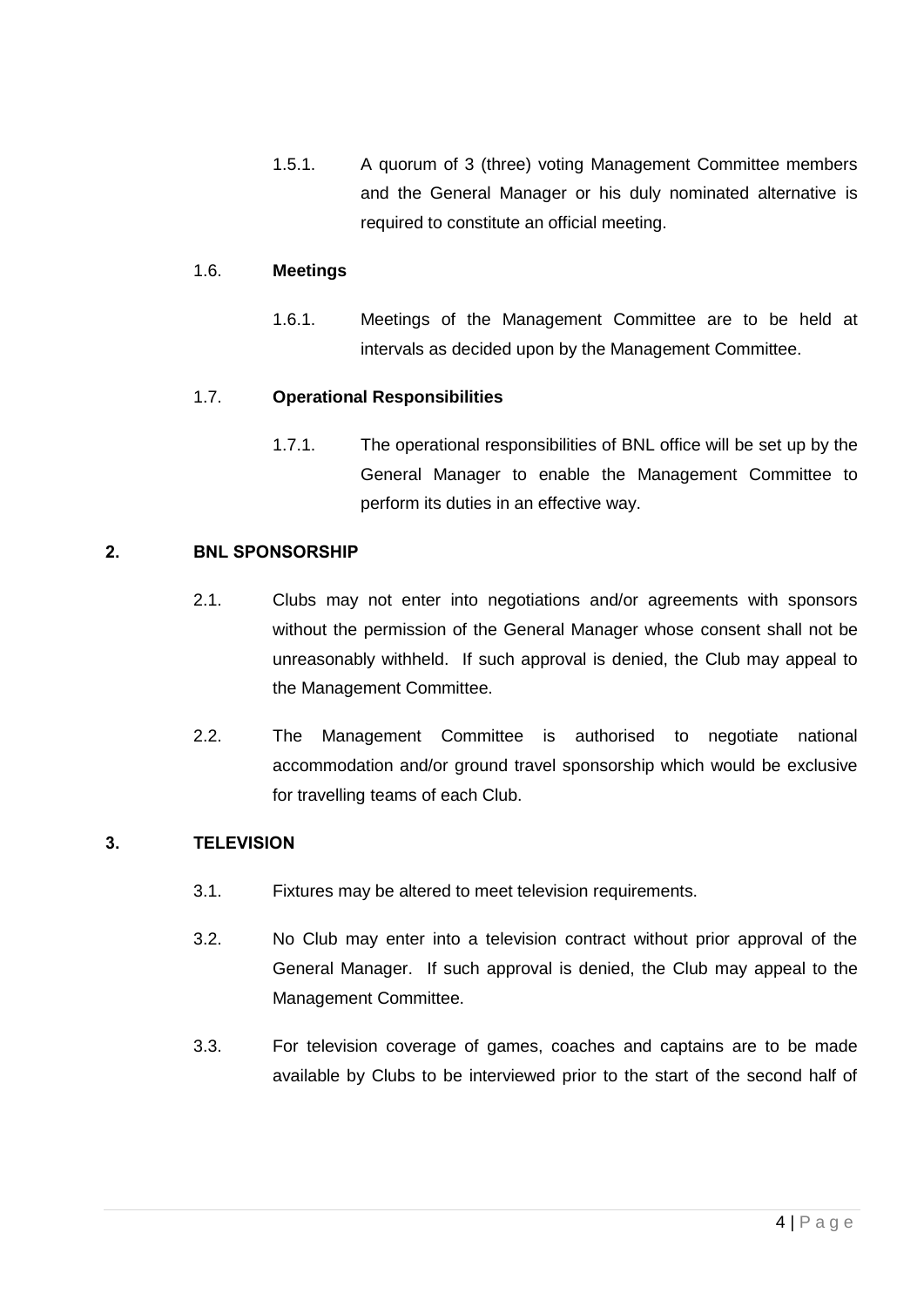each game and Clubs shall cooperate fully in making players and coaches available for interviews in general.

# 4. TRAVEL

### 4.1. **Carrier – Air Travel**

- 4.1.1. Unless otherwise determined by BNL, all teams shall be booked by BNL with a designated airline which shall be determined from time to time.
- 4.1.2. Other airlines may be used only when the designated airline does not operate the desired service. However, permission must be granted by the General Manager to use an alternate airline.

### 4.2. **Carrier – Ground Travel**

- 4.2.1. All teams shall be booked with a designated rent-a-car carrier service which shall be determined from time to time. Other renta-car carrier services may be used only when the designated rent-a-car carrier service does not operate the desired service. However, permission must be granted by the General Manager to use an alternative rent-a-car carrier.
- 4.2.2. The costs of ground travel will be the responsibility of the travelling team save in the case where ground travel is organised in lieu of air travel under the equalisation scheme. In this exception, reasonable ground travel cost will be met by BNL.

### 4.3. **Booking Travel**

4.3.1. All air travel, accommodation and ground travel bookings shall, unless the contrary is determined by BNL, be made by BNL.

# 4.4. **Air Travel Booking Procedures**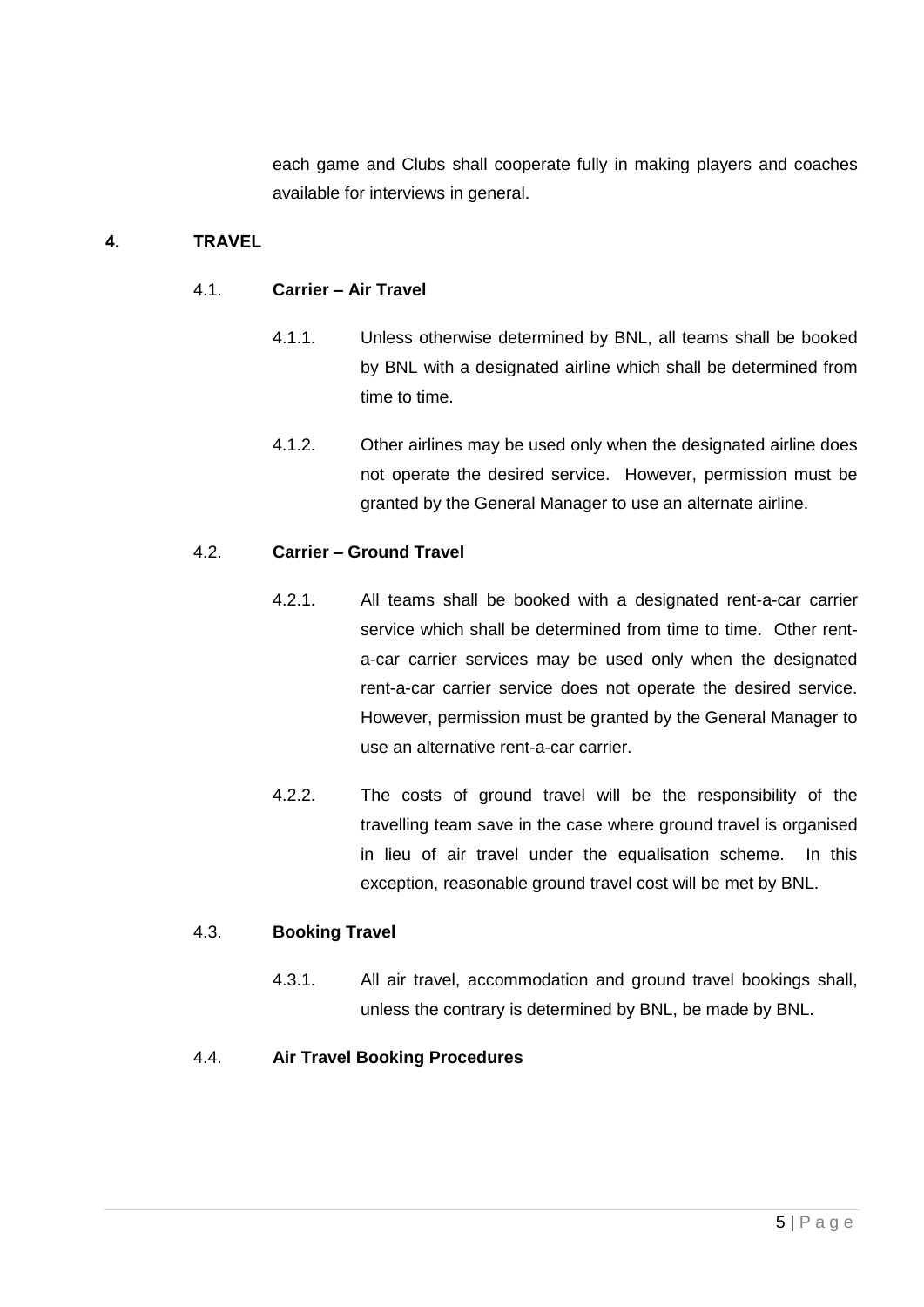- 4.4.1. Air travel bookings shall be made for the entire BNL Season prior to the start of the BNL Season. A copy of the booking must be sent to both the Club's representative and the BNL office.
- 4.4.2. Bookings must be made on BNL air travel account direct with the designated official carrier (rather than through a travel agent) quoting the team's travel code reference.
- 4.4.3. The Clubs acknowledge that this rule is included to overcome booking difficulties at peak travel times including, without limitation, school holidays.
- 4.4.4. The Club shall, on a date determined by BNL, notify BNL of the Travelling Party.

# <span id="page-5-0"></span>4.5. **Travelling Party**

- 4.5.1. 15 (Fifteen) people (consisting of 12 (twelve) players and 3 (three) technical members) as the authorised number of the travelling team's party under the airfare equalisation scheme for the regular BNL Season ("the Travelling Party"). Clubs may, however, request BNL to book as many people as the Club may wish on the BNL air travel account but that Club must bear the full responsibility for payment of airfares in excess of 15 (fifteen) people.
- 4.5.2. Notwithstanding what has been set out in Rule [4.5.1](#page-5-0) above, the Travelling Party for the playoffs and finals of the BNL League competition to be authorised under the cost equalisation structure shall be determined by BNL from time to time.
- 4.5.3. The Travelling Party for the playoffs and finals of the BNL League competition is currently 15 (fifteen).

### 4.6. **Accommodation**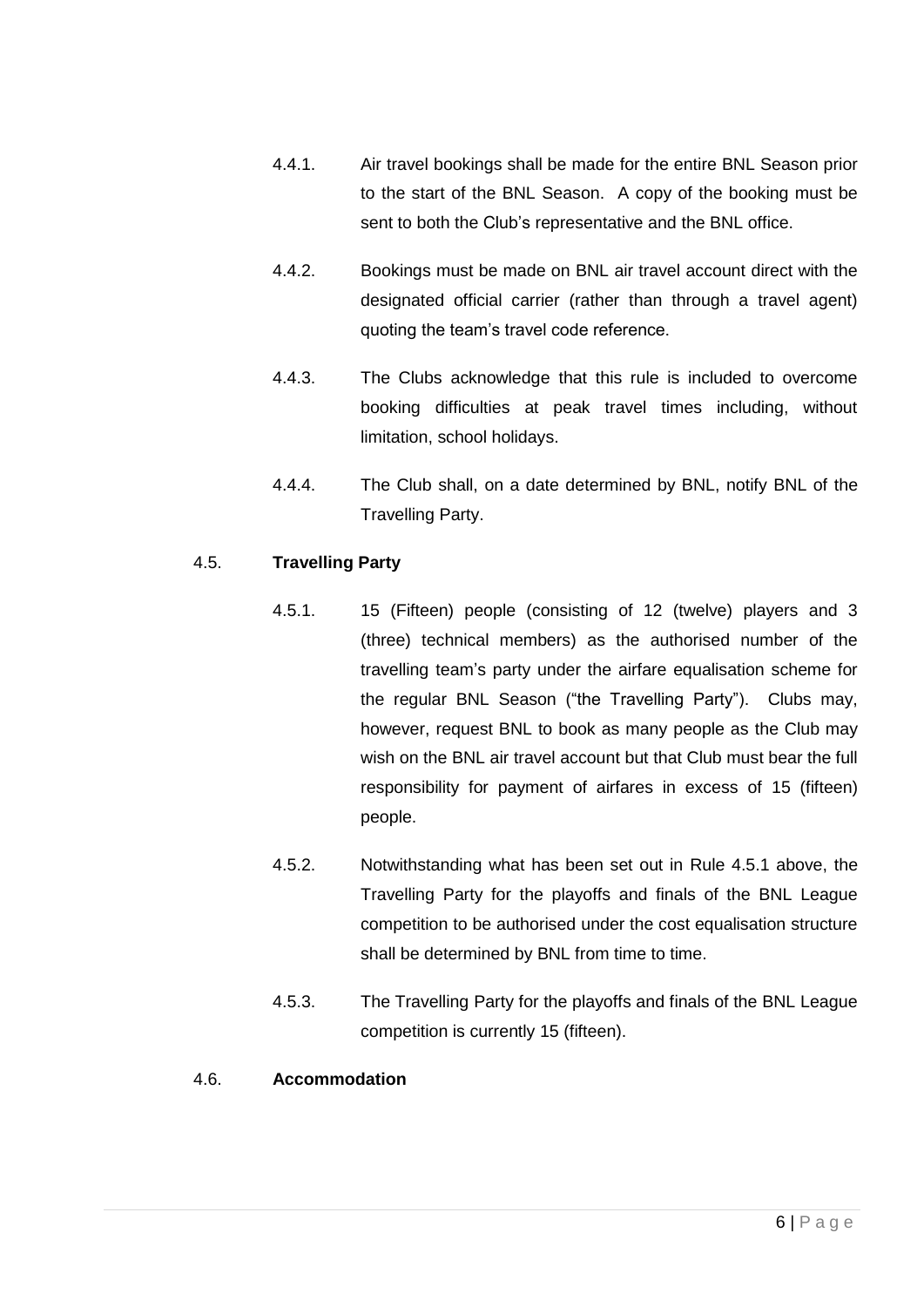4.6.1. Accommodation costs for the Travelling Party in any game forming part of any BNL Competition shall be borne by BNL.

# 4.7. **Other use of Designated Airline Account**

- 4.7.1. In the event that BNL authorises a Club to book airfares, the designated airline account number may be used by Clubs to book airfares other than those associated with team travel. There is an advantage to BNL in building up the amount of travel with the official carrier while Clubs will benefit by having their payment deferred until BNL has settled the account.
- 4.7.2. Invoices from BNL to Clubs for extra travel are to be paid within 14 (fourteen) days of the date of the invoice.

# 4.8. **Team Travelling Appearance and Behaviour**

- 4.8.1. All Clubs travelling should be conscious of their role in representing BNL to the general public. Clubs will use their best endeavours to ensure that the players and coaches of their teams are neatly dressed when travelling.
- 4.8.2. Rude or disruptive behaviour of teams in public will not be tolerated by BNL and misbehaviour will be subject to substantial fines.

# 5. COMPETITION RULES

# 5.1. **Participants' Agreement Guarantees**

BNL shall:

- 5.1.1. provide the highest level of competition between Clubs located in the larger towns and cities of the Republic of South Africa;
- 5.1.2. provide a complete National League competition annually ("the BNL League");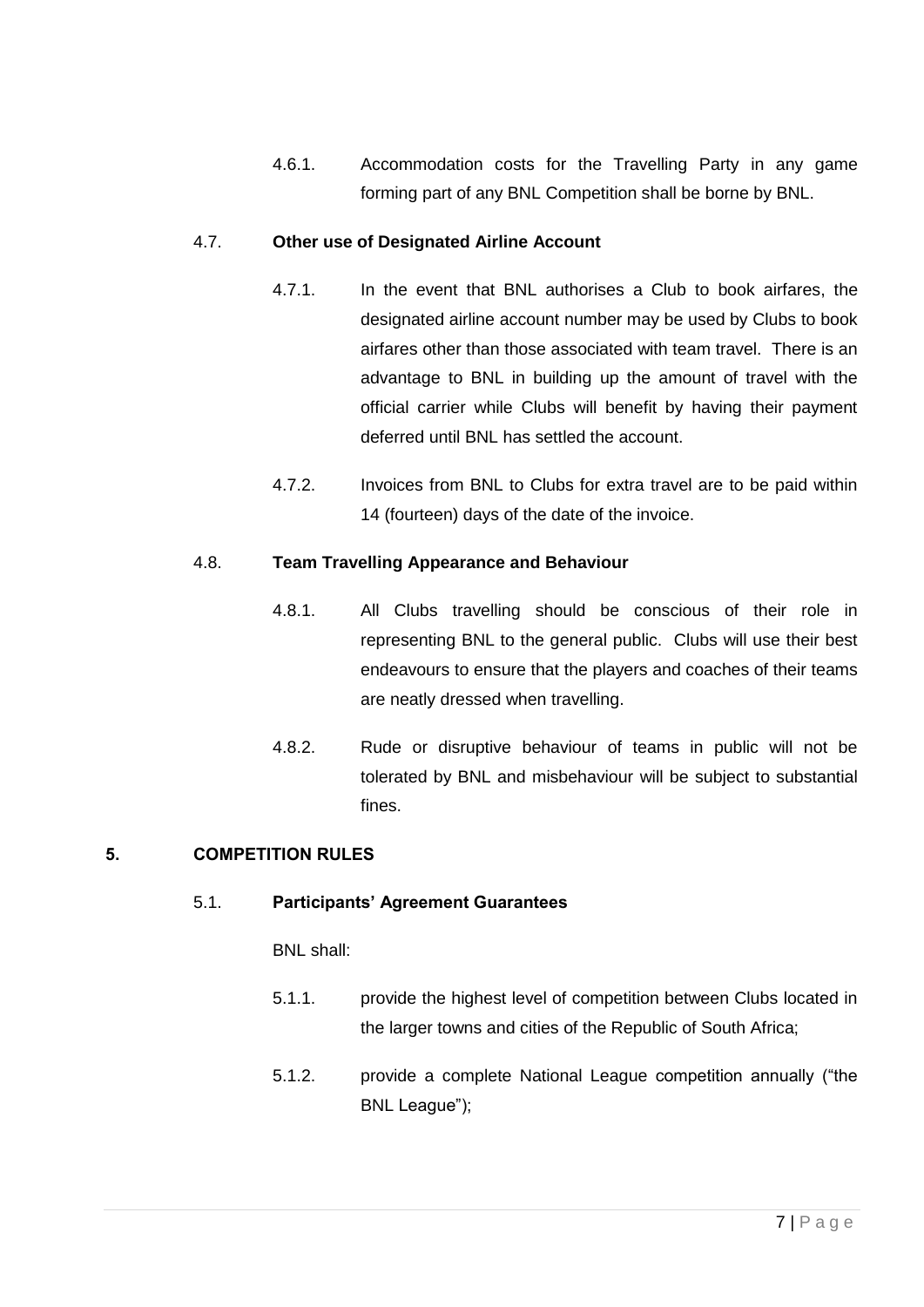- 5.1.3. provide competitions acceptable to the public and to the media so that basketball games prominence and recognition as a major sport in the South African community;
- 5.1.4. provide a standard of competition which will assist in the preparation of the South African National Team for the world championships, Olympic Games and major international competitions;
- 5.1.5. agree that all Clubs, players and officials are subject to and comply with all FIBA regulations enforced from time to time, including (without limitation) regulations relating to foreign player licences and international clearances;
- 5.1.6. no transfer fees shall be imposed for players changing Clubs if the contract between the Club and player has expired through effluxion of time;
- 5.1.7. each Club is bound upon request (where such request is made not less than 14 (fourteen) days prior to the date upon which the individual is to be released) by Basketball SA (without charge of fee to Basketball SA) to release all such of each of the Club's players, coaches, managers, referees and other officials as is nominated by Basketball SA to fulfil the obligations of the South African National Team/Squad and/or to meet any other commitment reasonably deemed by Basketball SA to be in the interest of South African basketball. The Clubs agree that any player, coach or manager of a Club who declines, refuses or fails to fulfil any such obligation without a reason as considered by Basketball SA to be valid, shall be disqualified from competing in any BNL Competition during the period in which a player, coach or manager would have otherwise been committed to the South African National Team/Squad unless Basketball SA otherwise consents, which consent shall not be unreasonably withheld.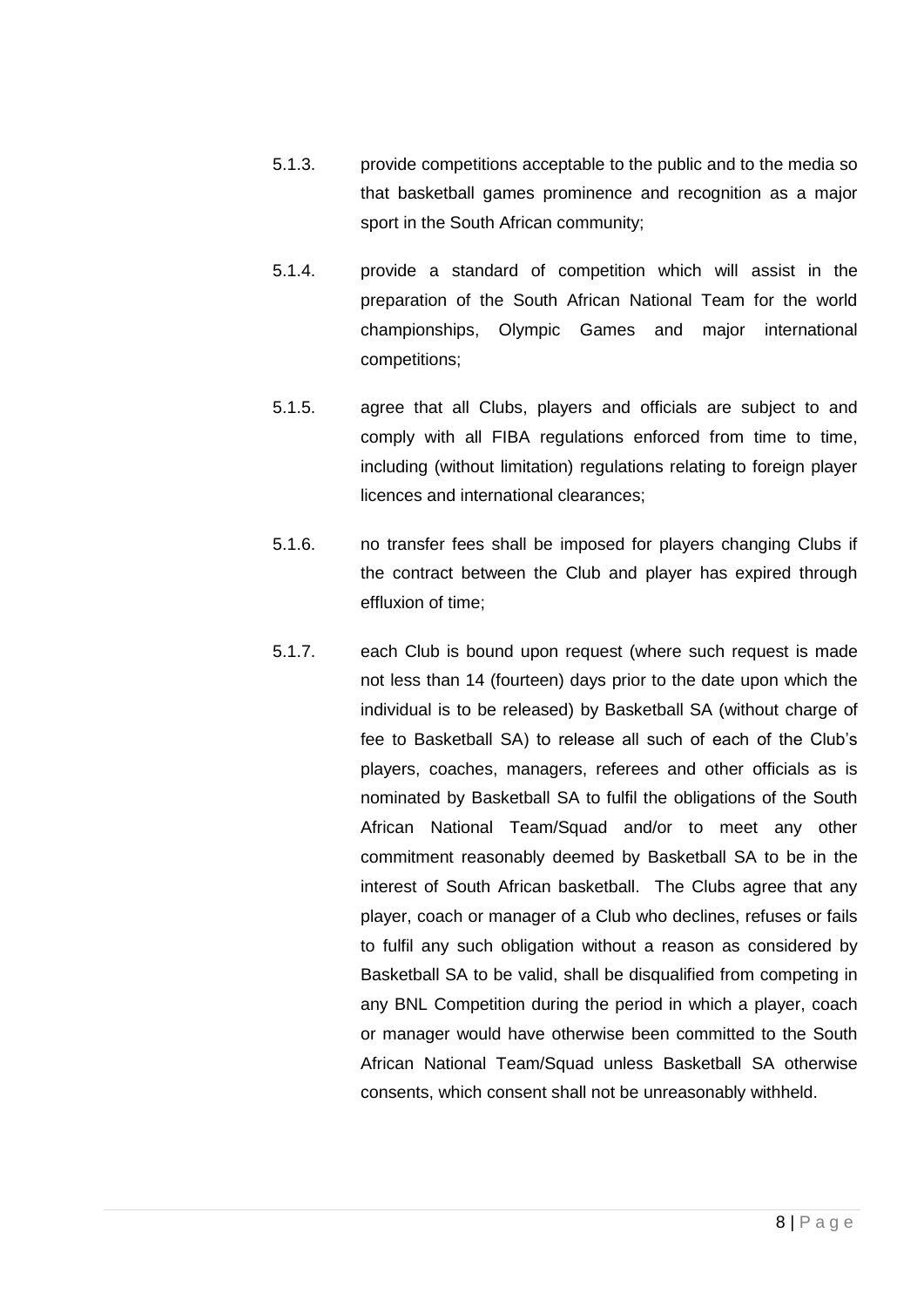## <span id="page-8-2"></span>5.2. **Playing Rules**

- 5.2.1. All games shall be played in accordance with all FIBA guidelines of playing rules enforced from time to time.
- 5.2.2. **Playing Uniform**: The name of the player if it is on the playing uniform must be placed on the back of singlet above the playing number.

## <span id="page-8-0"></span>5.3. **Fixtures**

- 5.3.1. BNL shall arrange a fixture list for each competition conducted under BNL as far in advance of the BNL Season as possible in order to facilitate the booking of venues. Once the fixture has been agreed to by BNL, only in exceptional circumstances may Clubs rearrange the fixture by mutual agreement of the Clubs involved and with the concurrence of the General Manager. Clubs are required to respond promptly to the advice of available dates at the venue for the drafting of the fixture when requested by BNL office. The exception to the condition set out in this Rule [5.3.1](#page-8-0) shall be in the case of live television and, to this end, reference is made to Rule [3.1](#page-3-0) of these BNL Rules.
- 5.3.2. Friday, Saturday and Sunday shall be considered normal days of play. Games may, however, be played on other days by mutual agreement of the Clubs involved and the concurrence of the General Manager.

# <span id="page-8-1"></span>5.4. **Registration, Player/Coach Contracts and Player Eligibility**

5.4.1. All players must sign a BNL registration form annually and lodge it with BNL's office prior to participating in any game played under the auspices of BNL which shall include, without limitation, preseason games. All registration papers must be lodged on or before a date or dates as determined by BNL from year to year.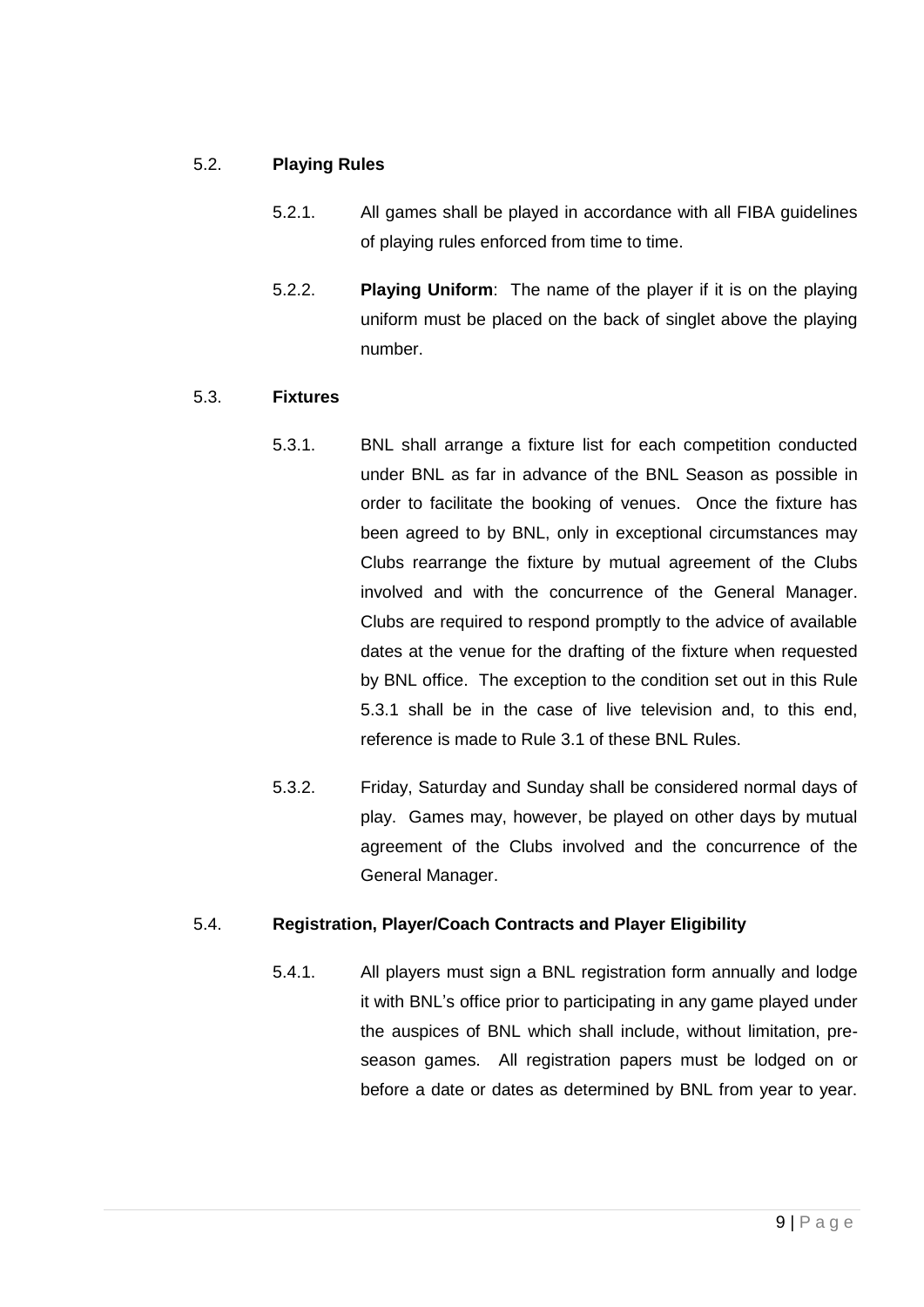No player shall be allowed to register after the date determined by BNL.

- 5.4.2. Players may play in a BNL Competition by Permit. A "Permit player" is a player who is a member of a University basketball team or school basketball team and who has permission from the University or school (as the case may be) to play with a Club. Clubs using a Permit player must have permission in writing from the University or school (as the case may be) in order to establish that player's eligibility to play in a BNL Competition without a transfer from the University or school. A Permit player must sign the standard BNL registration form and must be contracted as any other player is required to do.
- 5.4.3. The General Manager shall not allow registration of players transferring to a Club (including restricted players) until that Club has satisfied him that these players can be included in the team roster without exceeding the player payment limit as referred to in Rule [13](#page-55-0) of these BNL Rules. No restricted player may play in the playoffs and finals of the BNL League without having played in at least 80% (eighty percent) of the regular BNL League games in that particular BNL Season.

# 5.4.4. **Player/Coach Contract**

- 5.4.4.1. Salary Caps: All Clubs shall adhere to the player payment limit recorded in Rule [13](#page-55-0) of these BNL Rules when contracting players.
- 5.4.4.2. Every player and coach must have a written contract with his Club whether that agreement be for monetary consideration or not. The aforegoing requirement shall not be required in accordance with the provisions of Rule [12.14.2](#page-55-1) of these BNL Rules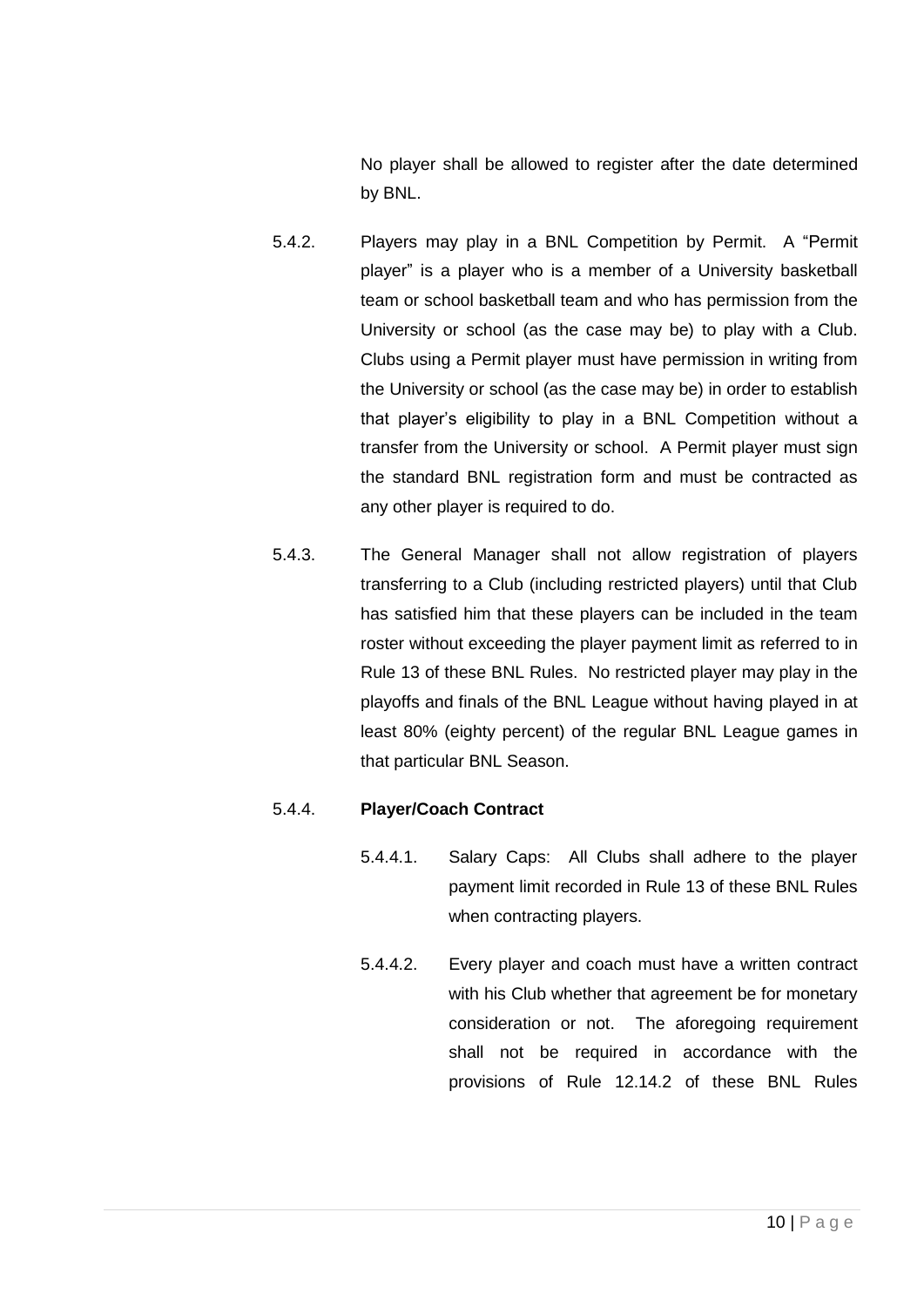pertaining to replacement players under National Team waivers.

- 5.4.4.3. Clubs may contract only 15 (fifteen) players for any 1 (one) BNL Season and, to this end, the rules pertaining to transfer and clearances recorded in Rule [12](#page-41-0) of these BNL Rules have reference.
- 5.4.4.4. A player dropped from the 15 (fifteen) person contract list may not be reactivated in that BNL Season unless as a substitute for a player placed on injury, waiver or National Team waiver.
- 5.4.4.5. All contract lists must be lodged with the General Manager on or before the date/dates determined by BNL.
- 5.4.4.6. Every player's contract shall be in the form of the BNL's standard player contract attached. The wording of BNL standard player contract may only be altered on a case by case basis with the prior written approval of the General Manager.
- 5.4.4.7. The appointment by a Club of a basketball player in a capacity other than as a basketball player is not included as part of the individual player contract but must be subject to a separate contract.

# 5.4.4.8. **Contract Disputes**

- 5.4.4.8.1. A dispute is recognised when a letter is sent to the General Manager outlining a particular problem.
- 5.4.4.8.2. Once a dispute has been established, the General Manager is authorised to offer an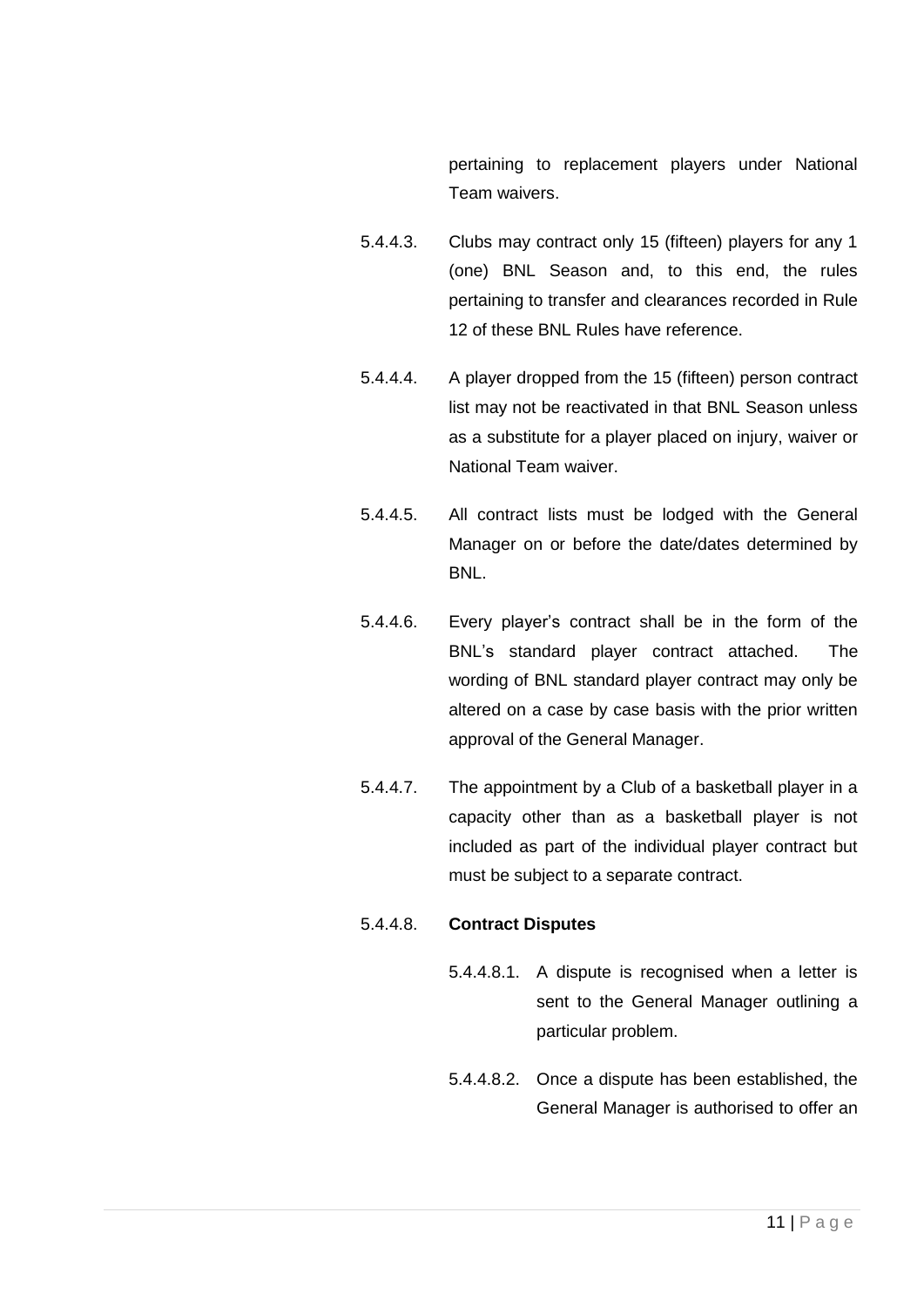opinion to both parties after seeking independent legal advice only on issues written in the contract.

5.4.4.8.3. A party has a right to refer the dispute to the Tribunal Officer.

## <span id="page-11-0"></span>5.4.5. **Player Eligibility**

- 5.4.5.1. All players must be registered and contracted in accordance with the provisions of Rule [5.4](#page-8-1) of the BNL Rules.
- 5.4.5.2. Any player who has played in a fixture in any BNL Competition for 1 (one) Club is ineligible to play for another Club during that BNL Season. This Rule [5.4.5.2](#page-11-0) shall not apply in the event that a Club withdraws its team during the regular BNL Season or has its authority to participate in any BNL Competition terminated during the regular BNL Season. In that event, players are permitted to contract and play with another Club provided the new Club remains within the player payment limit and the transfer of the player is effected prior to the new Club competing in its last game of the current regular BNL Season.
- 5.4.5.3. Players transferring from 1 (one) Club to another between BNL Seasons must fulfil the requirements outlined in Rule [12](#page-41-0) of these BNL Rules.
- 5.4.5.4. Restricted players (as defined in Rule [10.1.2\)](#page-32-0) shall comply with all the obligations set out in Rule 10.2.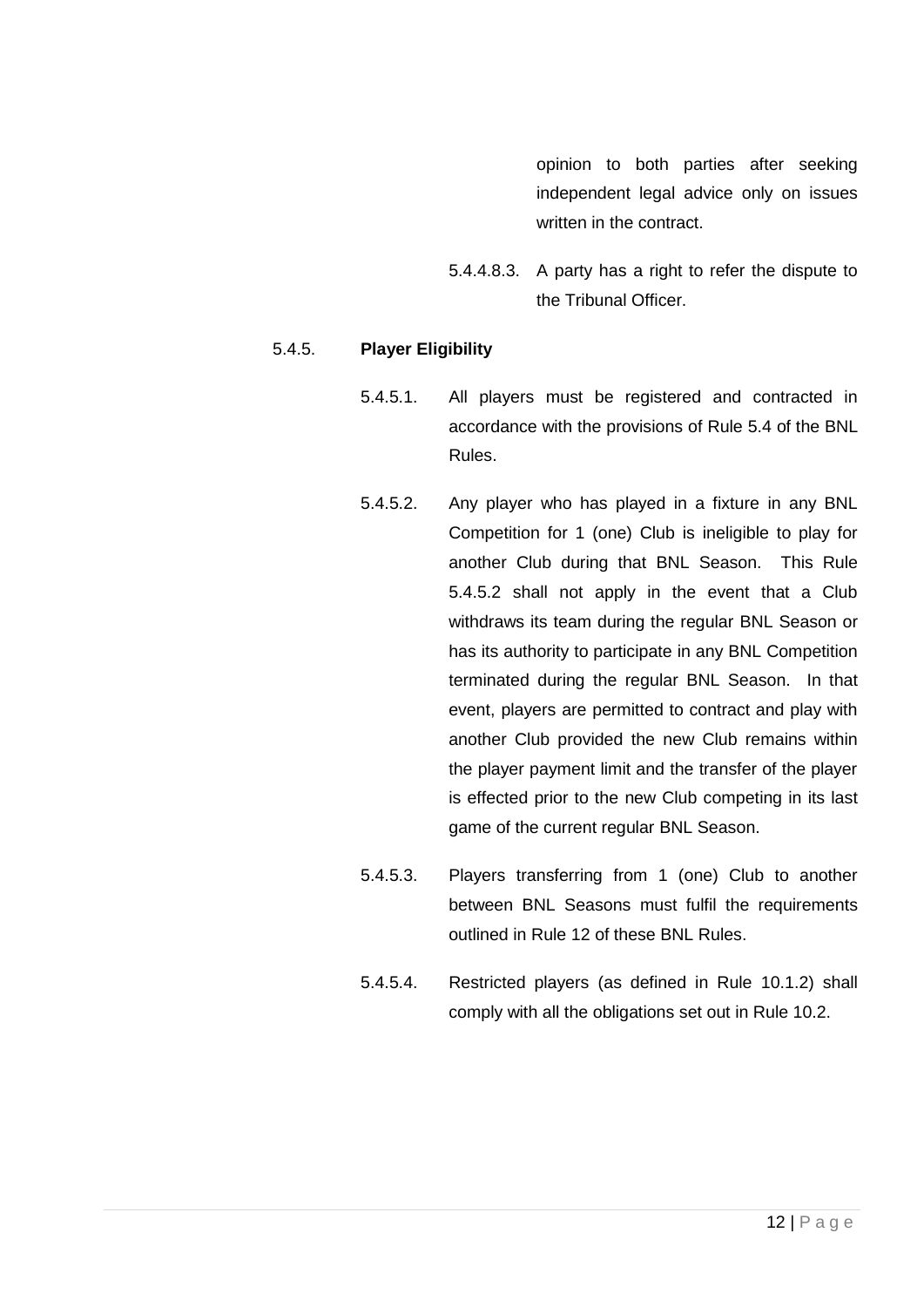- 5.4.5.5. Non-provincial players (as defined in Rule [10.1.3\)](#page-32-1) shall comply with all the obligations set out in Rule 10.3.
- 5.4.5.6. Playing of an ineligible player by a Club shall result in the forfeiture of the game(s) in which that player plays and fines may be imposed by BNL.
- 5.4.5.7. Further eligibility qualifications for players are outlined in Rule [10](#page-31-0) of these BNL Rules.

## 5.5. **Game Administration and Promotion**

## 5.5.1. **Pre-Season Games**

- 5.5.1.1. Pre-season games are the responsibility of BNL and all Clubs shall comply with all policies in relation to pre-season games as determined by BNL from time to time.
- 5.5.1.2. Clubs must register all pre-season games with BNL whether such games are against other Clubs or not. BNL shall appoint referees to all these games. The host Club shall pay a pre-season fee commensurate with the referees' current standard level (such a fee to be negotiated by BNL).

### 5.5.2. **Pre-Season and Pre-Match Material**

- 5.5.2.1. Clubs are required to supply, prior to the date determined by BNL information requested by BNL to enable the production of a media guide at the beginning of the BNL Season.
- 5.5.2.2. Clubs are required to supply to BNL, names and numbers of their Travelling Party on or before the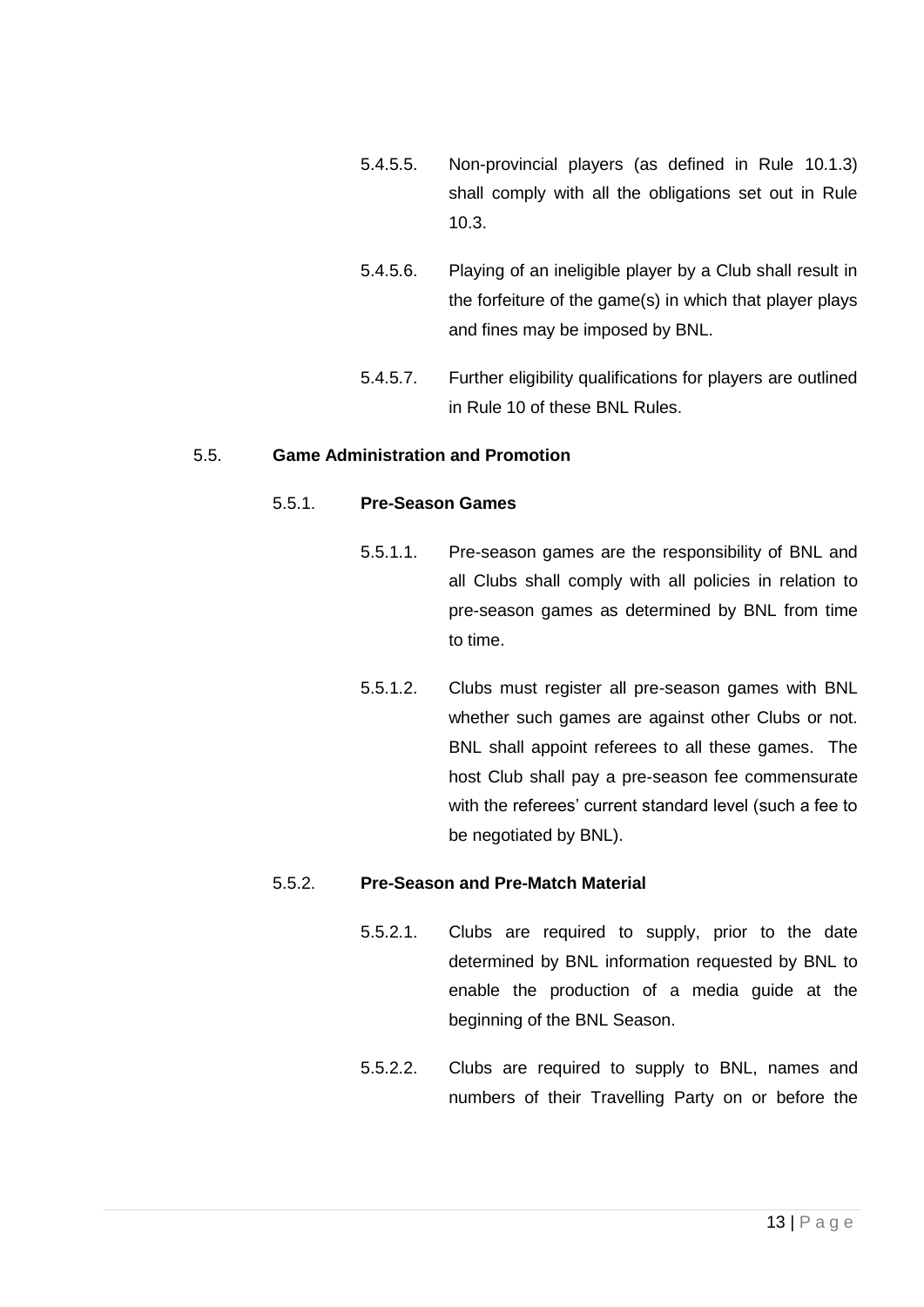date/dates determined by BNL. Subsequent changes must be notified to BNL immediately. BNL is responsible for providing directions to the venue for the teams.

- 5.5.2.3. The onus is on each Club to advise BNL of upcoming milestones that the Club may wish to be recognised should the milestones be reached in a particular game.
- 5.5.2.4. BNL may, in its sole and absolute discretion, recognise all such milestones requested by a Club. Milestones for referees are to be recognised. Such recognition may be done through the game programme and/or over the public address system. In some cases, it may be in order to make a special presentation.
- 5.5.2.5. The onus is on each Club to establish what uniform colour will be worn by the other Club so as not to clash. Should a clash occur, BNL shall determine which Club must switch to the alternative uniform which they must have at the game. All Clubs must have an alternate uniform at each game. One uniform should be light based and the other dark based. Inordinate delays in the game starting time due to uniform clash could result in a Club (or both Clubs) being fined.
- 5.5.2.6. Prior to the start of every BNL Season each Club shall circulate a team photograph and individual head shots of all players and coaches to every other Club and the BNL office.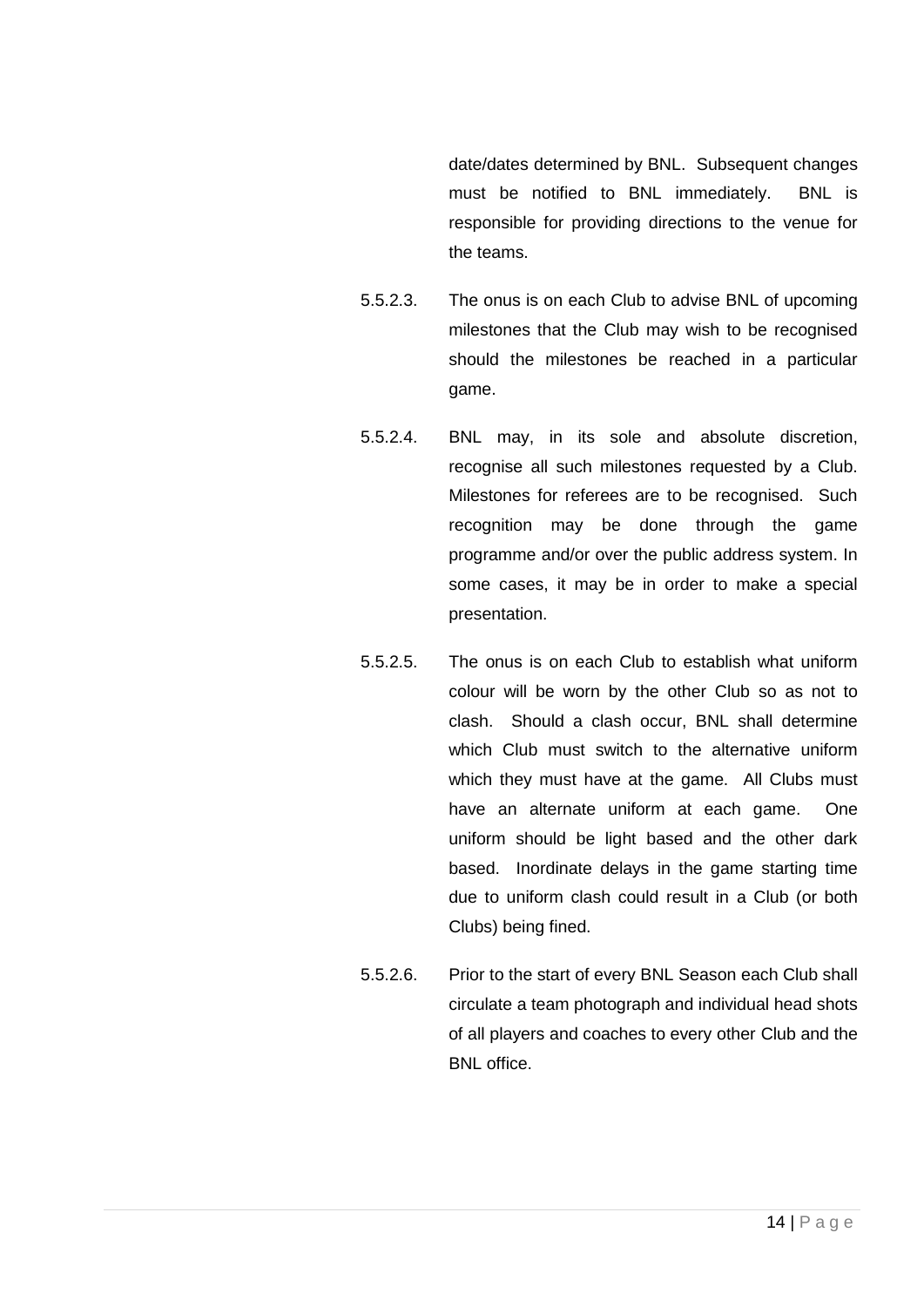### 5.5.3. **Pre-Match Procedures**

- 5.5.3.1. BNL shall make known a liaison officer for the teams. The liaison officer shall be present at the games and shall look after the reasonable needs of the Clubs.
- 5.5.3.2. BNL shall appoint a press liaison officer responsible for attending to the reasonable needs of accredited press.
- 5.5.3.3. BNL shall make known a liaison officer for the game referees. The liaison officer shall be present at the game and shall look after the reasonable needs of the referees. The liaison officer should consult with the BNL Technical Director in order to determine what the BNL requirements are as to the welfare of the referee. The liaison officer for the game referees shall also be required to supply security for the referees when necessary.
- 5.5.3.4. Prior to the start of the game, BNL must have ensured that all equipment is fully functional. The hooter should be loud enough to be heard over the crowd noise, the scoreboard and timing gear should be fully functional with all scoreboard lights lit and foul bats should be in place. Numbers on the scoreboard must correspond to the actual numbers being worn by the players.
- 5.5.3.5. Prior to the start of the game, BNL is to ensure that all BNL signage as authorised by BNL from time to time is in place and in the position determined by BNL including (without limitation):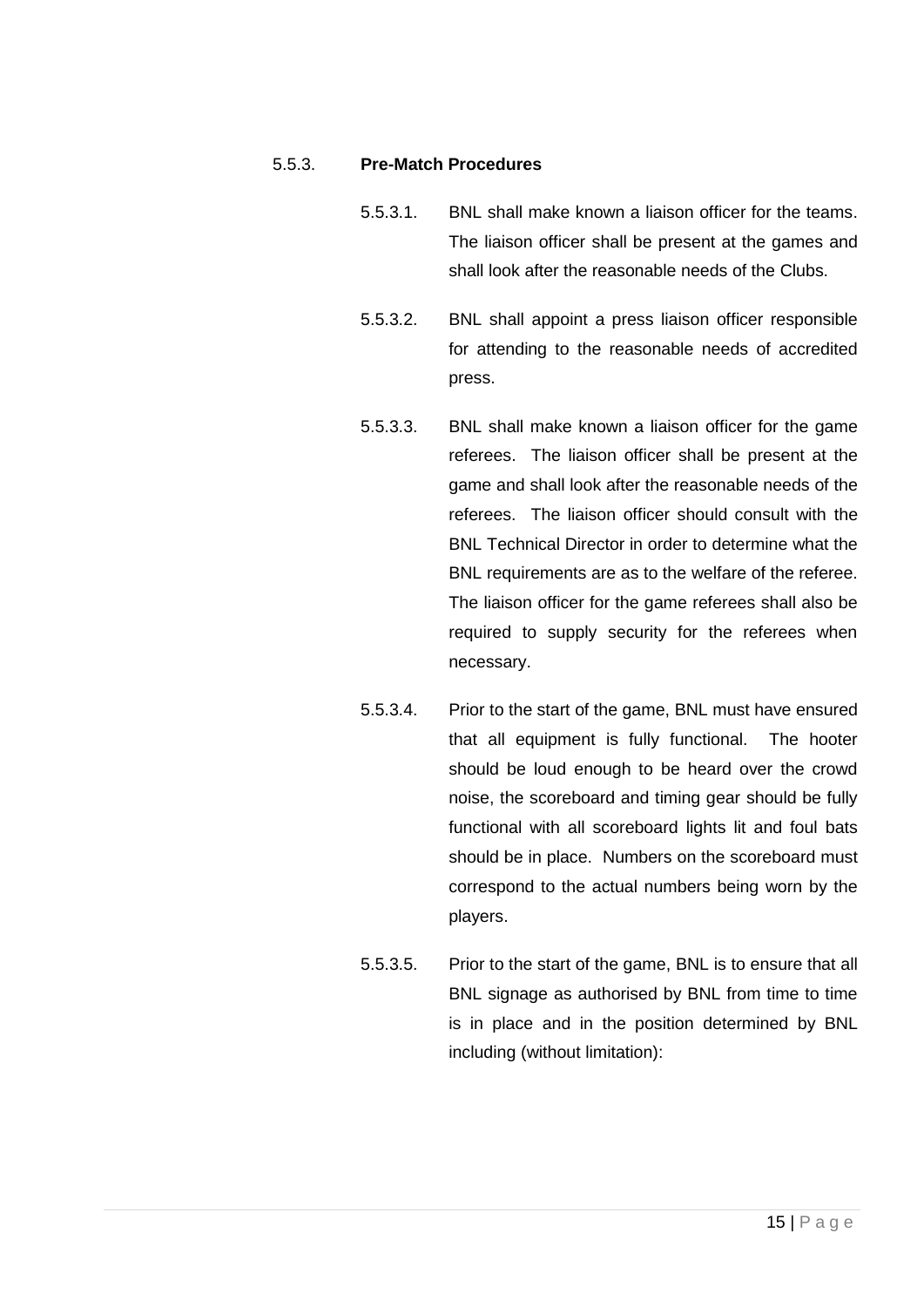- 5.5.3.5.1. naming rights, sponsor, floor decals and kick away signs;
- 5.5.3.5.2. official product signage;
- 5.5.3.5.3. BNL logo fixed to each backboard in the bottom corner; and
- 5.5.3.5.4. score bench sign.
- 5.5.3.6. A trained statistics team of a minimum of 4 (four) persons must be supplied to record such statistics as required by BNL on forms supplied by BNL. A head statistician should be named by BNL. This person will be directly responsible to BNL for the accuracy and completeness of the game statistics.
- 5.5.3.7. All bench personnel must be trained through BNL bench official courses and registered with the BNL Technical Director. All bench personnel must be in possession of a bench official card which must be presented to the game referees upon request.
- 5.5.3.8. BNL is required to do everything possible to accommodate reasonable requests in setting up of television and/or radio broadcasts.
- 5.5.3.9. BNL is required to honour all BNL media passes; however, ample notification should be given to BNL if a journalist wishes to attend. Journalists must be given reasonable seating where special media sections are not available. Journalists must be given access to a room adequate for them to write up the game stories with telephone facilities to phone in reports.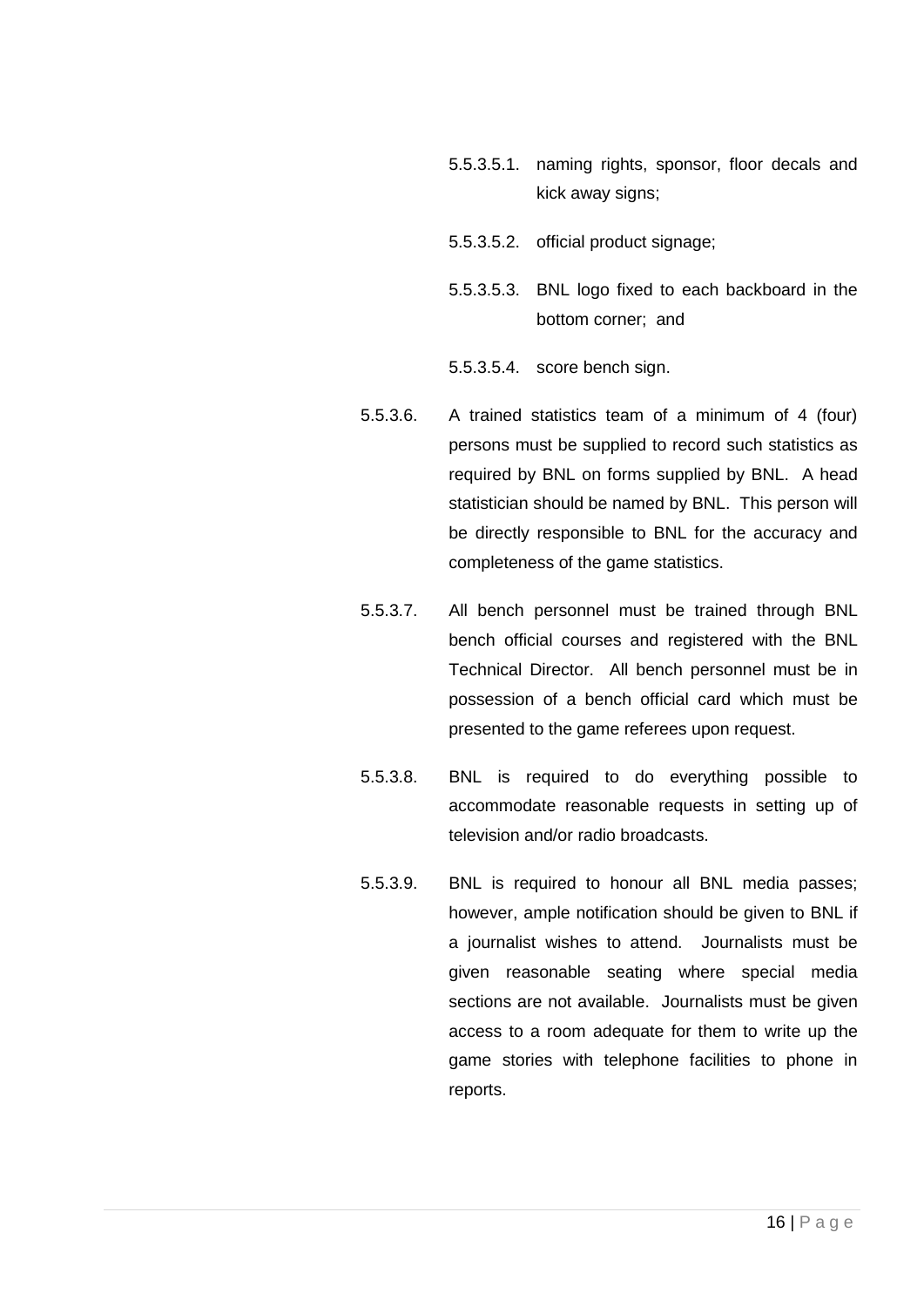- 5.5.3.10. BNL is required to offer free seating to any director of or official or guest invited by BNL or the Officers, Board of Control members or executive staff of BNL; however, ample notification should be given to BNL before the game day. Provision must be made to seat a referee supervisor and partner (if attending) and a partner for each game referee at no charge. Referees and supervisors are required to notify BNL of their partners' requirements no later than the Tuesday prior to the game.
- 5.5.3.11. BNL shall reserve 6 (six) free seats for supporters of each Club during the BNL Season. The Clubs are required to confirm use of these seats no later than Tuesday prior to the game day.
- 5.5.3.12. Should it be required, BNL shall provide 3 (three) warm-up balls to each team and refreshments on the bench for each team and the referees. The warm-up balls and game ball must be BNL approved brands. The game ball must not be used by either side in warm-ups, must be reasonably worn in and must not be marked with player or team names.
- 5.5.3.13. BNL shall nominate the game commissioner prior to the start of the BNL Season. The game commissioner should be a person of good standing and a person who will generally be in attendance at all games. If the game commissioner is not in attendance at the game, the game commissioner must appoint a proxy of similar standing. The proxy must make himself/herself known to the Chairman of the Bench and the referees prior to the start of the game. The game commissioner acts as an official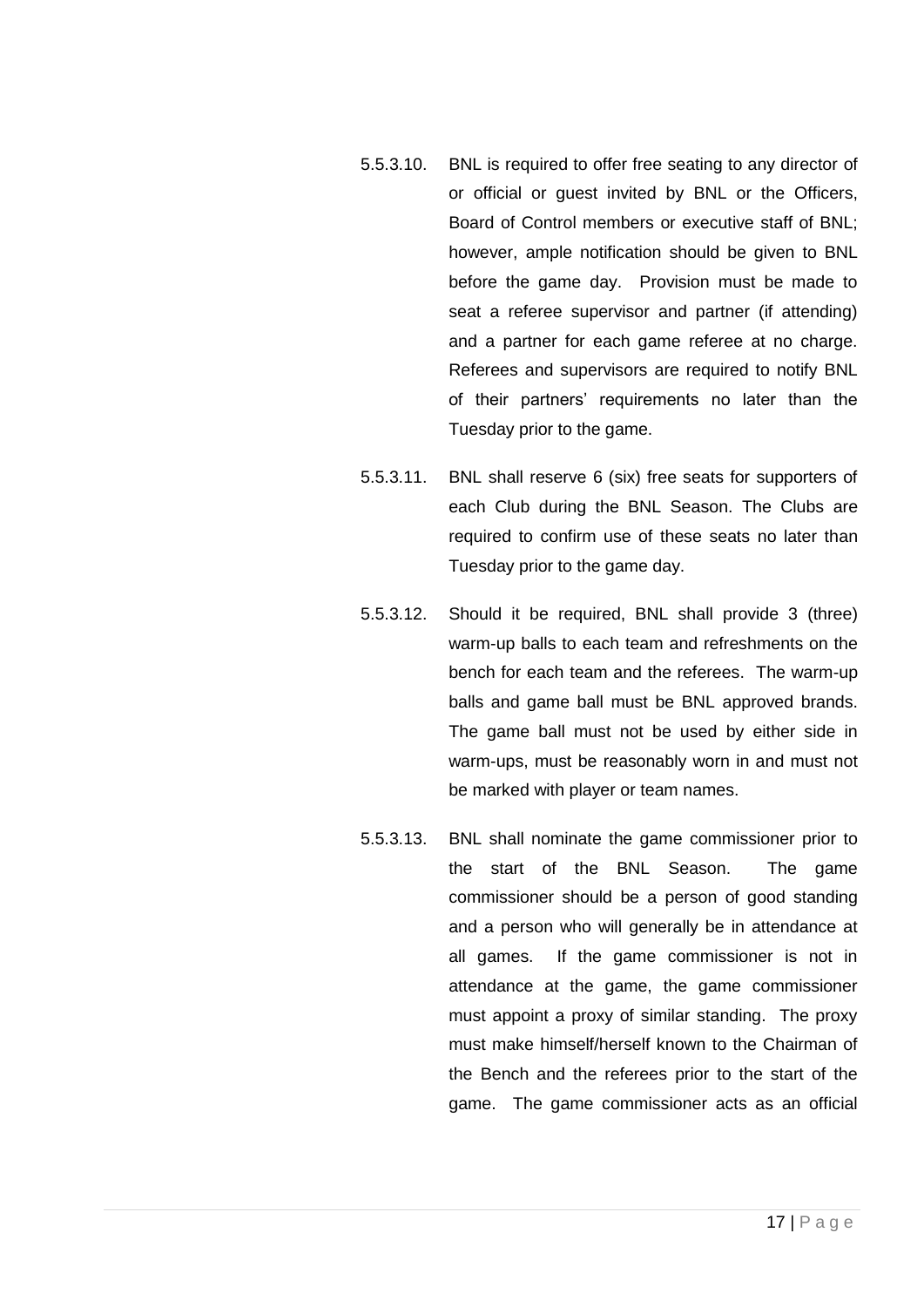representative of BNL and after consultation with the referees and a representative from each team, is empowered to make decisions regarding aspects of the game not covered by the rules of basketball or the BNL Rules.

- 5.5.3.14. There shall be reciprocal rights for team cheerleaders to be on court (where physically possible).
- 5.5.3.15. BNL shall ensure that sponsorship of Clubs shall be acknowledged in the game program and by the game court announcer.
- 5.5.3.16. In principle, a signage space with television exposure shall be made available for sponsors of each Club. The onus is on each team to ensure that its sponsor does not conflict with BNL's sponsor as determined by BNL in its sole and absolute discretion. Each team shall be responsible for its own signage for its sponsors.

#### 5.5.4. **Match Procedures**

- 5.5.4.1. All games should, insofar as it is possible, be videotaped. In the event that the Technical Director requires a video of the game and should BNL be in possession of a video of the game, the onus will be on the General Manager to furnish the Technical Director with a video of the game.
- 5.5.4.2. The matches will run under the playing rules outlined in Rule [5.2](#page-8-2) of the BNL Rules.
- 5.5.4.3. Only the official party may be seated on the team bench. All non-playing personnel sitting on the team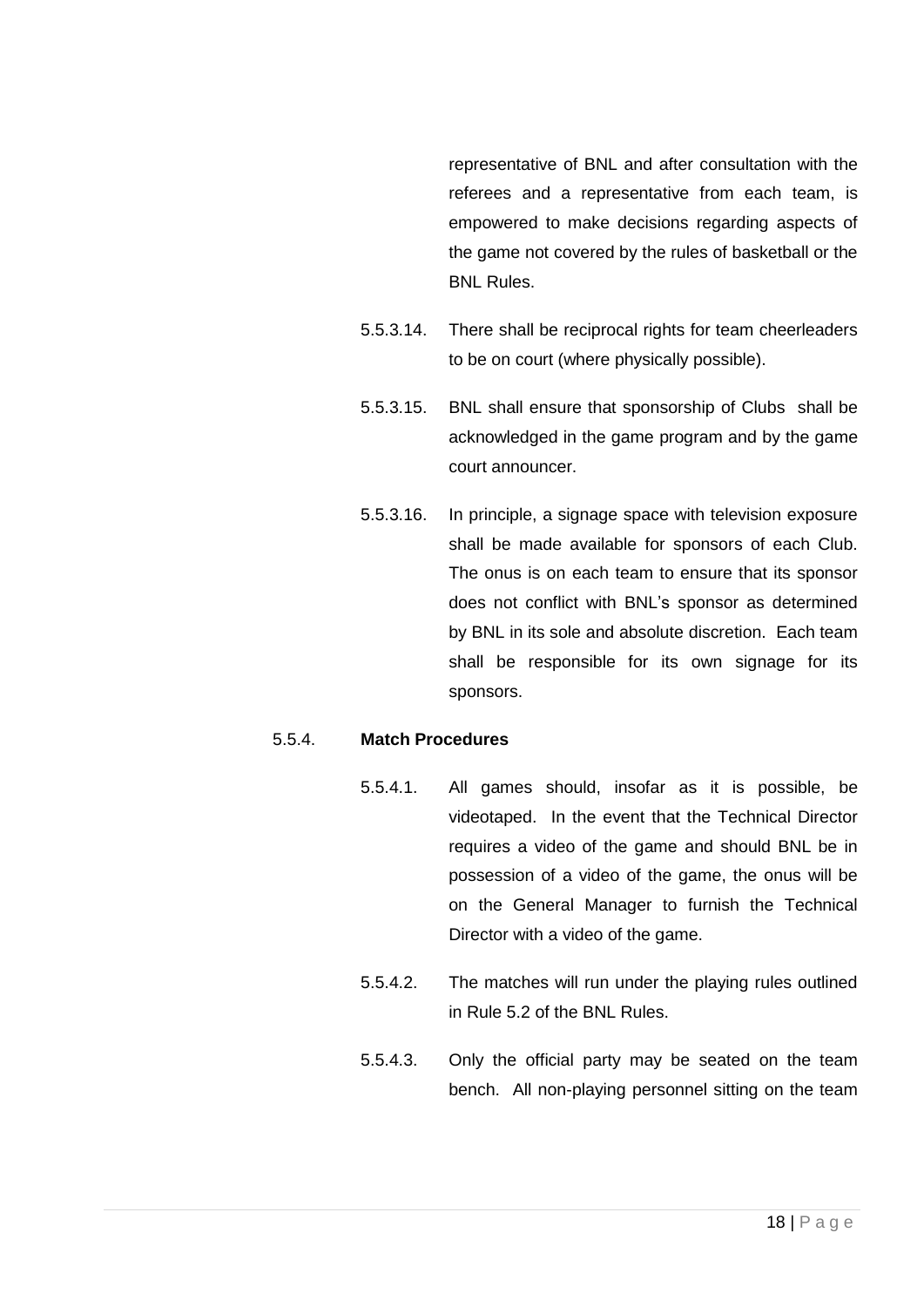bench shall be neatly attired. Slacks and sport shirts shall be the minimum requirements.

- 5.5.4.4. Teams are required to cooperate with all reasonable requests by BNL in the area of player introductions.
- 5.5.4.5. BNL shall ensure that medical personnel is in attendance at every game and available for consultation by either team.
- 5.5.4.6. BNL shall determine each team's initial offensive direction and the end at which the team shall have the right to warm-up
- 5.5.4.7. At all times while in the venue, the security of the teams are the responsibility of BNL. This includes the security of the players' bench where the teams must be sheltered from undue harassment or interference from the fans.
- 5.5.4.8. The score sheet is to be totalled on a quarter by quarter basis and a BNL official score sheet used. The FIBA international score sheet is to be used as the check sheet.
- 5.5.4.9. The BNL court announcer shall announce scores around the country provided by BNL broadcast communication service. Acknowledgements shall be made of the sponsor of the service when the scores are announced.

## <span id="page-18-0"></span>5.5.5. **Post-Game Procedures**

5.5.5.1. The game is not officially concluded until the referees have checked the score sheet and signed the score sheets.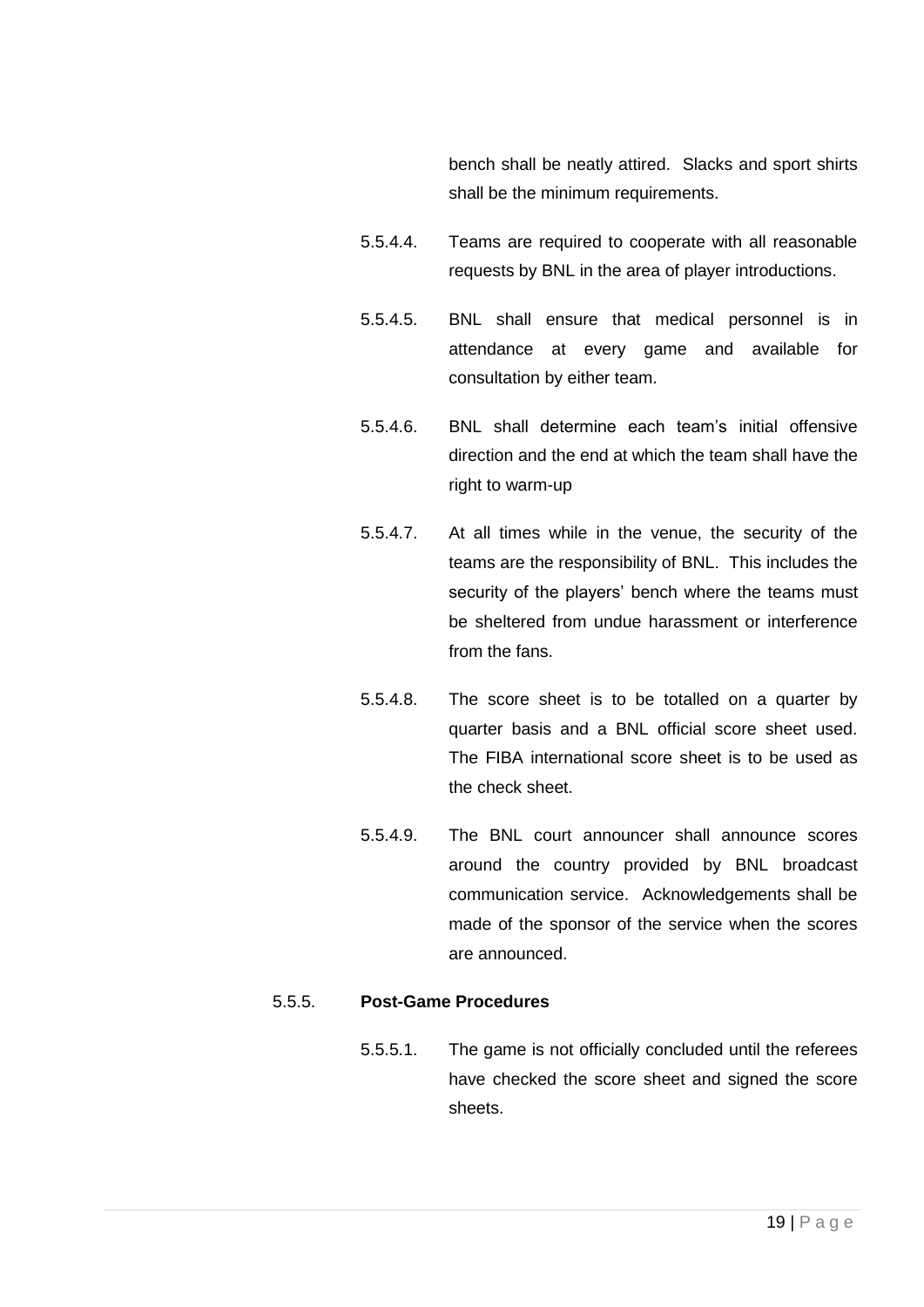- 5.5.5.2. The official attendance will be entered on the score sheets.
- 5.5.5.3. As soon as the game is concluded, both head coaches should be given MVP voting sheets. It is the responsibility of both coaches to ensure their votes are recorded.

#### <span id="page-19-1"></span>5.5.6. **Statistics**

- 5.5.6.1. All statistics must be compiled and entered on the BNL team compilation form. The statistics must be double checked to agree with the score sheet as far as final scores, individual scores, two point shots made, three point shots made, foul shots attempted and made and personal fouls are concerned.
- 5.5.6.2. Time played statistics should be calculated and entered on the team compilation form.
- 5.5.6.3. Copies of both statistic worksheets, both compilation and both the time played worksheets should be given to both teams.
- 5.5.6.4. A competent game reporter shall enter the game details on the BNL game report form supplying such information as is required by BNL.
- <span id="page-19-0"></span>5.5.6.5. The following is to be emailed, faxed or hand delivered to the BNL office no later than 08:00 the morning after each game (subject to Rule [5.5.6.5.8\)](#page-20-0):
	- 5.5.6.5.1. the official score sheet signed by the referees and with the attendance figure entered;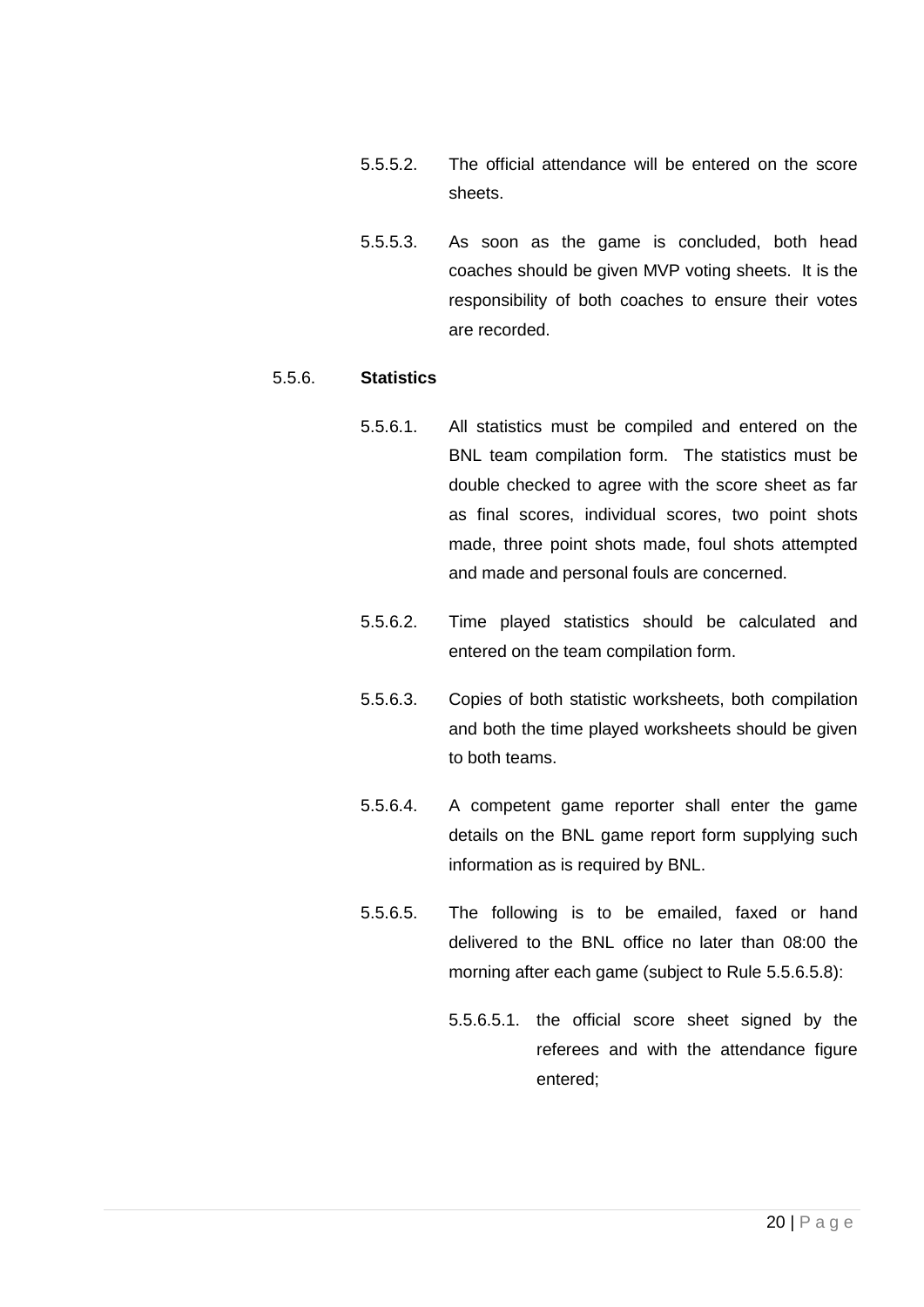- 5.5.6.5.2. the MVP sheet from both coaches signed by the head coaches;
- 5.5.6.5.3. the compilation statistic sheet for both teams with the time played statistics entered on them;
- 5.5.6.5.4. FIBA score sheets;
- 5.5.6.5.5. the game report;
- 5.5.6.5.6. statistic tally sheets and time played worksheets should not be sent;
- 5.5.6.5.7. any report required in accordance with the provisions of Rule [5.5.7;](#page-21-0)
- <span id="page-20-0"></span>5.5.6.5.8. in the case of Sunday afternoon games, results should be phoned into the league office immediately after the end of the game with the total information required to follow as soon as possible but by no later than 16:30.
- 5.5.6.5.9. BNL shall phone in such results as required by the BNL office to specified media outlets.
- 5.5.6.6. On Monday morning, following the game, the originals with the score sheets and statistic compilation sheet should be delivered to the BNL office to arrive no later than the Wednesday after the game.
- 5.5.6.7. Quarter time scores along with the top scorers from each team at half time and full time are to phone in to the BNL broadcast communication number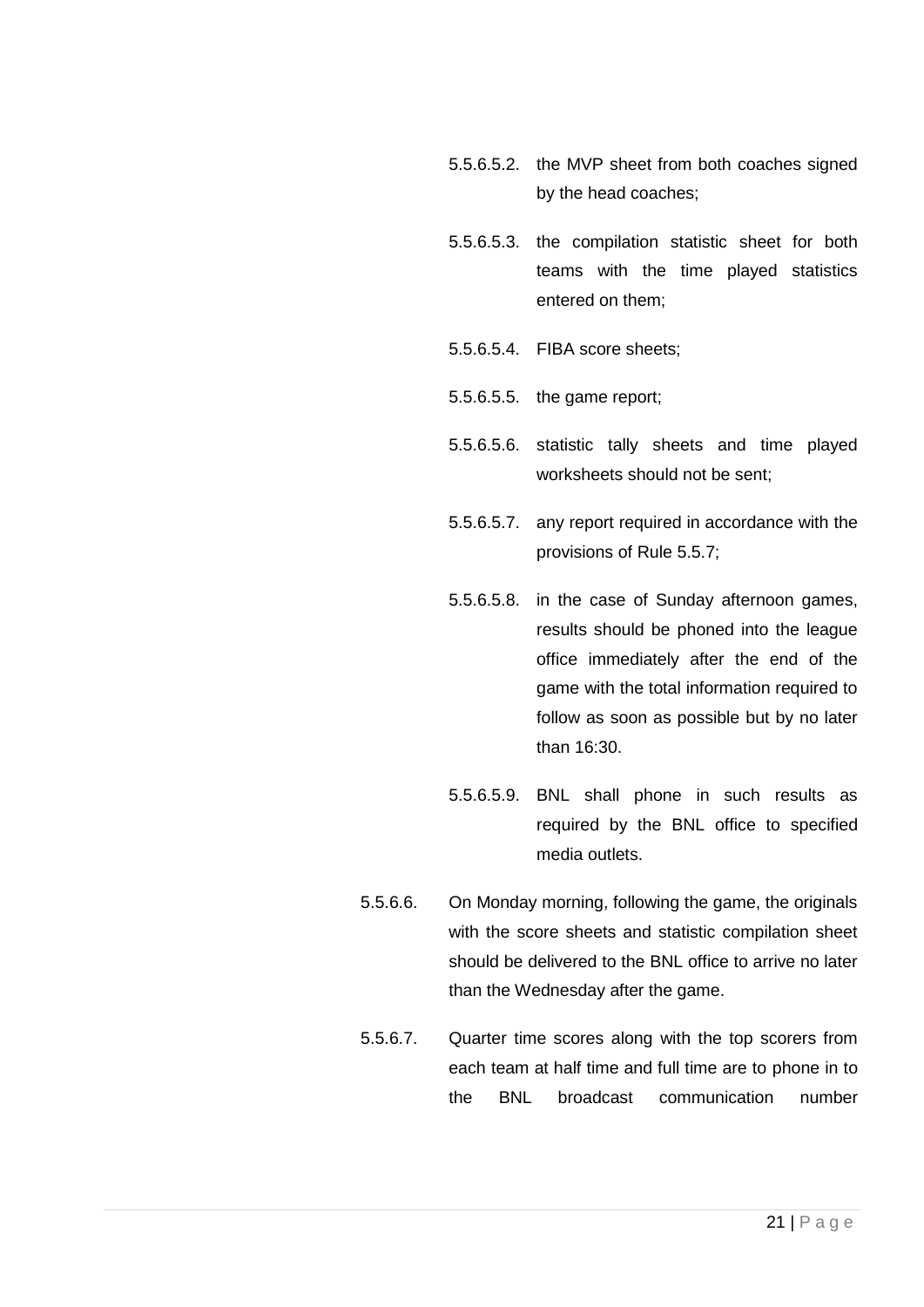immediately at the conclusion of each period and game conclusion, respectively.

## <span id="page-21-0"></span>5.5.7. **Reports**

- 5.5.7.1. Any reports that generate out of the game must be notified to the BNL office along with the referee(s) report(s). Such material must be forwarded by email or fax to the BNL office along with the other material described in Rule [5.5.6.5.](#page-19-0)
- 5.5.7.2. The video of the game in which there has been a report (if the game is not covered by a BNL broadcaster), must arrive either at the BNL office or the BNL Technical Director's office no later than Tuesday following a weekend game.

### 5.6. **Post-Game Hospitality**

5.6.1. BNL is required to offer reasonable post-game hospitality to the Clubs and their officials, BNL guests and the game referees and supervisors and their partners.

# 5.7. **Promotional / Publicity**

- 5.7.1. BNL shall endeavour to produce a program for every game.
- 5.7.2. Game programs must give acknowledgement to BNL sponsors as well as acknowledging naming rights sponsors of the Clubs.
- 5.7.3. Game programs must avoid making derogatory and/or inflammatory statements about Clubs, teams, players or referees.

# <span id="page-21-1"></span>5.8. **Public Criticism**

5.8.1. No Club, executive officer, official, employee, player or coach shall offer public criticism of game referees except through proper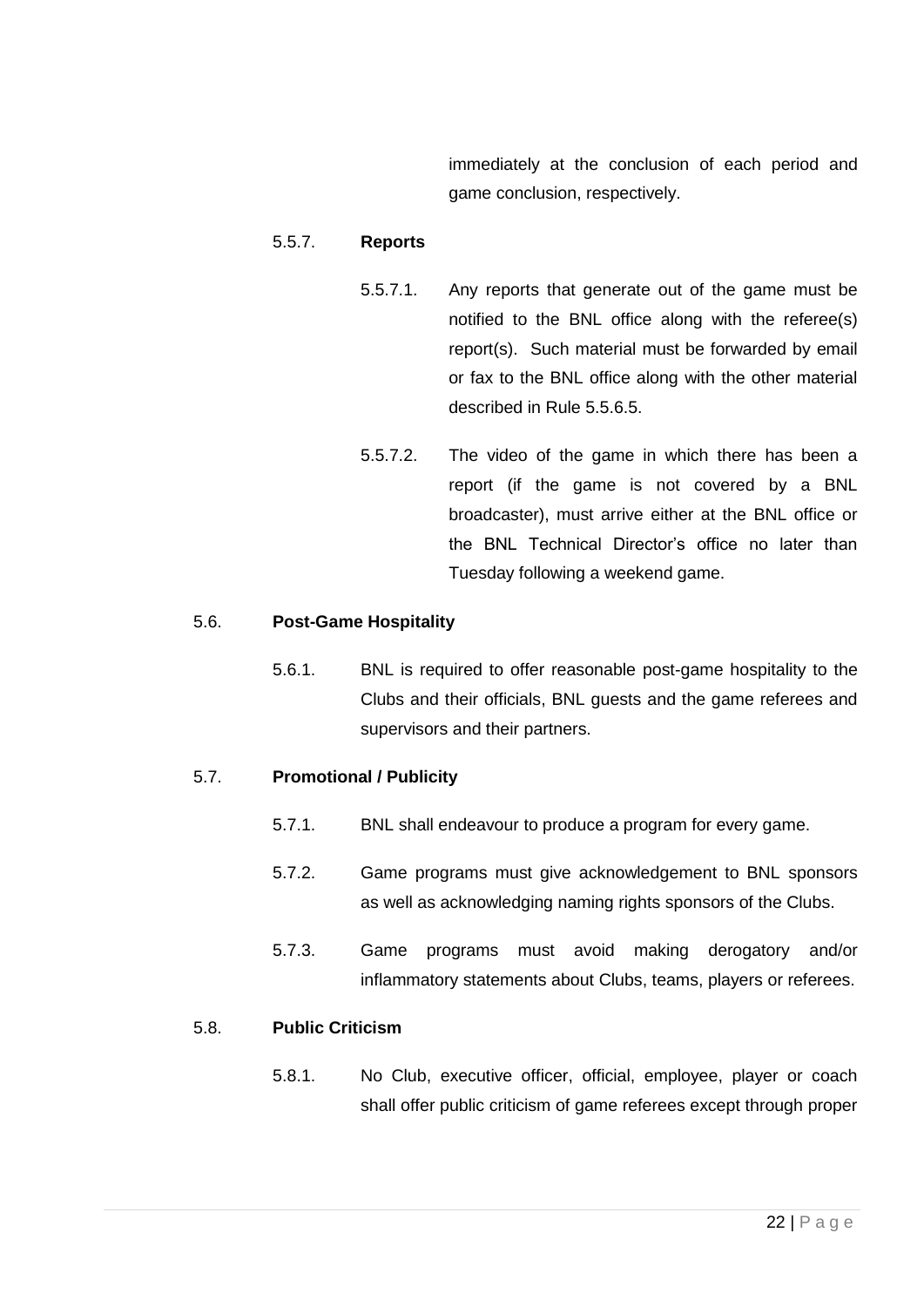channels of BNL office, BNL Technical Director or referee supervisors. Clubs will be held responsible for the comments of all their members which may subsequently appear in the media.

- 5.8.2. No Club executive officer, official, employee, coach or player shall make issue, authorise, offer or endorse any public criticism or any statement having or designed to have an effect prejudicial to the best interest of the game of basketball or BNL.
- 5.8.3. Any Club, executive officer, official, employee, coach or player who breaches any provision under Rule [5.8](#page-21-1) shall render such person's Club and/or such person liable to a fine or to a suspension both at the absolute discretion of the BNL Tribunal Officer.

#### <span id="page-22-0"></span>6. BNL LEAGUE COMPETITION

#### 6.1. **Placing on the BNL League Ladder during the Season**

- 6.1.1. The position on the ladder during the regular BNL League season shall be determined by the ratio of games won over games played.
- 6.1.2. Should 2 (two) or more Clubs be tied with the same winning percentage during the regular season, they shall be ranked by the number produced by dividing total points scored against into total points scored for.

### 6.2. **Final Placing at the end of the League Season**

- 6.2.1. Positions on the BNL League ladder will be determined by the ratio of games won over games played.
- 6.2.2. Should 2 (two) or more Clubs be tied on game winning percentages at the conclusion of the fixtures, final placing shall be determined by the win/loss ratio in only those games played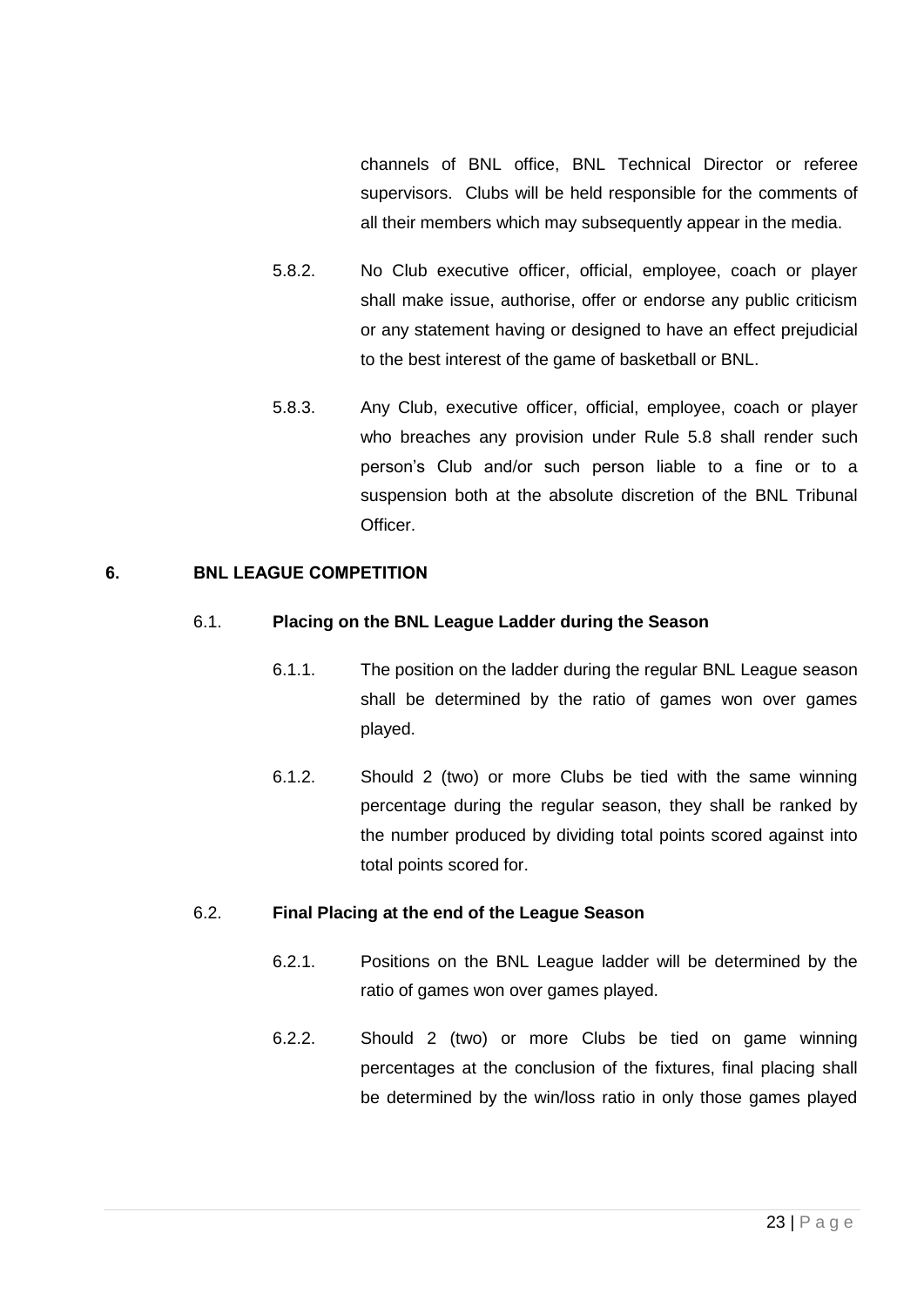between the tied Clubs. Should there still remain a tie, ranking shall be determined by the difference between the total points scored for and against each Club in only those games played between the tied Clubs. If the Clubs still remain tied, ranking shall be determined by points for over the points against percentages for the entire BNL League season.

### 6.3. **Forfeiture**

- 6.3.1. A Club which, without a valid reason, fails to appear to play a scheduled game or withdraws from the court before the end of the game, shall lose the game by forfeit.
- 6.3.2. Forfeiture will result in a fine and may bring further disciplinary action from the BNL Tribunal Officer. A team winning by forfeiture may not be penalised in the determination of final placings in the points for and against. The winning margin for forfeited games shall, therefore, be 20 points.

### 6.4. **Withdrawal**

6.4.1. In the event that a Club, for any reason, withdraws from the BNL League competition prior to the completion of the BNL Season, all points and scores relating to all the games in which the removed Club participated in will be regarded as null and void.

### <span id="page-23-0"></span>7. PROTESTS / DISPUTES

7.1. Should a Club believe to have had its interests adversely effected by a decision of a referee, score bench or by any event that took place during a game, such Club must, at the moment when the incident takes place, either immediately when the ball is dead and the clock has stopped, or at the first time out that follows, notify the referee through the Club's court captain, providing that this is done in a calm and courteous manner.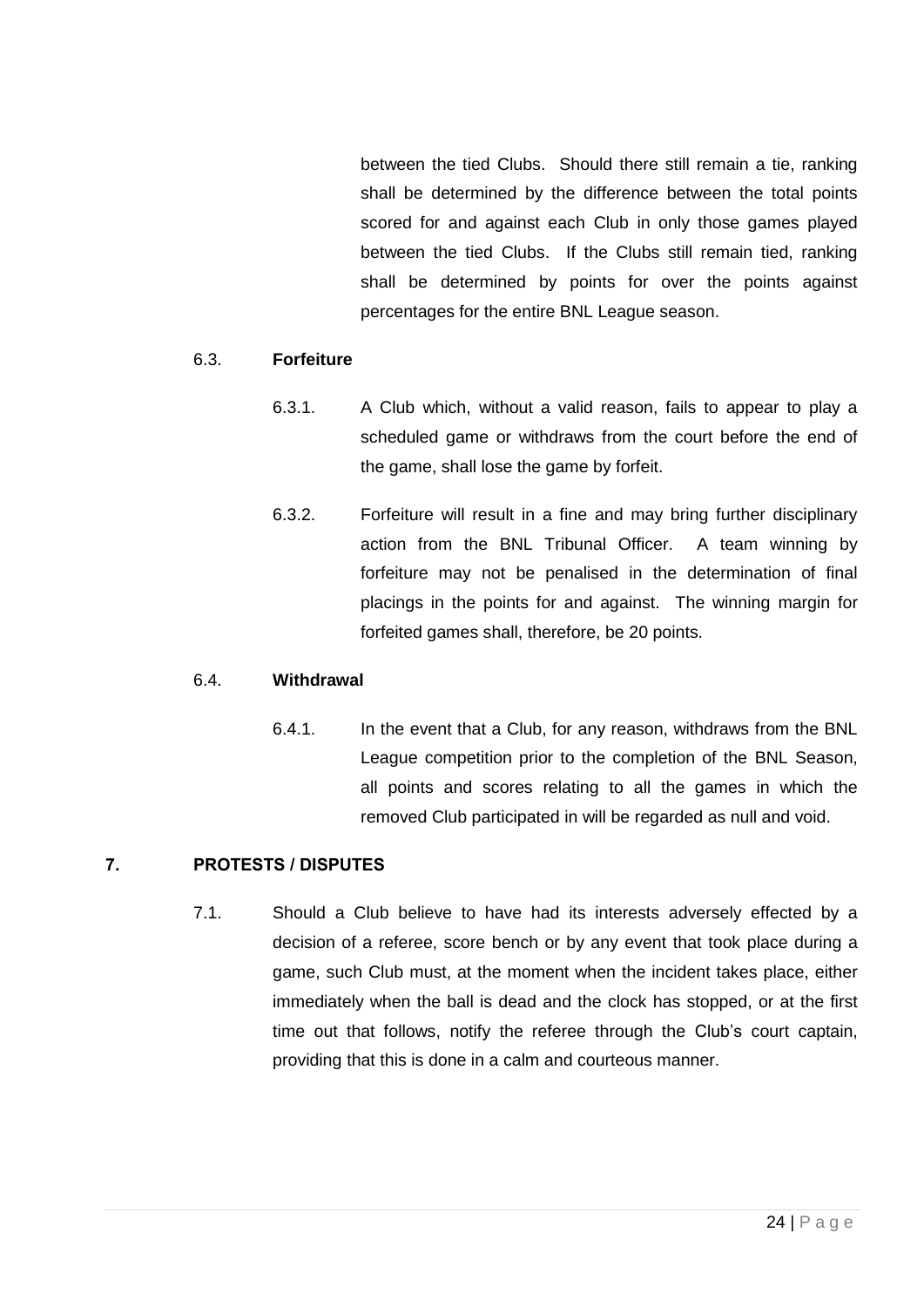- 7.2. The referee may explain his decision or, if necessary, may examine the score sheet and check the score and the playing time. If this interaction exceeds 30 (thirty) seconds it shall be charged as a time-out to the Club in question unless the referee decides otherwise, recognising the validity of the observation in accordance with the FIBA rules.
- 7.3. Should the final buzzer fail to operate or not be heard in the case where the result of the game hinges on the determination of when the buzzer went, the referee will make a final determination after following the procedure outlined in Article 22 of the FIBA rules. This decision may not be appealed.
- 7.4. All disputes regarding matches not covered by this Rule [7](#page-23-0) of the BNL Rules should be lodged with the General Manager within 24 (twenty four) hours followed by a written report within 48 (forty eight) hours. A fee as determined by BNL, in its sole and absolute discretion and which fee is, currently, R2 500.00 (Two Thousand Five Hundred Rand), must accompany such a report which fee will be returnable should the complaint be upheld. A copy of such report must also be sent to the opposing Club.
- 7.5. A disputes committee of at least 3 (three) Management Committee members may be convened by the General Manager to resolve disputes or the General Manager refer the dispute to the Tribunal Office.

# <span id="page-24-1"></span>8. PROTESTS/DISPUTES BEFORE THE TRIBUNAL

- 8.1. BNL shall annually appoint a Tribunal officer ("the Tribunal Officer") who shall be a person who has no connection with any Club or other basketball body. BNL may choose to appoint a Deputy Tribunal Officer or allow the General Manager to appoint an alternative Tribunal Officer.
- <span id="page-24-0"></span>8.2. The Tribunal Officer will deal with protests and disputes referred to the Tribunal Officer under these Rules that have not been resolved in terms of this Rule 8 or by the General Manager and will consider reports by BNL game referees of players, coaches, Clubs and Club's officials.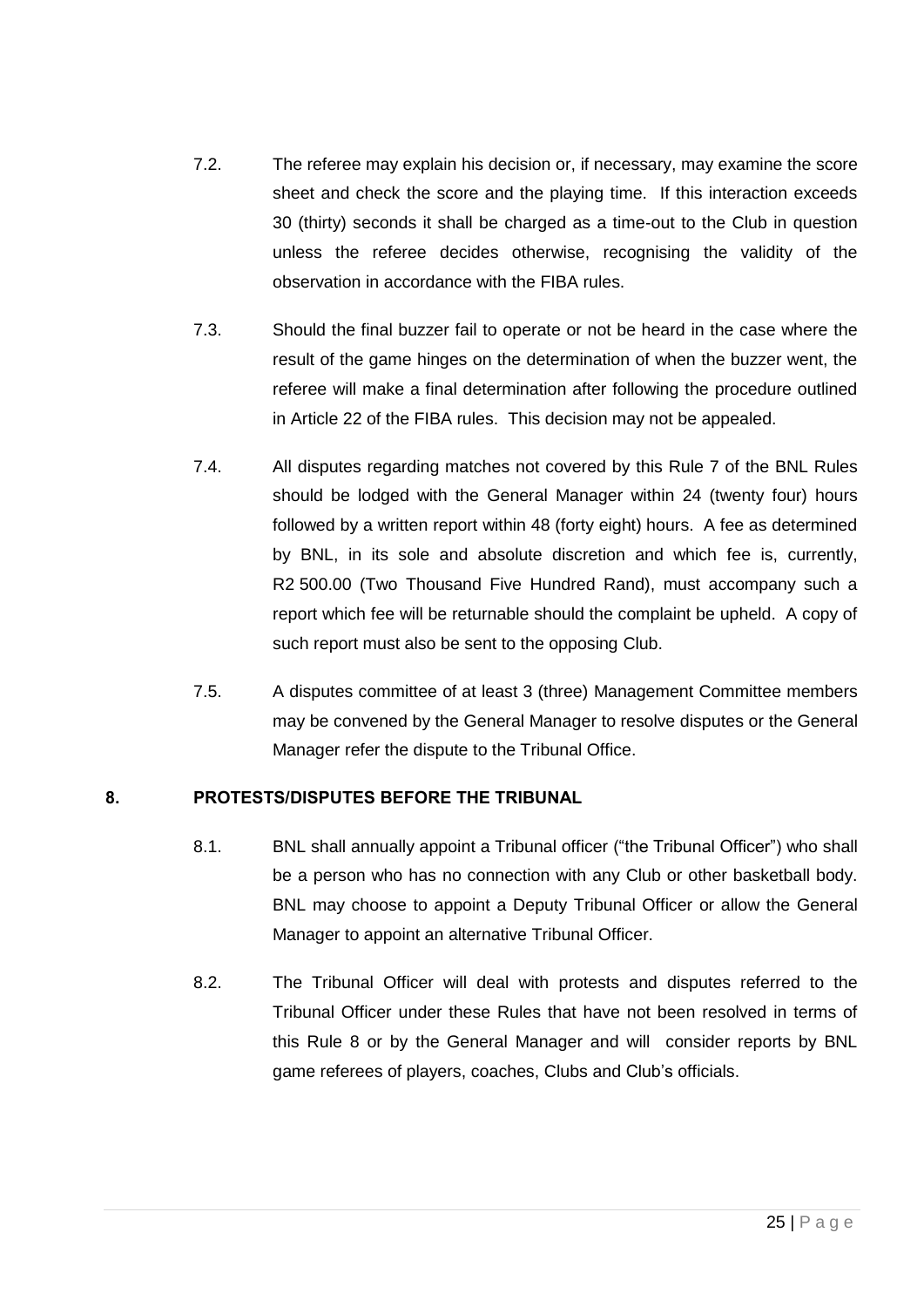- 8.2.1. Such report shall be noted on the front of the official score sheet by the referees.
- 8.2.2. The game referees or referee supervisor shall inform a Club official of both Clubs as soon as possible after the game as to the report and the nature of the charges.
- 8.2.3. The game referees and referee supervisor (if appropriate) shall fill out the BNL report forms after the game and coordinate with the home Club officials that the reports are emailed and/or faxed to the BNL office with the score sheet and other statistic forms as specified in Rule [5.5.5](#page-18-0) or Rule [5.5.6](#page-19-1) of these BNL Rules. Should, for some reason, this not be possible, the General Manager should be informed by phone, email or fax of the reports no later than 12 noon on the Monday immediately following the game. During the finals, the General Manager should be informed of a report as soon as possible by phone.
- 8.2.4. The General Manager shall ensure that the charged party is given a copy of any report forms as soon as practical.
- 8.2.5. Non-compliance with report procedure shall not invalidate a report nor a hearing (investigation) nor penalties which may arise pursuant to such a report.
- <span id="page-25-0"></span>8.3. The Tribunal Officer shall also consider complaints referred by the General Manager which have been lodged officially by phone, email or fax with BNL office by 12 noon on the Monday immediately following the incident from referee supervisors, score bench officials or Club administration concerning game misconduct by coaches, players and Club officials. Such complaint shall be treated by the Tribunal Officer in the same manner as an official report by a game referee.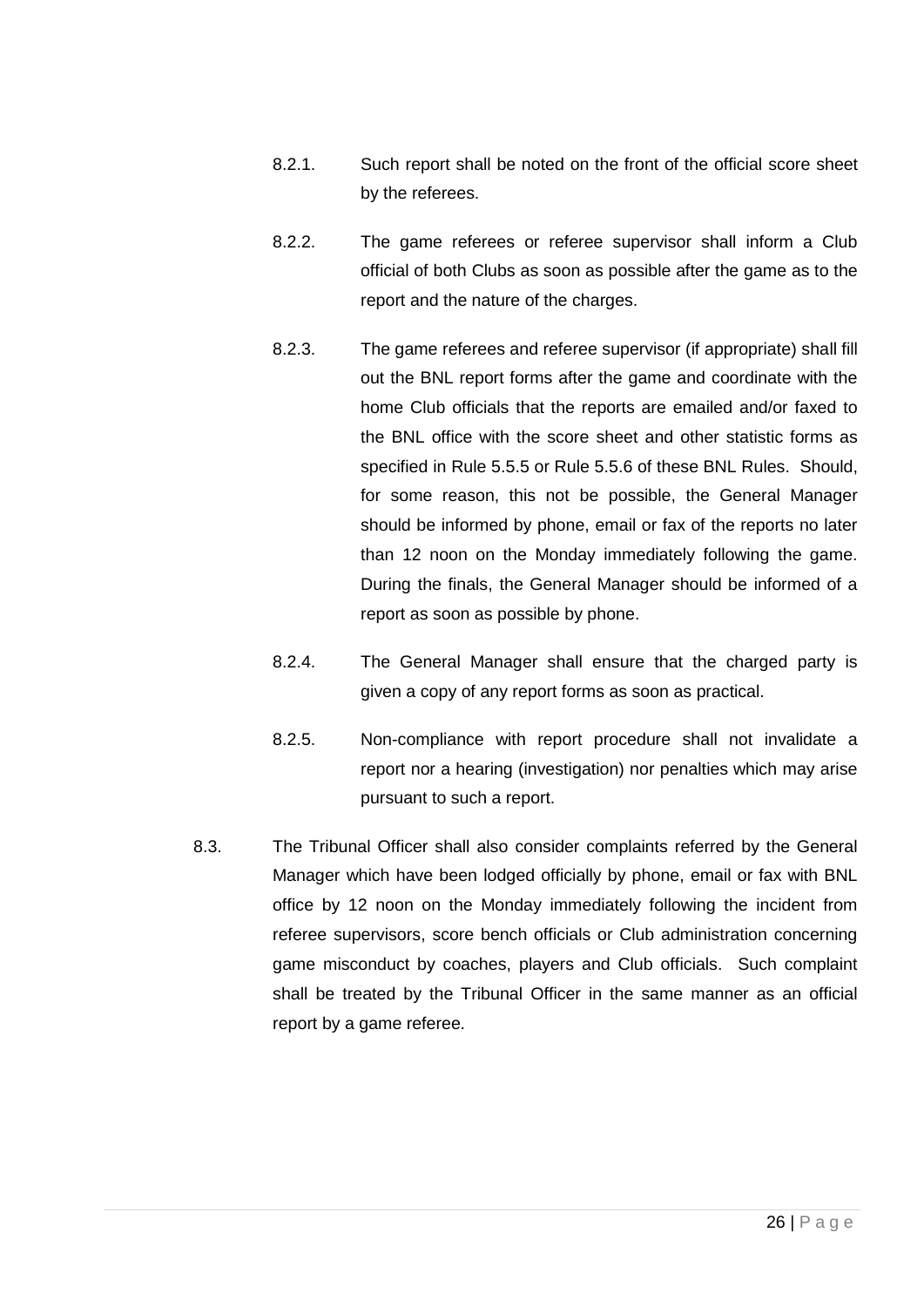- 8.4. The General Manager shall be empowered to frame charges from reports/complaints referred to in Rule [8.2](#page-24-0) and Rule [8.3](#page-25-0) of these BNL Rules that do not make specific charges.
- <span id="page-26-0"></span>8.5. The General Manager shall, at his discretion, have the authority to lay a charge against any player, coach, team or team official. Charges may be laid for misconduct relating to any games in any BNL Competition including, without limitation, on-court incidents not the subject of reports made by referees as well as breaches of the BNL Rules. The General Manager shall have this authority regardless of whether a complaint is being lodged by any other party. It is understood that these charges may not be able to be heard prior to the charged party's next game. All charges laid in accordance with this Rule [8.5](#page-26-0) shall be heard in accordance with the provisions of Rule [8.6.](#page-26-1)
- <span id="page-26-1"></span>8.6. The General Manager and/or the Tribunal Officer may request any evidence necessary to make a determination on reports/complaints.
- 8.7. The Tribunal Officer is empowered, on examination of evidence, to make further charges for which, in the Tribunal Officer's opinion, a prima facie case has been established. Such additional charges shall be set aside to be heard separately at a later date. It is understood that these charges may not be able to be heard prior to the charged party's next game day.
- 8.8. Charges made under Rule [8](#page-24-1) of these BNL Rules shall have 3 (three) options as to the manner in which the charge is to be heard. The charged party must inform the General Manager of the desired option within 24 (twenty four) hours of the report, when the report is made during the regular BNL Season and 12 (twelve) hours during the play offs. If no notification is received within the specified time, the charge shall be dealt with as the Tribunal Officer may determine. The three (3) options are:
	- 8.8.1. The Tribunal Officer may view the video, speak by telephone to the referees, alleged victim(s), the charged party and others as deemed necessary and then, if necessary, after hearing a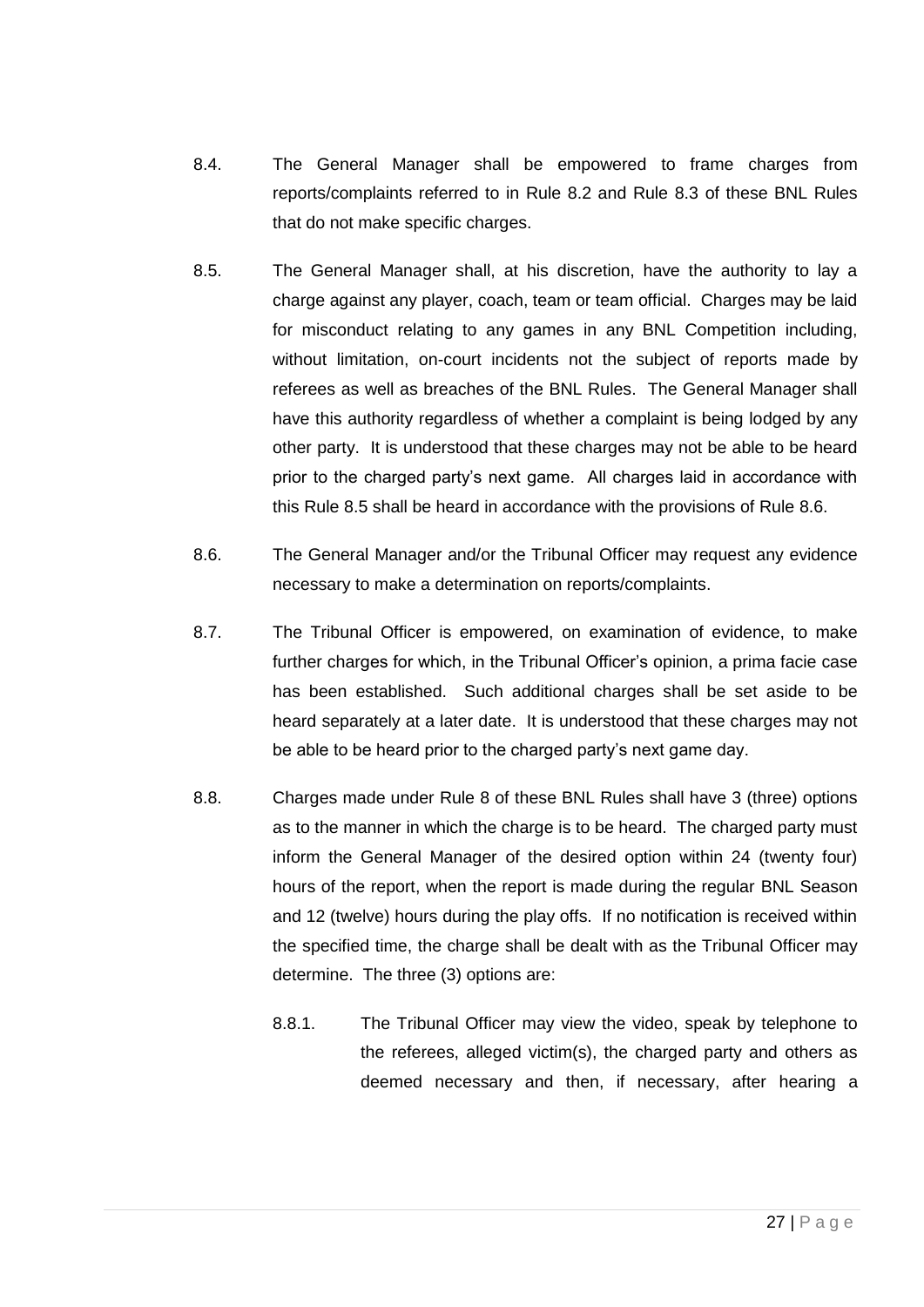submission from the charged party as to the appropriate penalty, impose a penalty.

- <span id="page-27-1"></span>8.8.2. The Tribunal Officer may conduct a formal hearing by teleconferencing. The charged party would have the opportunity to question witnesses and make submissions to the Tribunal Officer. After hearing all the evidence, the Tribunal Officer shall make findings and if necessary impose a penalty.
- <span id="page-27-2"></span><span id="page-27-0"></span>8.8.3. The Tribunal Officer may convene a formal hearing at a central venue and the charged party and witnesses attend a hearing. In conducting a hearing under this Rule, the Tribunal Officer is required to follow the following procedures where 2 (two) or more players, officials, etc. are charged in relation to incidents which occur at or about the same time or clearly as a consequence of some related earlier incident(s). If 1 (one) of those charged opts for a formal hearing, then the Tribunal Officer may direct that all of those charged shall appear and have their charges considered at the formal hearing:
	- 8.8.3.1. The charges are to be read to the charged party and the charged party is to be asked whether he pleads guilty or not guilty. In the event that the charged party does not plead to the charge, a plea of not guilty is to be entered.
	- 8.8.3.2. The procedure to be followed in adducing evidence is to be explained to the charged party and he is to be asked whether he has any objection thereto. Any such objection is to be noted by the Tribunal Officer.
	- 8.8.3.3. Where the charges are laid by a referee, the referee's report is to be read to the charged party in the presence of the referee. The referee is then to be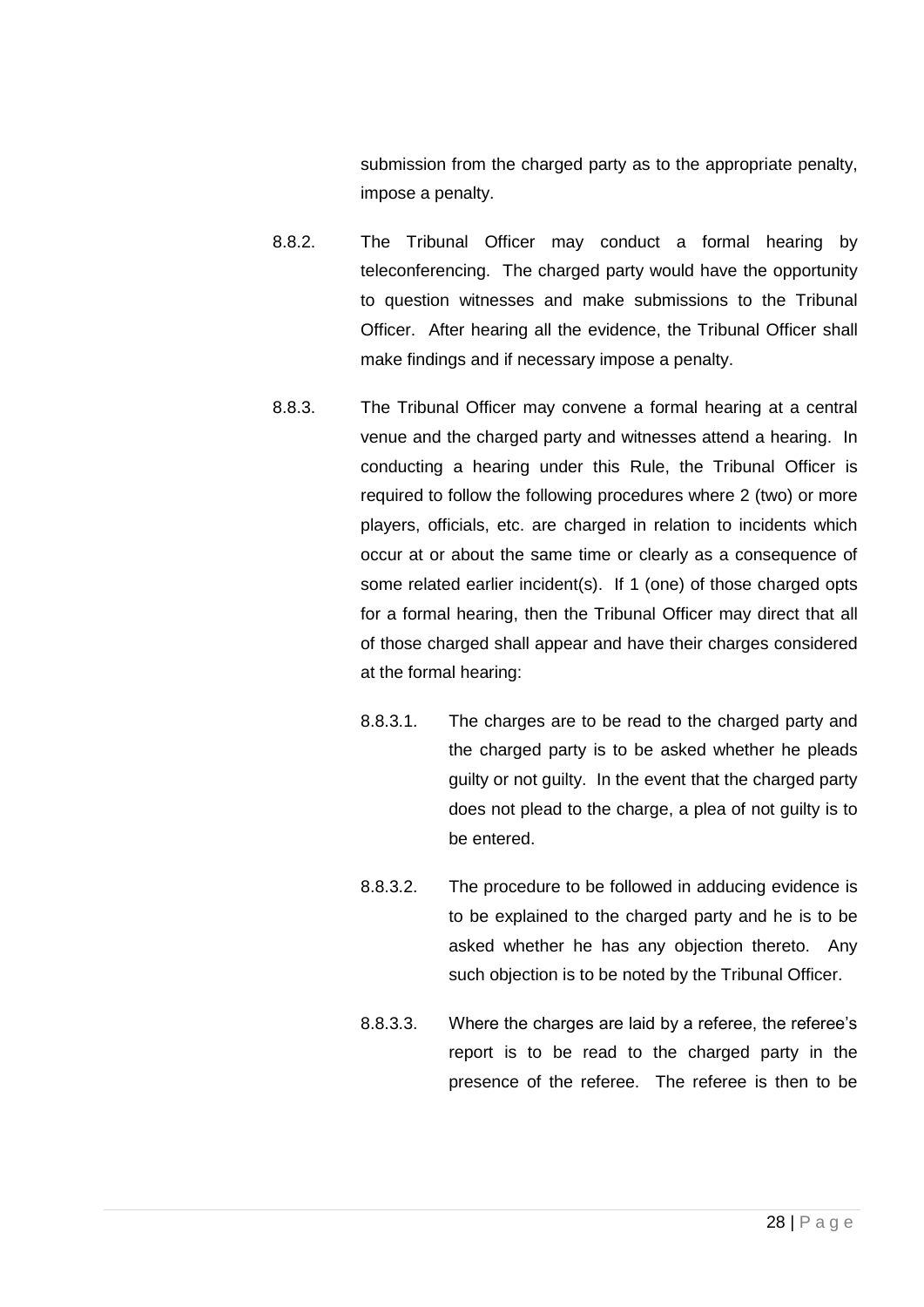asked to give any further relevant evidence and may be questioned by the Tribunal Officer. At the conclusion of the referees' evidence, the charged party or his legal representative if permitted may question the referee.

- 8.8.3.4. The evidence of other relevant witnesses shall be heard and questioned in the manner set out in Rule [8.8.3.3.](#page-27-0)
- 8.8.3.5. At the conclusion of all relevant evidence called by BNL, the charged party may give evidence himself and call such other evidence as he desires. He and his witnesses shall be subject to questioning by the Tribunal Officer and/or a legal representative of BNL should one be appointed.
- 8.8.3.6. In the event that more than one person is charged arising out of related incidents occurring on or about the same time, the Tribunal Officer shall at its sole discretion have the power to hear charges against 2 (two) or more persons at the same time.
- 8.8.3.7. The charged party(s) shall be entitled to remain in the hearing room while all evidence is being heard against him/them.
- 8.8.3.8. The Tribunal Officer shall have the power to view videotapes and/or film of any incident which is the subject of any charge. The Tribunal Officer shall have the power to show such videotape and/or film to any witness and ask questions in respect thereof. In the event that the Tribunal Officer proposes to view videotape and/or film of an incident, the Tribunal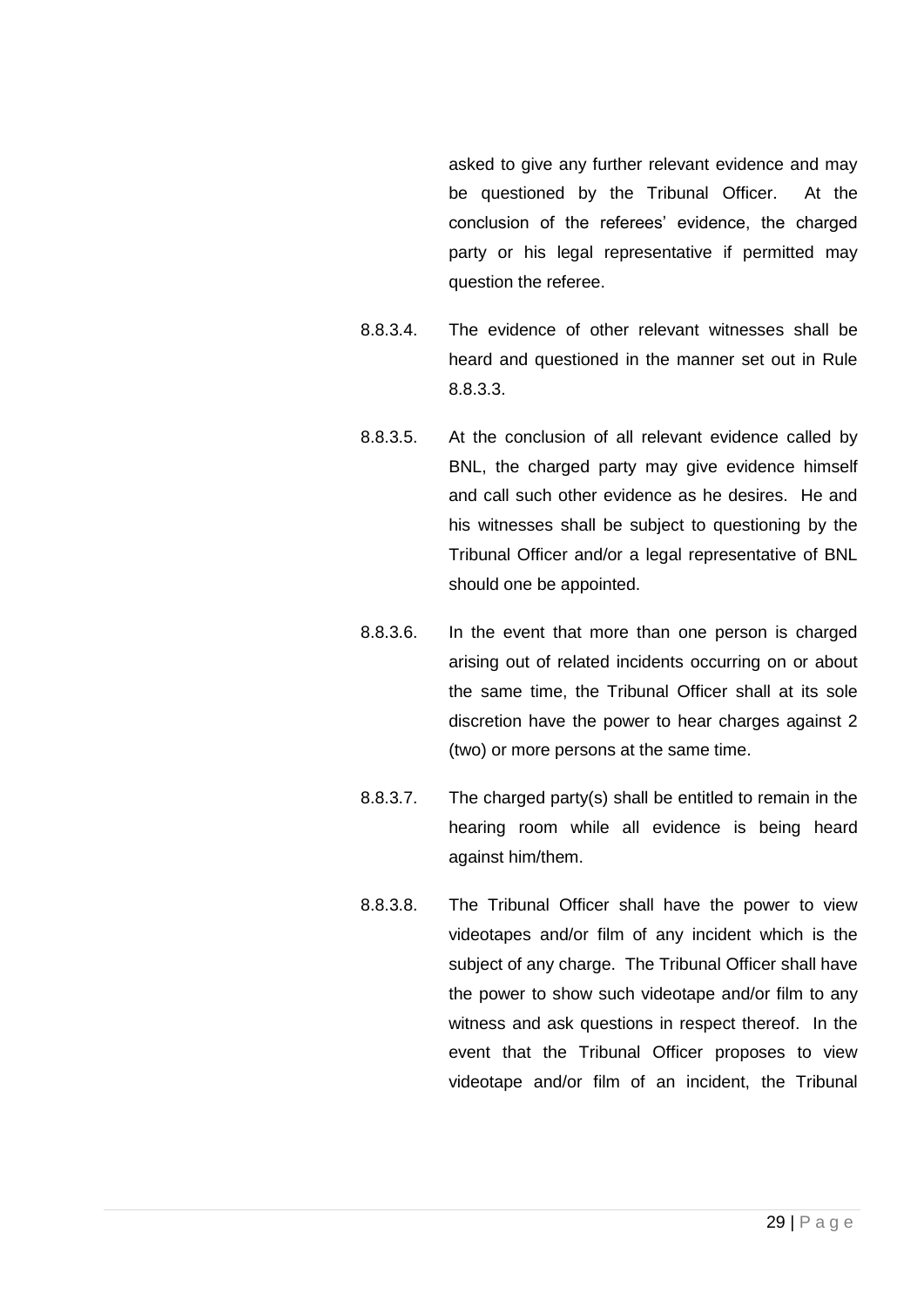Officer shall cause the videotape and/or film to be played in the presence and sight of the charged party who shall be asked to comment on it if he wishes.

- 8.8.3.9. The rules of evidence do not apply. Sworn evidence is not required.
- 8.8.3.10. The Tribunal Officer may disallow any questions which are considered by the Tribunal Officer to be irrelevant, vexatious or improper in the circumstances.
- 8.8.3.11. After hearing all relevant evidence on behalf of BNL and the charged party and, if available, viewing videotape and/or film, the Tribunal Officer may at its sole discretion ask the charged party and/or his legal representative and/or the legal representative of BNL to make a submission concerning the evidence.
- 8.8.3.12. At the conclusion of the evidence, the Tribunal Officer shall consider its decision and, thereafter, in the presence of the charged party, or in appropriate cases, and at the Tribunal Officer's discretion, in writing thereafter, announce the decision as to whether the charged party is guilty or not guilty.
- 8.8.3.13. In the event that the charged party is found guilty he shall be invited to address the Tribunal Officer as to the appropriate penalty.
- 8.8.3.14. The Tribunal Officer shall announce the penalty in the presence of the charged party or, at the Tribunal Officer's discretion provide the penalty in writing thereafter.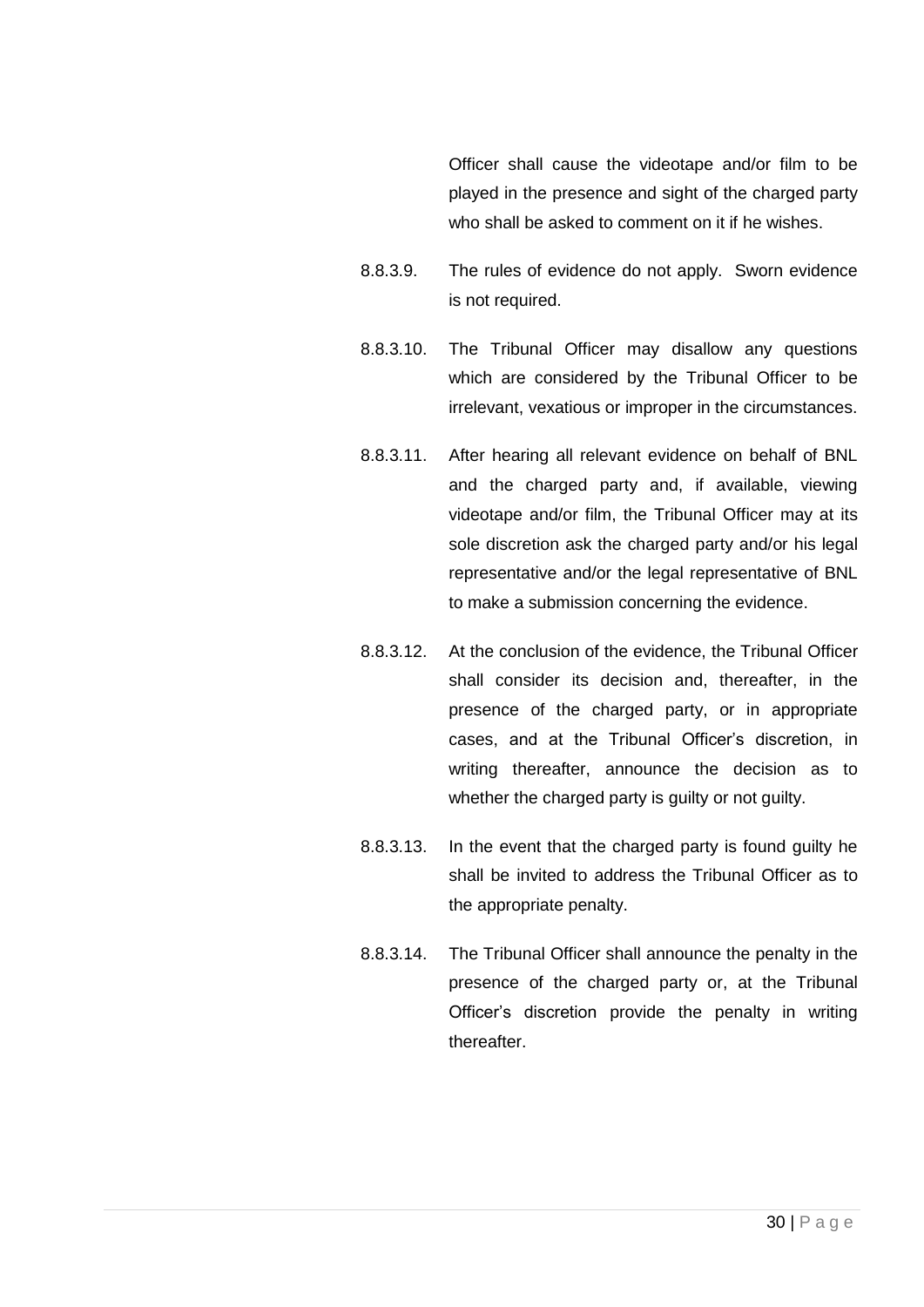- 8.8.3.15. The Tribunal Officer shall not be bound to give reasons in respect of any finding and fact.
- 8.8.3.16. The Tribunal Officer may adjourn the proceedings, exclude persons from the hearing room (save for the charged parties) and otherwise regulate the proceedings in such manner as it deems fit.

#### 8.8.4. **Legal Representation (Not at BNL's Costs)**

Legal representation for the charged party if requested may be allowed in the sole and absolute discretion of the Tribunal Officer. BNL reserves the right to engage legal representation in appropriate cases and, legal representation for BNL may be allowed at the sole and absolute discretion of the Tribunal Officer.

- 8.9. The Tribunal Officer has the discretion to fix costs derived from the expenses of the hearing should the option set out in Rule [8.8.2](#page-27-1) or Rule [8.8.3](#page-27-2) be elected, or if the Tribunal Officer deems the conduct of a party to be unreasonable or frivolous in relation to or during the proceedings.
- 8.10. The Tribunal Officer shall have the power to make the following orders:
	- 8.10.1. suspend;
	- 8.10.2. fine;
	- 8.10.3. impose suspended sentences;
	- 8.10.4. ban;
	- 8.10.5. reprimand players, coaches, administrators and Clubs;
	- 8.10.6. award costs.
- 8.11. All penalties apply to games of BNL Competitions only.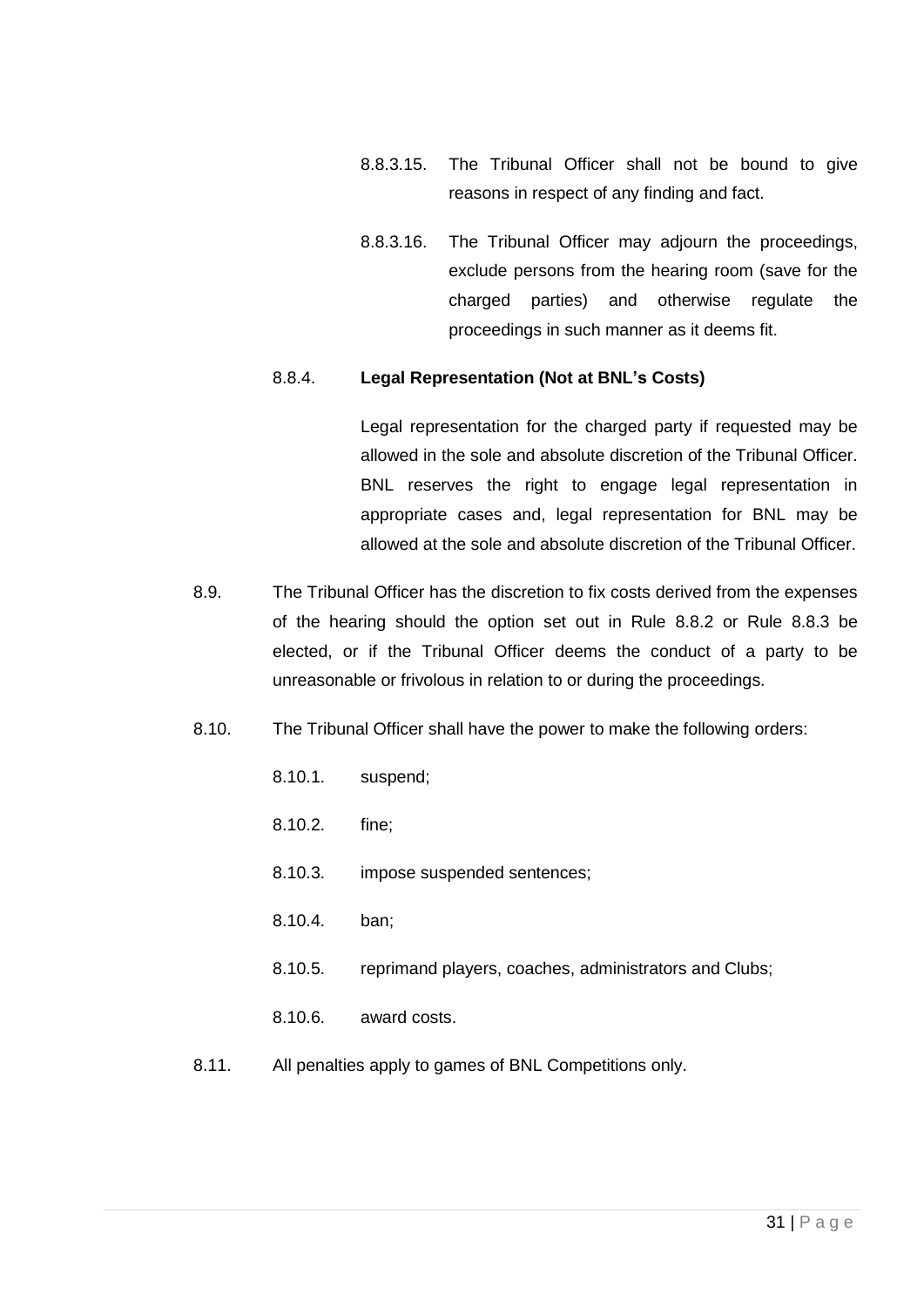- 8.12. There is no appeal from decisions or penalties of the Tribunal Officer.
- 8.13. The Tribunal Officer shall use its best endeavours to deal with matters as expeditiously as possible and to hear charges prior to the charged party's next game day if in the opinion of the Tribunal Officer, the charges are of sufficient gravity that a suspension or ban could be imposed if a guilty verdict were found.
- 8.14. No Club executive officer, official, employee, coach or player shall make public comment concerning any incident for which an official charge has been laid nor shall they comment publicly upon any findings arising from this incident. A breach of this Rule shall be considered a breach of the BNL Rules and dealt with in accordance with Rule [5.8.3](#page-22-0) of these BNL Rules.
- 8.15. In the event that any one or more of the above BNL Rules is not complied with, such non-compliance will not in any way invalidate the decision of the Tribunal Officer.

## 9. APPEALS

- 9.1. Clubs may appeal decisions of the General Manager or Management Committee involving the administration of BNL. Such an appeal shall be resolved by a fax or email vote of the directors of BNL after circulation of all relevant material (or at a BNL Board Meeting should one be in close proximity).
- 9.2. All other appeals will be heard by the Tribunal Officer and the decisions of the Tribunal Officer will be final and binding and not subject to appeal.

# <span id="page-31-0"></span>10. TEAM CONTENT

- 10.1. **Rules**
	- 10.1.1. The rules governing team content of Clubs are governed by these Rules. Failure to strictly comply with the Rules governing team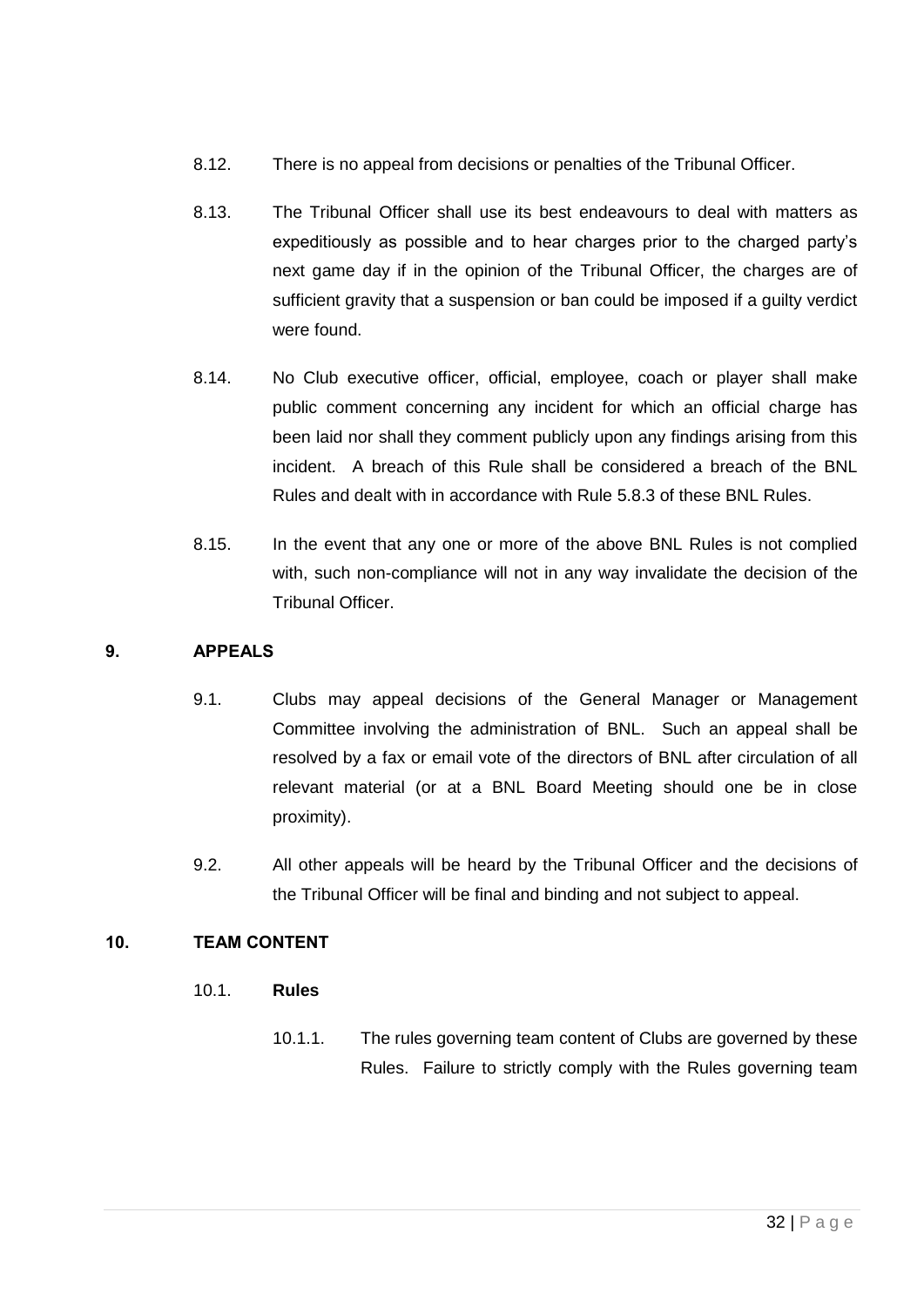content of Clubs shall render a Club liable as set out in these Rules.

- <span id="page-32-0"></span>10.1.2. Each Club shall be limited to not more than 3 (three) players per team who are not eligible to represent the Republic of South Africa in terms of the FIBA regulations as determined from time to time. These players will henceforth be called "restricted players".
- <span id="page-32-1"></span>10.1.3. Each Club (in addition to the 3 (three) restricted players) shall be limited to not more than 3 (three) players per team who do not reside in the Province in which the BNL has authorised the Club to play. These players will henceforth be called "non-provincial players".

### 10.2. **Restricted Players**

- 10.2.1. The names of all restricted players must be lodged with BNL office on or before a date determined by BNL prior to the commencement of the relevant BNL Competition in which the player wishes to play. No alterations to this list may occur after this cut-off date. The exact cut-off date shall be determined by the General Manager.
- 10.2.2. Players who fulfil the requirements of a non-restricted player after the cut-off date may assume a position in the Club providing that they have been registered as a player prior to the cut-off date.
- 10.2.3. Any restricted player replaced prior to the cut-off date may not be reinstated by that team during that BNL Season unless the player subsequently qualifies as a non-restricted player or comes under the injury waiver (Rule [12.12\)](#page-52-0).
- 10.2.4. All restricted players must, in order to be eligible to play in an endorsed BNL game, including, without limitation, any pre-season tournament: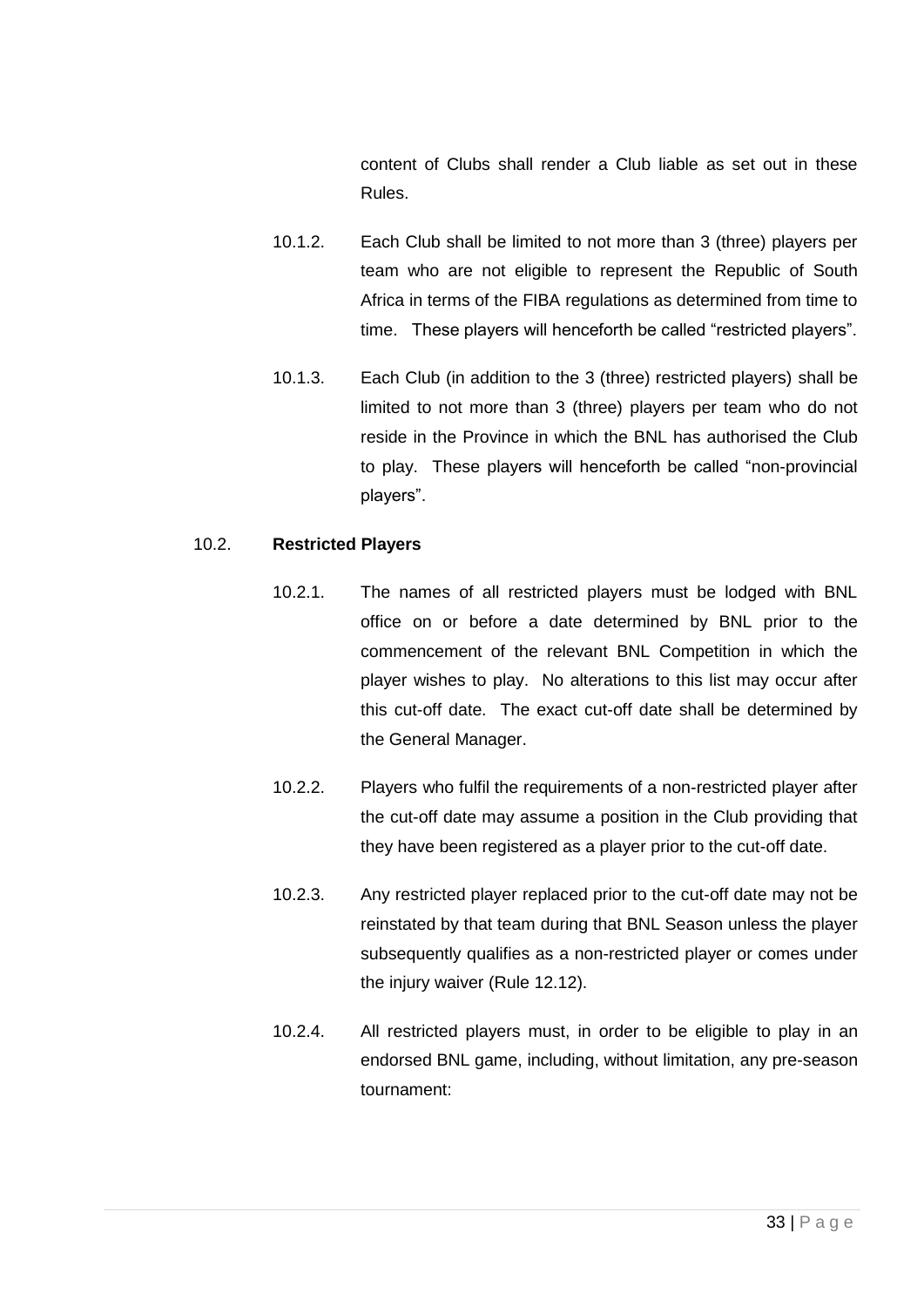- 10.2.4.1. fulfil the requirements of FIBA as regards to international clearances;
- 10.2.4.2. comply with, and obtain all approvals required in terms of, the Basketball SA Constitution and Basketball SA Regulations;
- 10.2.4.3. obtain a valid work permit issued by the Department of Home Affairs and comply in all other respects with the relevant provisions of South African laws.
- 10.2.5. Registration requirements and contract requirements for restricted players are as for any other player.
- 10.2.6. Any restricted player who has played in a regular fixture game forming part of any BNL Competition may not play for any other Club in that BNL Season.
- 10.2.7. Playing of an ineligible restricted player will (even should the Club not have known or should the Club not reasonably have been expected to have known that the player is an ineligible restricted player) result in the forfeiture of that game(s) in which that player played and a fine shall be imposed on the Club.
- 10.2.8. BNL office must be notified in writing or by email or fax, of a replacement of a restricted player and all required documentation must be lodged prior to his replacement being able to participate in a BNL endorsed game. The Club should also inform the team's upcoming opponents of the change.
- 10.2.9. No Club may register more than 3 (three) restricted players in each BNL Season.
- 10.2.10. A maximum of 2 (two) restricted players can be on court at the same time during any game forming part of a BNL Competition.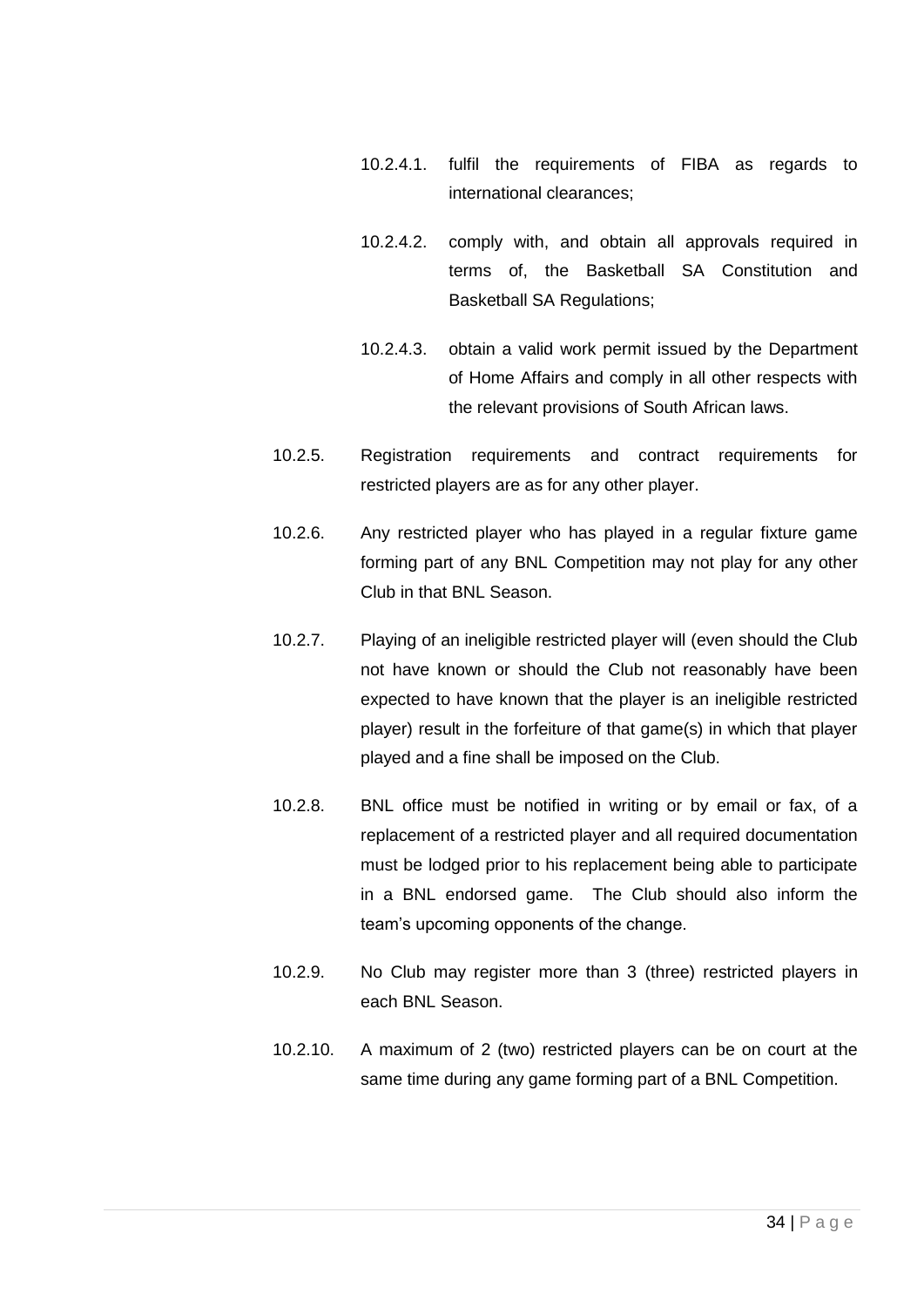10.2.11. No restricted player under the age of 18 (eighteen) shall be permitted to register for a Club unless the family of such restricted player moves to the Republic of South Africa for reasons that are not linked to basketball and are lawfully resident in the Republic of South Africa.

### <span id="page-34-0"></span>10.3. **Non-Provincial Players**

- 10.3.1. The names of all non-provincial players must be lodged with the BNL on or before a date determined by BNL prior to the commencement of the relevant BNL Competition in which the player wishes to play. No alterations to this list may occur after this cut-off date. The exact cut-off date shall be determined by the General Manager.
- 10.3.2. Players who fulfil the requirements of a non-provincial player after the cut-off date may assume a position in the Club providing that they have been registered as a player prior to the cut-off date and such player has lived in the Province in which the Club has been granted a Franchise for a minimum of 24 (twenty four) months.
- 10.3.3. Any non-provincial player replaced prior to the cut-off date may not be reinstated by that team during that BNL Season unless the player subsequently qualifies as a non-provincial player or comes under the injury waiver (Rule [12.12\)](#page-52-0). The situation must also relate to the Rules regarding the 15 (fifteen) player roster (Rule 5.4.5.2).
- 10.3.4. Registration requirements and contract requirements for nonprovincial players are as for any other player.
- 10.3.5. Any non-provincial player who has played in a regular fixture game forming part of any BNL Competition may not play for any other Club in that BNL Season.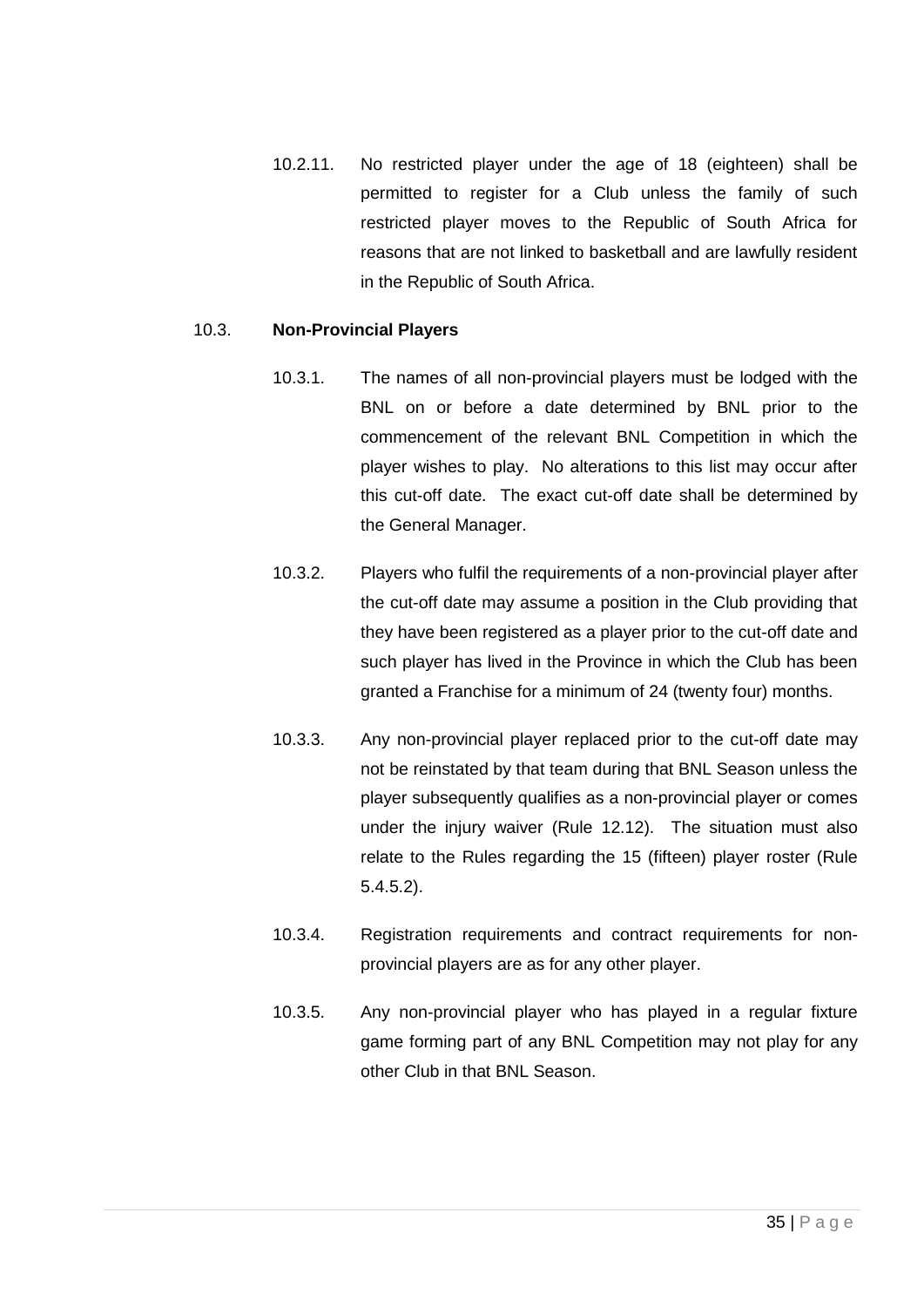- 10.3.6. Playing an ineligible non-provincial player will result in the forfeiture of that game(s) in which that player played and a fine shall be imposed on the Club.
- 10.3.7. BNL office must be notified in writing or by email or fax, of a replacement of a non-provincial player and all required documentation must be lodged prior to his replacement being able to participate in a BNL endorsed game. The Club should also inform the team's upcoming opponents of the change.
- 10.3.8. No Club may register more than 3 (three) non-provincial players in each BNL Season.
- 10.3.9. A maximum of 2 (two) non-provincial players can be on court at the same time during any game forming part of a BNL Competition.
- 10.3.10. In order for a player (other than a restricted player) to be excluded from provisions of Rule [10.3,](#page-34-0) such player should have resided in the Province in which the Club has been granted a Franchise for a minimum period of 24 (twenty-four) months. The Club shall, when registering the player provide BNL with all documentation reasonably required by BNL which documentation shall include, without limitation, the following:
	- 10.3.10.1. the player's identity document or passport;
	- 10.3.10.2. a utility bill no older than 3 months showing clearly the player's physical address;
	- 10.3.10.3. in the event that the player is a minor, an affidavit from such player's legal guardian confirming the residential address of the player.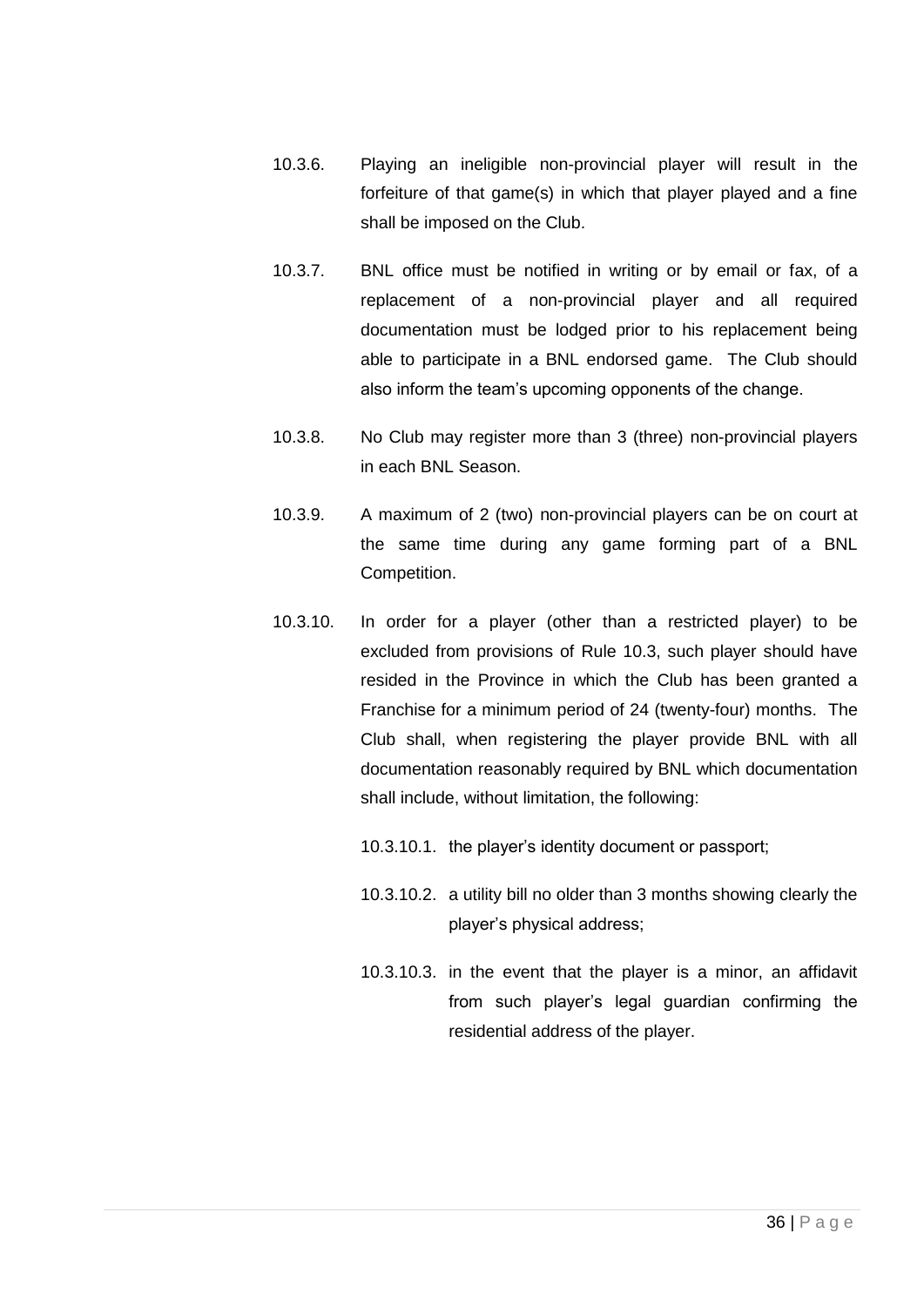## 11. BNL REFEREES

#### 11.1. **Minimum Qualifications**

11.1.1. All BNL referees shall, as a minimum, be registered as a referee with Basketball SA and have a National Level 1 or higher qualification.

#### 11.2. **Rules**

11.2.1. BNL referees shall enforce the playing rules described in Rule [5.2](#page-8-0) of the BNL Rules.

#### 11.3. **Three Referee Team**

11.3.1. 3 (Thee) referees shall officiate in each BNL endorsed game, 1 (one) whom shall act as the referee supervisor.

#### 11.4. **Appointment**

- 11.4.1. Appointments of referees will be made by the BNL Technical Director.
- 11.4.2. In general, 3 (three) week rosters shall be drawn up by the BNL Technical Director.
- 11.4.3. BNL referees shall be drawn from a panel consisting of referees registered with Basketball SA and as determined by the BNL Technical Director from time to time.
- 11.4.4. Referees shall be drawn from a panel of approximately 12 (twelve) referees which may be decreased or increased at the discretion of the BNL Technical Director.
- 11.4.5. Referees are required to notify the BNL Technical Director as soon as possible if they are unable to make an appointment.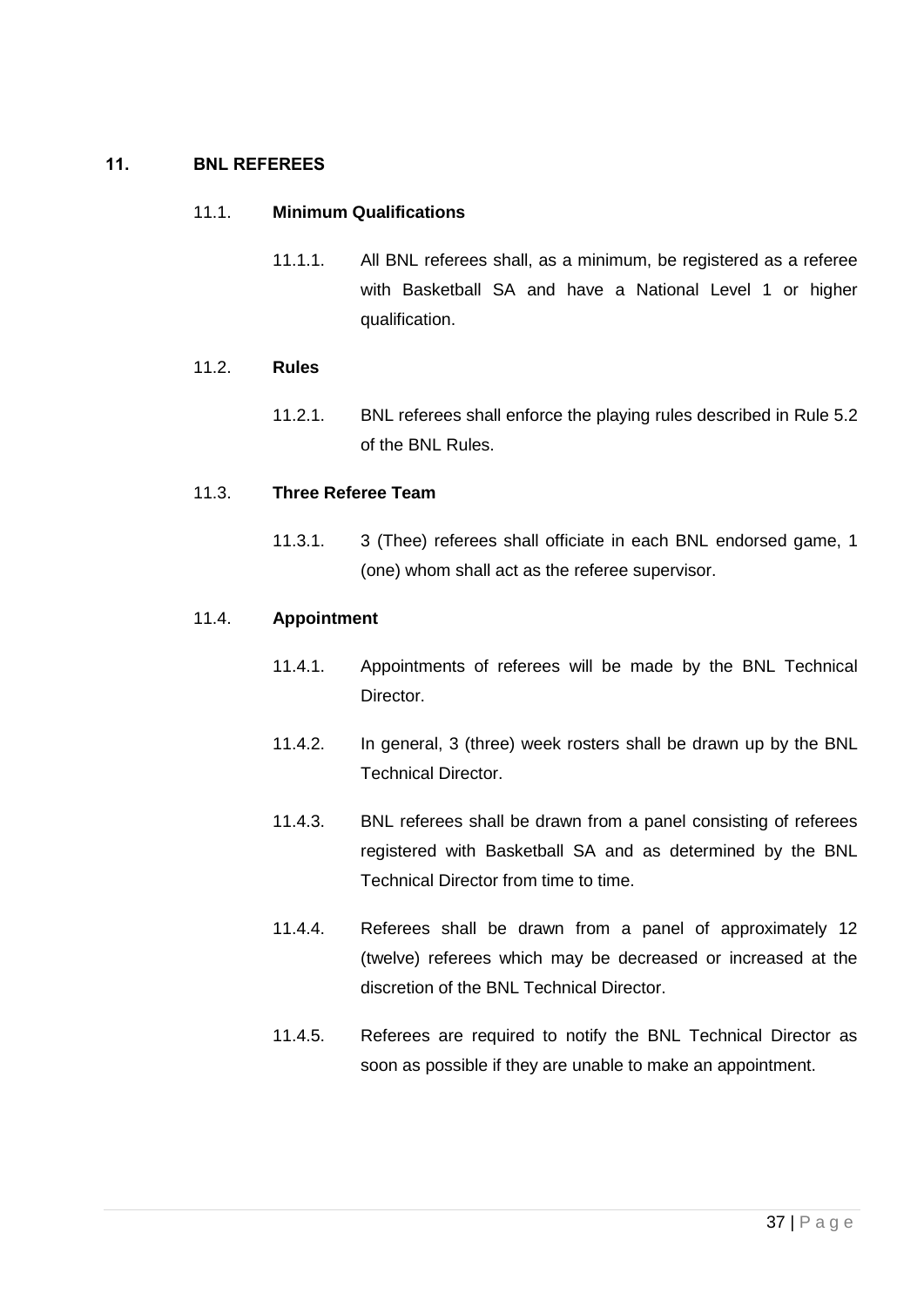11.4.6. The BNL Technical Director may, at his discretion, appoint a development referee to a game to observe. Such referee must be seated next to BNL referee supervisor at that game.

## 11.5. **Critiquing**

- 11.5.1. The BNL Technical Director shall work with the FIBA Technical Committee to continually strive to raise the standard of officiating in the BNL Competitions.
- 11.5.2. BNL games played in any BNL Competition shall be videotaped and performances of the referees viewed by the BNL Technical Director or a referee supervisor. Feedback shall be given to the referees.
- 11.5.3. All games will be attended by a referee supervisor who will provide feedback to the referees and report on the referees' progress to the BNL Technical Director.
- 11.5.4. The BNL Technical Director may seek comments from the Club's coaches about a referee's performances from time to time.

#### 11.6. **Obligations of the Referees and Supervisors**

- 11.6.1. All BNL referees shall wear BNL approved shirt(s), shoes and any other clothes required by BNL. Unless otherwise required by BNL, black pants and shoes are to be worn.
- 11.6.2. BNL's logo must be worn on all shirts and jackets and a BNL referee sponsor's name displayed in a manner if so requested by BNL.
- 11.6.3. The game referees must ensure that all bench officials are qualified.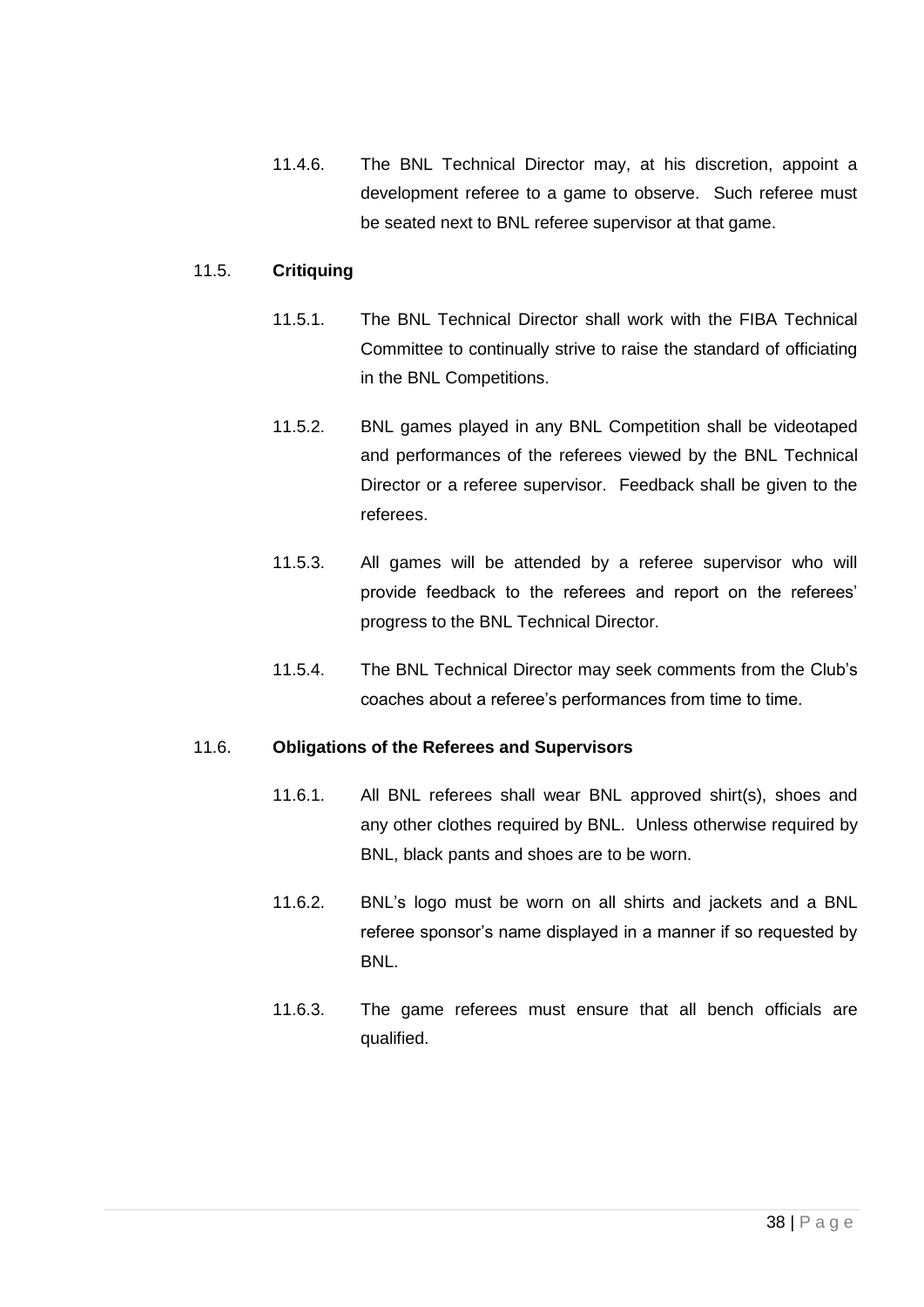- 11.6.4. Referees should report any unsatisfactory game equipment to the BNL Technical Director.
- 11.6.5. It is the referee supervisor's responsibility to report to the BNL Technical Director on court announcing or videos or scoreboards which, in their opinion, are used in an unsportsmanlike or inappropriate manner. Should a supervisor not be in attendance, this responsibility devolves to the game referee.
- 11.6.6. Referees are to report to the BNL Technical Director any other activity which they may deem unsportsmanlike or unprofessional.
- 11.6.7. All game referees are entitled to bring a partner to the game providing that they have notified BNL of their seating requirements no later than the Tuesday prior to the game.

# 11.7. **Referee Supervisors**

- 11.7.1. The BNL Technical Director will appoint a panel of referee supervisors represented in each centre to act as coaches and critiquers for BNL referees.
- 11.7.2. A game supervisor is entitled to bring a partner to a game providing that he has notified BNL of his seating requirements by no later than the Tuesday prior to the game.

# 11.8. **Payments**

11.8.1. The referees' game payment may be adjusted from time to time by BNL. The referees shall be entitled to reimbursement for time off work, travel expenses and meal allowances as set in the BNL budget annually. Payments for the final shall be set annually in the BNL budget.

# 11.8.2. **Expenses**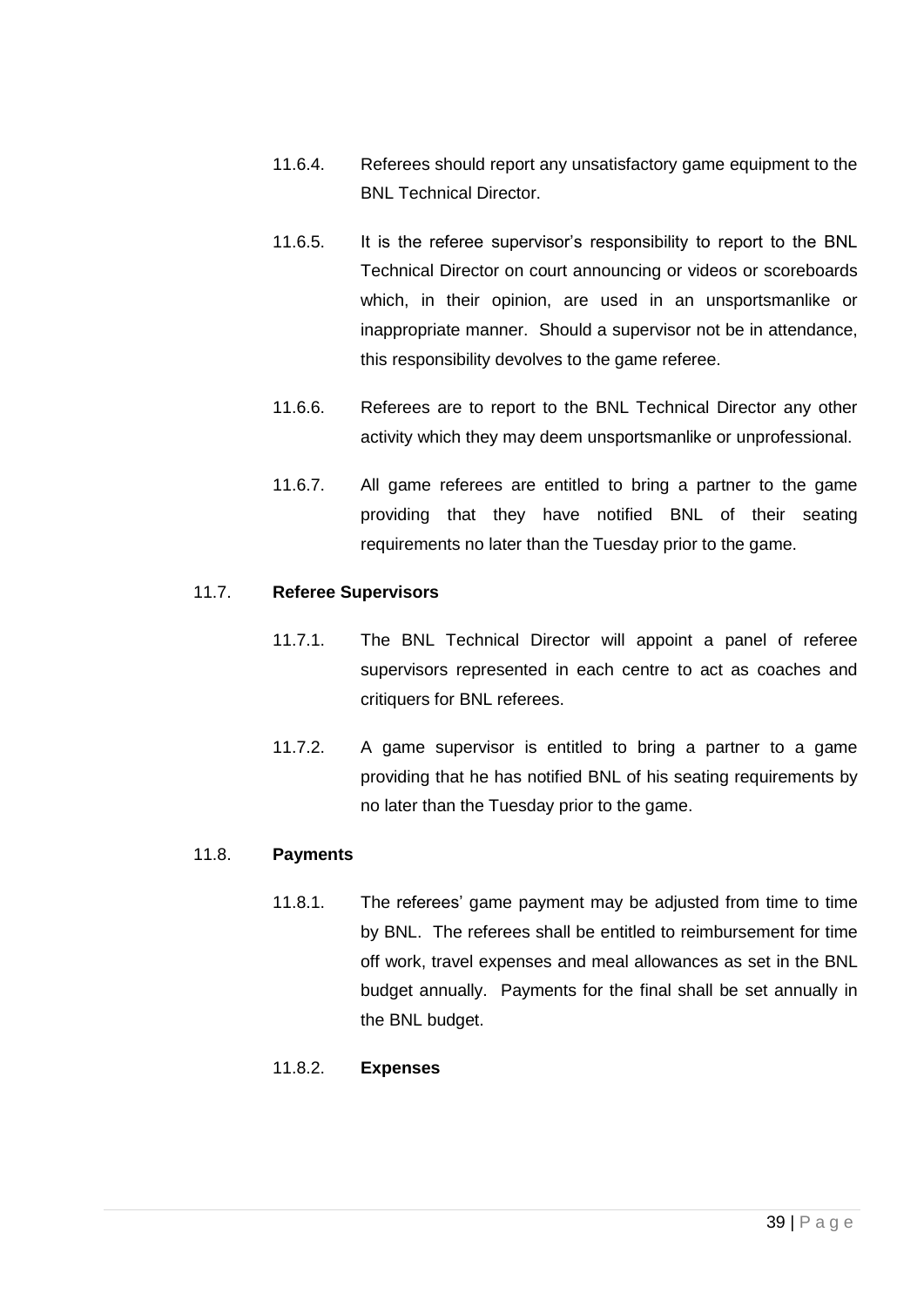- 11.8.2.1. Travelling referees are entitled to claim expenses for accommodation, meals and the use of their own cars.
- 11.8.2.2. All expenses must be sent to BNL office on the appropriate expense form.
- 11.8.2.3. Car expenses may be claimed according to the grid annually prepared by the General Manager. Where possible, referees should attempt to travel together in order to keep costs down.
- 11.8.2.4. Claims for accommodation costs must be accompanied by a receipt whether charged to a BNL account or paid for by the referee. All accommodation is to be organised through BNL office. All accommodation is to be twin share in the case of 2 (two) travelling referees.
- 11.8.2.5. Referees using accommodation are entitled to claim for breakfast which should be put on the accommodation bill.
- 11.8.2.6. Referees are entitled to automatically claim meal allowances from the grid annually fixed by the General Manager.

# 11.8.3. **Airfares**

11.8.3.1. All airfares must be booked through BNL office.

#### 11.9. **Obligations towards Referees/Supervisors**

11.9.1. Referees/Supervisors and their partners are to be provided free entry, seats and car parking facilities (if appropriate) providing that they have notified BNL of their requirements no later than the Tuesday prior to the game.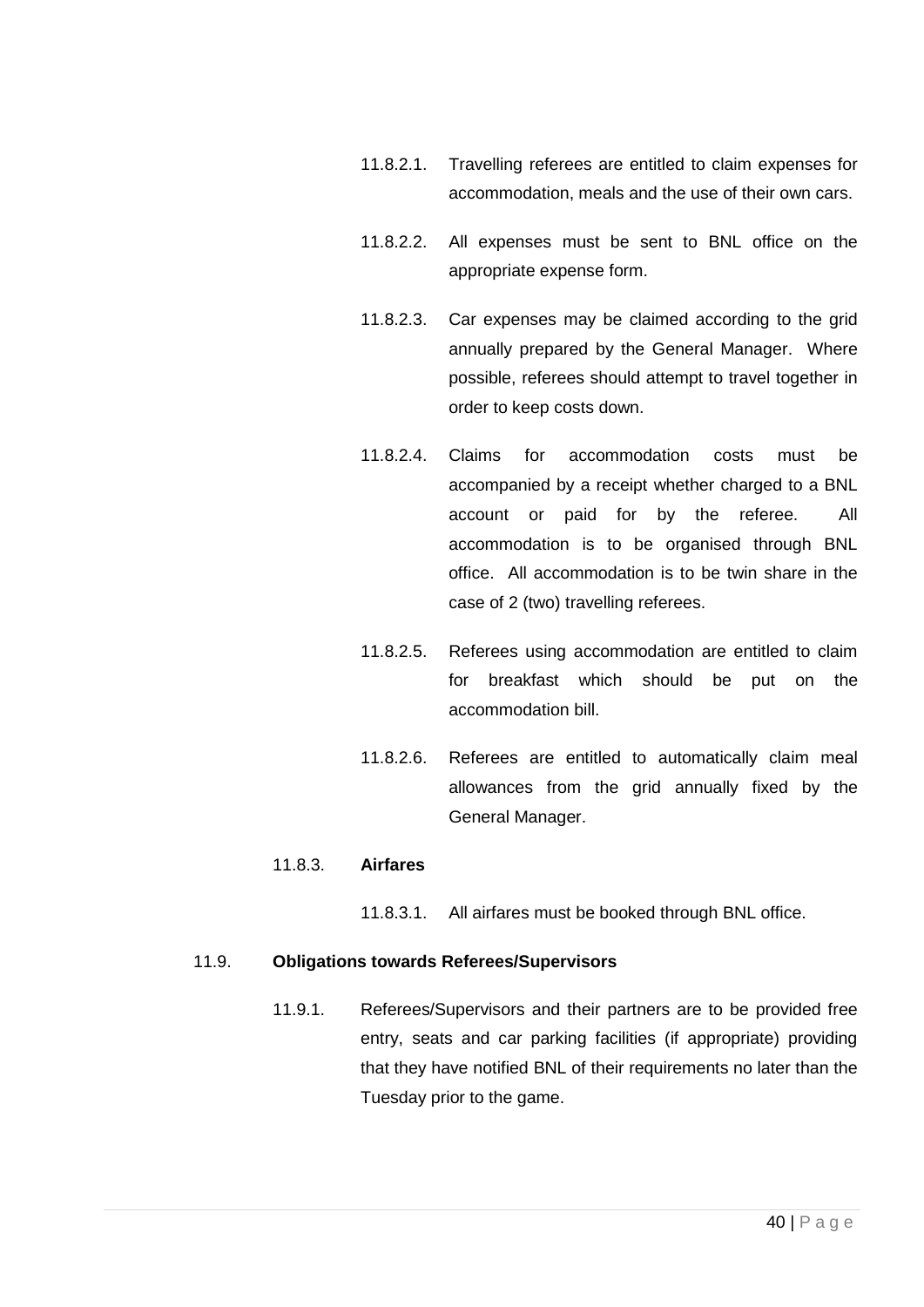- 11.9.2. If a development referee is appointed to observe a game, BNL must provide a seat for that referee next to the BNL referee supervisor.
- 11.9.3. Clubs are to have a liaison person at every game to look after the reasonable needs of the referees.

## 11.9.4. **Security**

- 11.9.4.1. BNL is responsible for the security of referees at all times. This includes the entry at the start of the game, departing and entry at half time, departure at full time and departure from the venue if necessary.
- 11.9.4.2. A key to the referee change room should be made readily available to avoid referees having to stand around in the corridors.

#### 11.9.5. **Change Rooms**

- 11.9.5.1. As much as possible, the venue should provide referees with their own and lockable change rooms which should include a shower with exhaust provisions, seating, lockers or clothes hooks, black board/chalk/duster, heating facilities, refrigerator or cooler with refreshments, hand basin and mirror.
- 11.9.6. Clubs shall never make public criticism of the referees through players, coaches, officials or by way of the public address system or game program. Clubs will be held responsible for any adverse media comments originating through these agencies.

#### 11.10. **Behaviour of Referees**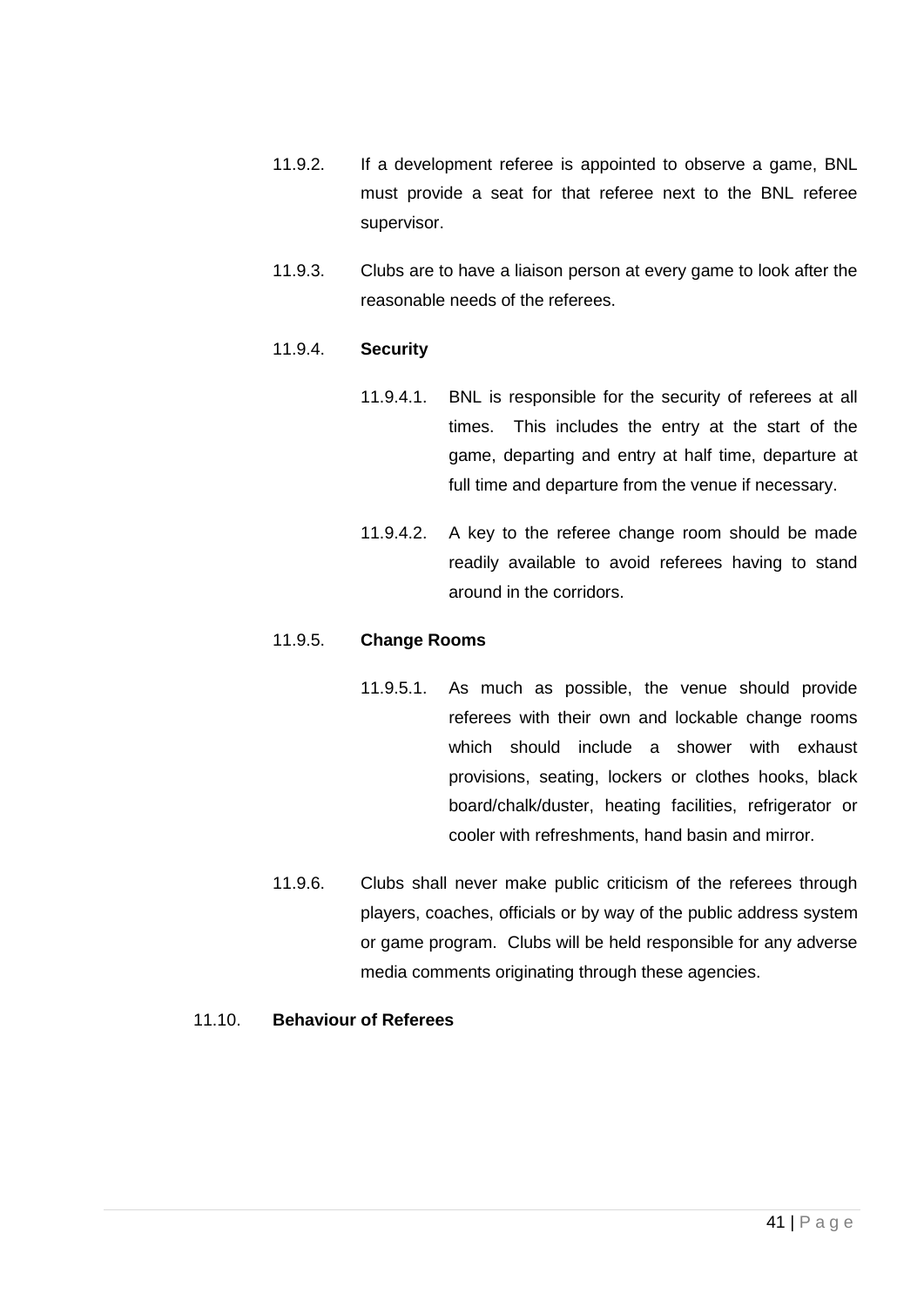11.10.1. Unsatisfactory reports regarding the behaviour of a referee will be investigated by the BNL Technical Director in conjunction with the General Manager and appropriate action taken.

#### 11.11. **Reports**

- 11.11.1. The following procedures shall be followed by the game referees/referee supervisor following reports:
	- 11.11.1.1. Such reports shall be noted on the front of the official score sheet.
	- 11.11.1.2. The game referees or supervisors shall inform a Club official of both Clubs as soon as possible after the game as to the report and the nature of the charges.
	- 11.11.1.3. The game referees and supervisors (if appropriate) shall fill out BNL report forms after the game and coordinate with the Club officials to include the written report with the information (score sheets, statistic sheets, etc.) that are faxed or emailed through to BNL office after each game. Should, for some reason, this not be possible, the General Manager should be informed by telephone, email or fax of the reports by no later than 12 noon on the Monday immediately following the game or, in the case of a mid-week game, by 12 noon the day after the game.
	- 11.11.1.4. During the finals, the General Manager should be informed of a report by way of email or fax as soon as possible after the game.

# 12. PLAYER TRANSFERS, CLEARANCES, CONTRACTED PLAYERS AND WAIVERS

## 12.1. **Objectives**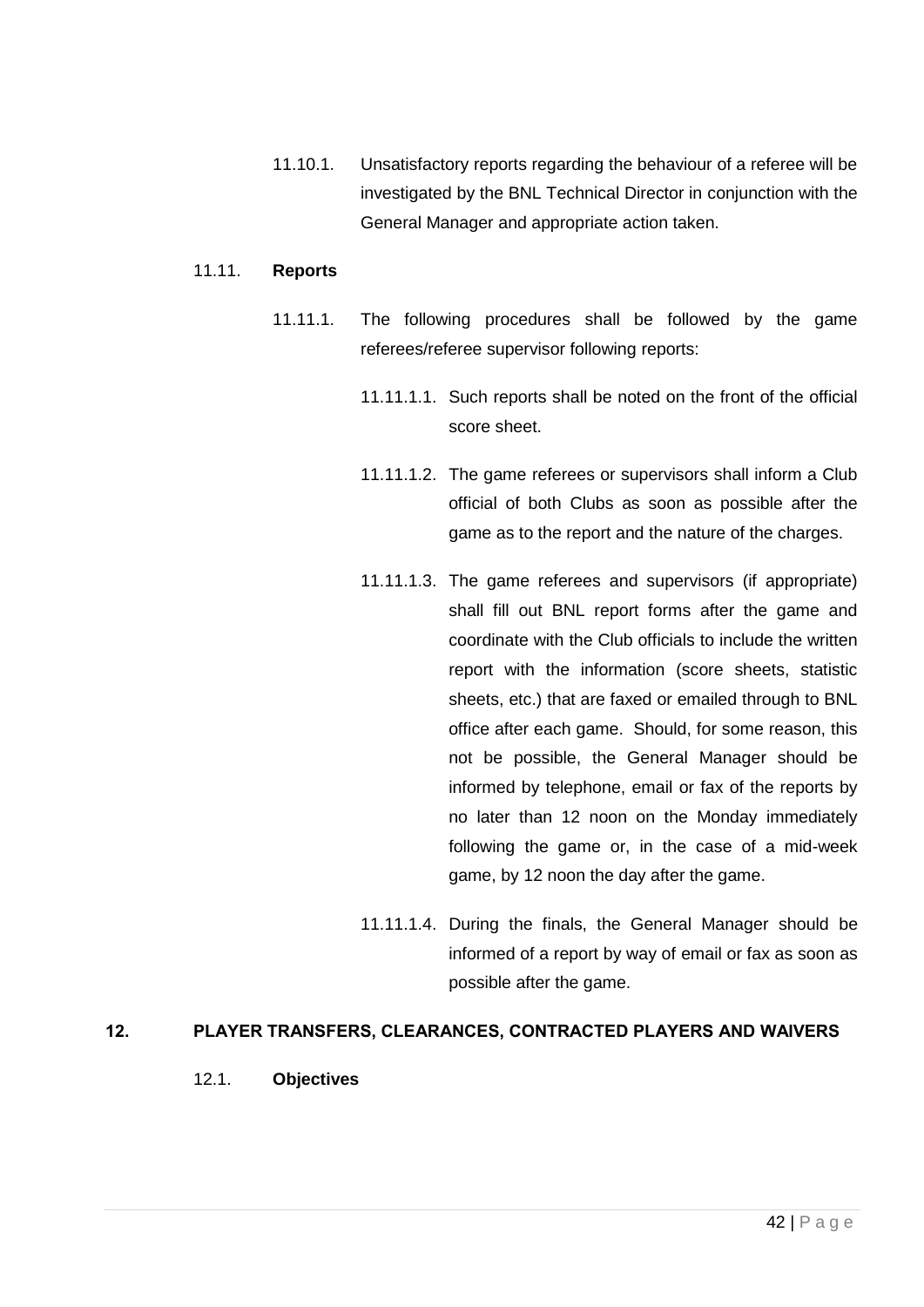12.1.1. This transfer system is established to enable players to transfer between Clubs and enter into contracts in a manner which is fair, open and efficient and which achieves those objectives which are set out in the player payment limit rules recorded under Rule [13.](#page-55-0)

## 12.2. **Transfers and Transfer Fee**

- 12.2.1. No player can be transferred from one Club to another Club during the course of a BNL Season. Players may only be transferred from one Club to another Club prior to the commencement of, or subsequent to the conclusion of, a BNL Season.
- 12.2.2. No transfer fee shall be imposed or paid to facilitate players changing Clubs.

#### 12.3. **Club Affiliates / Player Associate**

12.3.1. "Club Affiliate" and/or "Player Associate" shall bear the same meaning as is set out in Rule [13.4](#page-61-0) of these BNL Rules.

#### 12.4. **Investigation of Offences**

12.4.1. The General Manager shall have the power to investigate alleged breaches of these BNL Rules and to refer such breach to the Tribunal Officer.

#### 12.5. **Laying and Hearing of Charges**

12.5.1. If, in the opinion of the General Manager, an investigation by him or by the Investigator discloses a prima facie case of breach of these BNL Rules by a Club or Club Affiliate or a player or a Player Associate, the General Manager shall cause a charge to be laid against such person or persons as he considers to be appropriate.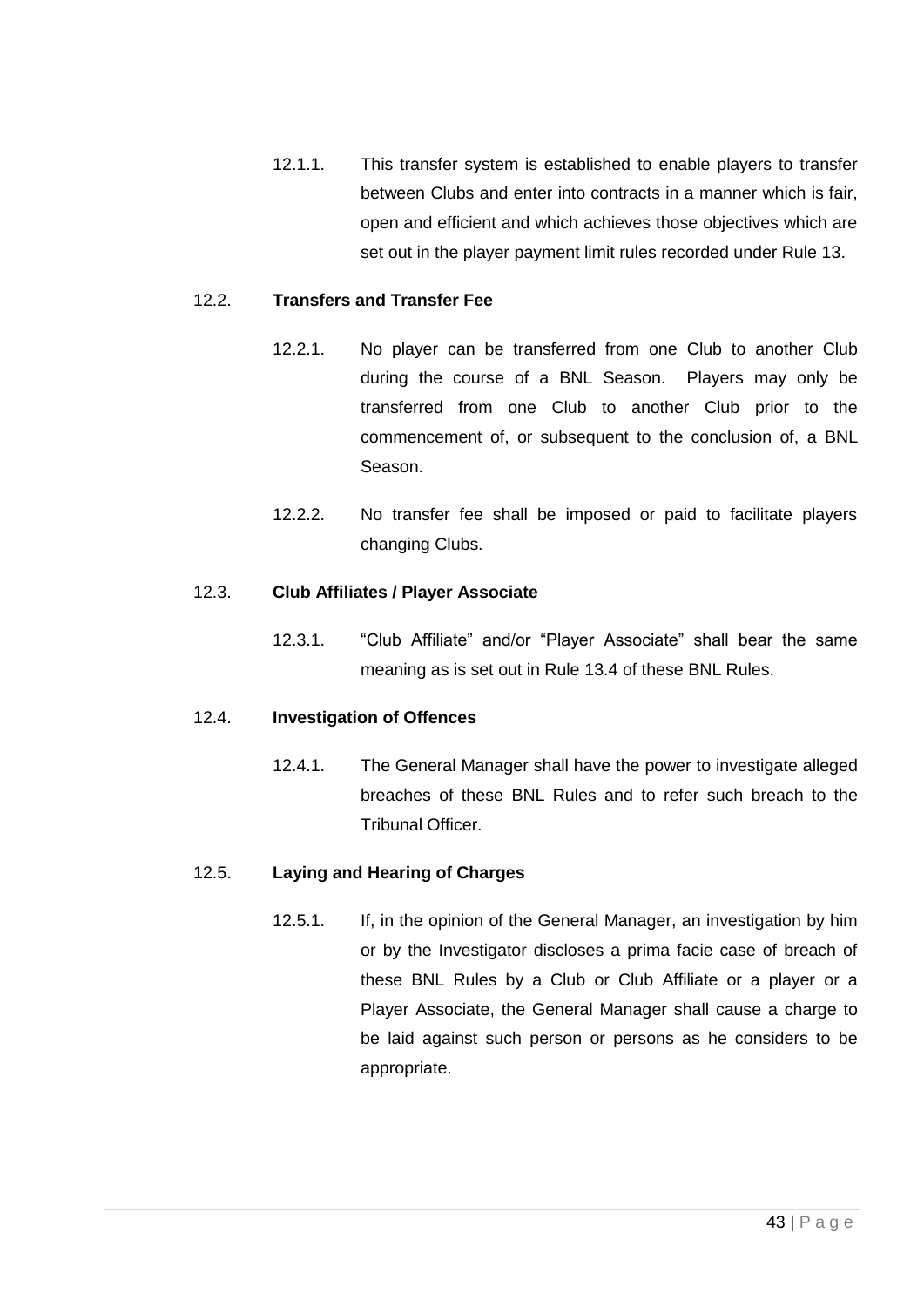- 12.5.2. The charge shall contain particulars of the alleged breach of these BNL Rules.
- 12.5.3. The charges shall be heard by the Tribunal Officer in such a manner as it considers appropriate.
- 12.5.4. The General Manager or his delegate shall be entitled to attend the hearing, address the Tribunal Officer and call such evidence as he considers appropriate.
- 12.5.5. The charged party shall bear the onus of proving, on a balance of probabilities that the alleged breach did not occur.

#### <span id="page-43-0"></span>12.6. **Approaches to Players**

- 12.6.1. No Club or Club Affiliate shall approach a player or a Player Associate in relation to the transfer of a player to another Club except in the manner provided for in these BNL Rules.
- <span id="page-43-1"></span>12.6.2. No player or Player Associate shall approach a Club or Club Affiliate in relation to the transfer of a player to another Club except in the manner provided for in these BNL Rules.
- 12.6.3. The term "approach" in Rule [12.6.1](#page-43-0) and Rule [12.6.2](#page-43-1) above shall be given a wide interpretation. The intent of this Rule is to place a complete prohibition on the actions of Clubs and players, however preliminary, insofar as they relate to attempts to cause a player to transfer to another Club.
- 12.6.4. In the event that:
	- 12.6.4.1. a player or Player Associate is approached by a Club or Club Affiliate in a manner which is in breach of these BNL Rules, the player or Player Associate: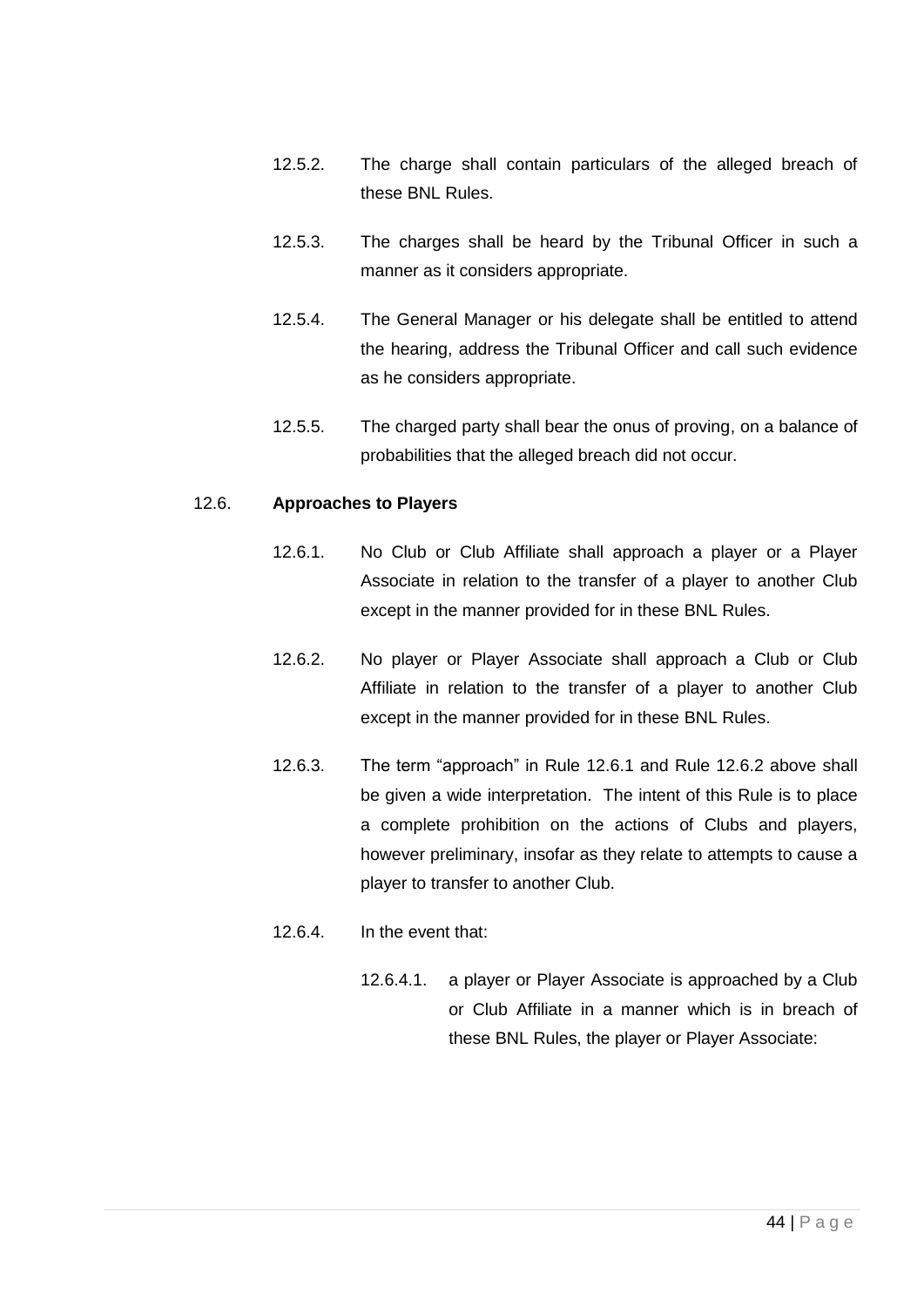- 12.6.4.1.1. must not enter into discussions with a Club or Club Affiliate; and
- 12.6.4.1.2. must notify his Club and the General Manager of the approach within 48 (forty eight) hours;
- 12.6.4.2. a Club or Club Affiliate is approached by player or Player Associate in a manner which is in breach of these BNL Rules, the Club or Club Affiliate:
	- 12.6.4.2.1. must not enter into discussions with the player or Player Associate; and
	- 12.6.4.2.2. must notify the General Manager and the player's Club within 48 (forty eight) hours.
- 12.6.5. In addition to laying charges which relate to specific breaches of these BNL Rules, the General Manager may charge a Club or Club Affiliate or player or Player Associate with the offences of subverting or attempting to subvert these player transfer rules.

# 12.7. **Transfer of Players**

- 12.7.1. For the purpose of these BNL Rules, players fall into one or other of the following 2 (two) categories:
	- 12.7.1.1. contracted players;
	- 12.7.1.2. free agents.
- 12.7.2. Subject to the injury waiver, restricted player waiver and National Team exception, a Club may contract no more than 15 (fifteen) players.
- 12.7.3. A free agent is a player: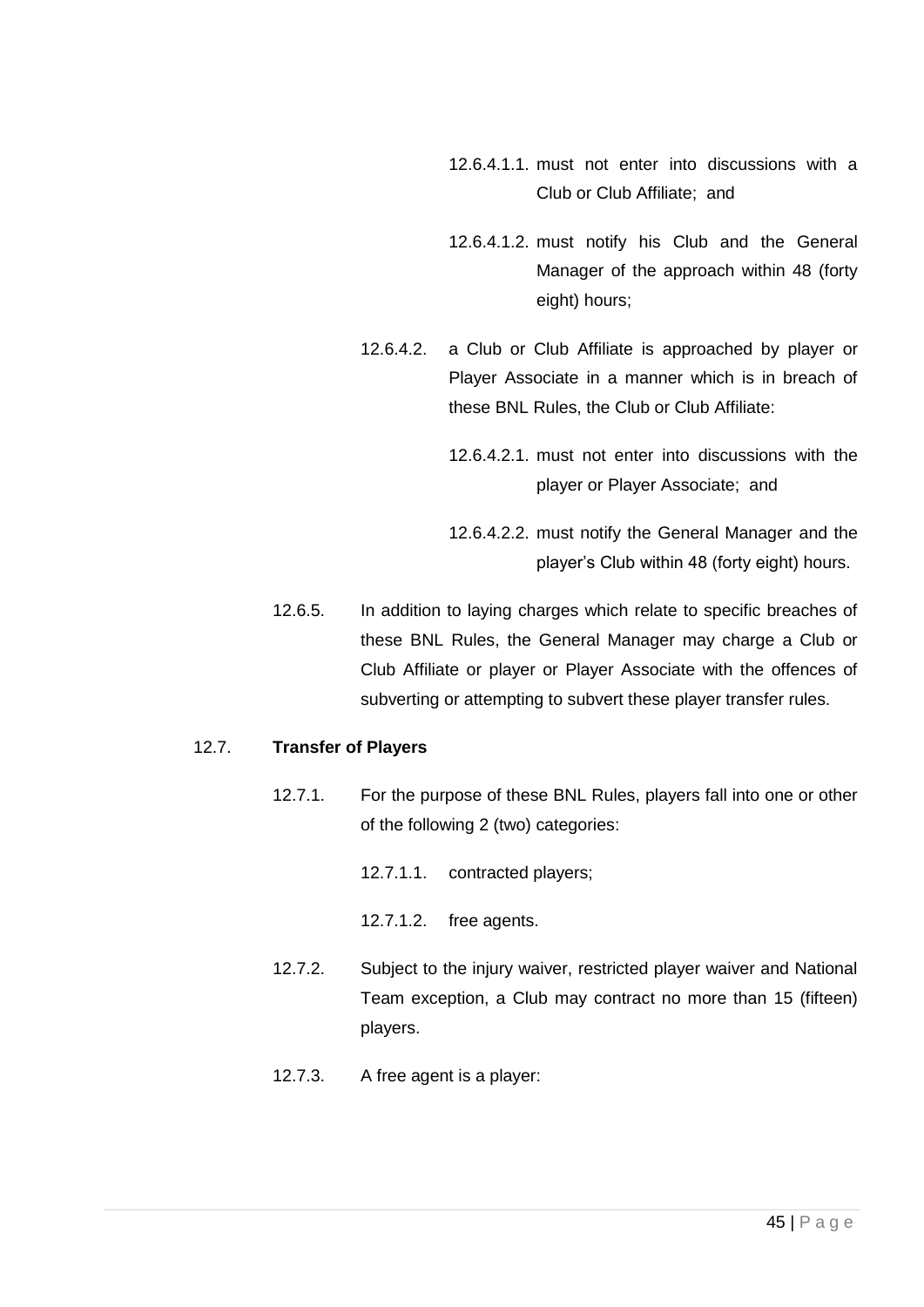- 12.7.3.1. whose Club has advised the General Manager in writing that it releases the player from any remaining period of his contract; or
- 12.7.3.2. who is declared, in accordance with these BNL Rules, by the General Manager to have completed his contractual obligations to his Club prior to the commencement of the next BNL Season.

#### 12.7.4. **Window Period**

12.7.4.1. Each year, during a period determined by BNL in its sole and absolute discretion, the General Manager shall provide to each Club a list of those players who, if they are not contracted by the Club in the meantime, have completed their contractual obligations to their Clubs prior to the commencement of the next BNL Season and who will be eligible to be declared free agents at the appropriate time.

#### <span id="page-45-1"></span><span id="page-45-0"></span>12.7.5. **Request to Approach**

- 12.7.5.1. A player may request in writing directly to his Club to be granted permission to approach a specific Club to discuss transfer to it.
- 12.7.5.2. A Club may request in writing permission from another Club to approach 1 (one) of its players to discuss his transfer to it.
- 12.7.5.3. Where a Club receives a request pursuant to the Rule [12.7.5.1](#page-45-0) and Rule [12.7.5.2](#page-45-1) above, it shall reply in writing within 7 (seven) days.
- 12.7.5.4. If the Club does not reply within 7 (seven) days, the player shall be entitled to seek assistance from the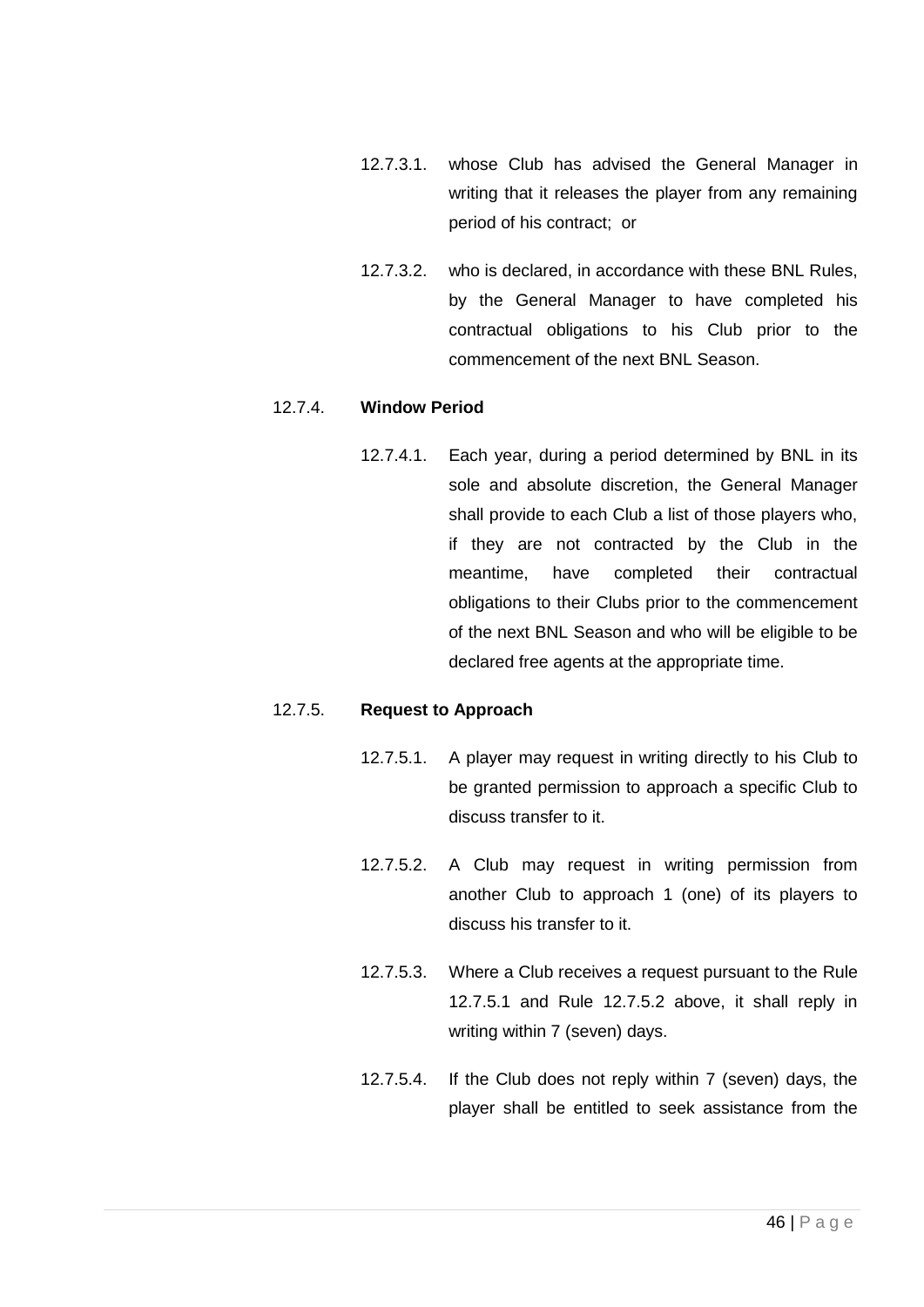General Manger in order to enforce the Club to give the player a reasonable reply.

## 12.7.6. **Free Agents**

- 12.7.6.1. A contracted player whose contract is due to expire prior to the commencement of the next BNL Season or a current player not under contract for the next BNL Season will be declared to be a free agent by BNL 2 (two) weeks after the conclusion of the BNL Grand Final series.
- 12.7.6.2. BNL shall provide to each Club the name of each free agent 2 (two) weeks after the conclusion of the BNL Grand Final series.
- 12.7.6.3. Players may not be considered to be free agents until such time as declared so by either BNL or the player's current Club. Until such time, all provisions of these BNL Rules relative to approaching a player apply.

#### <span id="page-46-0"></span>12.7.7. **Approaches to and by Free Agents**

- 12.7.7.1. Players who have been declared to be free agents may approach and be approached by Clubs.
- 12.7.7.2. Where an approach is to be made by or to a player, notice in writing must be given to the player's current Club prior to contact being made.
- 12.7.7.3. A Club which has notified another Club of its intention to approach one of its players may, with the written consent of the player, request the player's Club to make available full details of total remuneration paid to him pursuant to his last contract with the Club and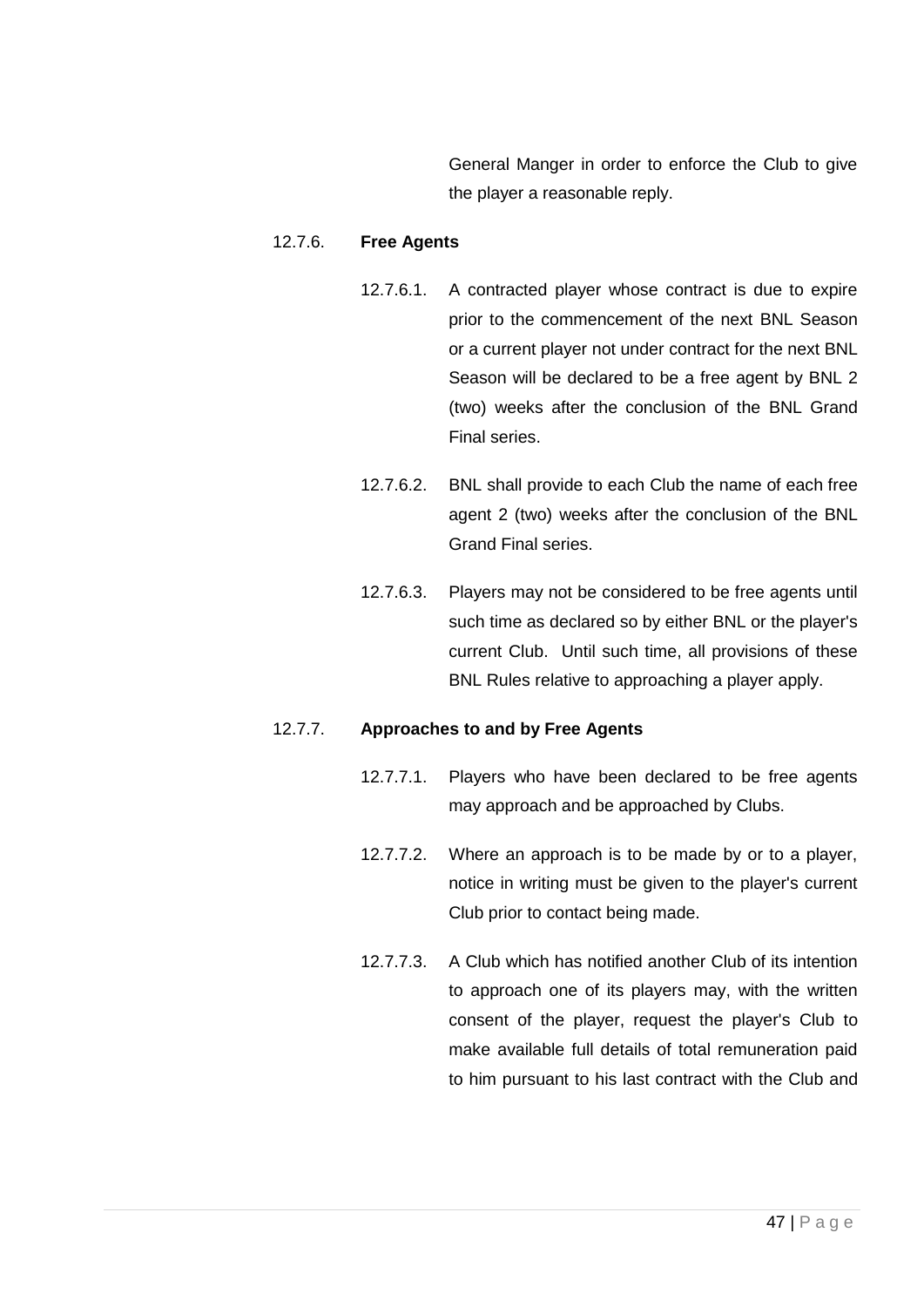that Club is required to provide full and accurate details.

## 12.7.8. **Declared Free Agent**

- 12.7.8.1. Nothing in these BNL Rules prohibits a Club from declaring at any time prior to or after publication of the free agent lists that is has released a player from his contractual obligation and that the player is a free agent entitled to approach and be approached by Clubs at any time.
- 12.7.8.2. A declared free agent and Clubs approaching him must comply with Rule [12.7.7.](#page-46-0)
- 12.7.9. No player can be transferred from one Club to another Club during the course of a BNL Season. Players may only be transferred from one Club to another Club prior to the commencement of, or subsequent to the conclusion of, a BNL Season.

#### 12.8. **Contracting Players**

- 12.8.1. All players' contracts shall be in the form of the BNL Standard Playing Contract. The terms of the contract may be altered with the prior written consent of the General Manager.
- 12.8.2. **Letter of Offer**: where a Club intends to offer a free agent a contract, the following procedure shall apply:
	- 12.8.2.1. The offer shall be in writing in the form of the BNL Letter of Offer and shall include all details of Basketball Payments, promotion and development payments and other employment as defined in Rule [13.4](#page-61-0) and Rule [13.5](#page-69-0) of these BNL Rules.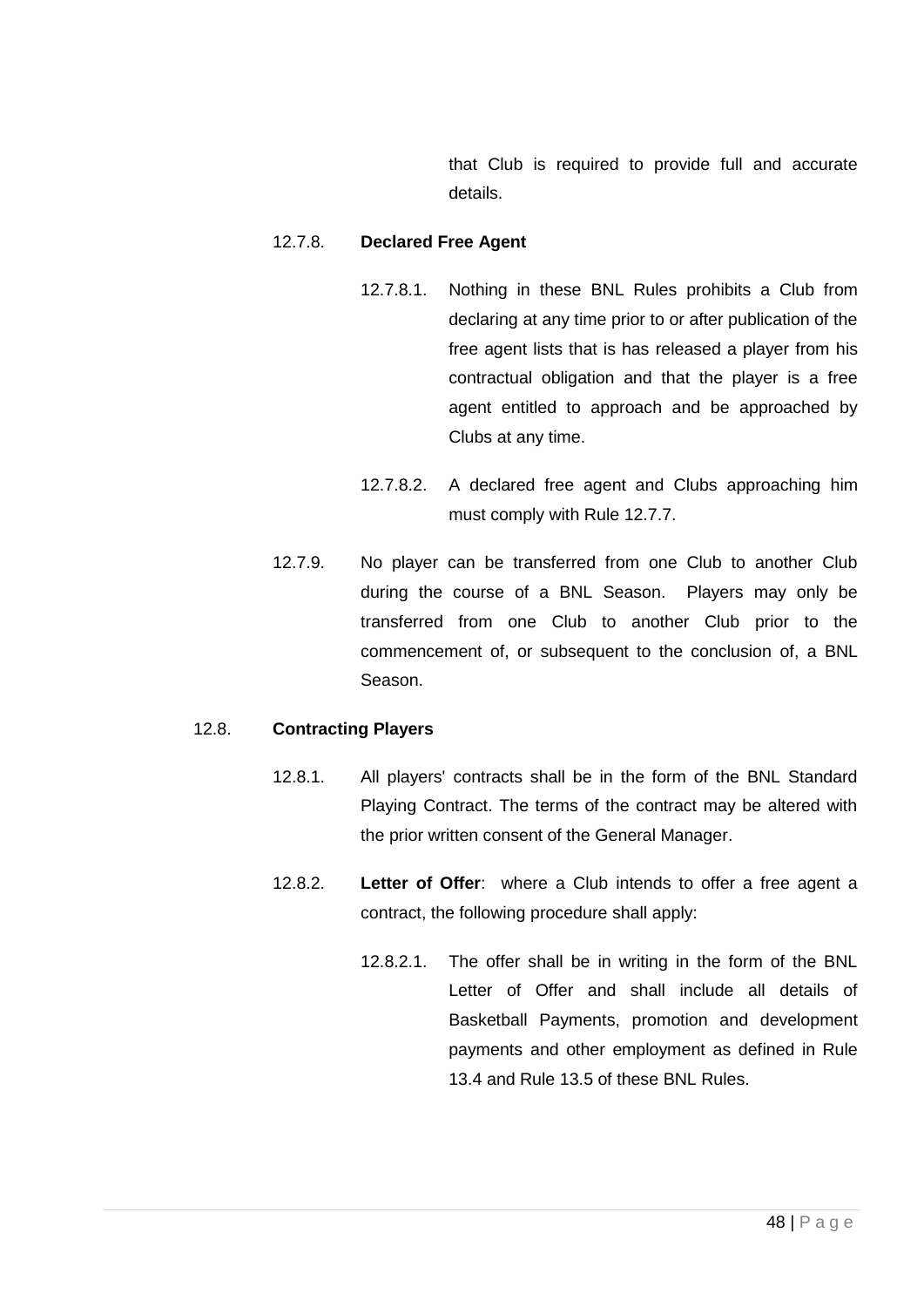- <span id="page-48-0"></span>12.8.2.2. Prior to submitting the Letter of Offer to the player, the Club shall submit it to the General Manager for certification that the Club is able to make the offer without exceeding the Player Payments Limit. The Club may make written submission to the General Manager as to other adjustments which it undertakes to make to its Player Payments List which will enable it to remain under the limit if the offer is accepted. In the event that the General Manager is satisfied as to the above, he shall certify to that effect by signing the Letter of Offer. In the event that he is not satisfied, he shall refuse permission to the Club to make the offer. The Club shall have the right of appeal to the Tribunal Officer against the General Manager's refusal to certify an offer under this Rule. In the event that the General Manager certifies a Letter of Offer pursuant to this section and the Club does not make the adjustment which it has undertaken to make with the result that it is over the Player Payments Limit, the General Manager shall refuse to register the new player until such time as the Club has made such adjustments as will take it under the limit.
- 12.8.2.3. When the General Manager has certified an offer under the preceding sub-rule, the Club shall forward the offer:

12.8.2.3.1. to the player; and

12.8.2.3.2. to the player's Club.

12.8.2.4. Where a player wishes to accept an offer to transfer, he shall notify: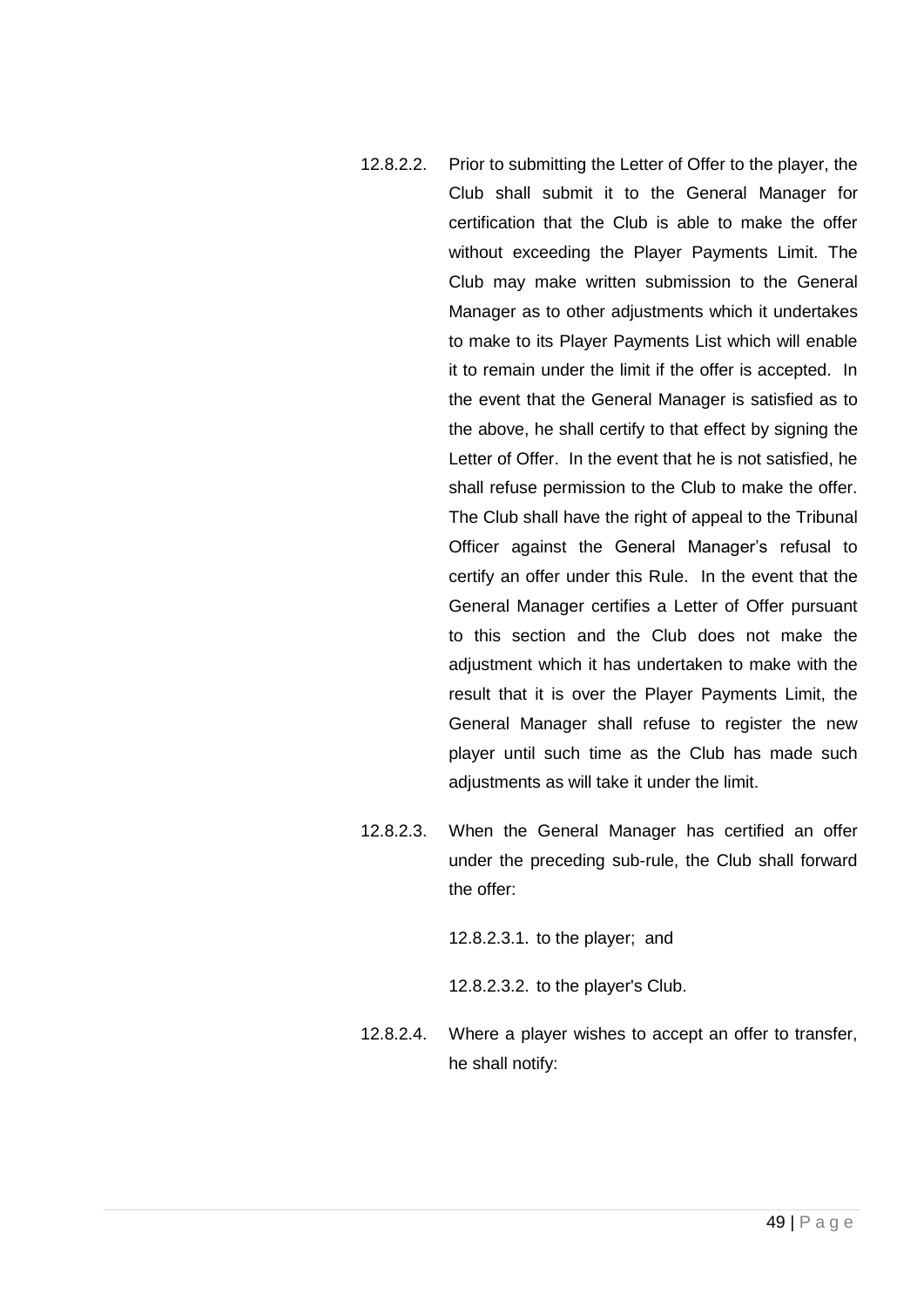12.8.2.4.1. his Club;

12.8.2.4.2. the Club making the offer; and

12.8.2.4.3. the General Manager;

in writing by completing the acceptance part of the Letter of Offer and forwarding copies to the above.

#### <span id="page-49-0"></span>12.8.3. **Last Right Option**

12.8.3.1. Where a Club receives written notification in the form set out in these BNL Rules that a player registered to it wishes to accept a Letter of Offer from another Club, the Club shall have the option within 48 (forty eight) hours of receiving notification, of making to the player in the form of the BNL Letter of Offer a matching or better offer as to both Basketball Payments and other employment by forwarding it to:

12.8.3.1.1. the player; and

12.8.3.1.2. the Club which made the offer;

12.8.3.1.3. the General Manager;

and in that event, if he certifies the offer pursuant to Rule [12.8.2.2](#page-48-0) of these BNL Rules, the General Manager shall refuse to approve the transfer to the other Club.

12.8.3.2. A Club may exercise the right conferred in Rule [12.8.3.1](#page-49-0) of these BNL Rules in respect of 1 (one) player only each year.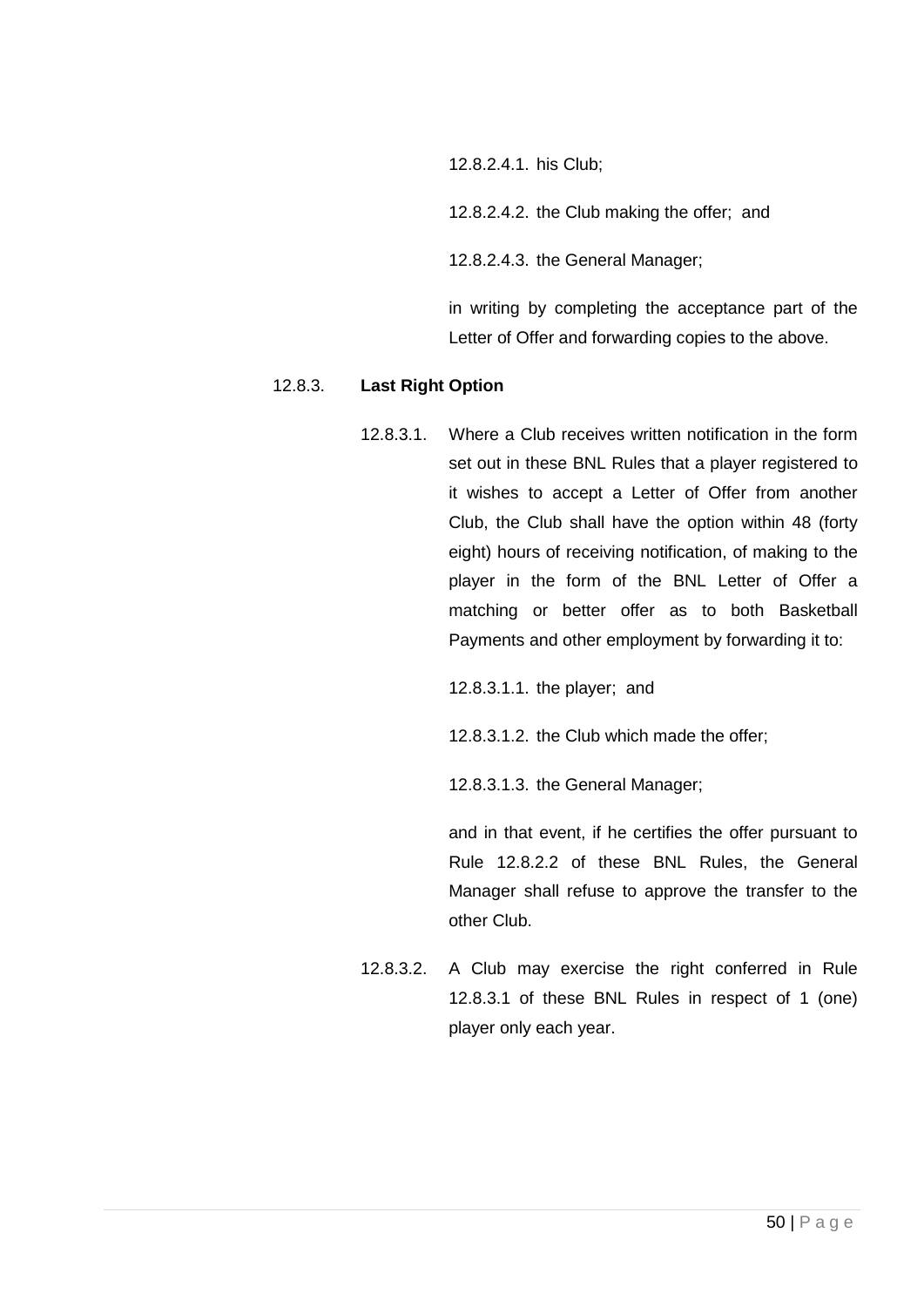- 12.8.3.3. No more than 2 (two) Letters of Offer shall be submitted to a player by a Club during the period between BNL Seasons.
- 12.8.3.4. Where a Club has used its right to match or better an offer in respect of a player and the player has remained registered to the Club for the following BNL Season, the Club may not again seek to rely on this Rule in relation to that player.
- 12.8.3.5. A player may appeal to the Tribunal Officer seeking a ruling that he be permitted to accept an offer from a Club notwithstanding that the Club to which he is registered has matched or bettered the offer and the Tribunal shall permit the player to accept the offer if he proves, on the balance of probabilities, that there is a reason of compelling and personal nature not related to basketball which entitles him to receive permission. The Tribunal Officer shall consider the appeal and grant or refuse permission to accept the offer as it, at its discretion, sees fit.

# 12.8.4. **The Contract**

- 12.8.4.1. Where a Letter of Offer is accepted pursuant to these BNL Rules, the terms of the Letter of Offer shall form the basis of the contract.
- 12.8.4.2. The General Manager shall be empowered to refuse to register a player where the terms of the contract do not reflect the terms of the Letter of Offer.
- 12.8.4.3. A contract may be signed no earlier than 48 (forty eight) hours after the Letter of Offer has been served on the player's Club and the General Manager and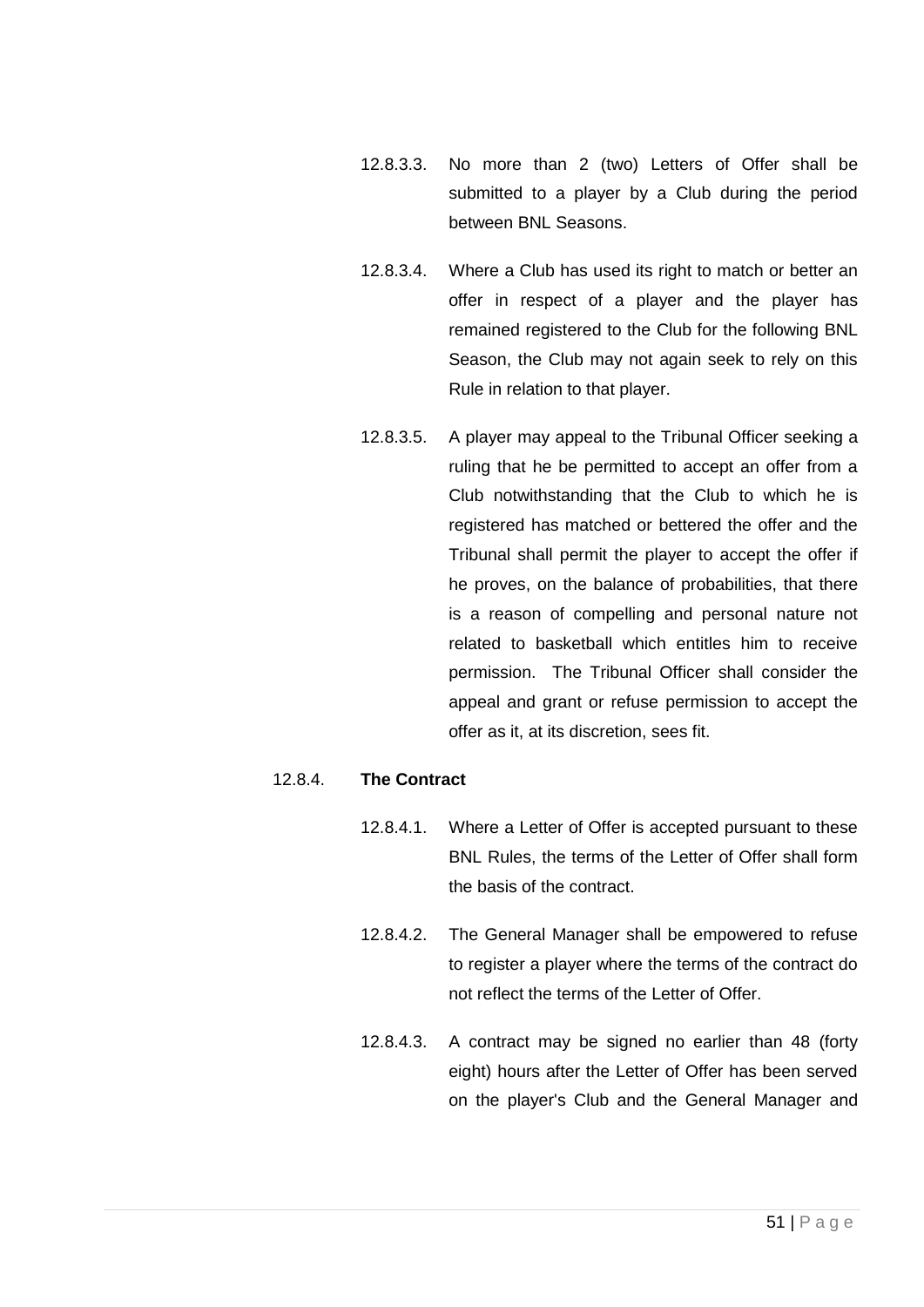must be signed within 30 (thirty) days of the time of service of the Letter of Offer.

## 12.9. **Appeal**

Save for what is recorded in Rule [9,](#page-31-0) there shall be no right of appeal from any decision of the Tribunal Officer pursuant to these BNL Rules.

## 12.10. **Player's Agents**

- 12.10.1. A "player's agent" for the purpose of these BNL Rules is a person who represents a player in the course of negotiating a contract with a Club.
- 12.10.2. Players' agents shall register annually prior to the 1st July each year with BNL and at the same time, sign an acknowledgement that they have read the BNL Rules and agree to be bound them. At the time of annual registration, player's agents must nominate in writing the player or players for whom he proposes to act. If subsequently engaged by another player to act as agent, the agent must notify the General Manager in writing within 7 (seven) days of his appointment.
- <span id="page-51-0"></span>12.10.3. No player shall engage a player's agent who is not registered pursuant to this Rule save and except for an agent who is acting for the first time for a restricted player, in which case, the General Manager may, at his discretion, allow an extension of time for registration of that player's agent.
- 12.10.4. No Club shall negotiate a player's contract with a player's agent who is not registered pursuant to these BNL Rules, save and except for the circumstances detailed under Rule [12.10.3.](#page-51-0)
- 12.10.5. The General Manager may refuse permission for an agent to act for a particular player if the General Manager perceives, at his discretion, that there is a potential conflict of interest on the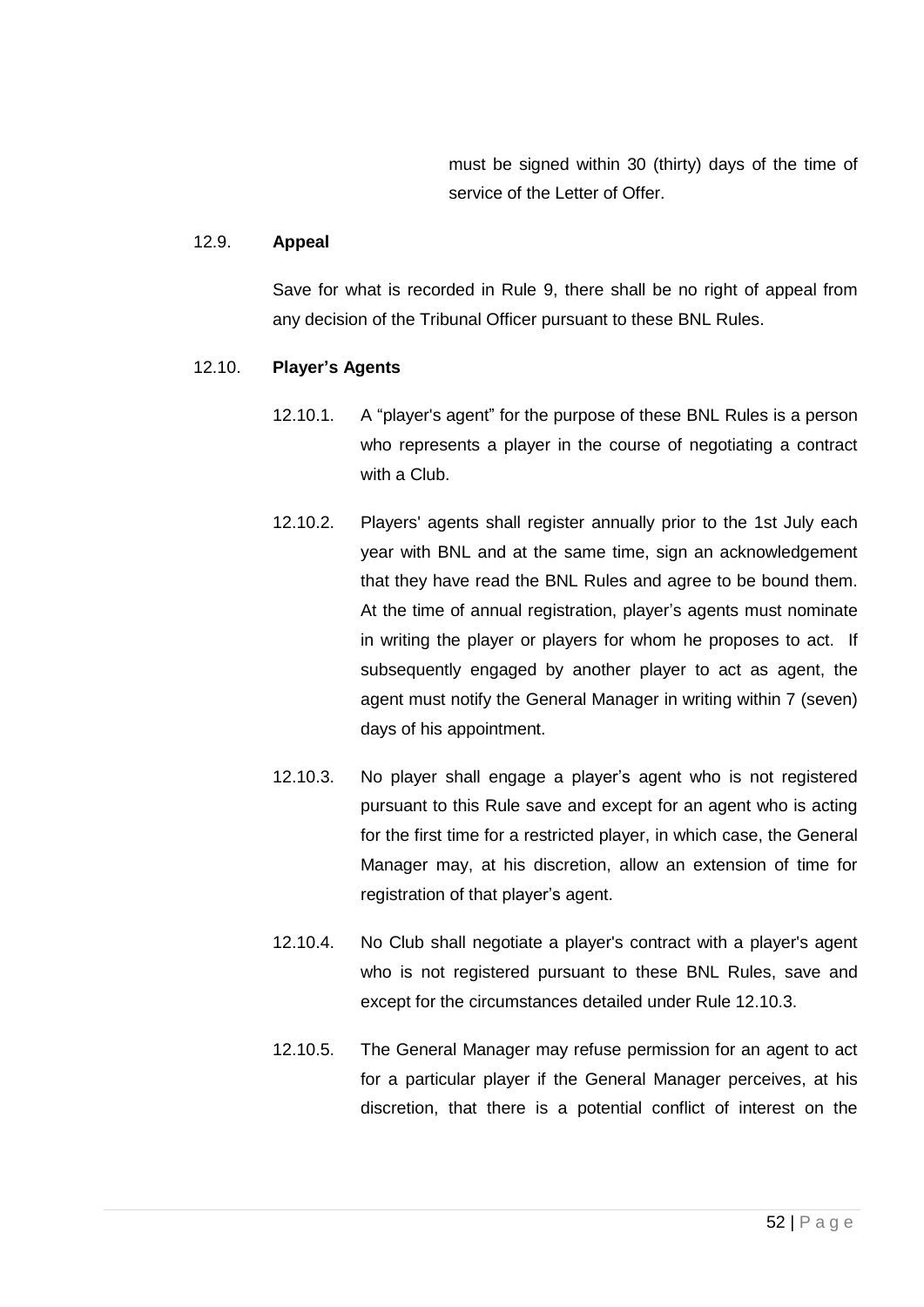grounds that the agent is a close associate of another Club and if the Club to whom the player is currently registered, objects to that person acting as agent.

- 12.10.6. To be registered as a player's agent pursuant to this Rule, a person shall have received the written approval of the General Manager, but such consent shall not be withheld unreasonably.
- 12.10.7. An annual registration fee shall be paid by a player's agent which fee shall be fixed by the Tribunal Officer. Where a person acts as a player's agent and because of a close personal relationship with the player does not seek payment for so acting, that person may seek from the General Manager an exemption from paying this fee. The General Manager shall, at his discretion, grant or reject the application.
- 12.10.8. A corporation seeking to be registered shall supply the names of no more than 4 (four) persons who shall be authorised to act on behalf of the corporation as a player's agent.
- 12.10.9. No player or coach registered with BNL shall be registered as a player's agent nor shall any corporation in which such a registered player or coach is a director or shareholder.

#### <span id="page-52-0"></span>12.11. **Contracted Players**

Each Club shall be permitted to contract no more than 15 (fifteen) players at any one time unless a player(s) has been placed on injury waivers, waivers, or are temporarily unavailable through duty with the National Team. These 15 (fifteen) players form a Club's active list and, with the exception of player(s) placed on injury waivers, waivers or on National duty, if a player is dropped from the active list to make room for another player, such dropped player may not be returned to that Club's active list in that BNL Season.

#### 12.12. **Injury Waivers (Non-Restricted Players Only)**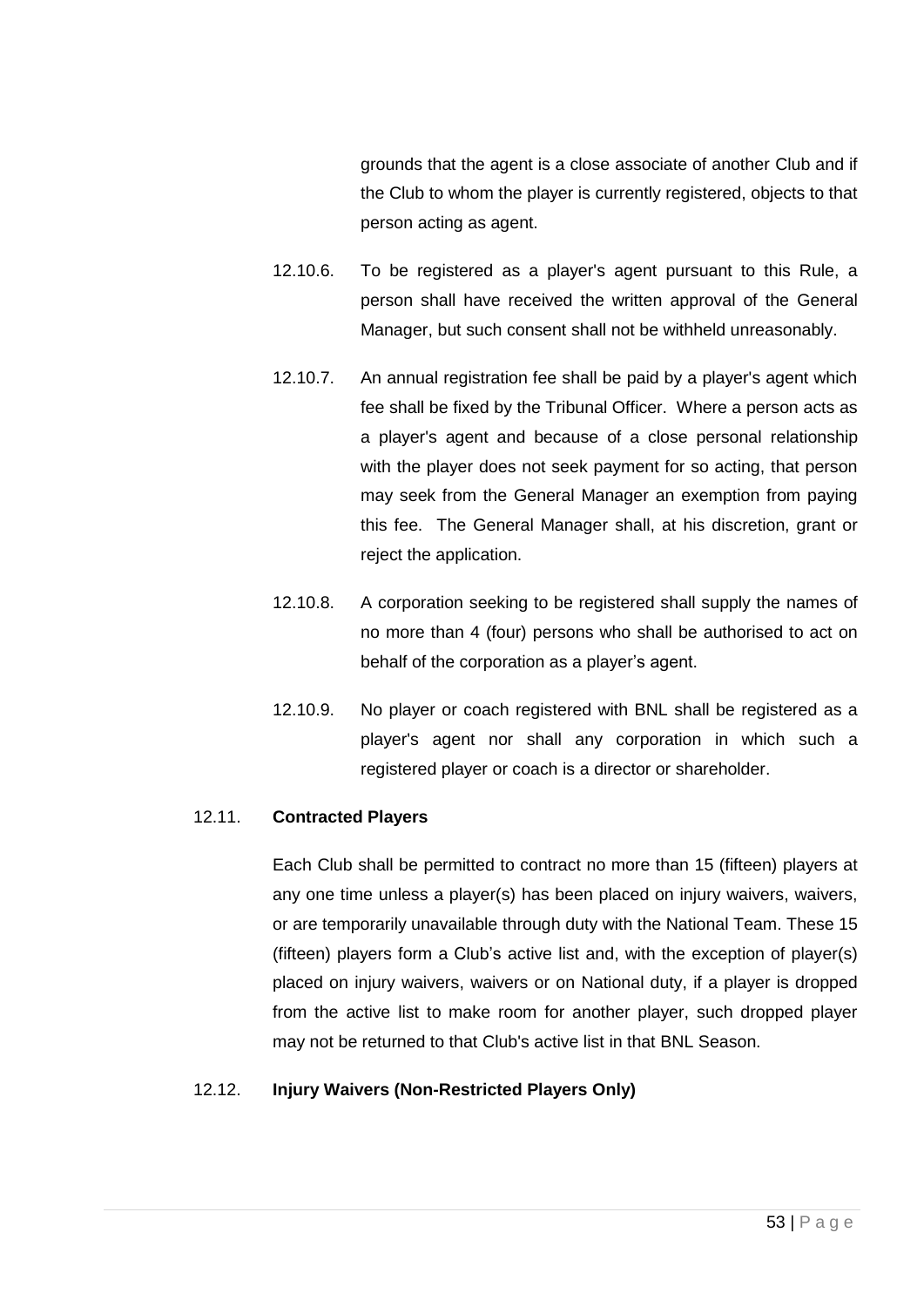- 12.12.1. In the case of an injured or sick player, a Club has the option of requesting an injury waiver for that player from the General Manager. The General Manager may grant an injury waiver after having satisfied himself of the *bona fides* of the injury or sickness.
- 12.12.2. From the time of the granting of the injury waiver, that player's Club may contract a player in addition to the maximum number of 15 (fifteen) until such time as the injured or sick player is returned to the active roster.
- 12.12.3. A player placed on injury waiver may not be returned to the active roster until 14 (fourteen) days have expired from the date of the granting of the injury waiver and until the General Manager has been advised in writing.
- 12.12.4. Players contracted to replace a player on injury waivers must conform to all BNL Rules of eligibility as specified in Rule [5.4](#page-8-1) and Rule [10](#page-31-1) of these BNL Rules.

#### 12.13. **Development Squad**

Each Club shall be permitted to establish a development squad of not more than 12 (twelve) players.

- 12.13.1. The minimum age shall be 15 (fifteen) and the maximum age shall be 18 (eighteen) for development squad members. Age shall be determined as at 31st December of the previous year.
- 12.13.2. Each Club shall register with BNL details of its development squad prior to the commencement of each BNL Season. Development squad members must sign a BNL registration form which binds that player to the BNL Rules.
- <span id="page-53-0"></span>12.13.3. In the event that another Club makes an offer to a development squad member to transfer to it, the following shall apply: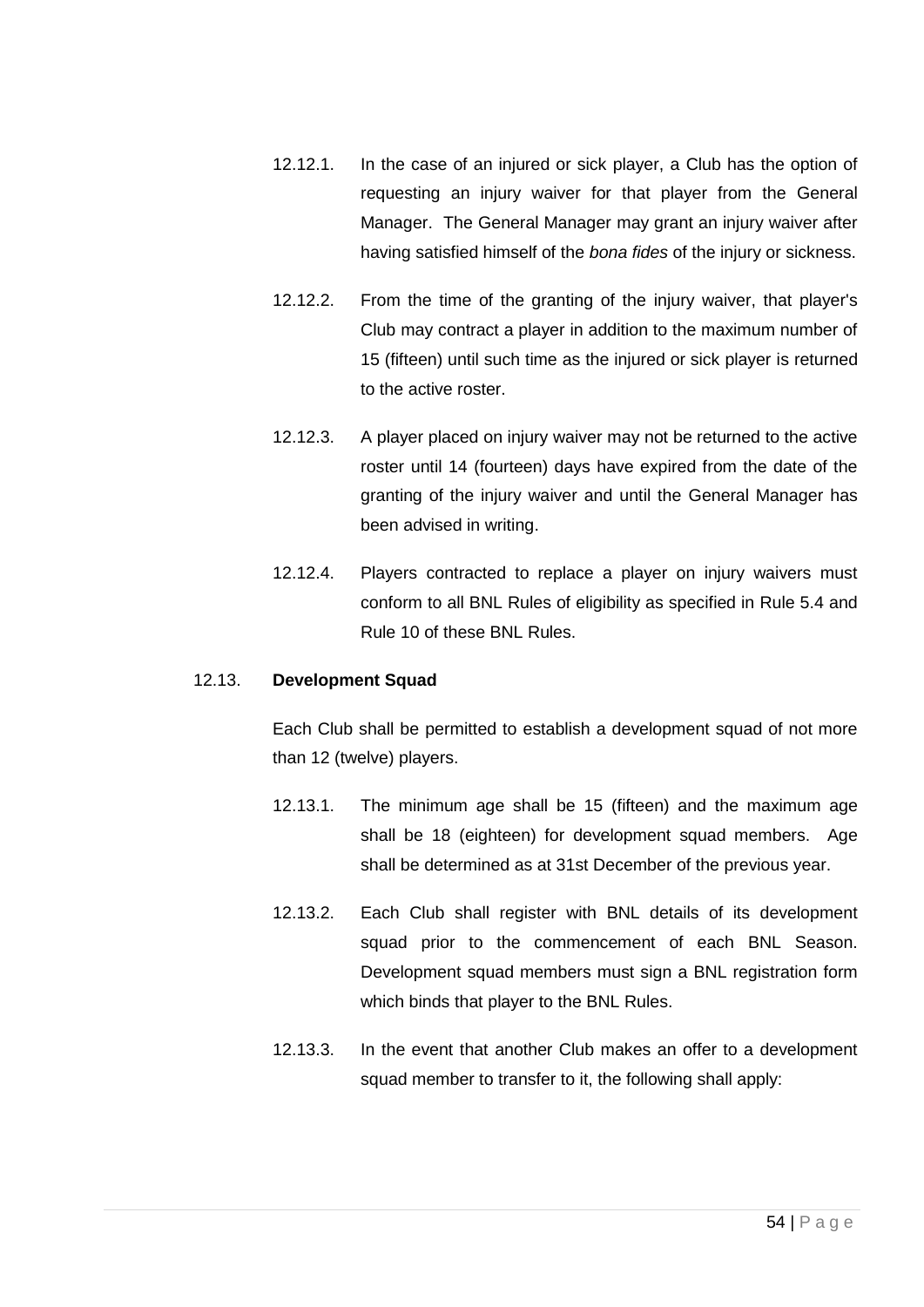- 12.13.3.1. The offer shall be in writing and may only made to a development squad member in the period starting 2 (two) weeks after the BNL Grand Final and ending at the start of the BNL Season the following year.
- 12.13.3.2. The term of such an offer shall be only for 1 (one) year.
- 12.13.3.3. A copy of the offer shall be forwarded at the same time that it is given to the player to:
	- 12.13.3.3.1. the Club with which the player is registered; and

12.13.3.3.2. the BNL office.

- 12.13.3.4. The Club with which the player is registered, may within 10 (ten) days, make to the player an offer of an equal or greater amount in which event a transfer will not be granted by BNL.
- 12.13.4. A Club may make only 1 (one) offer each year to a member of another Club's development squad.
- 12.13.5. In the event that a Club enters into a contract with a member of its own development squad as a result of the operation of Rule [12.13.3,](#page-53-0) that player shall become a contracted player in addition to the 15 (fifteen) players permitted by Rule [12.11](#page-52-0) hereof, for 1 (one) year only.
- 12.13.6. Development squad members may play in a game forming part of a BNL Competition even though they are not contracted players.
- 12.13.7. Once a development player has been contracted, that player may not be returned to a development squad.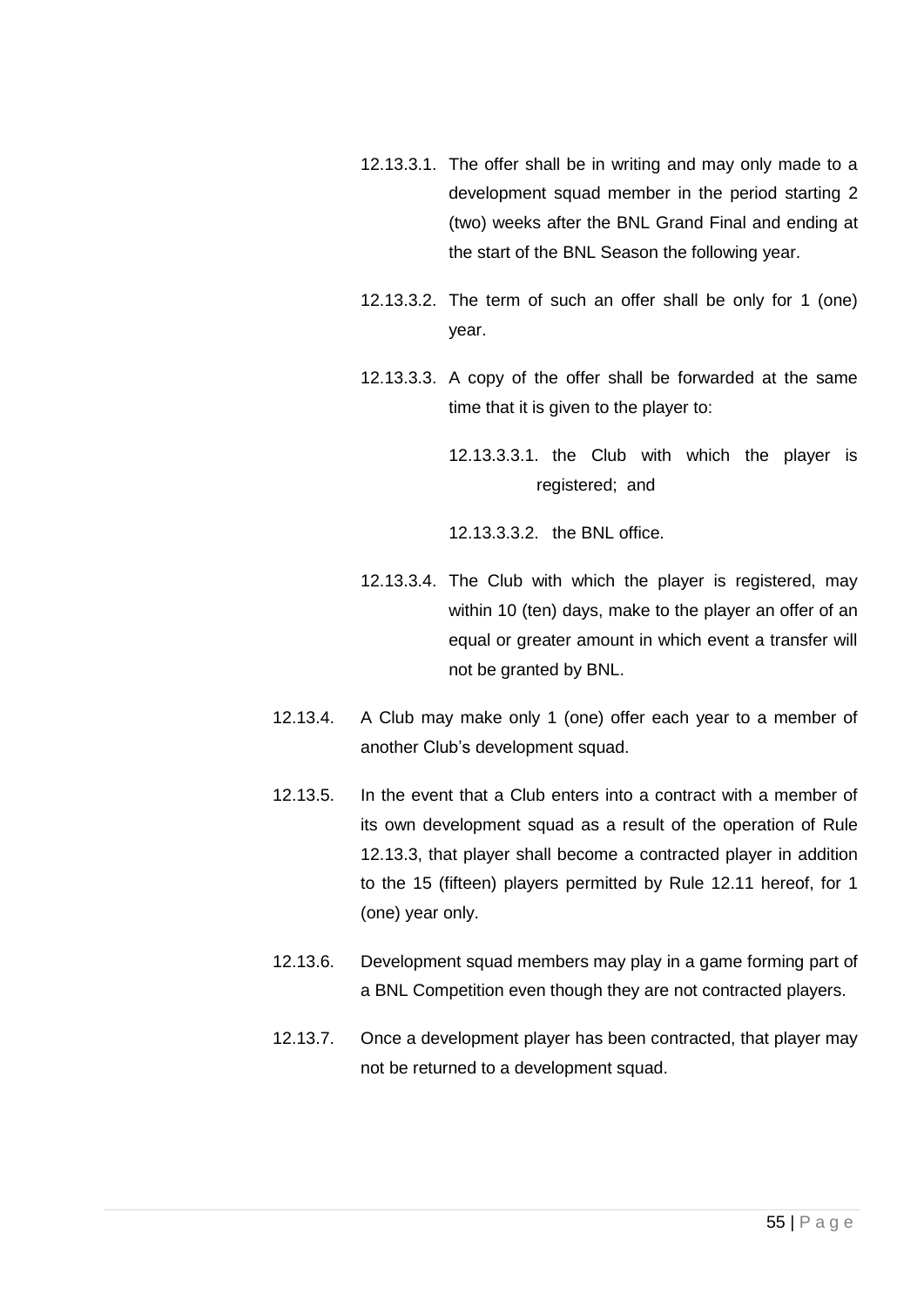#### 12.14. **National Team Waivers**

- 12.14.1. In the case where a Club has a player(s) who will miss a game forming part of a BNL Competition because of absence due to National Team duties, that Club may replace that player(s) on the active roster of 15 (fifteen) until such time as National Team commitments have ceased and the player(s) would otherwise be able to represent the Club.
- 12.14.2. All such replacement players must have been registered with the Club as specified in Rule [5.4.4.2](#page-9-0) of these BNL Rules. It is not necessary that these replacement players be contracted and they shall not be counted under salary cap rules.
- 12.14.3. All such replacements must be notified to the General Manager prior to the player(s)' participation in a game forming part of a BNL Competition.
- 12.14.4. The rights of Clubs to use replacement players under National Team waivers cease as soon as the National Team commitment ends.

# <span id="page-55-0"></span>13. PLAYERS RULES AND INTEREST

#### 13.1. **Objectives**

- 13.1.1. The Clubs wish to ensure that the BNL Competitions remain strong and competitive and that the Clubs are evenly matched and financially viable. BNL recognises that players are entitled to reap the rewards of their skills as basketball players and to ventilate their concerns.
- 13.1.2. These Player Rules are adopted to attempt to achieve the following objectives: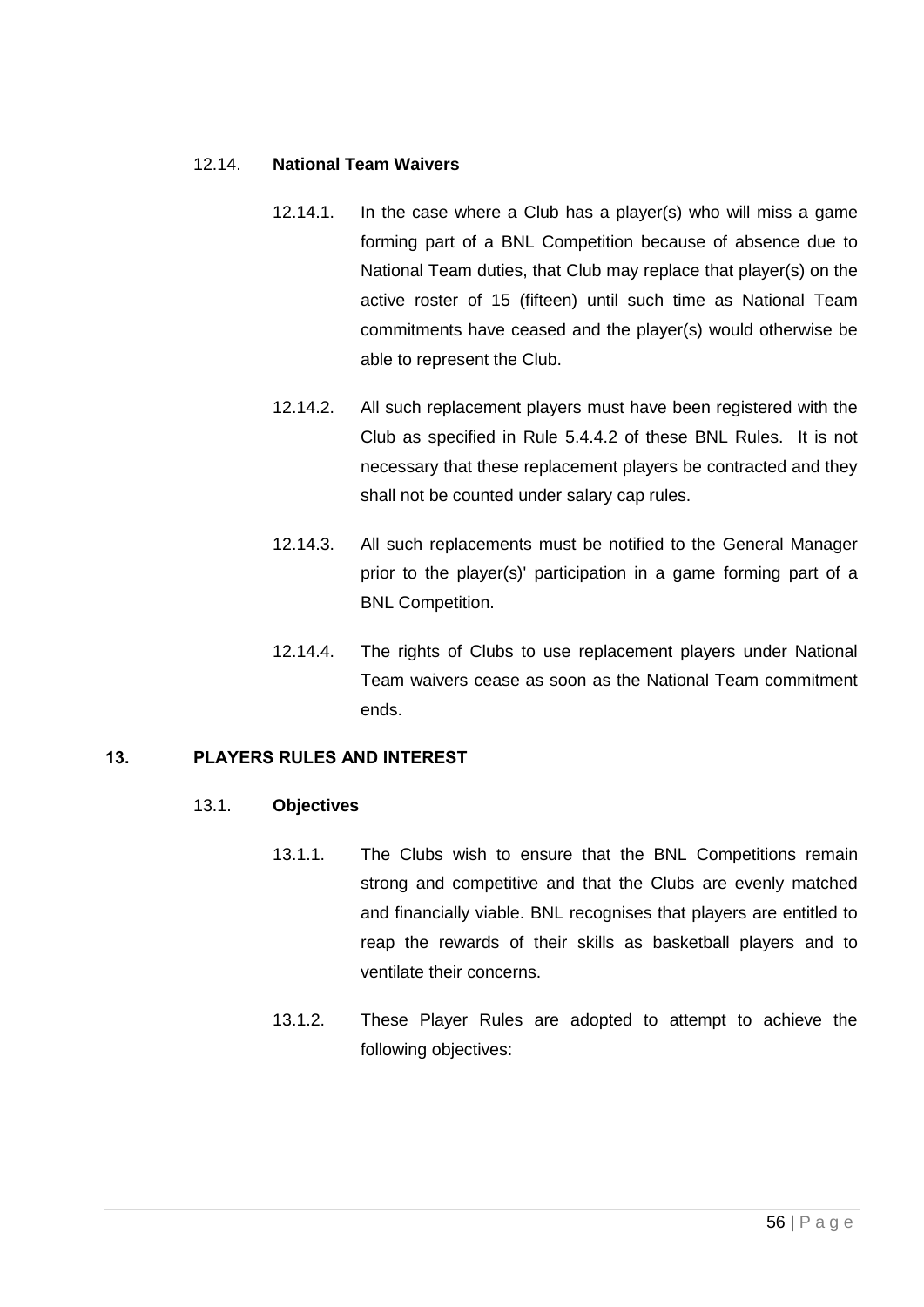- 13.1.2.1. to attempt to achieve a competition that is relatively even;
- 13.1.2.2. to promote stability in membership of Clubs to foster player and support loyalty;
- 13.1.2.3. to prevent the stronger Clubs from obtaining the services of an unfair proportion of the better players and dominating the BNL Competitions;
- 13.1.2.4. to assist Clubs to remain financially viable and to attempt to ensure the long term viability of all Clubs;
- 13.1.2.5. to obtain a balance between financial viability of Clubs and fair payment for players so as to enable them to earn a living from basketball as their primary source of income;
- 13.1.2.6. to maintain a genuine national focus by enabling smaller population centres to compete;
- 13.1.2.7. to avoid rapidly spiralling player payments as experienced in America and Europe;
- 13.1.2.8. to provide Clubs with an incentive to expend substantial time, effort and money to develop basketball at junior and school levels;
- 13.1.2.9. to attempt to keep admission prices at a reasonable level so as to make games forming part of a BNL Competition accessible to the family unit; and
- 13.1.2.10. to provide a forum at which a Players representative can ventilate and articulate the concerns of Players.

#### 13.2. **The Player Committee**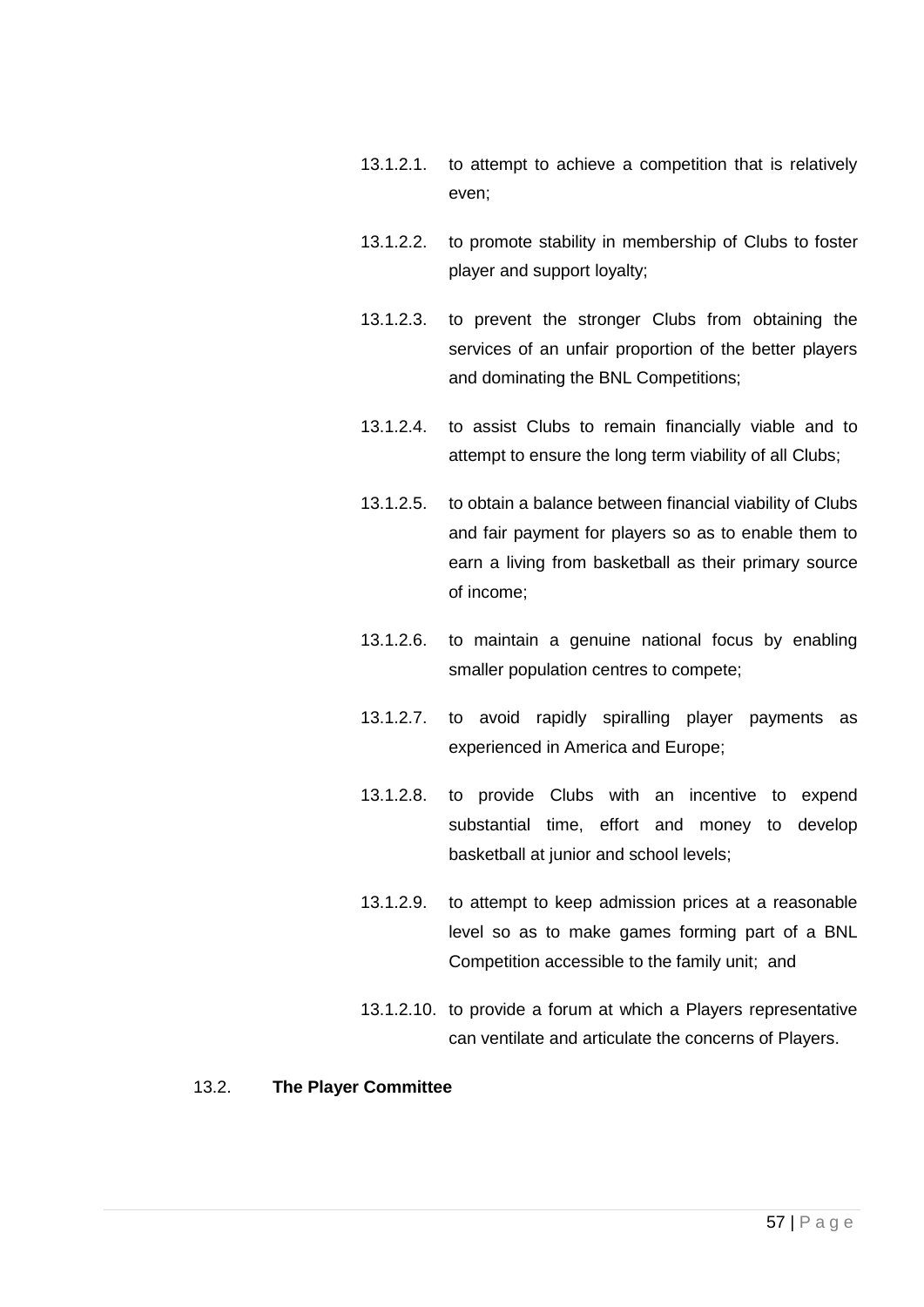- 13.2.1. BNL shall appoint each year a Player Committee (PC).
- <span id="page-57-2"></span><span id="page-57-1"></span><span id="page-57-0"></span>13.2.2. The PC shall consist of:
	- 13.2.2.1. the General Manager;
	- 13.2.2.2. 3 (three) members independent of all Clubs and BNL, at least 1 (one) of whom shall be a former player;
	- 13.2.2.3. 1 (one) member appointed by BNL who is not a Club director; and
	- 13.2.2.4. 1 (one) Player's representative elected from the captain's forum. The captains of each Club shall automatically be a member of the captain's forum;
	- 13.2.2.5. the members of the PC shall elect a Chairperson who can be neither the General Manager, a Player nor a previous Player.
- <span id="page-57-3"></span>13.2.3. 4 (Four) members of the PC shall constitute a quorum provided that there is at least 1 (one) member present from each of the categories set out in Rule [13.2.2.1,](#page-57-0) Rule [13.2.2.2,](#page-57-1) Rule 13.2.2.3 and Rule [13.2.2.3](#page-57-2) hereof.
- 13.2.4. Each member of the PC (other than the member referred to in Rule 13.2.2.4), shall possess extensive business experience and be familiar with the sport of basketball.
- 13.2.5. All submissions, documentation and deliberations of the PC shall be and remain confidential.
- 13.2.6. In the event that 1 (one) or more appointed members (other than the Players representative referred to in Rule [13.2.2.4\)](#page-57-3) of the PC is unable for any reason to perform his duties, BNL shall appoint an alternate member. In the event that the Players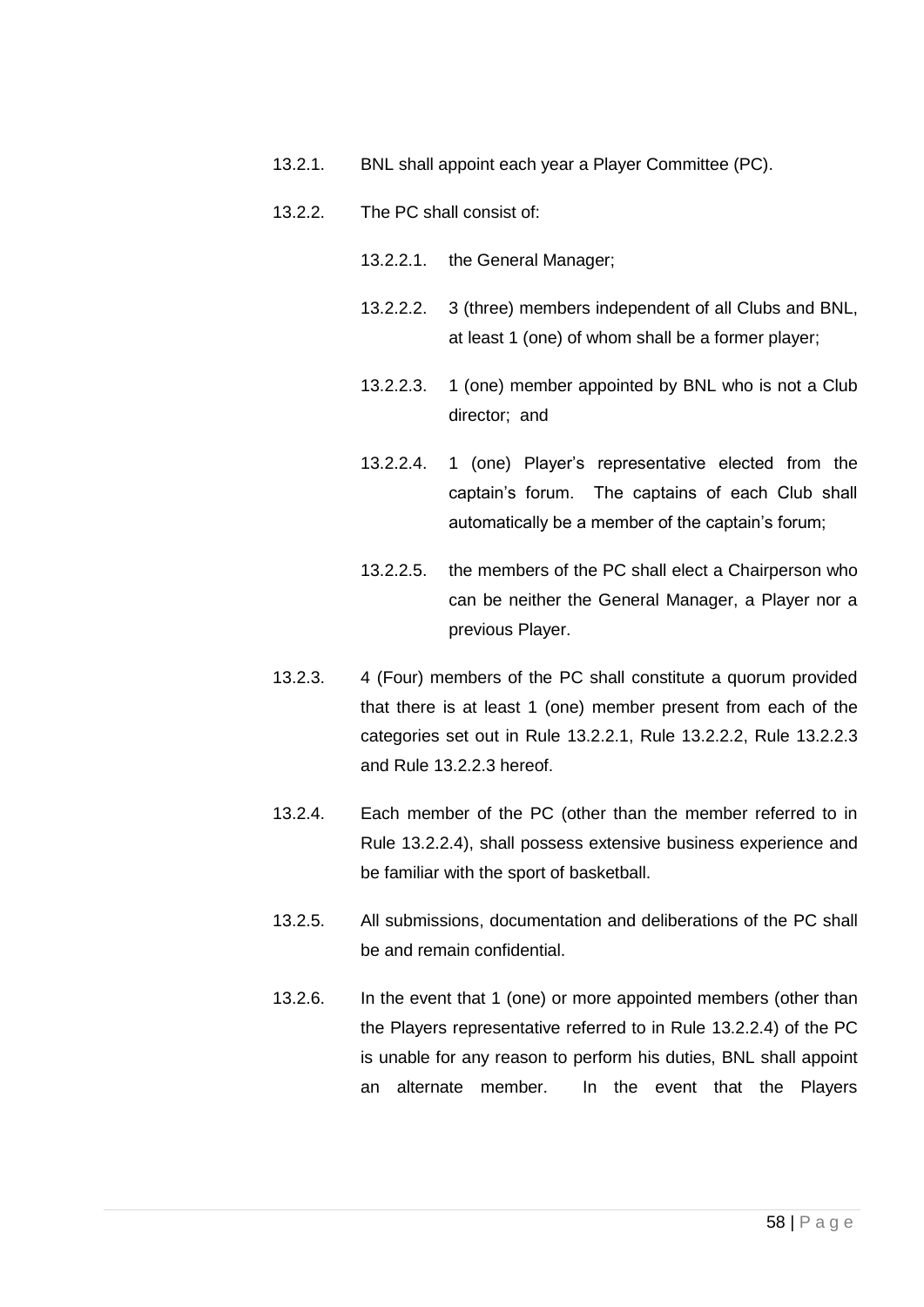representative referred to in Rule [13.2.2.4](#page-57-3) is unable for any reason to perform his duties, the captains forum shall elect an alternate representative.

13.2.7. There shall be no appeal from a decision of the PC.

#### <span id="page-58-0"></span>13.3. **Player Payments Limit**

## 13.3.1. **Player Payments Limit for the Following Year**

The PC shall make recommendations to the Management Committee, prior to a date determined by BNL each year, of the Player Payments Limit the PC recommends for the following year. The Management Committee shall, in determining the Player Payments Limit, taking into account the recommendations of the PC but shall be entitled to determine the Player Payment Limit in its sole and absolute discretion. In the event that there is no PC in any particular year, or the PC, for any reason, has failed to make a recommendation, the Management Committee shall determine the Player Payment Limit in its sole and absolute discretion.

# 13.3.2. **Basketball Payment Limit**

In any calendar year, a Club and the Club Affiliates shall not pay to, give to, apply for the benefit of, or cause to be paid to, given to, or applied for the benefit of, any player or Player Associate any Basketball Payment which causes the aggregate amount of the Basketball Payments paid to all of the players of the Club to exceed the Player Payments Limit for that year.

#### 13.3.3. **Estimate for the next three succeeding years**

13.3.3.1. In addition to the recommendations regarding the Player Payments Limit each year as provided in Rule [13.3.1](#page-58-0) of these BNL Rules, the PC shall make and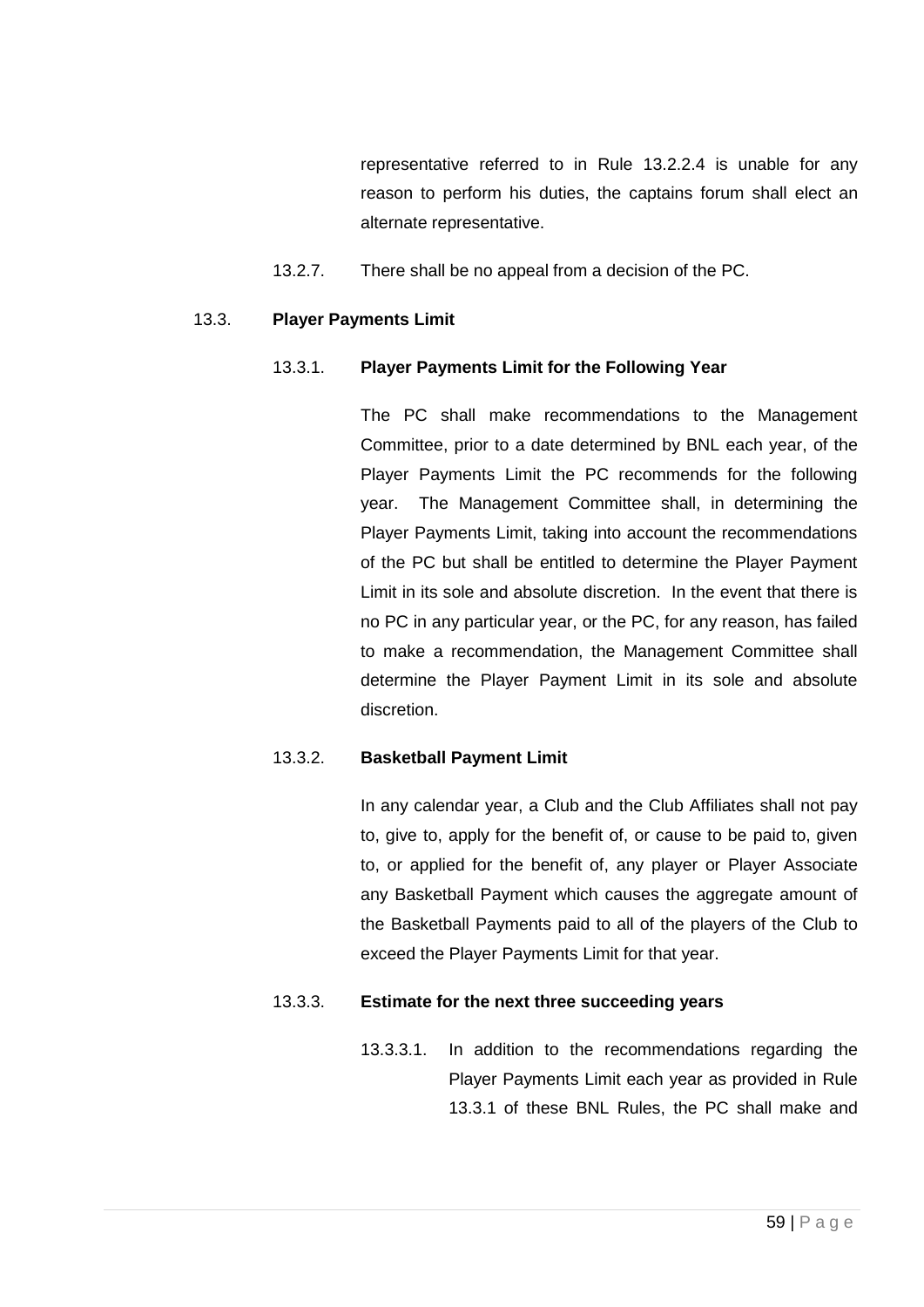recommend an estimate of the Player Payments Limit for each of the next 3 (three) succeeding years ("the estimate"). The Player Payments Limit shall not be fixed at an amount over 5% (five percent) higher or 5% (five percent) lower than the estimate given in the preceding year.

13.3.3.2. The estimate is provided as a guide to the Management Committee, the Clubs and players to enable them to enter into long term contracts.

## <span id="page-59-0"></span>13.3.4. **Submissions to PC**

BNL shall supply to the PC on a date determined by BNL each year, an outline of its draft operating budget for the following year. The PC shall be authorised to seek such other information and advice from BNL as it deems appropriate. The PC shall, based on the operating budget submitted by BNL, submit to each Club on a date determined by BNL each year, a written recommendation to the Management Committee as to the amount considered appropriate as a Player Payments Limit for the next BNL Season and for the next 3 (three) years thereafter.

#### 13.3.5. **Factors for PC**

In determining its recommendation for the Player Payments Limit, the PC shall have regard to the following:

- 13.3.5.1. the objectives of BNL;
- 13.3.5.2. the objectives of the BNL Player Payments Limit Rules;
- 13.3.5.3. the capacity of Clubs to remain financially viable;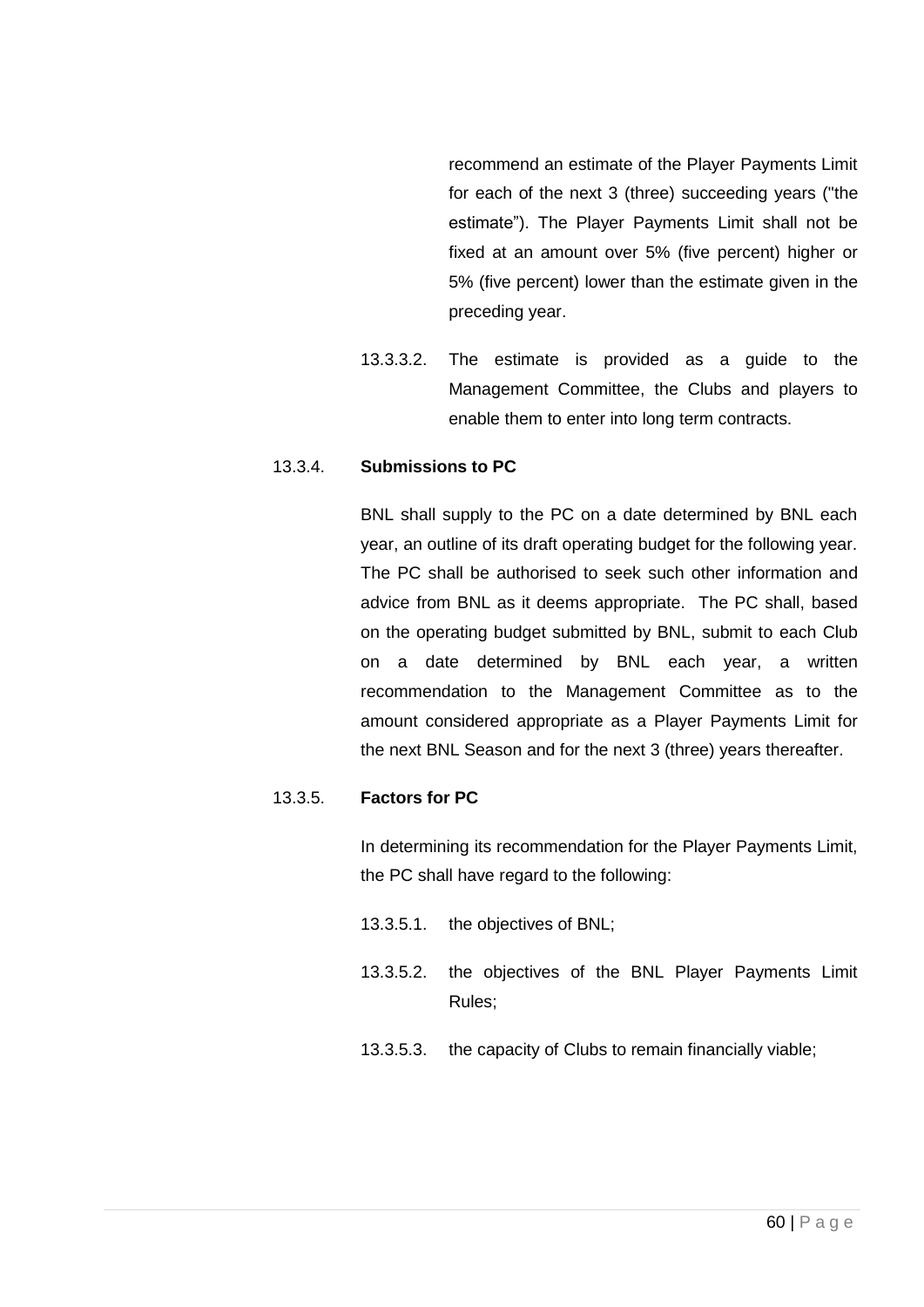- 13.3.5.4. the operating budget submitted to it pursuant to Rule [13.3.4](#page-59-0) of these BNL Rules;
- 13.3.5.5. such other information, consideration or submissions as it considers appropriate.

#### 13.3.6. **Incentives for Final Games**

- 13.3.6.1. The Player Payments Limit for Clubs participating in final games may be increased for that year to include incentives that may be paid to players for final games appearances.
- 13.3.6.2. The incentives to be paid to players for final games appearances shall be determined by the Management Committee on an annual basis, dependent upon the prize money determined for the final games.

## 13.3.7. **Assessment**

- 13.3.7.1. The General Manager shall issue to each Club in respect of each year, an assessment indicating whether it has exceeded the Player Payments Limit for that year and if so, the amount of the excess and the penalty imposed on the Club and the basis of calculating such penalty.
- 13.3.7.2. The General Manager shall be empowered to alter an assessment and penalty in subsequent years if information comes to his notice which indicates that the assessment which was made, was incorrect. Alteration of an assessment shall only be done in exceptional circumstances where the General Manager is satisfied that a Club has attempted to subvert these BNL Rules.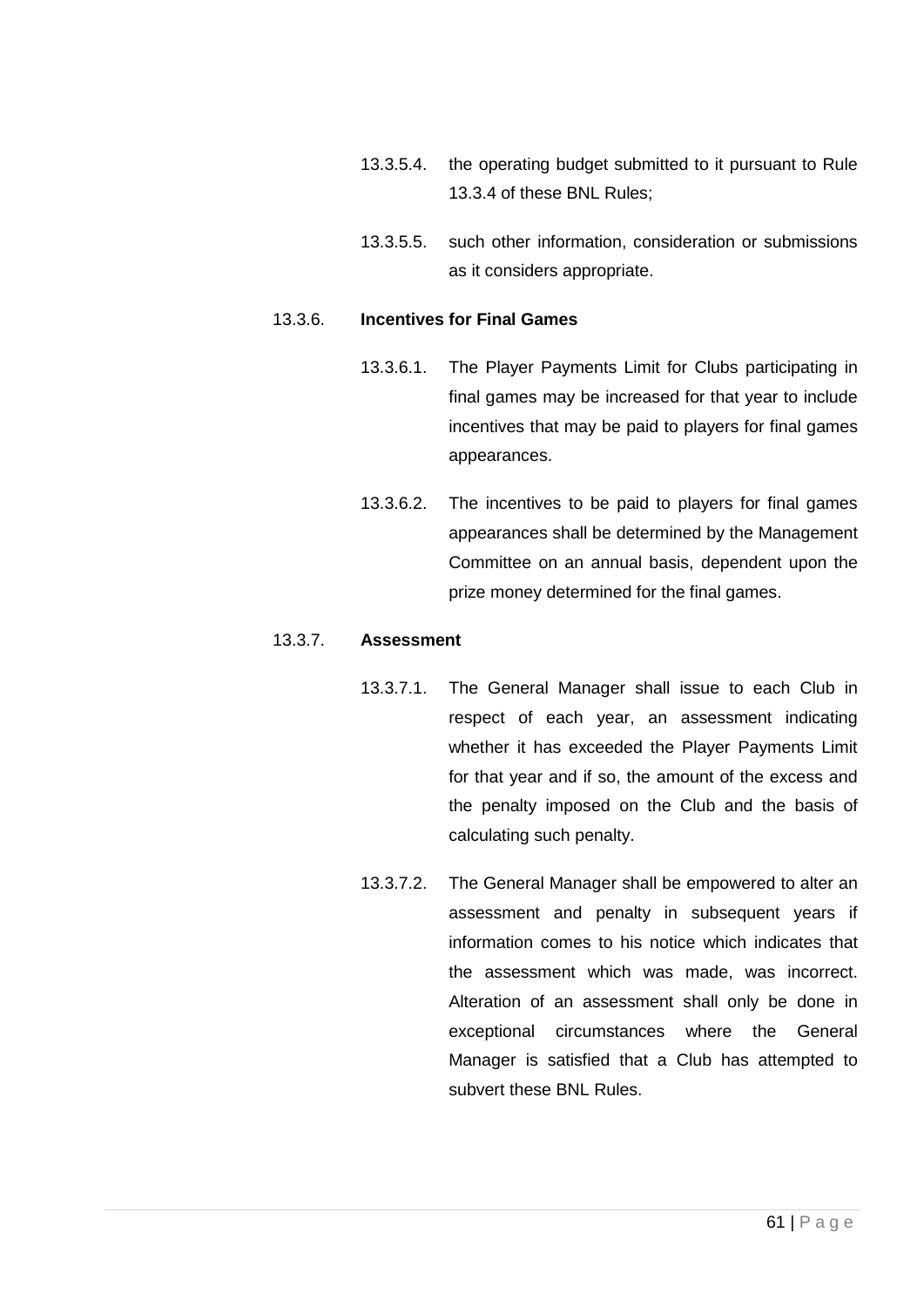## 13.3.8. **Request for Ruling**

13.3.8.1. A Club may at any time prior to the time at which the General Manager issues to a Club his annual assessment of a Club's Basketball Payments, seek a ruling from the General Manager as to whether a proposed payment constitutes a Basketball Payment or is exempt wholly or partially from the Player Payments Limit. The Club shall make its request for a ruling in writing and shall provide all relevant documentation. The General Manager shall give his ruling in writing. Save for the Club's right of appeal pursuant to Rule [13.12.1](#page-82-0) hereof, such ruling shall be binding on the Club subject to the proviso that the work or activity is actually carried out.

#### 13.3.9. **Delegation of Power**

13.3.9.1. The General Manager shall be empowered, with the prior approval of BNL and after notifying all Clubs in writing of his intention to do so, to delegate such part or parts of his duties under these BNL Rules to any person or persons.

# <span id="page-61-0"></span>13.4. **Basketball Payments**

#### 13.4.1. **Club Affiliate**

"Club Affiliate" includes any person or entity affiliated with, related, to or controlled, whether wholly or partly, by a Club or by any person or entity owning an interest in the Club and includes a Club's sponsor, any provider of services to the Club and any person or entity which, for any reason, provides a benefit to the Club and includes, without limiting the generality of the aforegoing, a player or coach of the Club.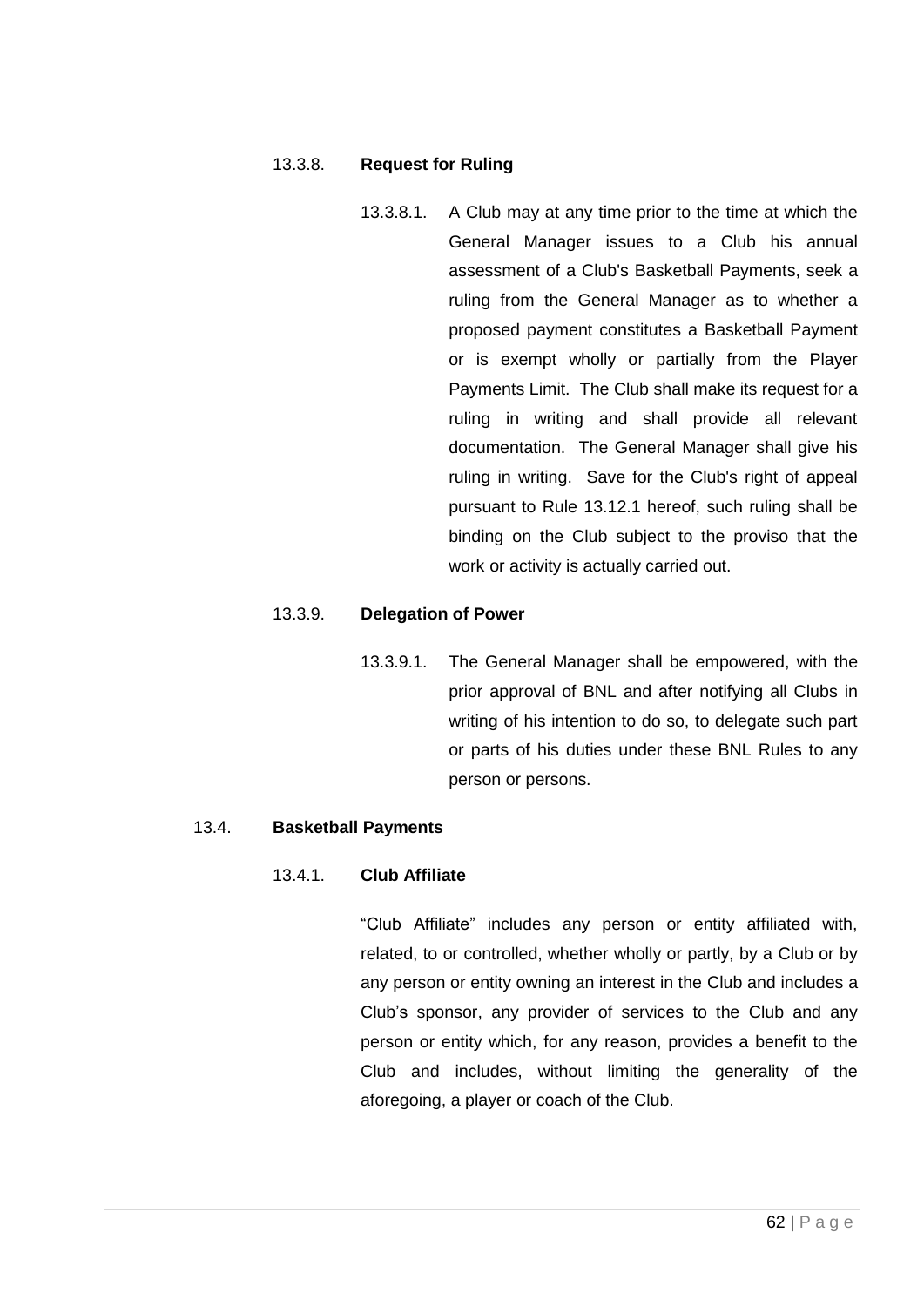## 13.4.2. **Player Associate**

"Player Associate" includes any person or entity affiliated with, employed or controlled, whether wholly or partly, by a player or in respect of whom there is a close personal relationship whether by birth, marriage or otherwise and includes, without limiting the generality of the aforegoing, a player's agent or representative.

# 13.4.3. **Person or Entity**

"Person" or "Entity" includes a natural person, corporation, partnership or trust whether inside or outside of the Republic of South Africa.

#### <span id="page-62-0"></span>13.4.4. **Basketball Payments**

"Basketball Payments" includes such payments whether made in money or otherwise as the General Manager deems in his sole and absolute discretion to be made in consideration of the player's services to the Club as a member of its basketball team.

#### 13.4.5. **Further Definition of Basketball Payments**

Without limiting the generality of Rule [13.4.4](#page-62-0) of these BNL Rules, the following sub-rules deal with specific aspects of the meaning of the term "Basketball Payments":

# 13.4.5.1. **Other Employment with or Arranged by Club or Club Affiliate**

13.4.5.1.1. Any form of appointment of a player or Player Associate by a Club or Club Affiliate or organised or arranged for a player or Player Associate by a Club or Club Affiliate including, without limiting the generality of the aforegoing, basketball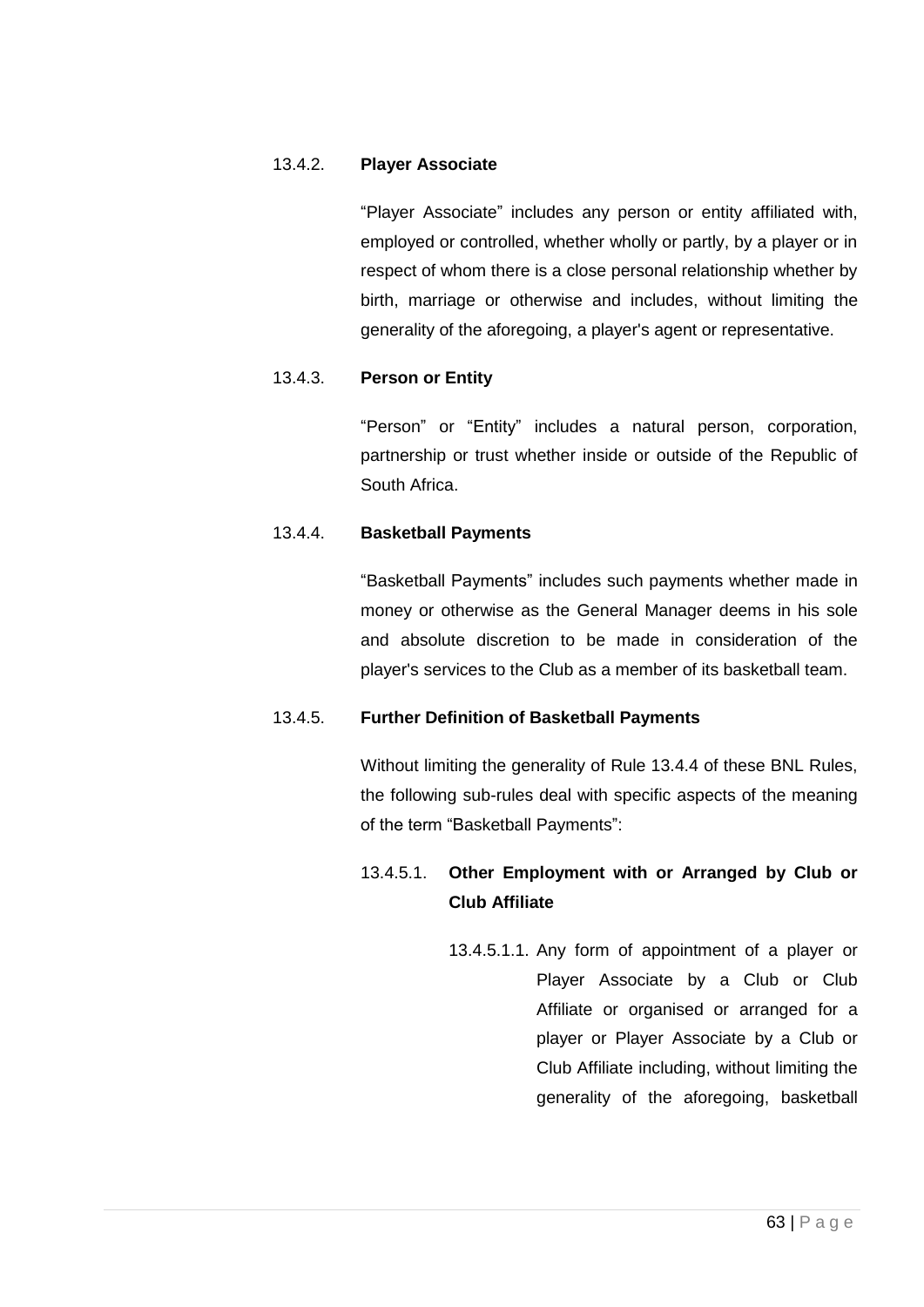development and promotion work which is in addition to the provision by the player of his services to the Club as a member of its basketball team is hereinafter referred to as "other employment".

13.4.5.1.2. Each Club is required to make total disclosure of all payments of whatever nature made to a player or Player Associate and to provide full details of other employment to the General Manager when the Club files with BNL its Player Payments List or within 21 (twenty one) days of such other employment commencing. The penalty for failing to comply shall be a fine as determined by **BNL.** 

#### 13.4.5.2. **Additional Benefits**

Basketball Payments shall include full value of additional benefits as described under accounting principles of Fringe Benefits Tax which are provided by the Club or Club Affiliate to the player or Player Associate in consideration of the player's services to the Club as a member of its basketball team.

# <span id="page-63-0"></span>13.4.5.3. **Fringe Benefit Tax**

Fringe Benefits Tax ("FBT") shall be considered a Basketball Payment.

#### 13.4.5.4. **Long Term Contract**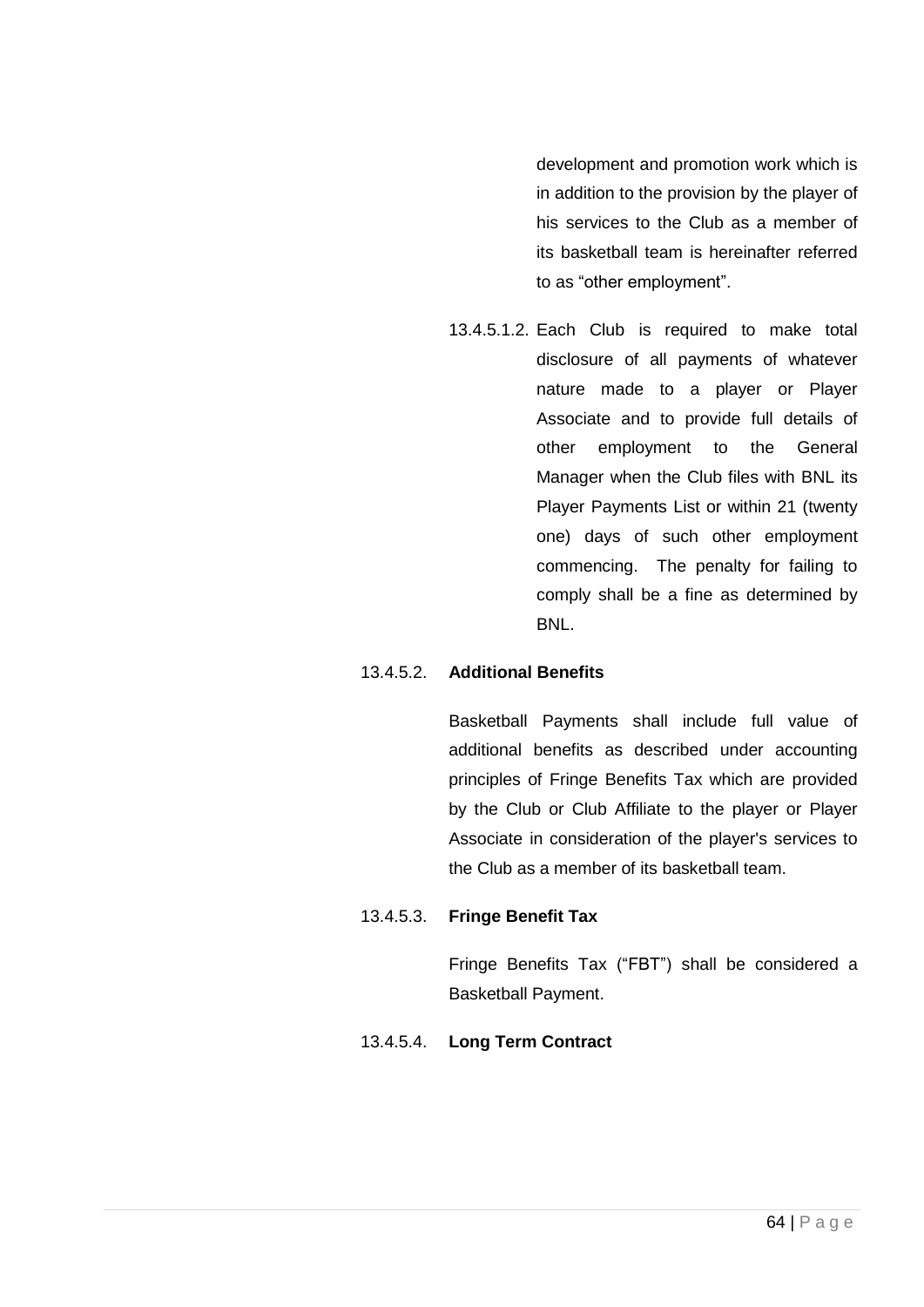Payment which constitutes a Basketball Payment and which is made by a Club or Club Affiliate to a former player or his associates shall be included in the Club's Basketball Payments in the year in which it is paid.

## <span id="page-64-0"></span>13.4.5.5. **Sign-On Payment**

- 13.4.5.5.1. A Basketball Payment which is made as a sign-on fee, a special once-off signing bonus or a payment made for a similar purpose shall be averaged out over the number of years of a player's contract and the average amount thereof shall be included in the Club's Basketball Payments for each year of the contract whether or not the player continues to play for the Club during each year of the contract.
- 13.4.5.5.2. Where a player to whom this Rule [13.4.5.5](#page-64-0) applies is no longer a rostered player with the Club, the Club may apply to the General Manager to have the amount excluded from its Basketball Payments. The General Manager shall exclude such a payment if he is satisfied that the payment was not made in order to place the Club in a more favourable position in relation to these BNL Rules than would have resulted had the Club made normal, annual contractual payments. In particular, a long term contract with a player close to retirement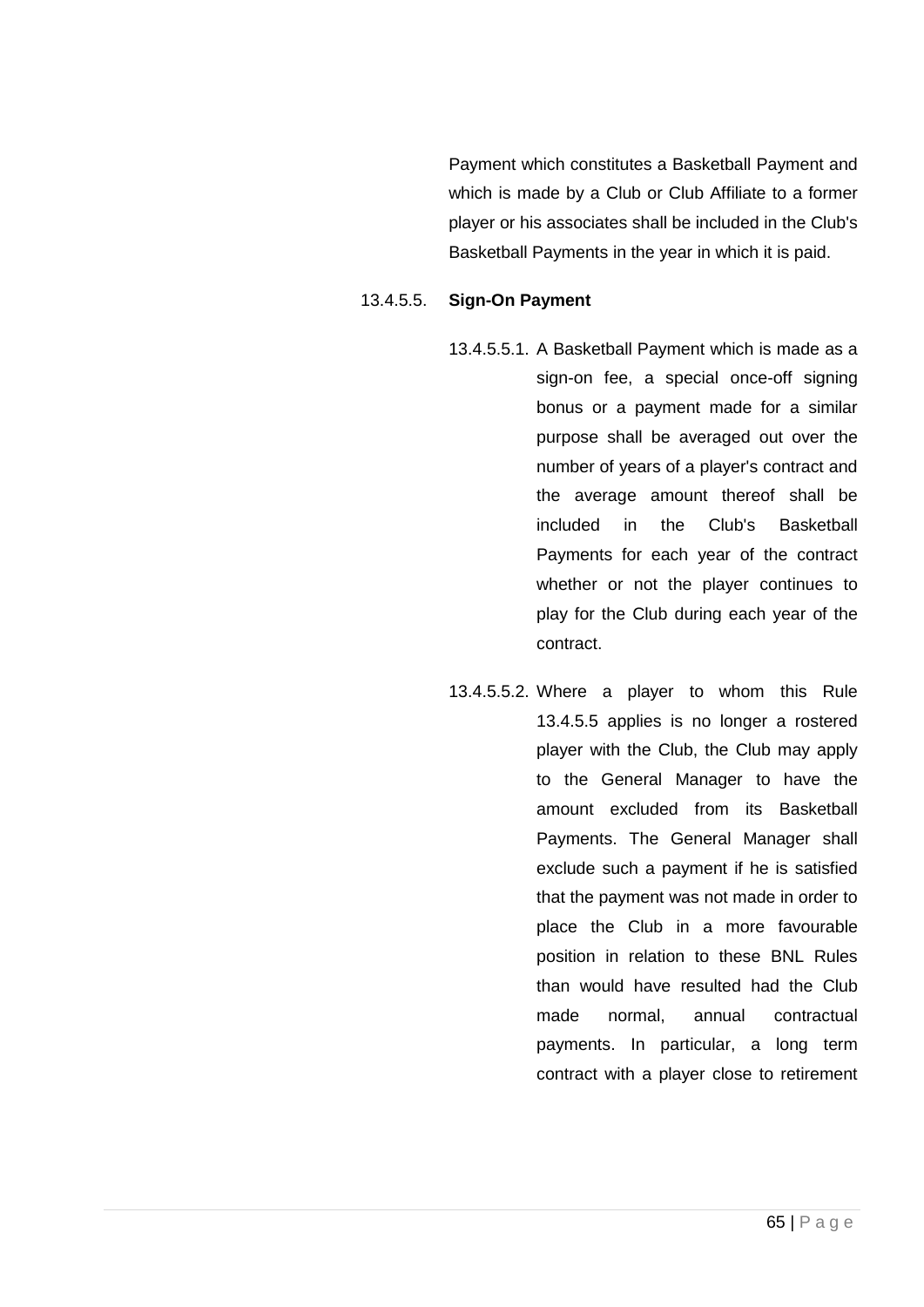is not to be the subject of exclusion by the General Manager.

## 13.4.5.6. **End of Contract Fees**

Where, at the termination of a period of contract, the contract provides that a player or Player Associate is to receive a lump sum payment or a specified asset or benefit, the amount paid or value of the asset or benefit is to be averaged over the term of the contract and the average amount is to be included as a Basketball Payment.

# 13.4.5.7. **Dual Contracts**

The full amount which a player or Player Associate receives from a Club or Club Affiliate in consideration of his services to the Club or a Club Affiliate as a member of its basketball team is to be included as a Basketball Payment irrespective of whether separate contracts exist for the player to participate in other local or inter-regional basketball competitions.

# 13.4.5.8. **Advances to Players**

Where an advance or loan is made by a Club or a Club Affiliate to a player or Player Associate and interest is not charged or is charged at less than the current declared FBT rate, interest is to be calculated in accordance with the Rules of the Receiver of Revenue office and any shortfall in the amount of interest is to be included as a Basketball Payment.

# 13.4.5.9. **Sickness Benefits and Medical Insurance**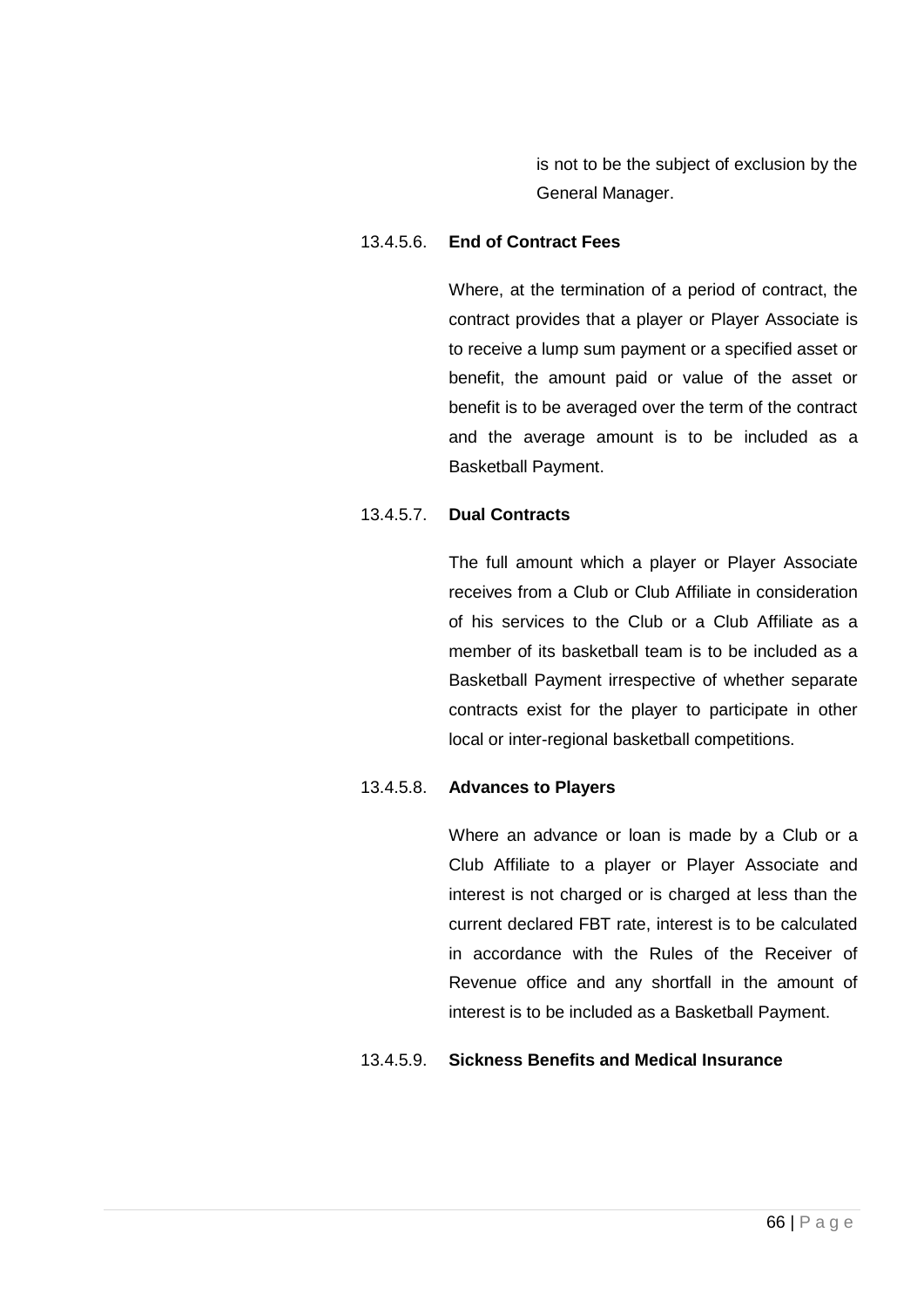Notwithstanding the provisions of Rule [13.4.5.3](#page-63-0) of these BNL Rules, all *bona fide* and reasonable payments which relate to player health and fitness are not Basketball Payments.

# 13.4.5.10. **Testimonials**

Any payment made to a player by a Club or Club Affiliate as part of a testimonial fund raising year is not a Basketball Payment. No player may have more than 1 (one) testimonial year. Any payment made in a second or subsequent testimonial year shall be included as a Basketball Payment.

## 13.4.5.11. **Player Recruitment Costs**

The following payments shall not be included as Basketball Payments:

- 13.4.5.11.1. such relocation expenses as, in the opinion of the General Manager, are reasonable;
- 13.4.5.11.2. airfares for the player and those members of his family who reside with him for the majority of the time on the occasion when they first move to a new city and in the case of restricted players recruited from overseas, on an occasion when they return to their country of origin in order to comply with visa requirements or at the time when they cease playing with the Club.

# 13.4.5.12. **Educational Expenses**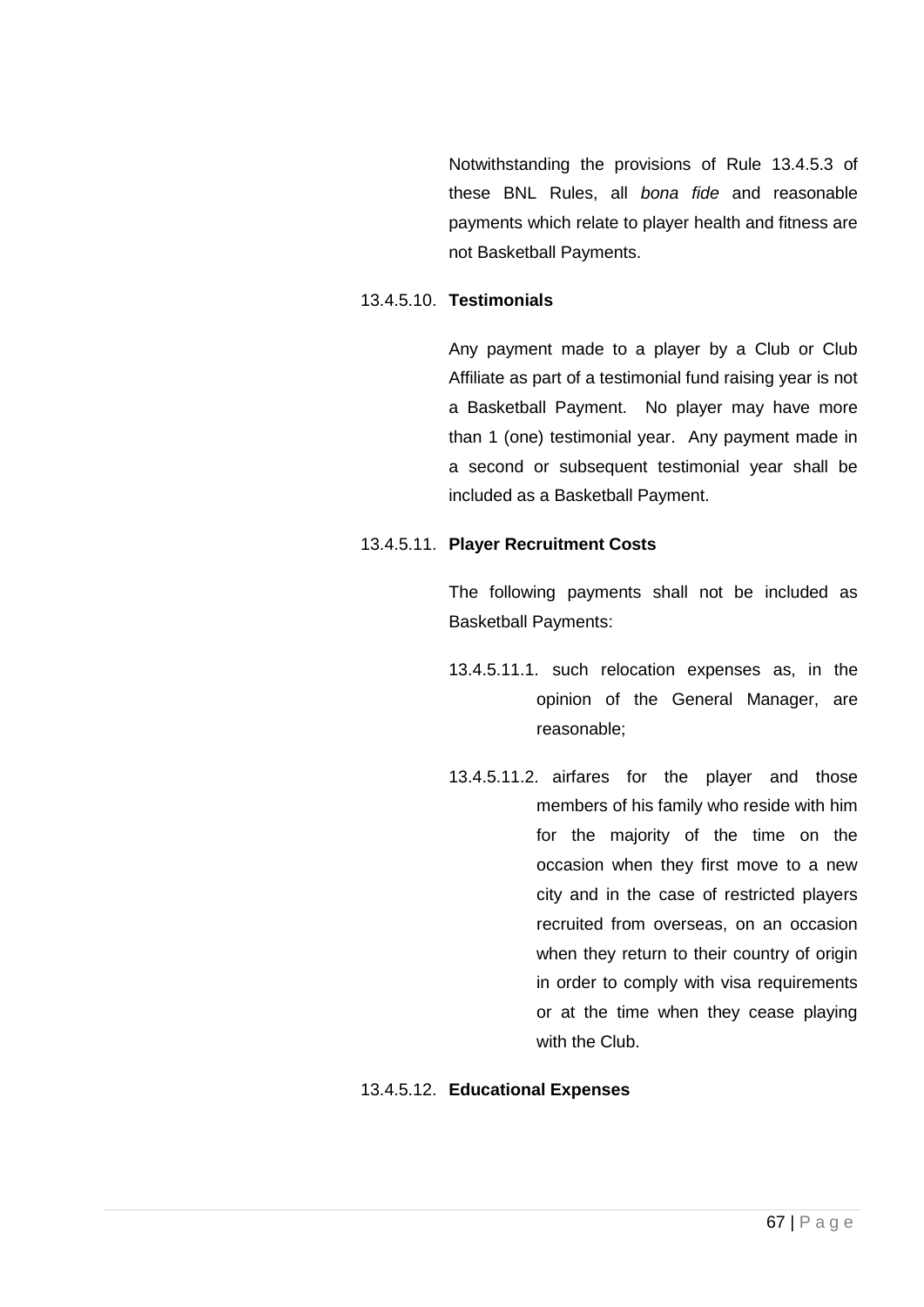Educational expenses for *bona fide* reimbursement for fees and books for attendance at a tertiary course, previously approved in writing by the General Manager are not considered Basketball Payments.

#### 13.4.5.13. **Cost of Living**

No allowance shall be made to account for variations in the cost of living between cities.

# 13.4.5.14. **Superannuation**

A contribution made by a Club to a player for the purpose of superannuation save for a compulsory contribution pursuant to the Superannuation Guarantee Charge requirement is included as a Basketball Payment.

## 13.4.5.15. **Motor Vehicles**

- 13.4.5.15.1. By the 1st of September of each year, the General Manager will provide a schedule of specified annual running costs of motor vehicles to apply for the following year. Running costs shall include:
	- (a) registration and insurance;
	- (b) lease or finance payments / depreciation;
	- (c) petrol;
	- (d) repairs and maintenance.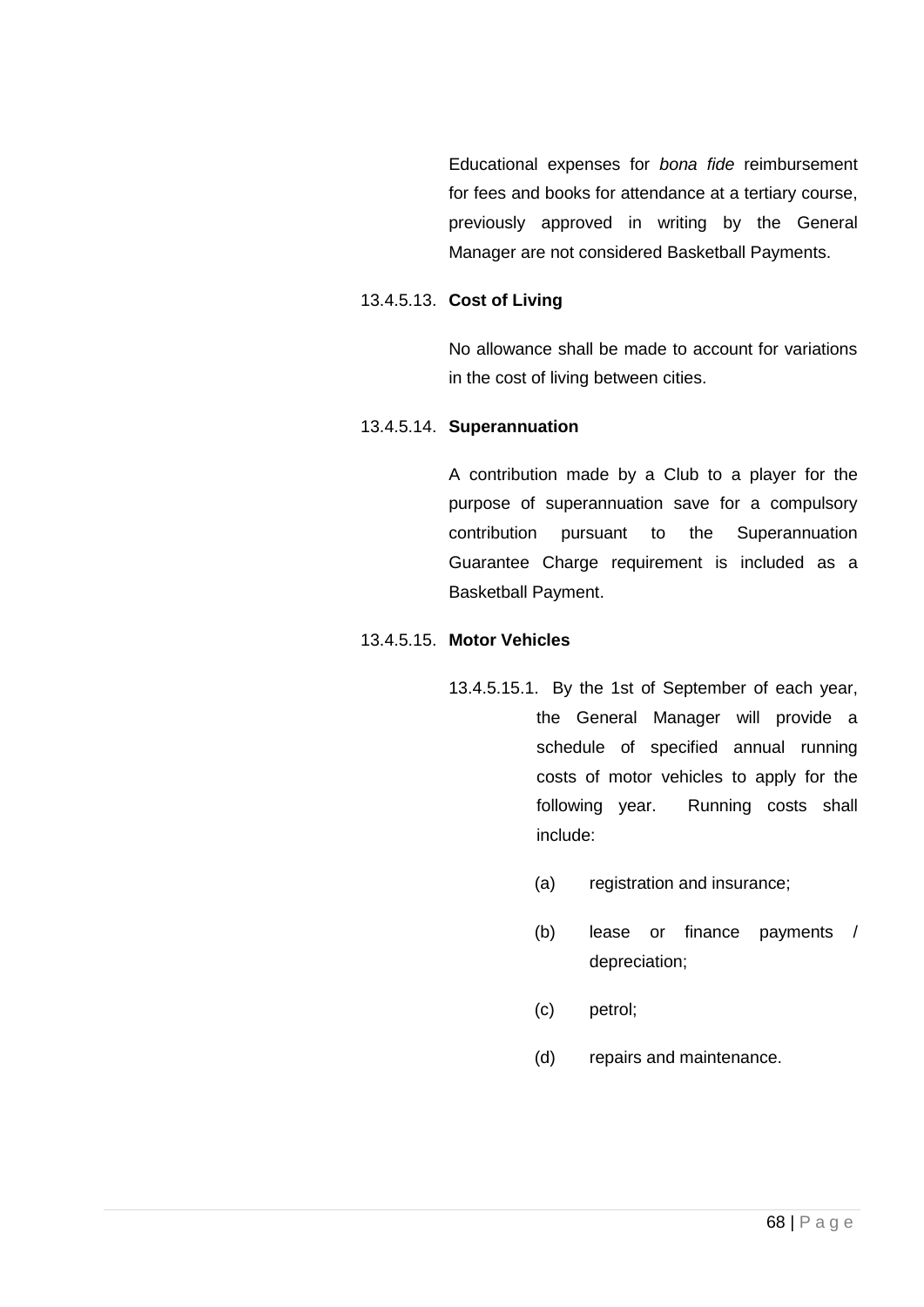- 13.4.5.15.2. Costs so identified are styled "assessed costs" and stand for the whole of the year for the purpose of determining Basketball Payments in relation to the provision of a motor vehicle to a player or Player Associate by a Club or Club Affiliate.
- 13.4.5.15.3. Where a motor vehicle is provided to a player or Player Associate by the Club or a Club Affiliate, the annual assessed cost is to be included as a Basketball Payment. If a player contributes to the running costs, the amount of the contribution is to be deducted when determining the level of the Basketball Payment.
- 13.4.5.15.4. Further, where a player is able to purchase, lease or otherwise finance a car at a rate or price which is more favourable than for other members of the public as a result of a Club sponsorship agreement or by other arrangement which arises because of his relationship with his Club, the nett benefit which the player obtains is to be included as a Basketball Payment.
- 13.4.5.15.5. A deduction can be made where the player is able to substantiate that he undertakes *bona fide* other employment including basketball clinics and development work and uses the motor vehicle in the course of that employment. The extent of the deduction will be at the discretion of the General Manager on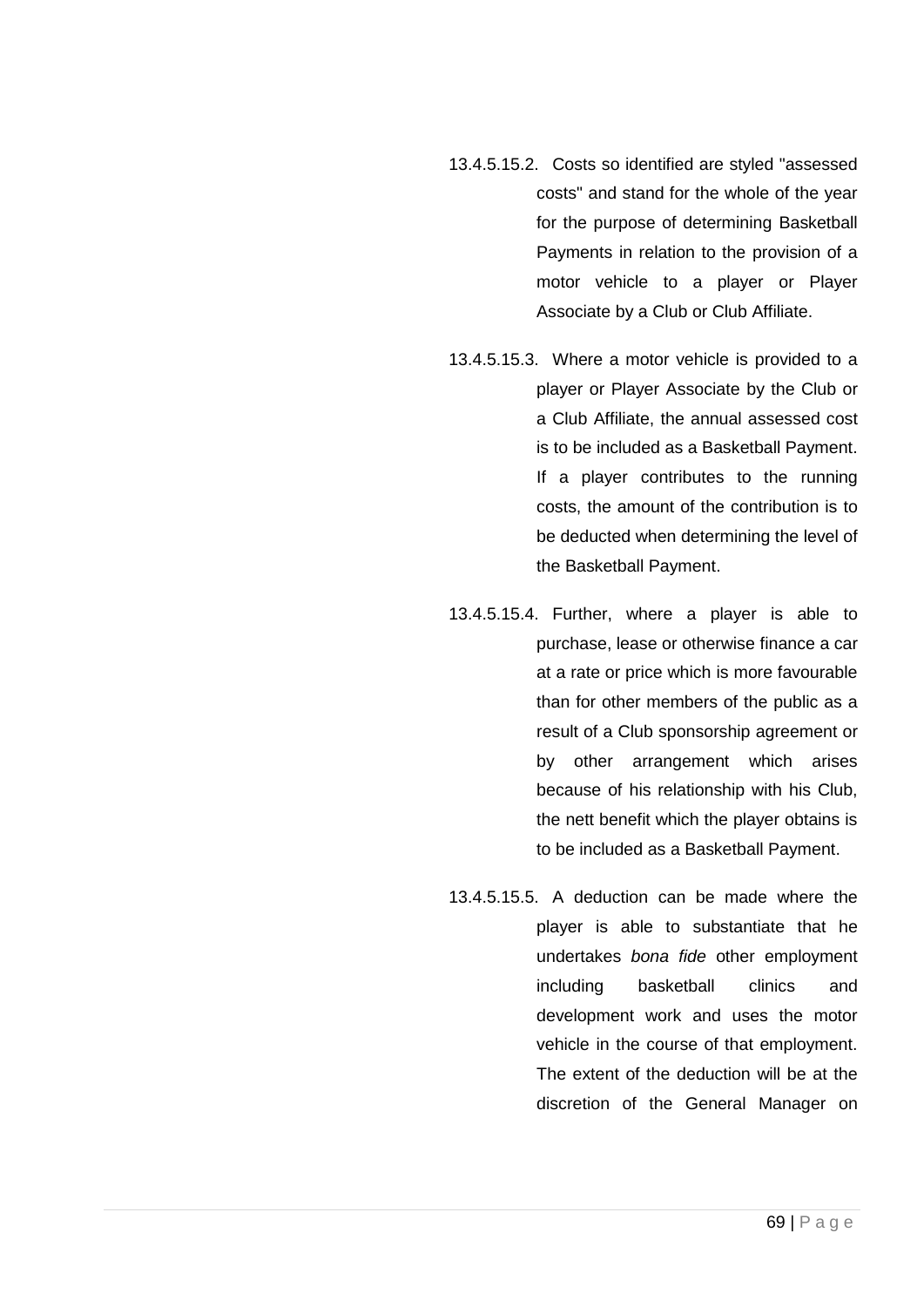receipt of a submission from the Club as to the appropriate proportion to be excluded.

#### 13.4.5.16. **Player's Agents**

*Bona fide* payments made to a player's agent are not to be included as a Basketball Payment.

#### <span id="page-69-1"></span><span id="page-69-0"></span>13.5. **Basketball Development and Promotion Work**

- 13.5.1. It is acknowledged that BNL wishes to encourage Clubs to develop and promote basketball in schools and in the community and that the players are an excellent vehicle for this work. To attempt to maximise this objective, Basketball Payments shall exclude payments made by a Club or Club Affiliate for such other employment including, without limitation, the provision of services by a player as a clinician, development officer or promotions officer ("basketball development and promotion work") if the General Manager in his discretion is satisfied:
	- 13.5.1.1. that the services were performed; and
	- 13.5.1.2. that the rate of pay for such services represents fair market value.
- 13.5.2. In satisfying the General Manager under the provisions of Rule [13.5.1,](#page-69-1) the Club shall carry the onus of proving those matters on a balance of probabilities and shall be required to substantiate, in a detailed manner, the services provided by the player.
	- 13.5.2.1. In order to assist the General Manager to determine whether payment for basketball development and promotion work represents fair market value, the Mangement Committee shall at the same time that it fixes the Players Payments Limit each year, fix: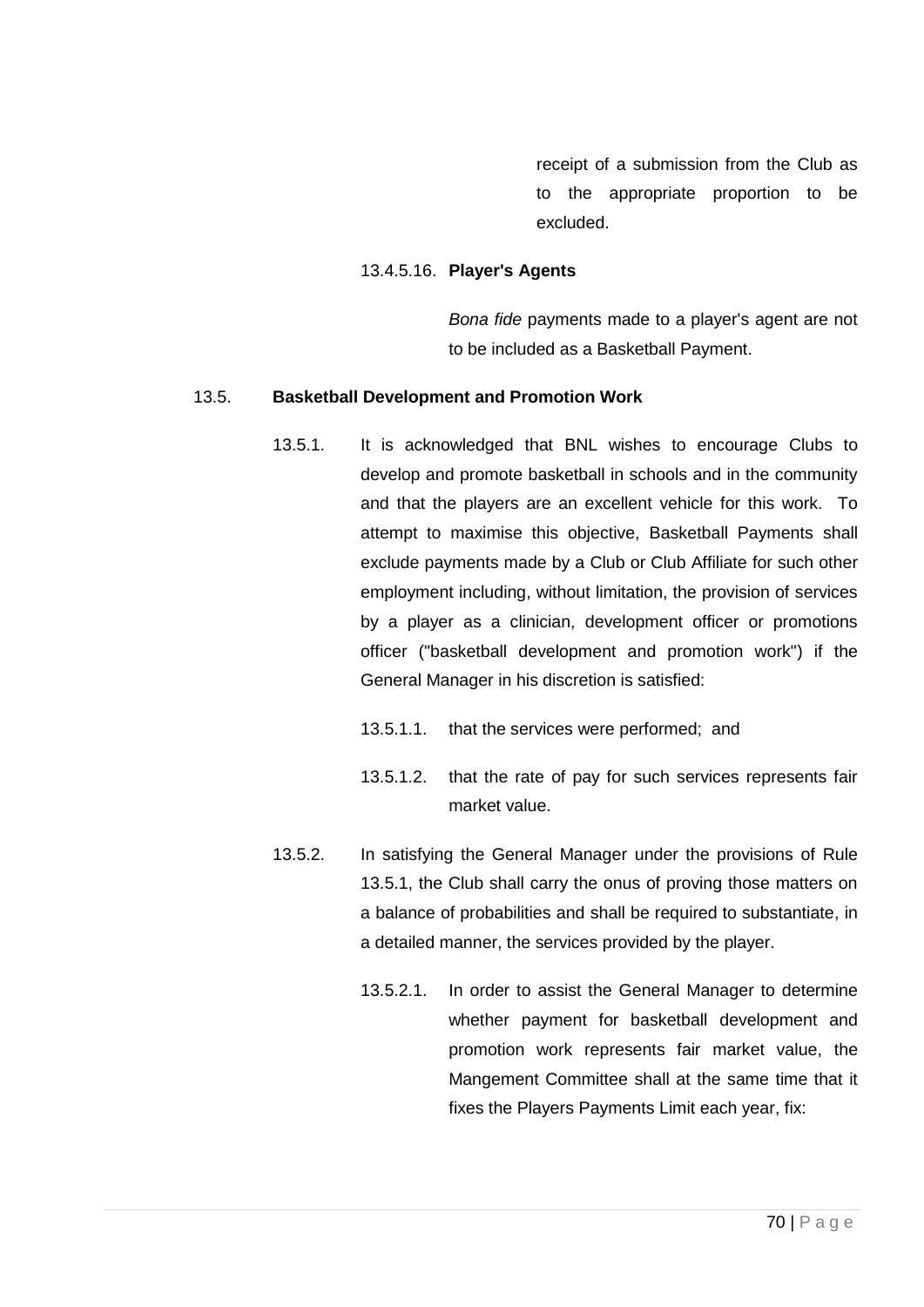- 13.5.2.1.1. a maximum amount which a Club is permitted to pay in total to its players for development and promotional work ("the development limit");
- 13.5.2.1.2. a schedule of maximum amounts which a Club is permitted to pay to its players for promotional and development work ("the individual development schedule");
- 13.5.2.1.3. a rate of remuneration (the fixed rate) for each performance by a player of:
	- (a) a clinic; and
	- (b) a promotional appearance.
- 13.5.3. The following limits shall be set for each BNL Season:
	- 13.5.3.1. the development limit;
	- 13.5.3.2. the individual development schedule. To this end, no more than 3 (three) players may be paid an amount determined by BNL;
	- 13.5.3.3. the fixed rate for performing a clinic which shall be determined by BNL at an hourly rate and shall include time taken for travelling;
	- 13.5.3.4. the fixed rate for performing promotional appearances shall be determined by BNL per appearance and shall include travelling time; and
	- 13.5.3.5. a minimum of 60% (sixty percent) of a Club's total development Rand Limit in each year shall be used on clinics and community activities with a minimum of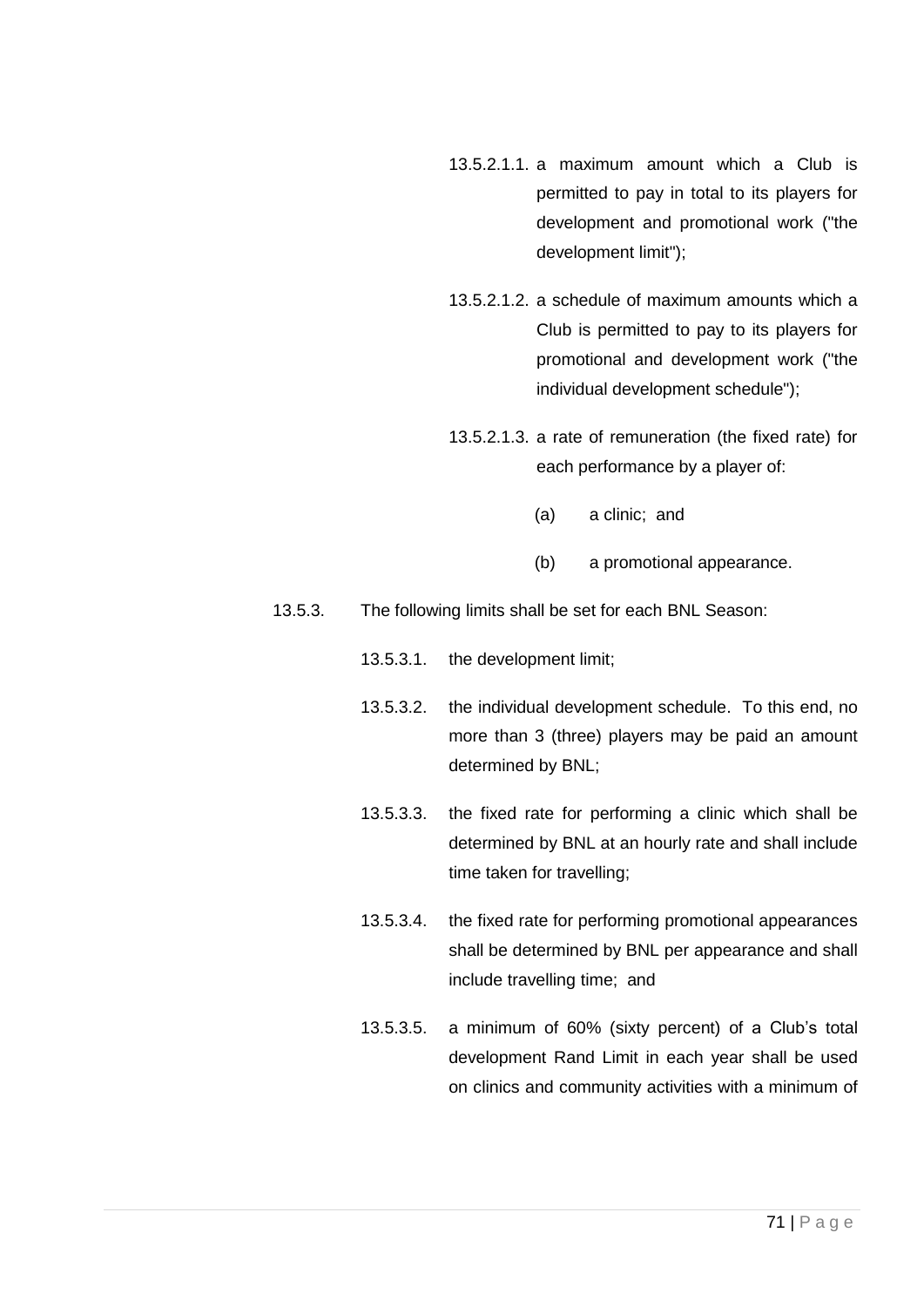30% (thirty percent) of a Club's total development Rand Limit in each year to be spent on clinics.

- <span id="page-71-0"></span>13.5.4. A Club may make an application in writing to the General Manager to extend the development limit for the Club or the fixed rate for one or more specified players. If the General Manager grants the extension of the development limit, the General Manager shall provide to the Club a revised individual development schedule. In revising the individual development schedule the General Manager may increase the number of players who are permitted to be paid within a specified category but shall not extend the maximum amount which a player may earn beyond the maximum amount which the General Manager fixed for all other Clubs in fixing the individual development schedule. Such application shall be made prior to the 1st day March of the relevant year. The General Manager shall rule on the application for extension within 30 (thirty) days of receipt of the application. Where an extension is granted pursuant to this Rule [13.5.4,](#page-71-0) the General Manager shall provide details of the extension to all other Clubs.
- 13.5.5. Where a player who is contracted to a Club to perform development and promotional work is required to participate in the program of a South African National Team whether for matches, touring or training, the Club shall be entitled to claim each day including weekends as time spent on development and promotional work. For the purpose of substantiation, the Club is permitted to claim 4 (four) hours per day at the fixed rate for clinics for each day spent on the South African National Team program.
- 13.5.6. The Management Committee shall use as a guide when fixing the individual development schedule, remuneration for 800 (eight hundred) hours (40 weeks x 20 hours) at the fixed rate for clinics.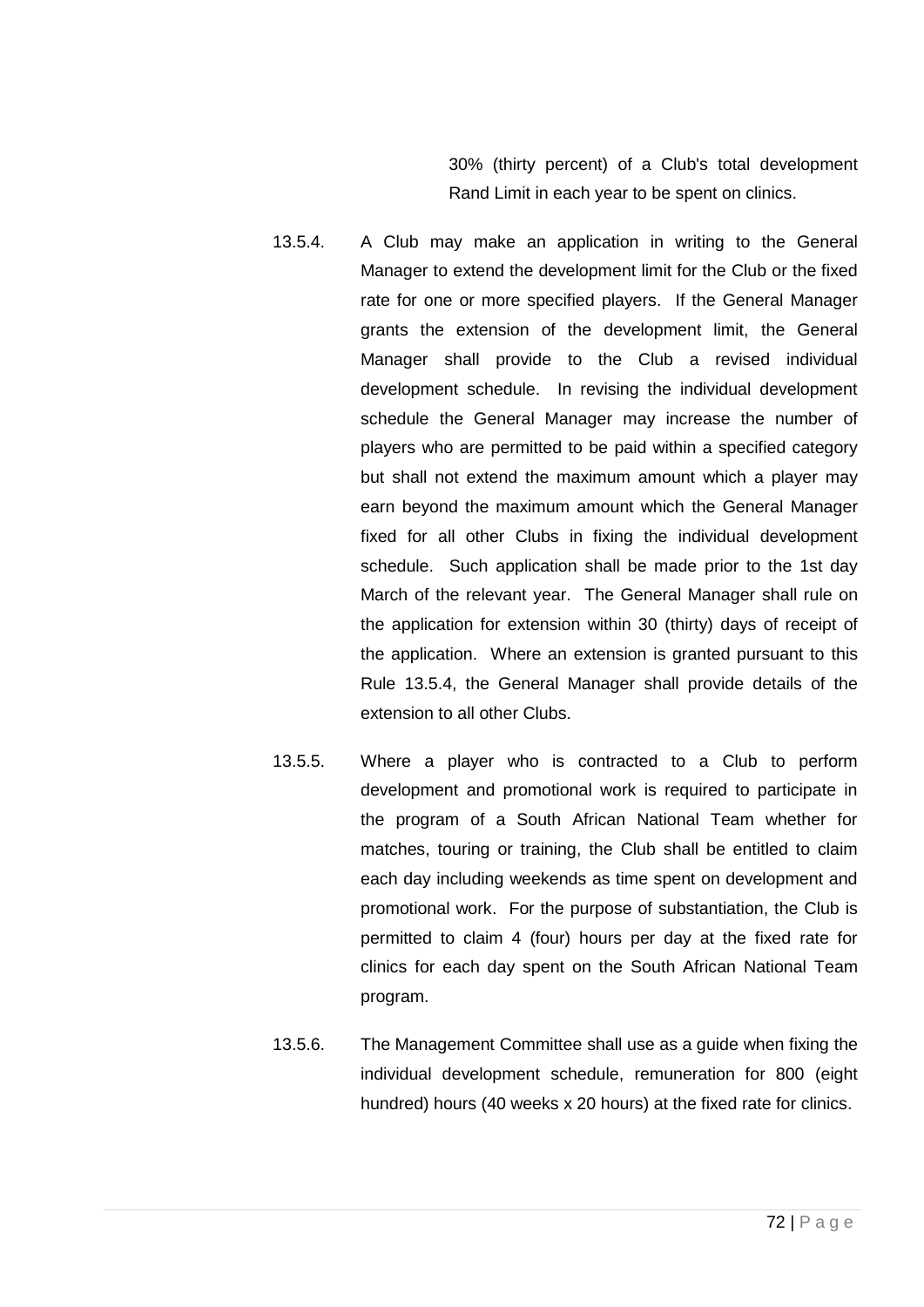- 13.5.7. Where a Club pays its players a total amount in excess of its development limit or pays a player an amount in excess of the amount specified in the individual development schedule or his fixed rate, the amount of excess shall be included as a Basketball Payment.
- 13.5.8. For the purpose of these BNL Rules:
	- 13.5.8.1. "Clinic" means a properly organised teaching session at a school, club, basketball camp or similar institution.
	- 13.5.8.2. "Promotional appearance" means an attendance other than at a clinic by the player at the direction of the Club at a function, gathering, event or other form of entertainment or activity where the player by the player's appearance represents the Club for the purpose of promoting the Club's image and identity in the community.
	- 13.5.8.3. "Community activities" means those activities involving promotions to the general public.

# 13.6. **Endorsements, Media Appearances, Public Speaking and Writing**

Where a player or Player Associate contracts to provide his services in the categories of:

- 13.6.1. product endorsement;
- 13.6.2. television and radio appearances;
- 13.6.3. public speaking engagements; and
- 13.6.4. writing newspaper articles;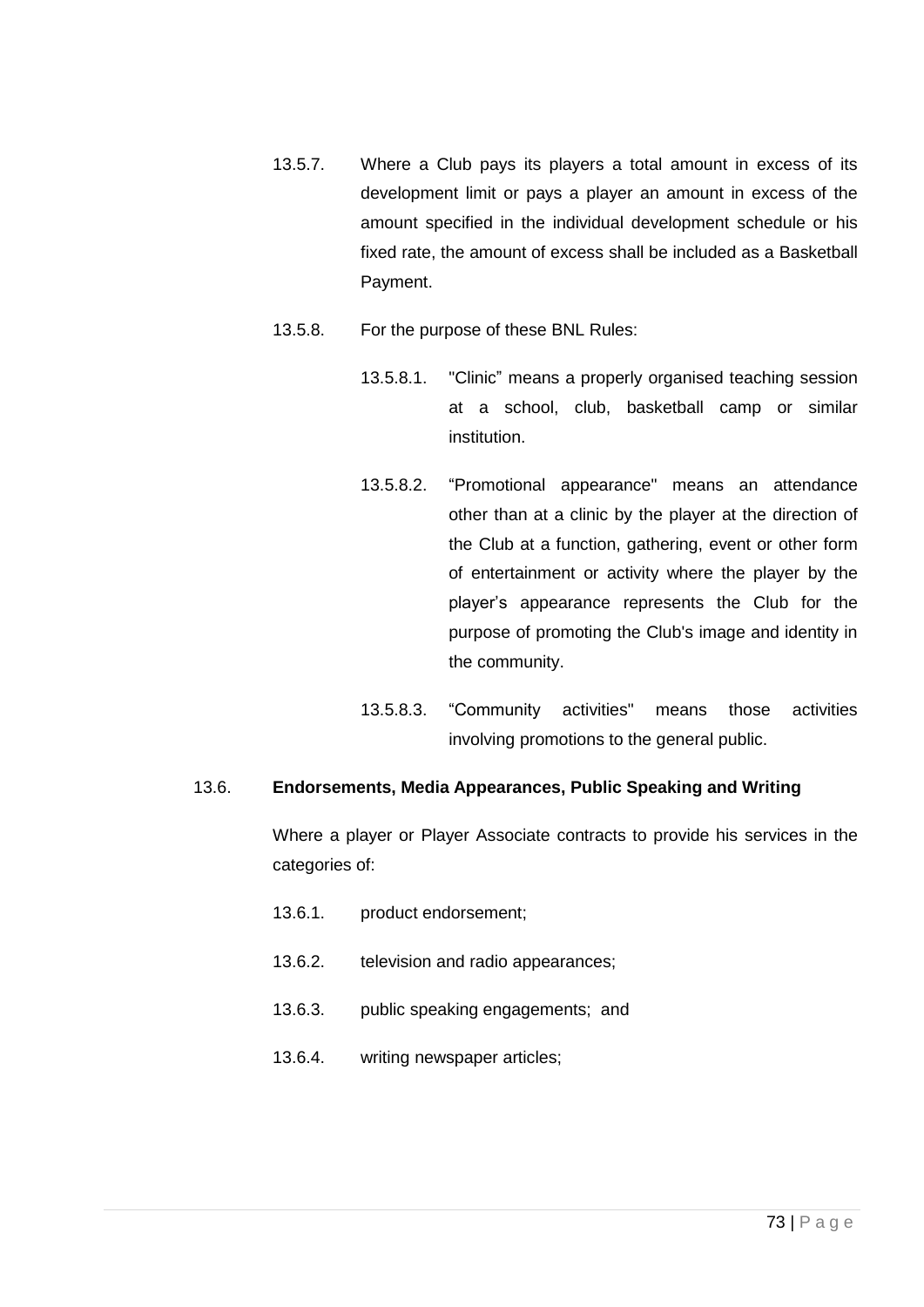or similar activities where the player is paid in consideration of his identity and standing as a sportsman independent of his team, *bona fide* payment for such services shall not be deemed to be a Basketball Payment provided that the work is performed and the rate of payment is at fair market value.

## 13.7. **General Manager's Determination**

- 13.7.1. Where the General Manager in his discretion determines that any form of other employment of a player or Player Associate by a Club or Club Affiliate including promotional or development work or employment arranged by a Club or Club Affiliate for a player or Player Associate is not *bona fide* employment in that:
	- 13.7.1.1. the services were not performed by the player; or
	- 13.7.1.2. the rate of pay is in excess of fair market value; or
	- 13.7.1.3. for such other reason as he in his discretion deems appropriate;

and he intends to treat all or part of payment for such other employment as a Basketball Payment, he shall notify in writing the player's Club of his intention. The Club shall bear the onus of proving on the balance of probabilities that the employment was *bona fide*, the services were performed by the player and that the rate of pay was fair market value. Such proof shall be provided by the Club within 21 (twenty one) days of receipt of notice from the General Manager.

13.7.2. In deciding whether other employment of a player is genuine employment or is designed to hide a Basketball Payment, the General Manager shall be entitled to look to the amount paid to the player for his services to the Club as a member of its basketball team and whether that amount is, in his opinion, fair reward for those services and conversely, whether the amount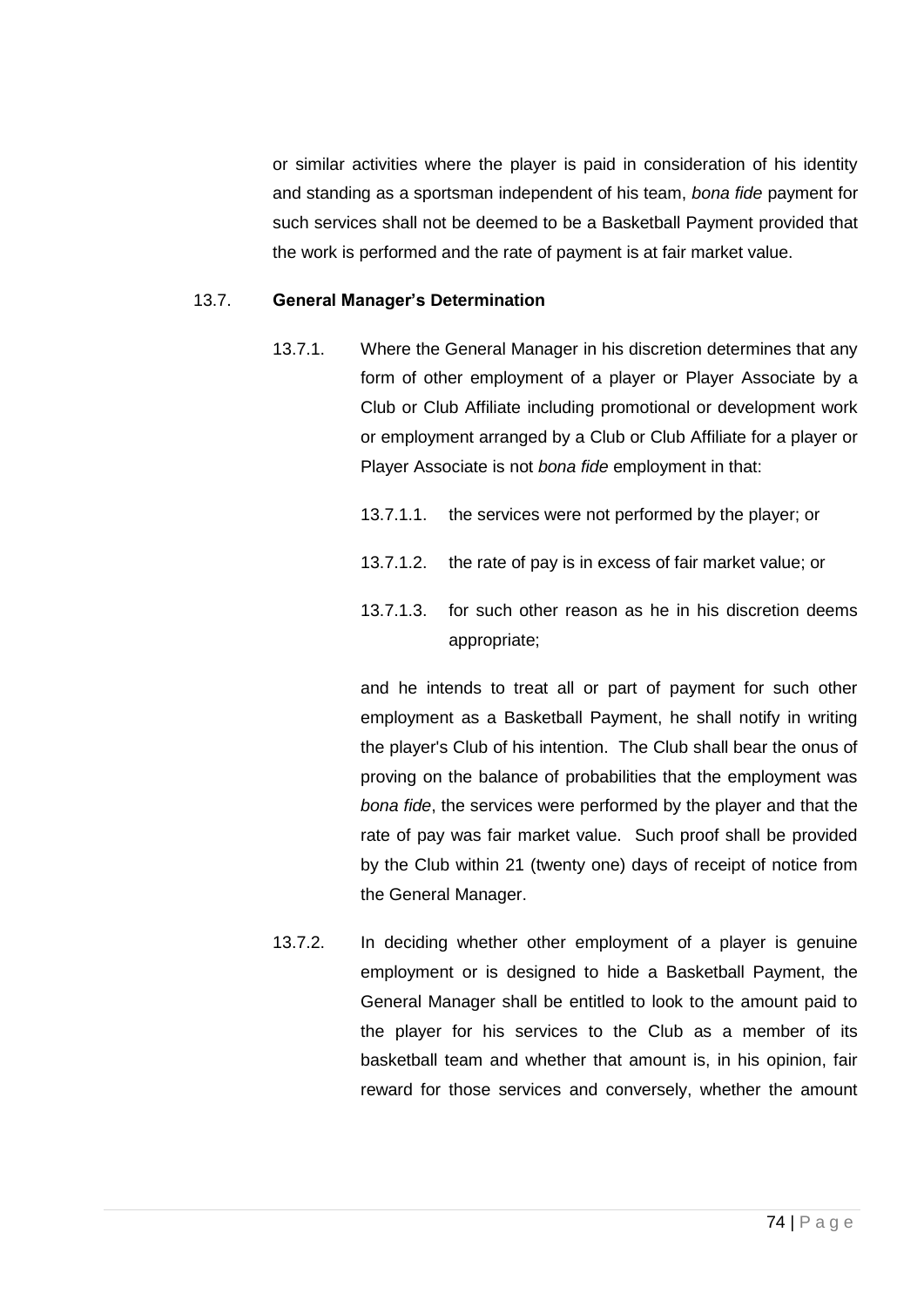paid for other services is fair reward taking into account market values for such services. In addition, the General Manager or his nominee shall be entitled to contact and seek to interview the player's employer(s) but shall not do so prior to requesting all relevant details and substantiation of the other employment from the player and the Club and notifying the player of his intention to do so.

13.7.3. Where payment is made to a player or Player Associate prior to the end of a calendar year for other employment in respect of which some or all of the services constituting the other employment have not been carried out prior to the end of the calendar year, the General Manager shall include such proportion of that payment as a Basketball Payment which represents payment for the services not carried out prior to the end of the calendar year.

### 13.8. **Player Investigator**

- 13.8.1. BNL may at its Annual General Meeting appoint 1 (one) or more Player Investigators (''the Investigator") and invest him or them with such powers in addition to the powers set forth in these BNL Rules as it deems appropriate.
- 13.8.2. The Investigator shall be independent of BNL and all of the Clubs and players. In the event that the Investigator is unable to carry out his duties, the General Manager shall appoint an alternate Investigator.
- 13.8.3. BNL shall allocate such funds as are required from time to time to remunerate the Investigator.
- <span id="page-74-0"></span>13.8.4. The principal functions of the Investigator shall be to carry out investigations, examinations and audits of Players concerns submitted to the PC and the accounts of the Clubs at the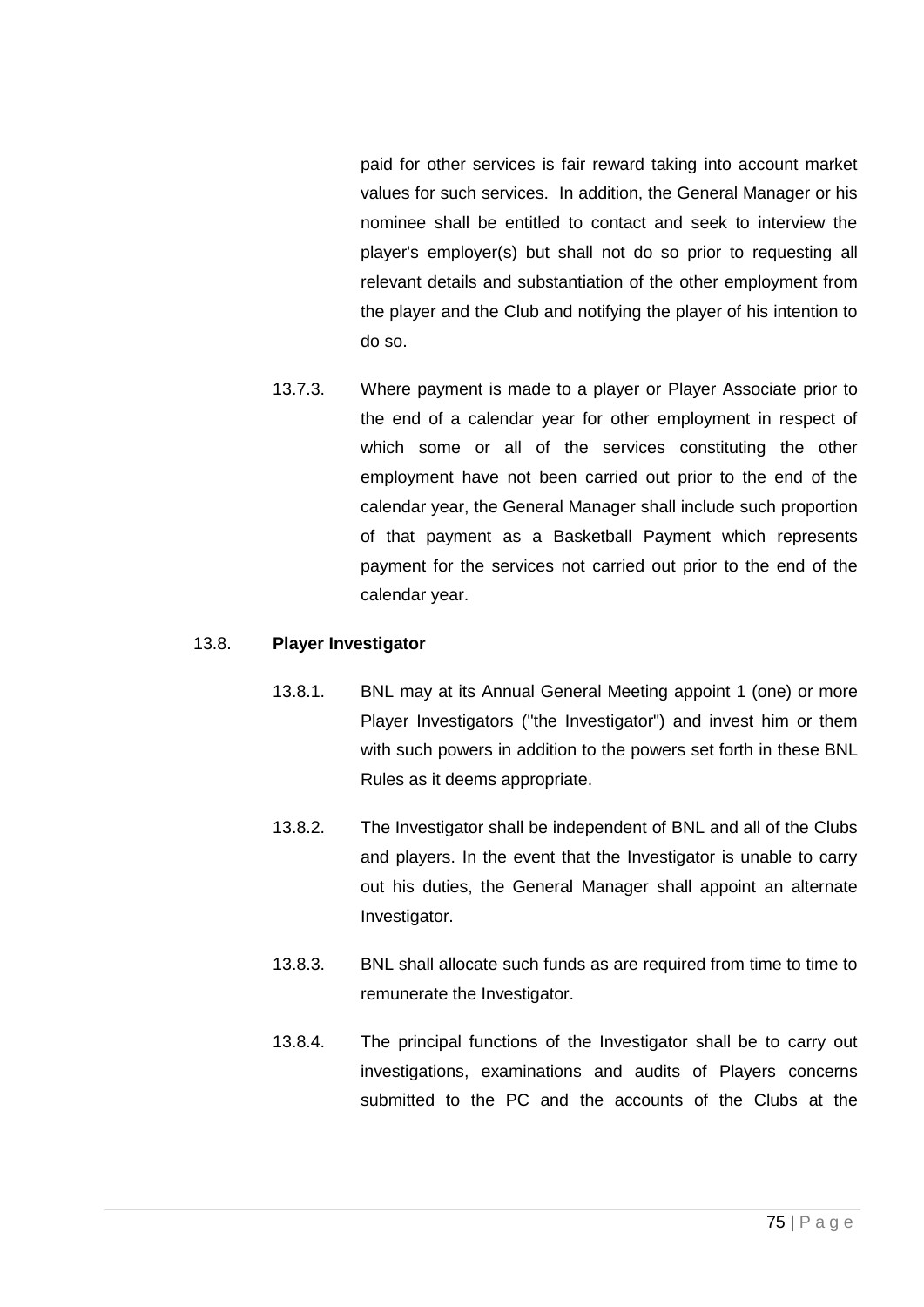direction of the General Manager and to report to him as to whether breaches of the Players Payments Limit Rules have occurred. In addition, the Investigator may perform such other functions of an investigative nature as he is directed to do by the General Manager.

- 13.8.5. Each Club, Club Affiliate, player and Player Associate and every director, officer and employee thereof shall upon request by the Investigator:
	- 13.8.5.1. co-operate with the Investigator in the course of any investigation under Rule [13.8.4;](#page-74-0)
	- 13.8.5.2. answer truthfully any question asked of him by the Investigator in the course of an investigation under Rule [13.8.4;](#page-74-0)
	- 13.8.5.3. provide to the Investigator any contract, receipt, invoice, account, cheque, book of account or other document in his or its possession or under its control which is in the opinion of the Investigator relevant to the investigation;
	- 13.8.5.4. where in these BNL Rules there is a requirement imposed on a Club to disclose documents or information which is in the possession of a Club Affiliate and not in the possession of the Club and the Club Affiliate refuses to disclose such document or information, the Management Committee where it is satisfied that the Club has made *bona fide* efforts to obtain the document or information from the Club Affiliate, shall excuse the Club from any penalty arising therefrom.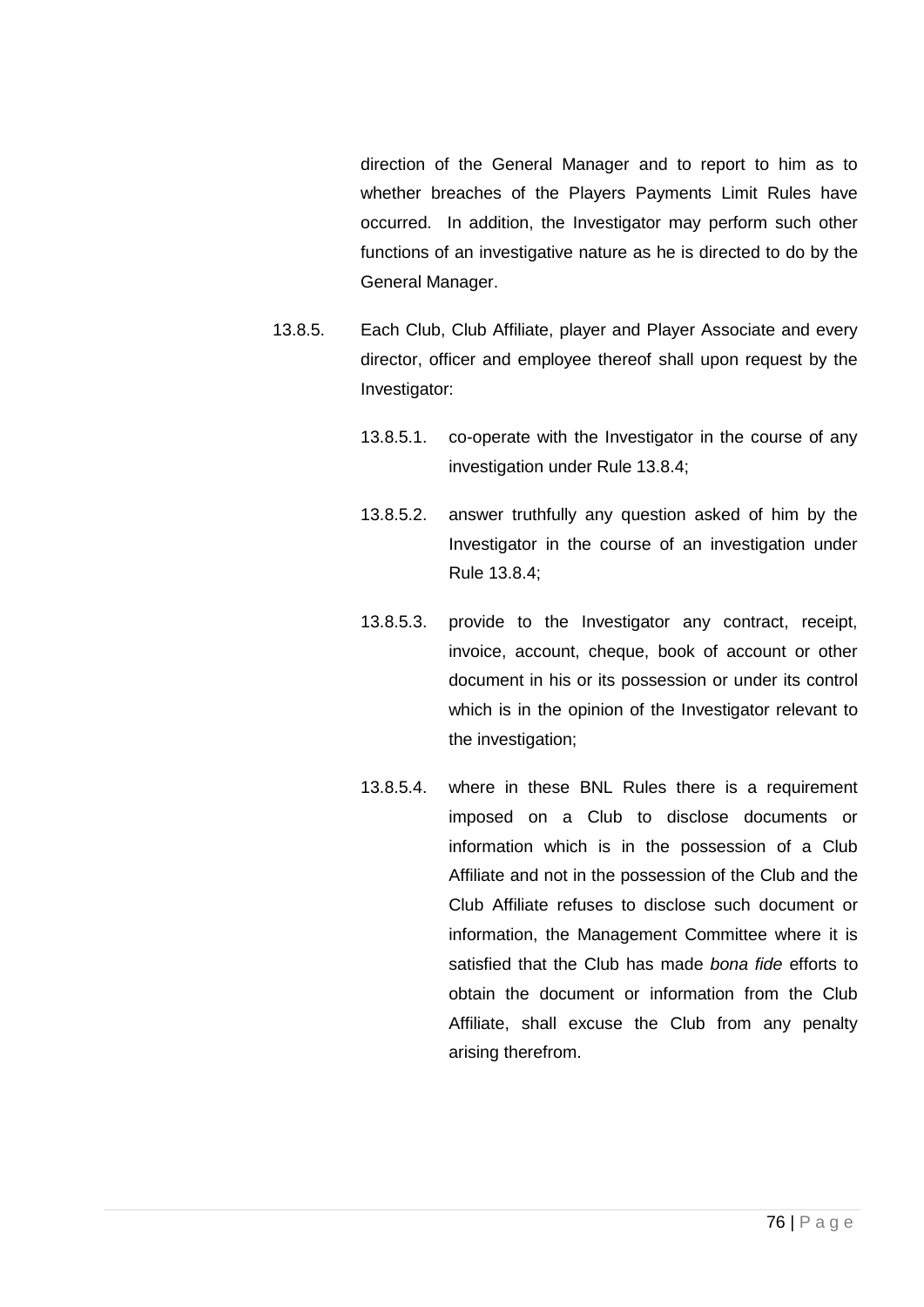13.8.5.5. Where the Investigator is of the opinion that there is a strong suspicion that there has been a breach of these BNL Rules, he shall with the prior written approval of the General Manager request that a player provide to him a true copy of the income tax returns and assessments which are relevant to the investigation and those documents shall be provided by the player.

## 13.8.5.6. **Penalty for Failure to Comply**

Suspension for a period not exceeding 4 (four) matches in a BNL Competition or a fine not exceeding an amount determined by BNL at the discretion of the General Manager.

## 13.9. **Player Payments List**

- 13.9.1. The General Manager shall prepare a form ("the Player Payment List") which has provision for the following player payments data and forward it to each Club no later than the 1st of December each year for the following year:
	- 13.9.1.1. list of contracted players;
	- 13.9.1.2. estimate of Basketball Payments to be paid to each player;
	- 13.9.1.3. the individual development schedule for the Club specifying the categories in which the players are to be appointed;
	- 13.9.1.4. estimates of payments to be made by the Club or Club Affiliates to players or Player Associates which are for other employment. A detailed summary of these payments are to be made by the Club.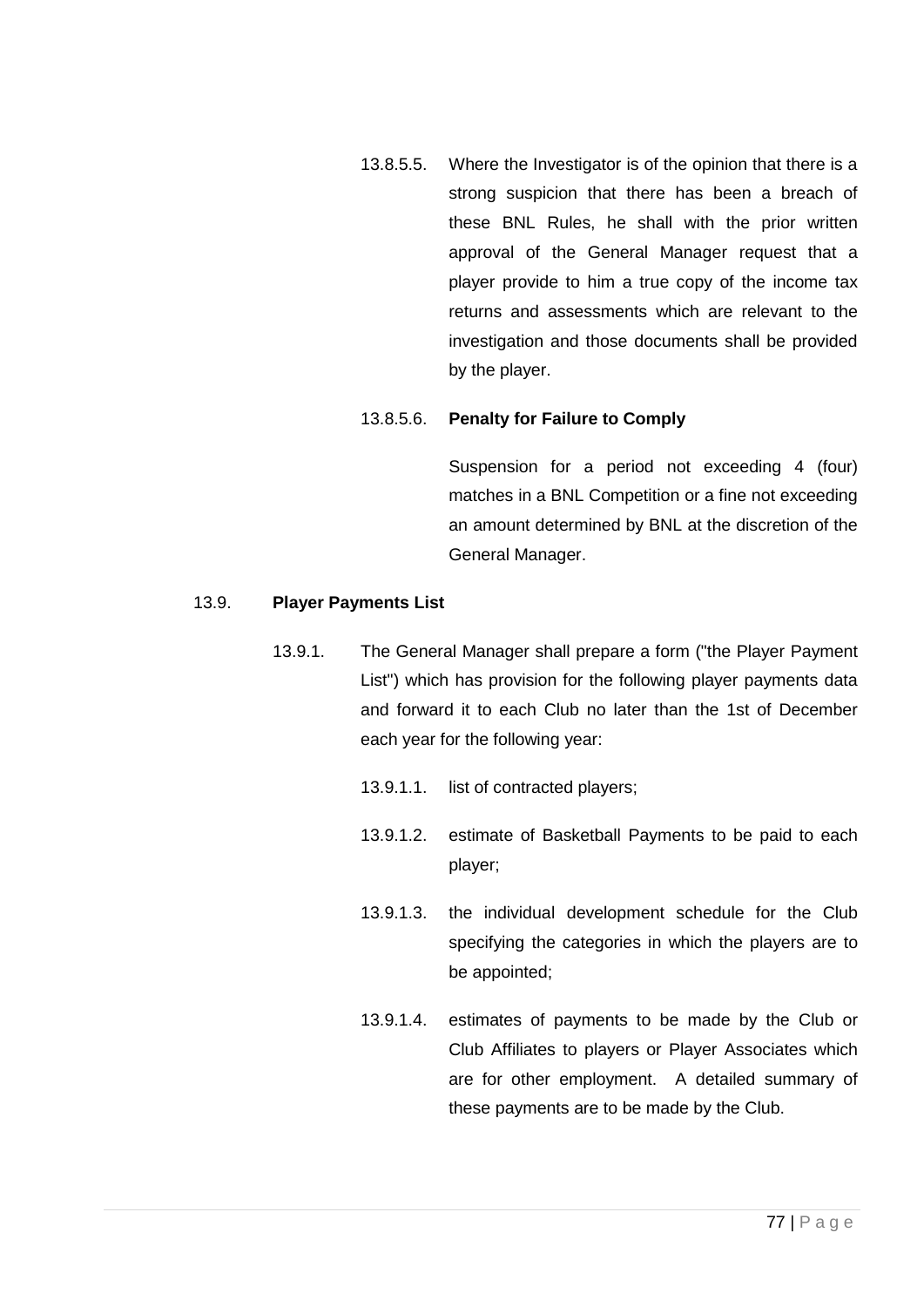- <span id="page-77-0"></span>13.9.2. Each Club shall submit:
	- 13.9.2.1. its Player Payments List; and
	- 13.9.2.2. true copies of all contracts referred to in the Player Payments List;

to BNL on or before a date determined by BNL each year. The penalty for failure to comply shall be a fine in the amount determined by BNL for each day on which the Player Payments List is not supplied.

<span id="page-77-1"></span>13.9.3. When a Club enters into a new contract, amends or cancels an existing contract or otherwise performs an act which has the effect of altering the accuracy of any entry on the Player Payments List, the Club shall notify BNL of such fact and lodge any new contract within 7 (seven) days of that fact occurring or the contract being signed.

> **Penalty for Failure to comply**: A fine determined by BNL for each day on which advice is overdue or contract not lodged.

- 13.9.4. The intention of Rule [13.9.2](#page-77-0) and Rule [13.9.3](#page-77-1) is that, at any time after the 1st of March in any year, BNL shall be in a position to assess the maximum amount of Basketball Payments and other employment which it is proposed that a Club will pay for that year.
- 13.9.5. The General Manager shall direct the Investigator to carry out a detailed audit of the accounts of no fewer than 3 (three) Clubs in each year and to report to him as to the accuracy of the Player Payments List. All Clubs shall be audited at least once every 4 (four) years.
- 13.9.6. The General Manager shall have the additional power to direct the Investigator to carry out a detailed investigation of any contract, arrangement or dealing between a Club or Club Affiliate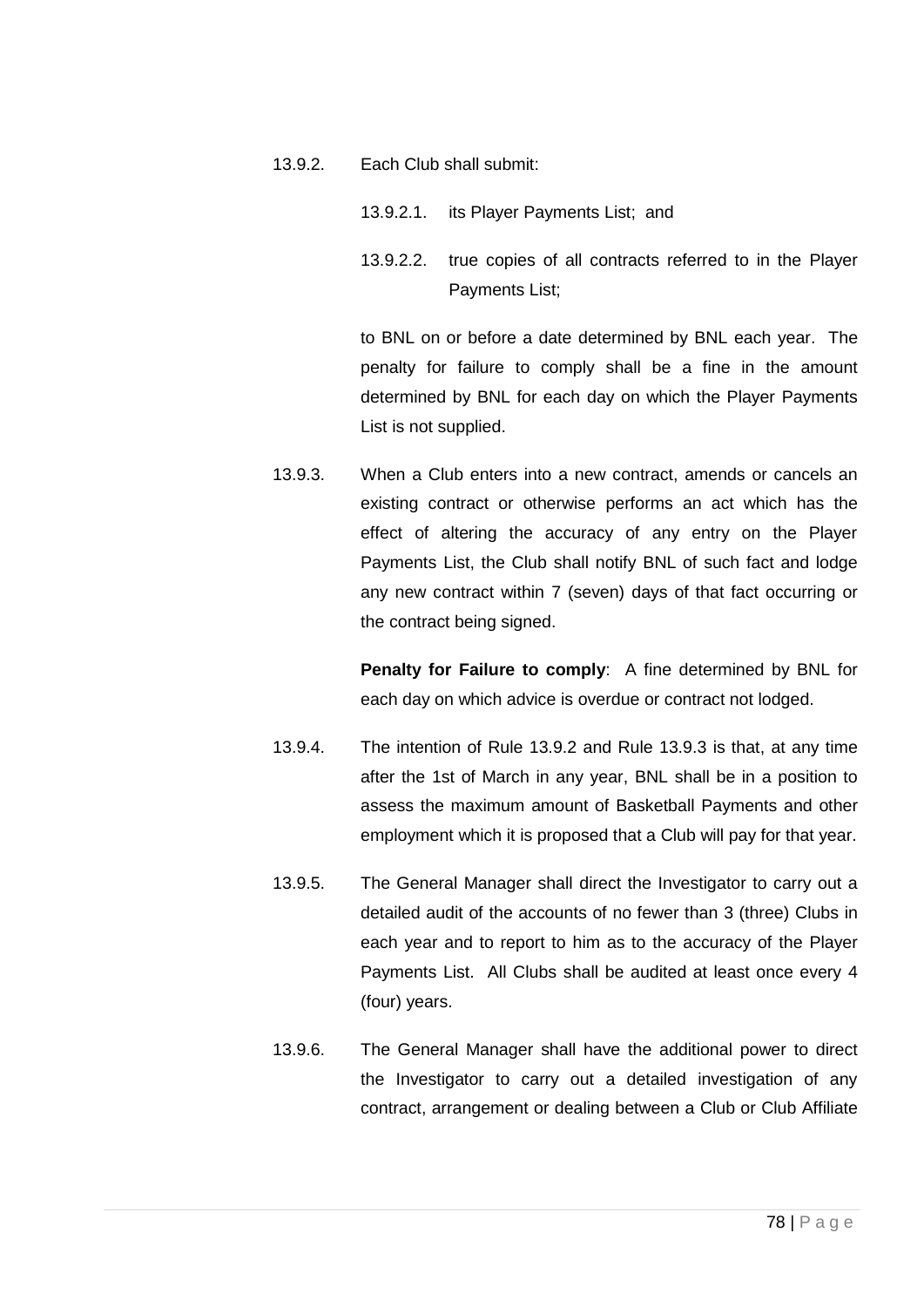and a player or Player Associate and to report to him as to his findings.

13.9.7. When each contract or amendment or cancellation thereof which is referred to in the Player Payments List is lodged it shall contain an endorsement signed by the principal executive officer of the Club and a statutory declaration made by the player to whom the contract relates containing these words:

> *"It is hereby acknowledged that this contract contains the whole of the terms relating to payment of \_\_\_\_\_\_\_\_\_\_\_\_\_\_\_\_\_ by Club \_\_\_\_\_\_\_\_\_\_\_\_\_\_\_\_\_\_\_\_ for the 20\_\_\_ season."*

13.9.8. No later than the 31st January each year, the principal executive officer of each Club shall swear and submit to BNL a statutory Declaration setting out full details of the Basketball Payments and payments for other employment known to him to be made by the Club or Club Affiliate to players or Player Associate made in the preceding year. Penalty for failure to comply: a fine as determined by BNL for each day on which the Statutory Declaration is overdue.

### <span id="page-78-1"></span>13.10. **Penalties for Breach**

13.10.1. Where after due investigation and enquiry the General Manager believes that a Club or Club Affiliate, a coach, a player or Player Associate has committed any breach of these BNL Rules or has been knowingly concerned in any breach, he shall make a charge to the Tribunal Officer setting out full details of the allegations.

# <span id="page-78-0"></span>13.10.2. **Penalty for Exceeding Player Payments Limit**

If a Club contravenes or fails to comply with the provisions of Rule [13.3.2](#page-58-0) of these BNL Rules, it shall within 28 (twenty eight) days of receipt of demand from the General Manager, pay to BNL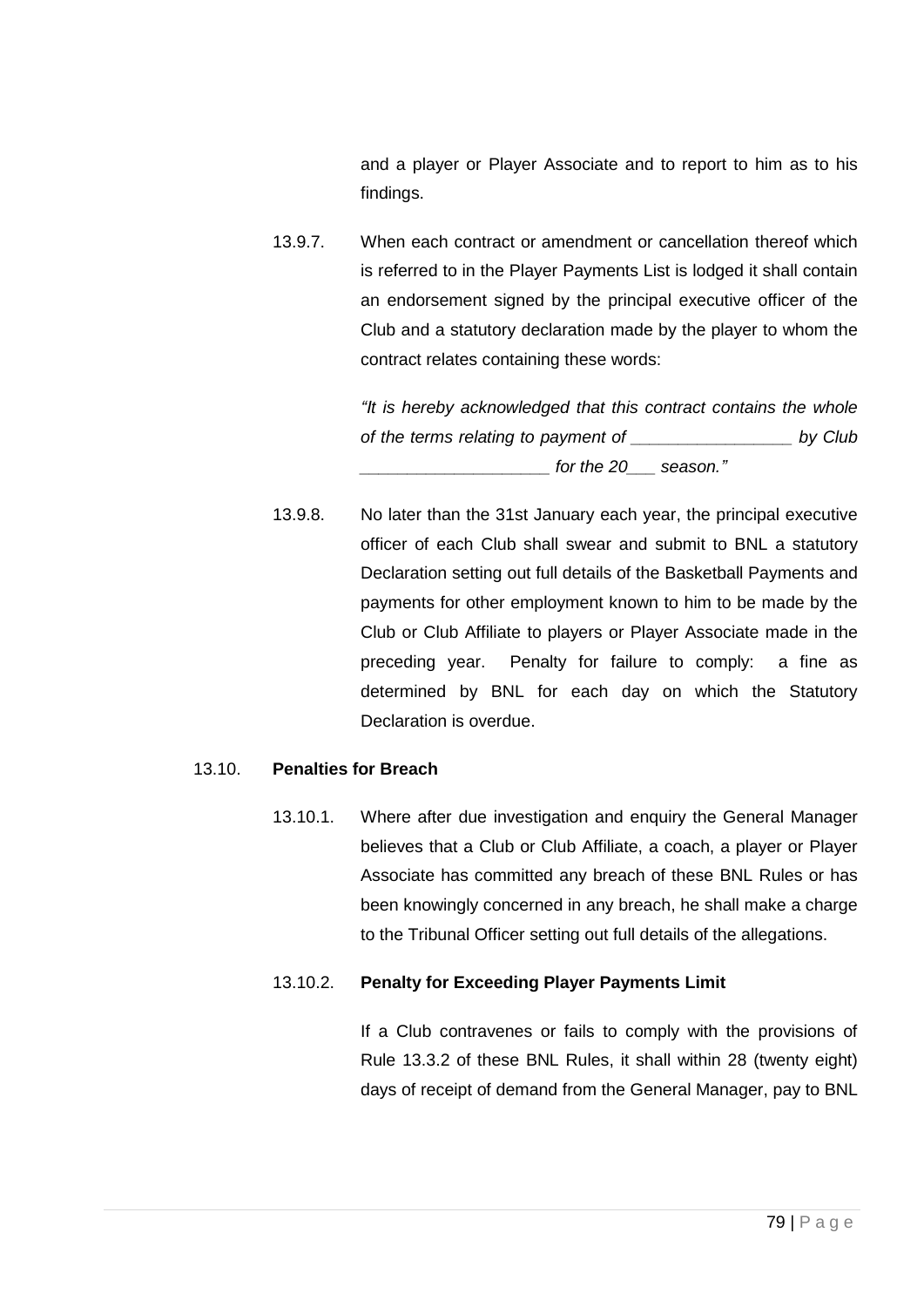the following liquidated sums: if the aggregate if the Basketball Payments paid, given or applied in that year exceeds the Player Payment Limit:

- 13.10.2.1. by 2.5% (two and a half percent) or less, no payment is imposed;
- 13.10.2.2. by more than 2.5% (two and a half percent) but less than 10% (ten percent), the entire amount of the excess;
- 13.10.2.3. by 10% (ten percent) or more, twice the entire amount of the excess.
- 13.10.3. Where a penalty has been assessed against a Club for exceeding the Player Payments Limit pursuant to Rule [13.10.2](#page-78-0) of these BNL Rules and the Tribunal Officer finds that the facts which have caused or contributed to the Club exceeding the Player Payments Limit also constitute a breach of Rule [13.10.1](#page-78-1) of these BNL Rules, the Tribunal Officer shall take into account the penalty imposed pursuant to Rule [13.10.2](#page-78-0) of these BNL Rules when imposing a penalty on a Club pursuant to Rule [13.10.1.](#page-78-1)
- 13.10.4. Where a Club is found to have exceeded the Player Payments Limit in addition to any penalty or fine imposed by these BNL Rules, the Tribunal Officer shall reduce the Player Payments Limit for that Club by 50% (fifty percent) of the amount by which the Player Payment Limit was exceeded in the year following the year in which it was established that the Club had exceeded the Player Payments Limit.

### 13.10.5. **Innocent Mistake**

Where the Tribunal Officer in consultation with the General Manager deems that a Club is in breach of Rule [13.3.2](#page-58-0) of these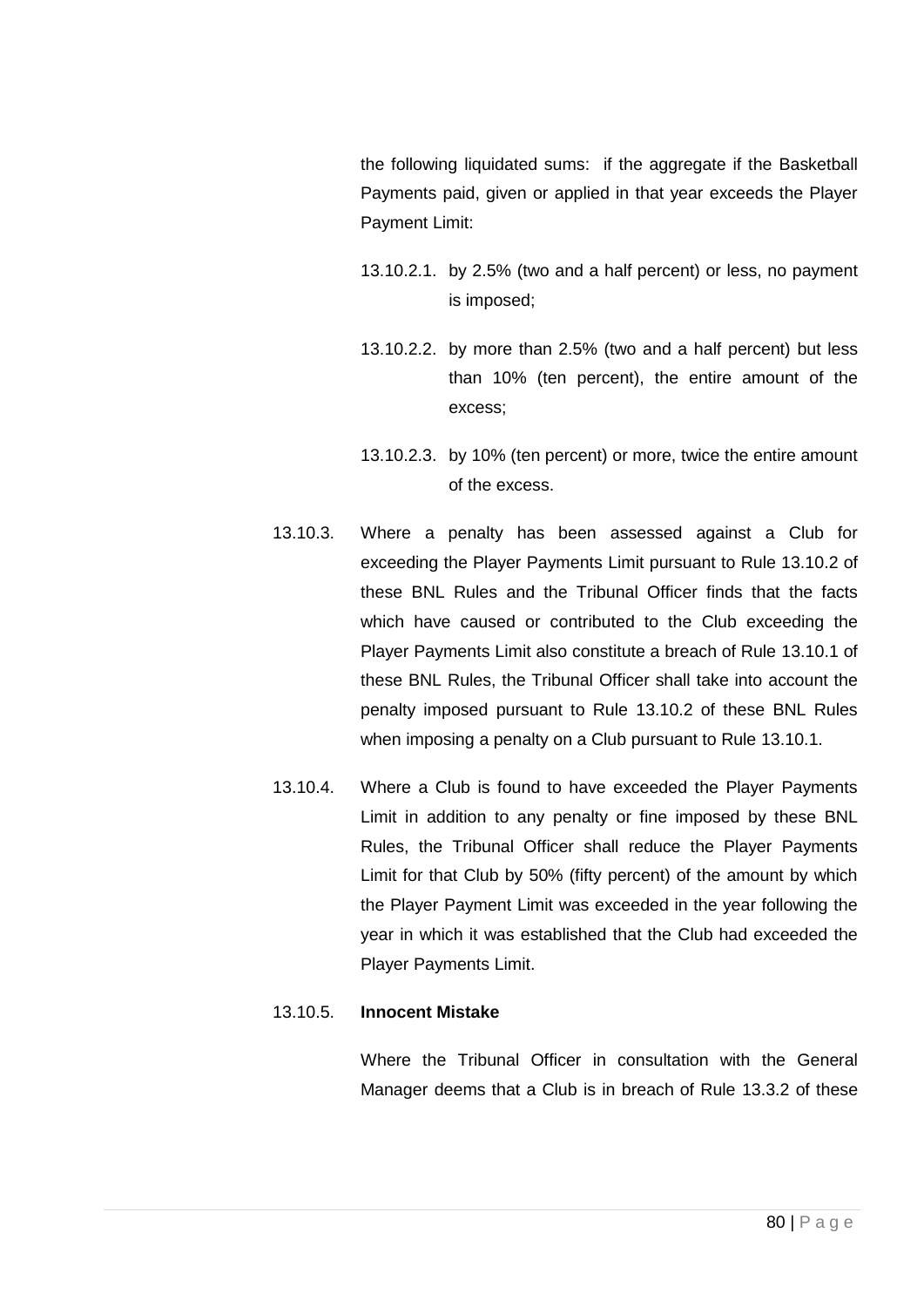BNL Rules or partly as a result of an innocent mistake made by an officer of the Club, he shall be empowered at his discretion to expunge such part of the Basketball Payments as reflect the error form the Clubs total Basketball Payments.

### 13.10.6. **Refusal of Registration**

Where the General Manager is of the opinion that a Club's Basketball Payments as disclosed in its Player Payments List exceed the Player Payments Limit, he shall at his discretion:

- 13.10.6.1. refuse to register a player seeking to transfer to that Club until that Club has amended its Player Payments List to such extent that registration of such player would not cause it to exceed the Player Payments Limit; and
- 13.10.6.2. deregister a player or players previously registered on the basis that the last player previously registered be deregistered until such time as the payments disclosed on the Player Payments List do not exceed the Player Payments Limit.

### 13.10.7. **Time for Payment**

13.10.7.1. Where a fine is imposed pursuant to these BNL Rules, and there is no time specified in these BNL Rules for payment of the fine, a reasonable period of time shall be specified. In the case of a fine imposed on a Club, any amount unpaid shall bear interest at the penalty interest rate from the due date and BNL shall be empowered to deduct the amount of the fine from monies due from BNL to the Club.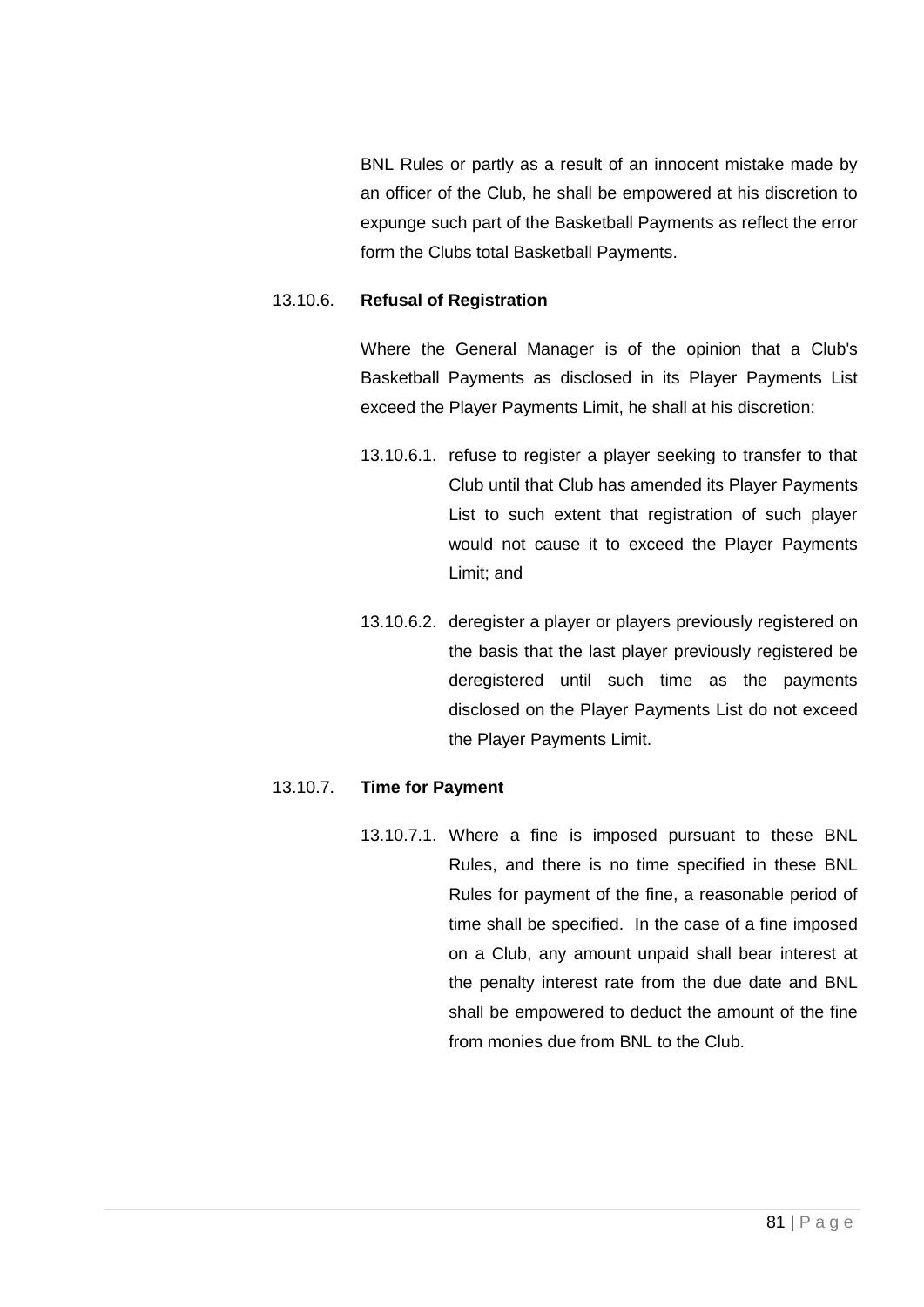- 13.10.7.2. In the case of a fine imposed on an individual, the General Manager shall have the power to ban or suspend the person for such time that a fine remains unpaid after the due date.
- 13.10.8. Fines paid pursuant to this Rule shall be distributed by BNL equally to the Clubs excluding the Club which paid the fine. The amount of fines so distributed shall be retained in BNL as interest free loans from each of the Clubs involved.

### <span id="page-81-0"></span>13.11. **Confidentiality and Disclosure**

13.11.1. Save as specified in this Rule [13.11,](#page-81-0) all information concerning the Player Payments Limit shall be and shall remain confidential. All correspondence from Clubs shall be marked:

> "*Confidential - Attention General Manager - Player Payments Limit".*

- 13.11.2. The following matters shall not be confidential and the General Manager is authorised to make them public by way of Press Release or otherwise after completion of the Appeal process provided for in Rule [13.12:](#page-82-0)
	- 13.11.2.1. The identity of the Clubs which have exceeded the Player Payments Limit and the amount of the excess and penalties imposed.
	- 13.11.2.2. The identity of any persons who have been fined and the amount of any fines pursuant to these BNL Rules.
	- 13.11.2.3. Subject to BNL's direction, the identity of any person suspended, banned or deregistered pursuant to these BNL Rules.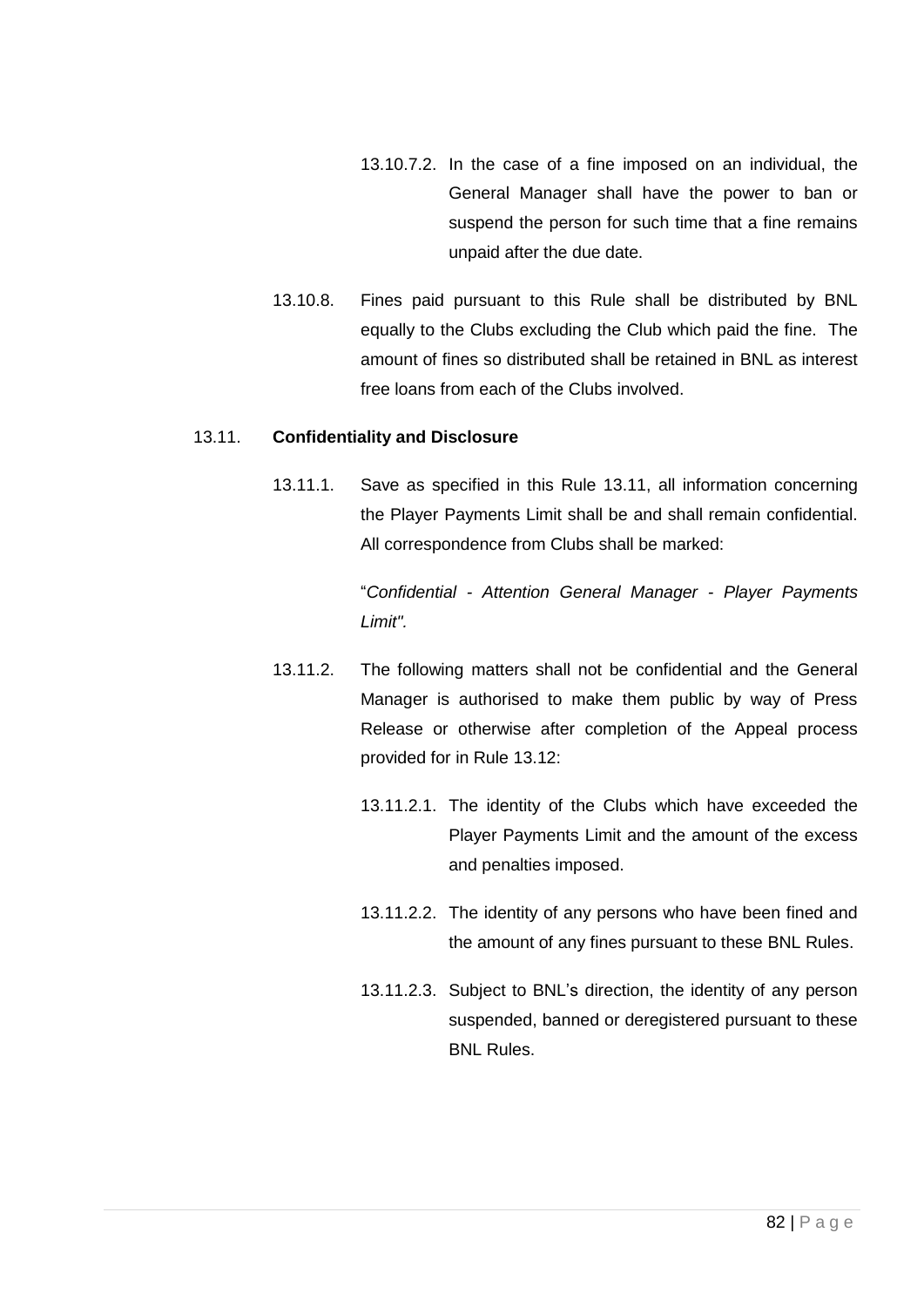- 13.11.3. The General Manager shall prepare each year and distribute to all Clubs at the same time that the Player Payments Limit is announced, an analysis of all contractual obligations to players for the current year. The analysis shall take the form of categorising Basketball Payments in amounts determined by BNL. In addition, an analysis shall be made of payments made by Clubs or Club Affiliates for other employment. The identity of the Clubs and players shall not be disclosed.
- 13.11.4. BNL's officers members shall sign confidentiality agreements pertaining to matters relating to these BNL Rules, if deemed necessary.

### <span id="page-82-0"></span>13.12. **Appeals**

- 13.12.1. There shall be a right of appeal to the Tribunal Officer against any assessment, ruling, fine or penalty imposed by the General Manager under these BNL Rules.
- 13.12.2. Notice of intention to appeal shall be served on the General Manager within 28 (twenty eight) days of notification of the assessment, ruling, fine or penalty. The notice of intention to appeal shall contain full details of the matters which form the basis of the appeal.
- 13.12.3. The General Manager shall arrange for the Tribunal Officer to hear appeals at a central venue and shall notify all interested parties of the date, time and place of the hearing which shall be heard within 21 (twenty one) days of receipt of notice of intention to appeal.
- 13.12.4. The General Manager shall be entitled to make a submission to the Tribunal Officer as to the manner in which assessments, rulings, fines or penalties were calculated or the basis for them.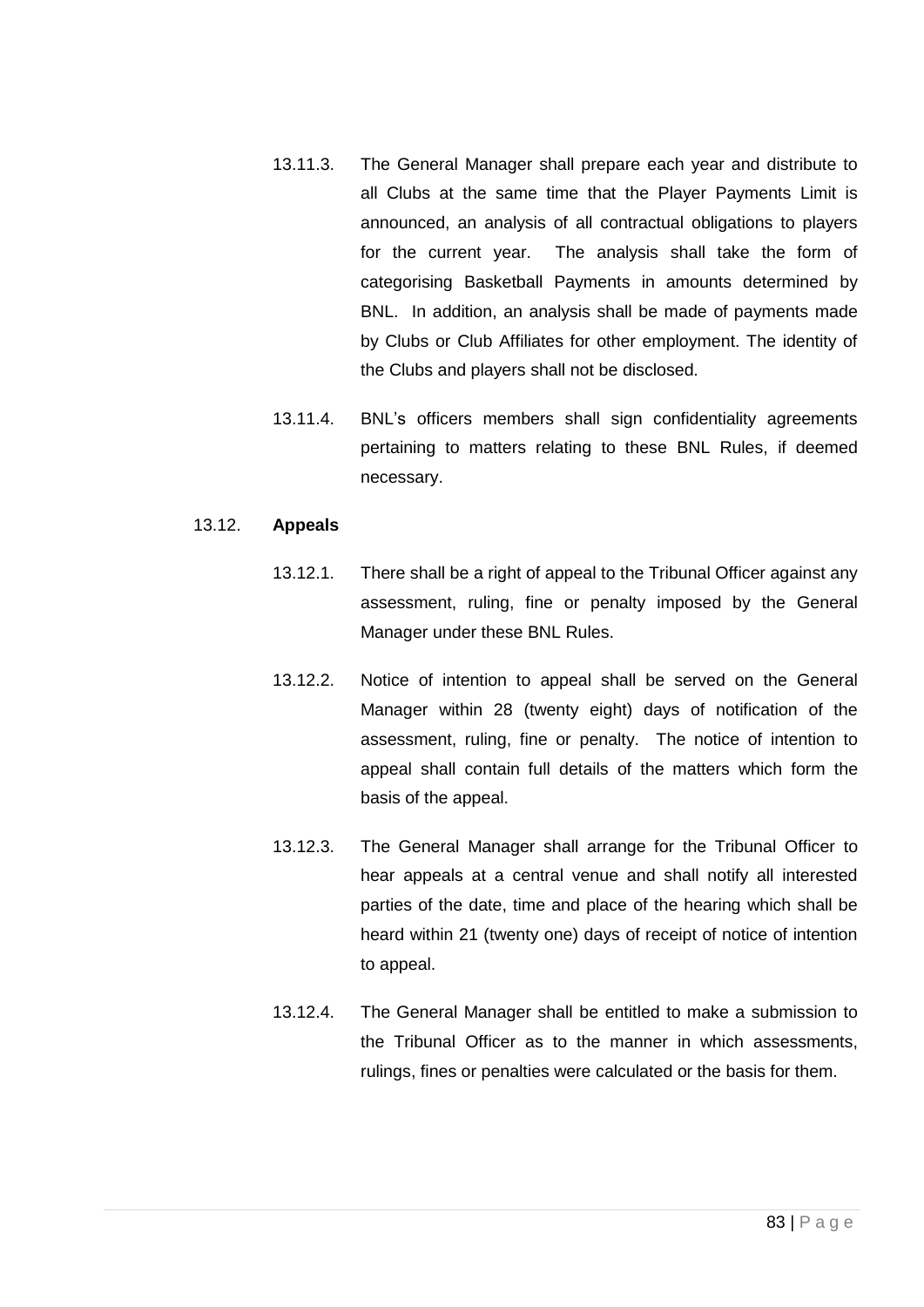- 13.12.5. The Tribunal Officer may confirm, reverse, modify, increase or decrease any act, decision, assessment, ruling, fine or penalty and may remedy any omission the subject of any appeal brought before it and make such orders and give such directions in the matter as it thinks fit. The decision of the Tribunal Officer in respect of any issue brought before it on appeal shall be final and binding on all parties.
- 13.12.6. In any such appeal/proceedings before the Tribunal Officer, the party appealing shall bear the onus of proving that assessments, rulings, penalties or fines should not have been imposed or were erroneous.
- 13.12.7. The Tribunal Officer shall in its absolute discretion have the power to direct that BNL pay the reasonable accommodation expenses, economy class airfares of and incidental to an appeal in the event that an appeal is successful.

### 13.13. **Players' Representative**

- 13.13.1. The Players shall be represented through the captain's forum which shall consist of the captain of each Club.
- 13.13.2. The captain's forum shall elect a Player's representative who shall table all concerns, complaints or any other issues the Players wish to raise before the PC.
- 13.13.3. The PC shall consider all such concerns, complaints and/or issues raised by the Player's Representative and, if necessary, make a finding or refer same to the Tribunal Officer or to BNL for consideration and/or decision.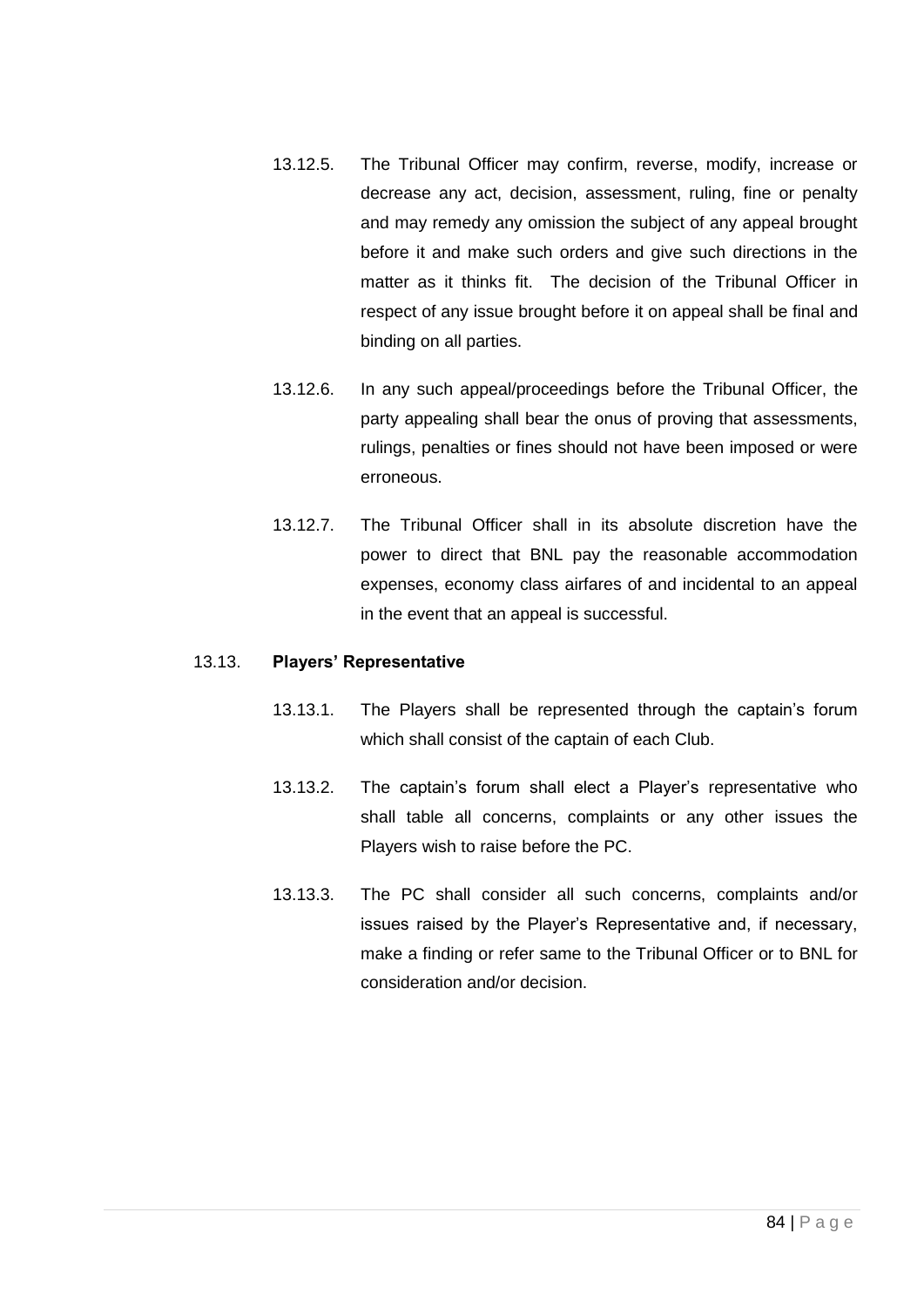# 14. BNL ALL-STAR GAMES

14.1. BNL shall promote and hold All-Star games annually, before, during or at the end of the BNL Season. These dates, breakdown of teams and the venues shall be decided annually by BNL.

## 15. BNL LEAGUE FINALS

## 15.1. **Ownership**

15.1.1.1. The BNL League Finals shall be the property of BNL.

## 15.2. **Dates and Venues**

- 15.2.1. BNL shall determine the date and format for the BNL League Finals.
- 15.2.2. The availability of all venues is to be finalised by a date determined by BNL each year.

### 15.3. **Eligibility**

No restricted player may play in the Finals without having played in at least 80% (eighty percent) of the regular BNL Season league games in that BNL Season.

### 15.4. **Ticketing**

- 15.4.1. BNL shall have the right to set ticket prices.
- 15.4.2. BNL, during the Finals, shall set aside a number of tickets for supporters of the Clubs though the administrative office of BNL. The number of tickets shall be determined by BNL based on a percentage of the venue seating capacity. BNL shall also fix the notification deadline for purchase of visitor tickets.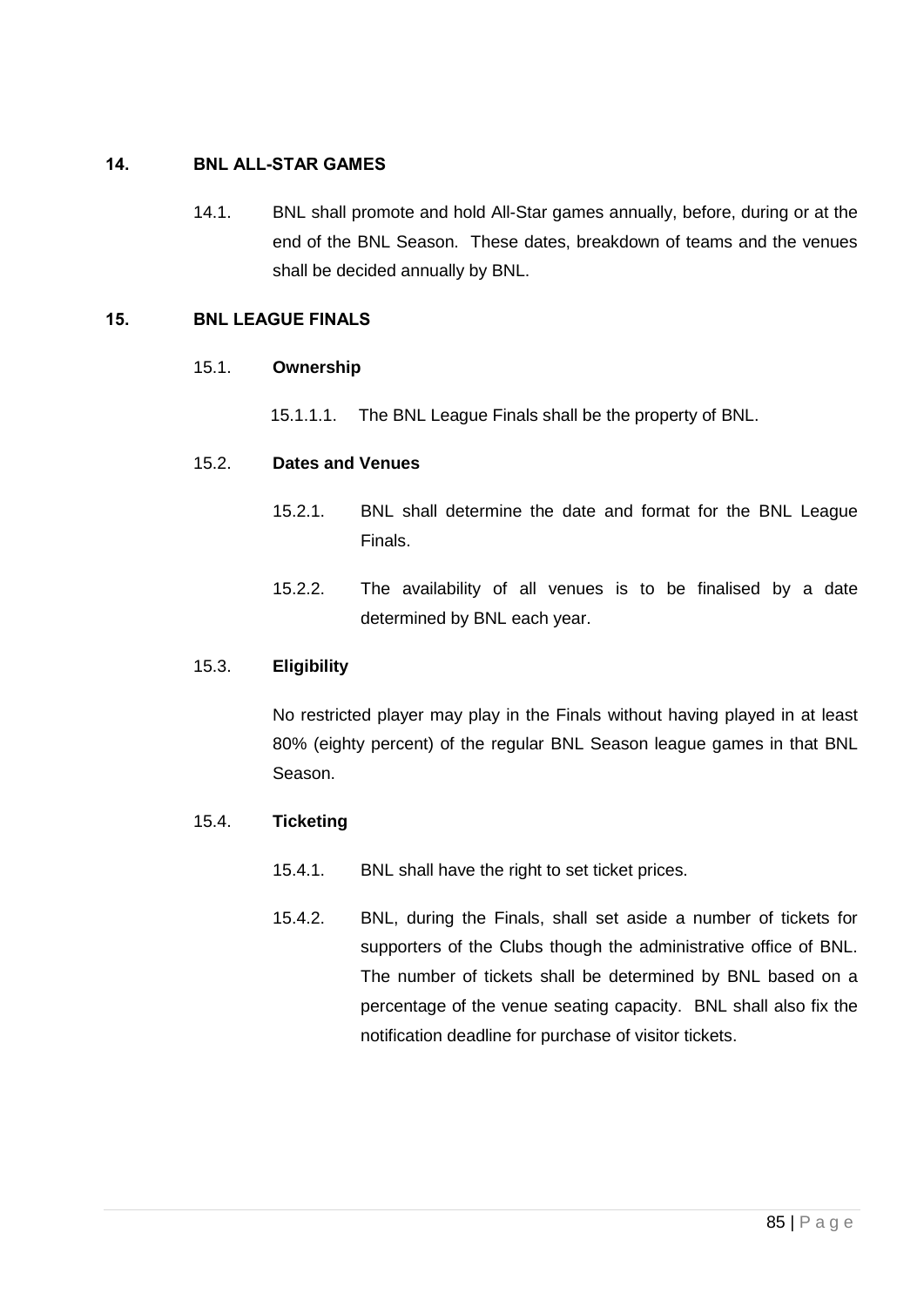- 15.4.3. BNL will reserve 30 (thirty) good seats for each game at no charge for BNL to be used for BNL on behalf of Directors, officers and sponsors.
- 15.4.4. BNL will be given first option to purchase at cost price up to 2 (two) boxes (if available) for each game of the Finals or the equivalent number of seats that would exist in 2 (two) boxes.

### 15.5. **Signage and Sponsorship**

- 15.5.1. BNL reserves the right to sell sponsorship of the Finals and offer such signage and other benefits as determined by BNL.
- 15.5.2. All BNL sponsors acknowledged during the regular BNL Season will continue under the same conditions during the Finals.

### 15.6. **Finance**

- 15.6.1. BNL shall pay all airfares involved in the Finals for a travelling party of 15 (fifteen) people per Club.
- 15.6.2. BNL shall be responsible for all accommodation and ground travel costs.
- 15.6.3. Prize money for the finalists will be determined by BNL.

### 15.7. **Awards Ceremony**

The awards ceremony at the conclusion of the Grand Final will be planned and conducted by BNL.

### 16. MERCHANDISING

16.1. **Royalties**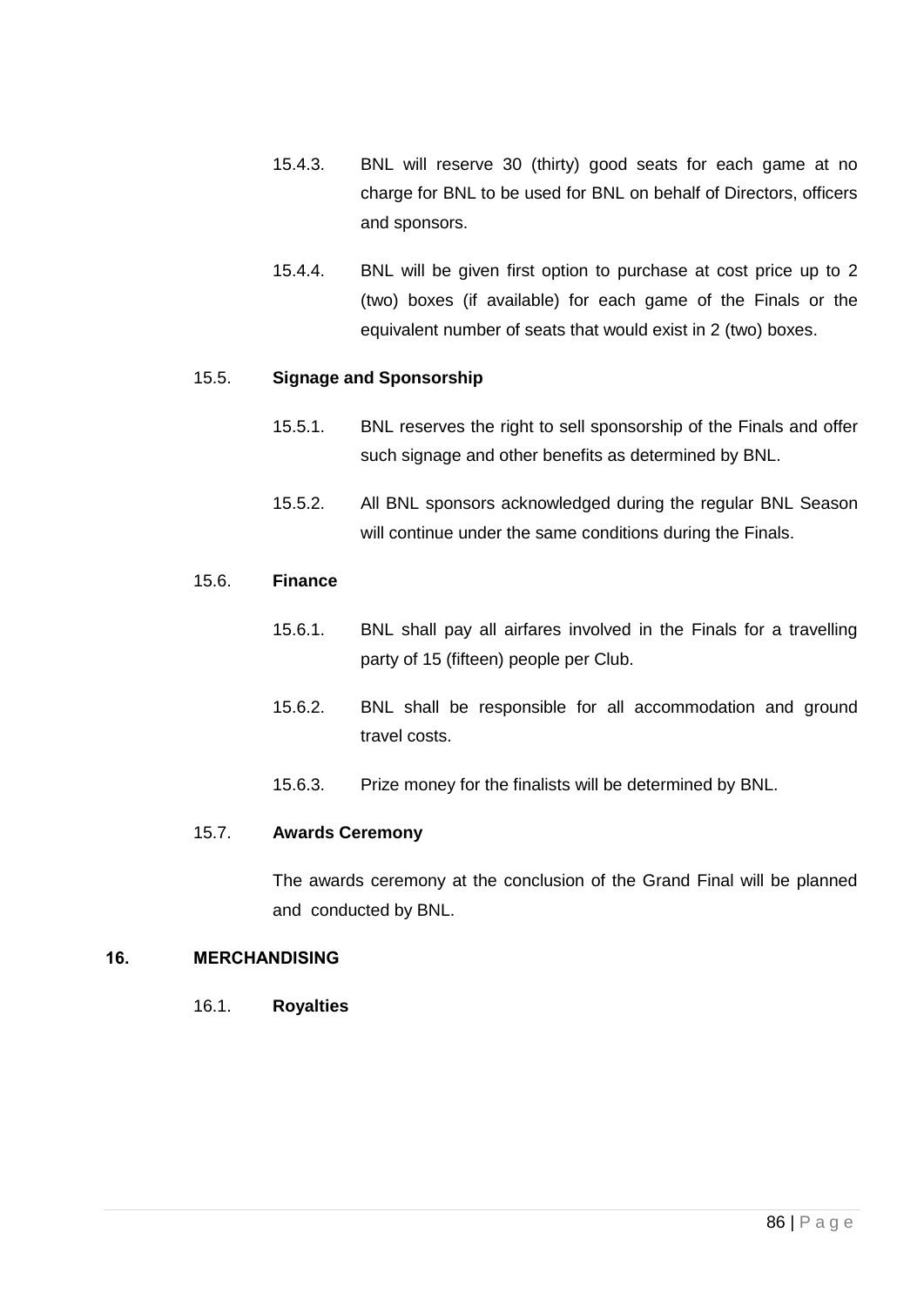BNL has a policy of National merchandising involving all Clubs and BNL itself. Division of Royalties received by BNL shall be divided on a basis determined by BNL in its sole and absolute discretion.

### 16.2. **Team Names and Logos**

- 16.2.1. Club names, logos and other intellectual property shall be and shall remain the property of BNL unless the contrary is determined by BNL in writing.
- 16.2.2. Clubs may not enter into any merchandising agreement without the prior consent of BNL.

#### 16.3. **Change of Club Name Logo or Colours**

- 16.3.1. Any change proposed to a Club name, logo or colours must be notified to BNL office at least 12 (twelve) months prior to the commencement of the BNL Season in which it is proposed that the change will take place.
- 16.3.2. For this purpose, the 31st March is to be taken as the BNL Season commencement.

#### 16.4. **Club Responsibilities**

Clubs are:

- 16.4.1. Not to enter into merchandising agreements from 1 March 2015.
- 16.4.2. Not allowed to identify manufacturers for their own Clubs product and, through BNL, license them to produce said product.
- 16.4.3. To report all instances of unlicensed product seen in their region to BNL.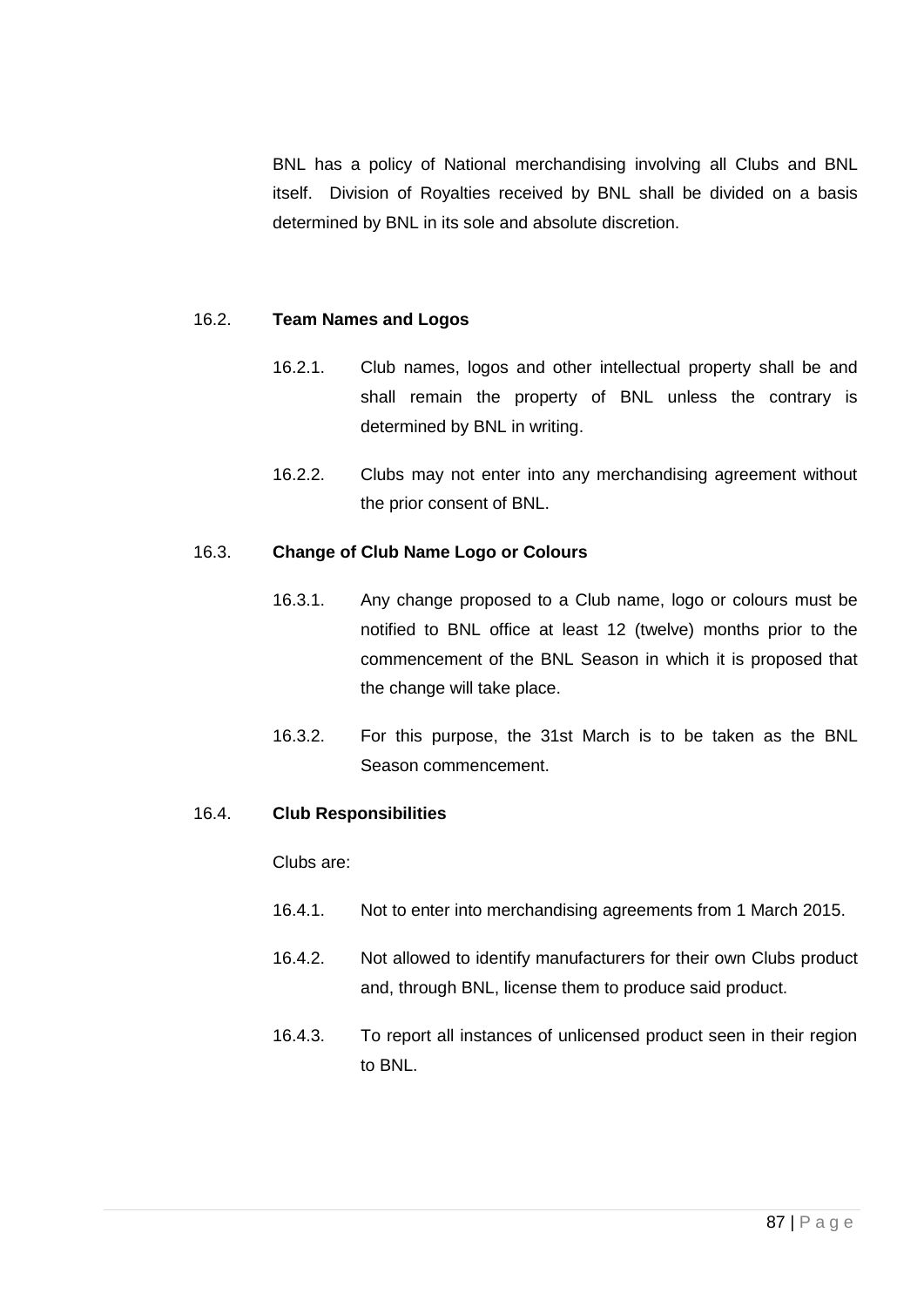16.4.4. Follow the approval system set down in Rule [16.5](#page-87-0) of these BNL Rules.

### <span id="page-87-0"></span>16.5. **Product Approval**

- 16.5.1. BNL shall not grant a licensee permission to produce a Club product without first receiving approval from the Club as described in Rule [16.5.2](#page-87-1) of these BNL Rules.
- <span id="page-87-1"></span>16.5.2. The Clubs shall receive by telefax or email a copy of all artwork of the Club product for concept approval. The Clubs shall have 1 (one) working day to reject the artwork or seek further clarification. If no comments are received or extensions sought, then the product shall be deemed approved.
- 16.5.3. BNL and its agent (if appropriate) shall approve all concept designs and product samples. Approval forms shall be kept on file at all times.
- 16.5.4. Clubs shall be advised of all Club products which have been sold at wholesale and be given a sample (where practicable) of all merchandise that bears their logo and/or name and is for sale in the retail market.

### 17. BNL AWARDS

### 17.1. **All-Star Team and Major Awards**

- 17.1.1. At the end of each BNL Season BNL shall name the following awards:
	- 17.1.1.1. BNL All-Star team;
	- 17.1.1.2. BNL Rookie of the year;
	- 17.1.1.3. BNL coach of the year.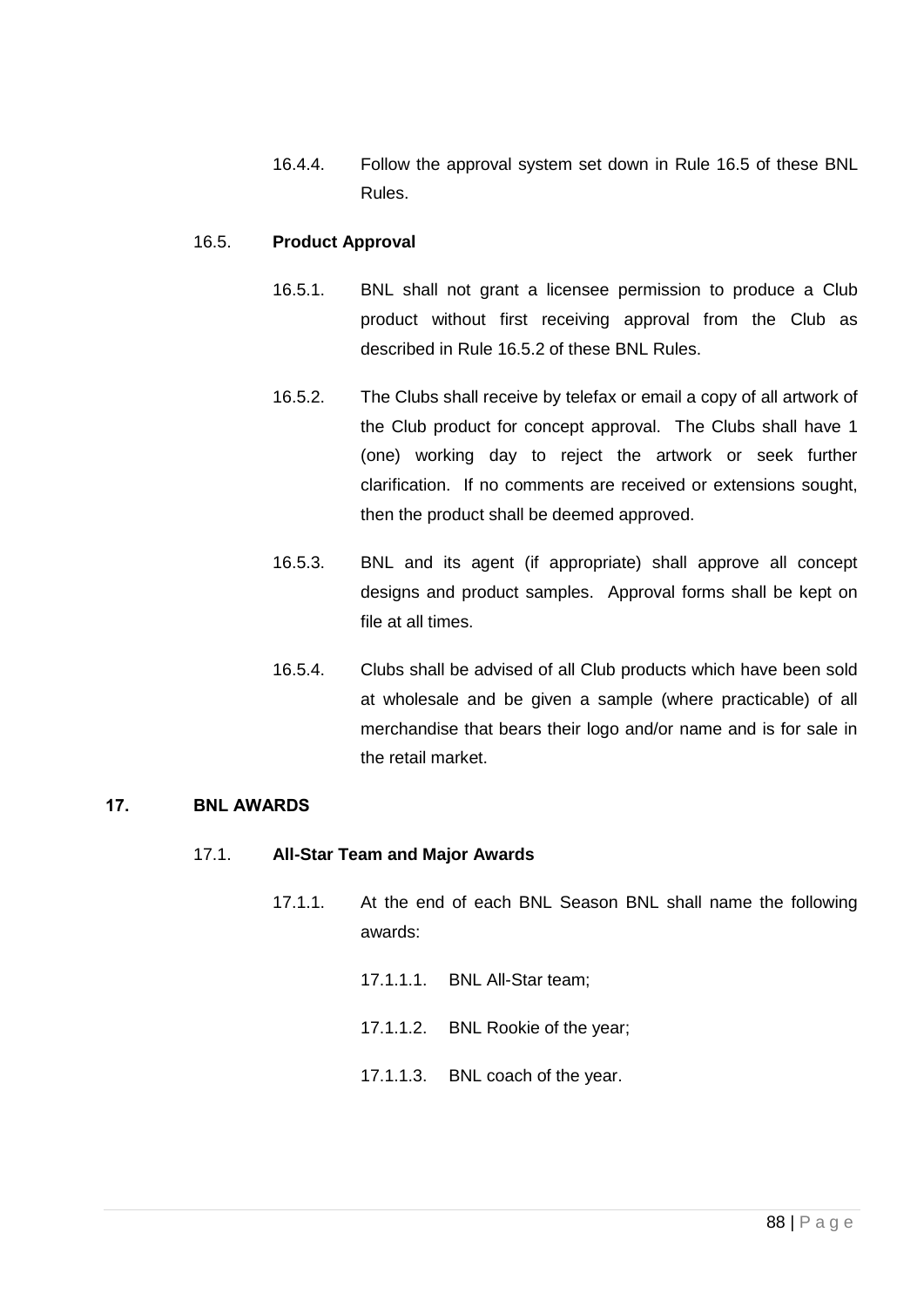These awards shall be selected by vote of each Club coach and player captain (or player representative). Voters shall not be entitled to vote for members of their own Club.

- 17.2. Referees-of-the-year shall be named at the conclusion of the BNL Season, being 2 (two) referees selected by the BNL Technical Director and the supervisors.
- 17.3. BNL shall recognise annually the statistical category winners.
- 17.4. BNL shall announce annually Media Awards for press, radio and television. An independent panel of 3 (three) (from 3 (three) different regions) will be convened by the General Manager to judge the awards.
- 17.5. BNL shall annually name a Most Valuable Player ("MVP") by an aggregate voting system of the coaches recorded after every game in all BNL Competitions.

### 18. OTHER COMPETITIONS

- 18.1. BNL may promote and hold competitions other than the league directed by BNL from time to time.
- 18.2. The competitions may be for youth teams, individuals, pairs or players, trio of players. Clubs, development teams, or All-Star teams.

# 19. EXPANSION TEAM

19.1. From the date that the BNL agrees to accept a Club's application to join BNL (whether conditional or not), the successful applicant shall be bound to the BNL Rules.

### 20. IN-BOUND AND OUT-BOUND TOURS

20.1. BNL shall act as a co-ordinator of in-bound tours playing Clubs, not as a promoter except where such tours feature games involving the BNL All-Star or development selection teams.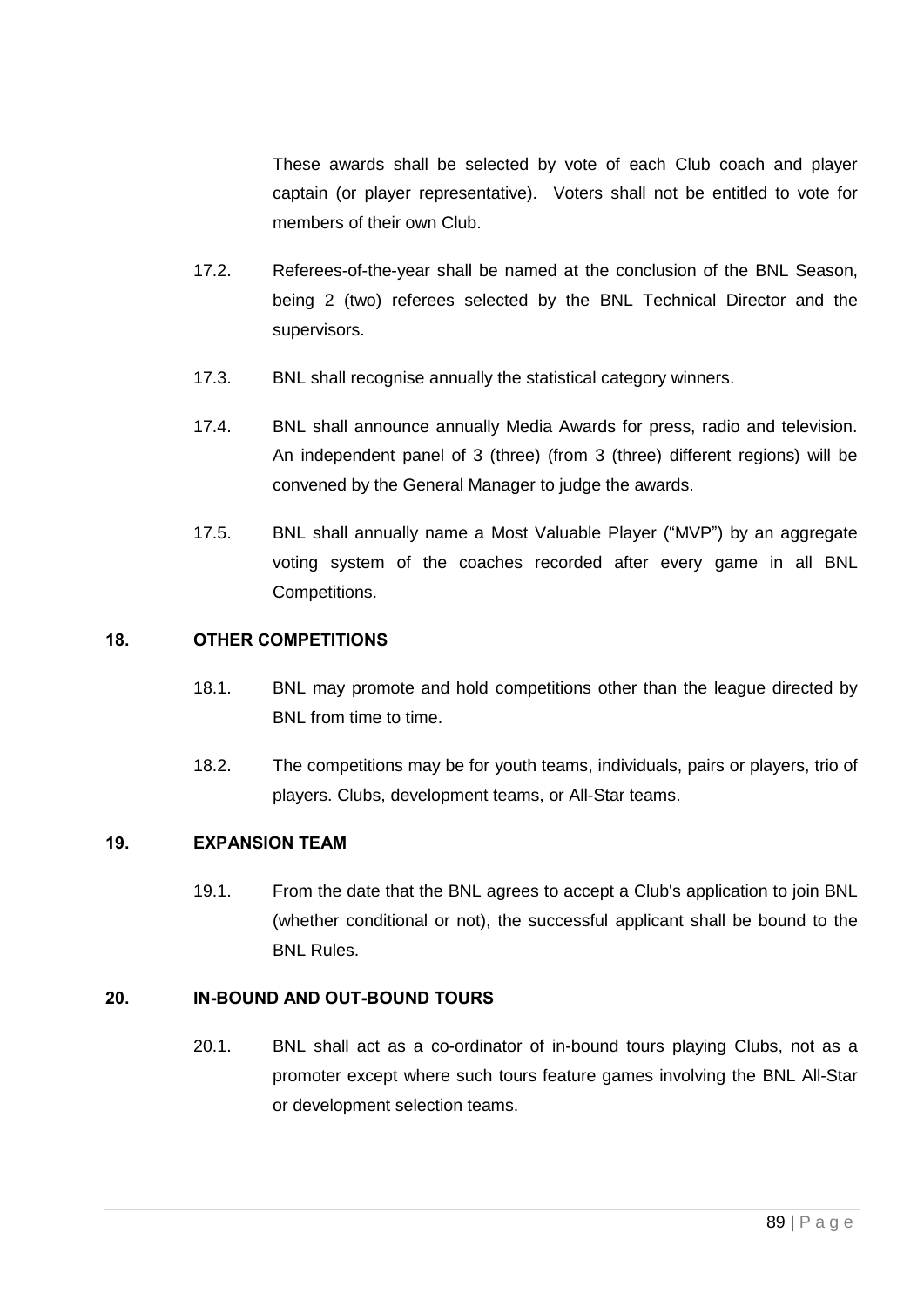- 20.2. Clubs wishing to play against an in-bound tour team or to promote such a game will first obtain the consent of the BNL.
- 20.3. Clubs wishing to play outside South Africa or to promote such a game, will first obtain the consent of the BNL Mangement.
- 20.4. Permission from Basketball SA must be first had and obtained in order to negotiate any inbound and/or outbound tours.

## 21. BNL TECHNICAL DIRECTOR

- 21.1. BNL shall appoint a BNL Technical Director.
- 21.2. The duties of the BNL Technical Director shall be:
	- 21.2.1. to select BNL referee supervisors/observers;
	- 21.2.2. in consultation with the BNL referee supervisors, to select the BNL referee panel and determine their pay rankings which may alter from time to time on the basis of performance. The BNL Technical Director shall schedule game appointments (budgeting with the BNL financial controller for inter-regional travel);
	- 21.2.3. to co-ordinate referee performance feedback systems;
	- 21.2.4. to liaise with BNL coaches on a regular basis regarding referee performances;
	- 21.2.5. to investigate and report on complaints/reports as directed by the General Manager;
	- 21.2.6. to make recommendations to the General Manager on facility improvements necessary for the smooth operation of games;
	- 21.2.7. to issue instructions as to the requirements for game videos and to view videos personally in order to respond to BNL coaches complaints;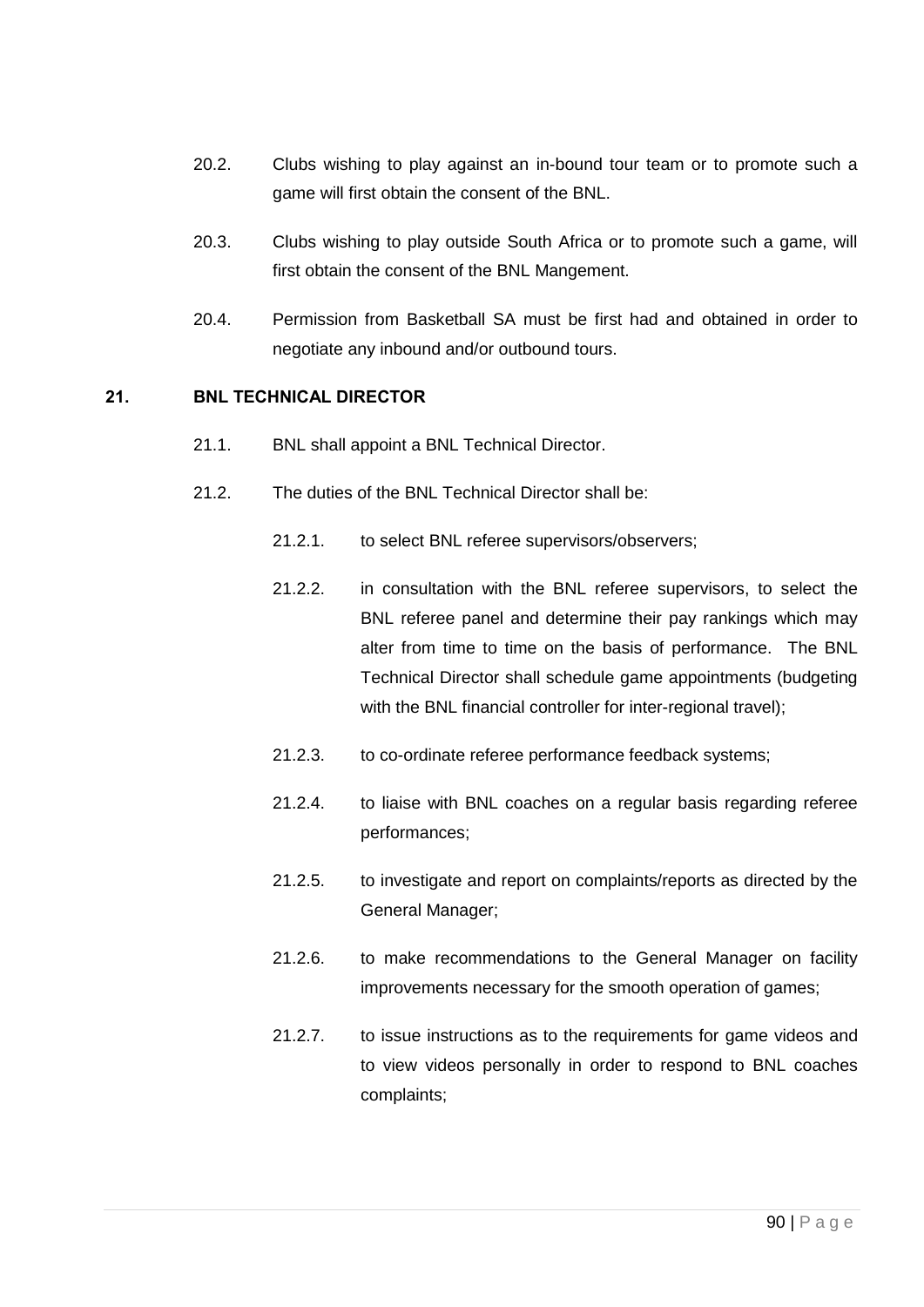- 21.2.8. to issue regular memo/feedback to referees and supervisors on performance, trends and upgrading standards;
- 21.2.9. to attend meetings and games as required;
- 21.2.10. to liaise with Basketball SA's Technical Director and FIBA's Technical Committee.

## 22. CODE OF CONDUCT

- 22.1. The BNL league competition, as the elite mens' basketball league competition in South Africa enjoys a privileged status and high profile and with that goes the responsibility of setting the standard by which the sport is judged.
- 22.2. As such, players, coaches and Club administrators who share in the status and high profile of BNL have a responsibility to conduct themselves, both on and off the court, in a manner which will not diminish the high regard in which BNL is held by the public.
- 22.3. To this end, the following ethical standards will be adhered to by all those associated with BNL:
	- 22.3.1. violence has no part in the sport of basketball and will at all times remain unacceptable;
	- 22.3.2. the use of illicit drugs or drugs to enhance performance are prohibited;
	- 22.3.3. gambling on the outcome of games played in any BNL Competition by players, referees and coaches has dangerous implications for the sport and is prohibited;
	- 22.3.4. public comment which is prejudicial to the best interests of the sport and BNL is not condoned;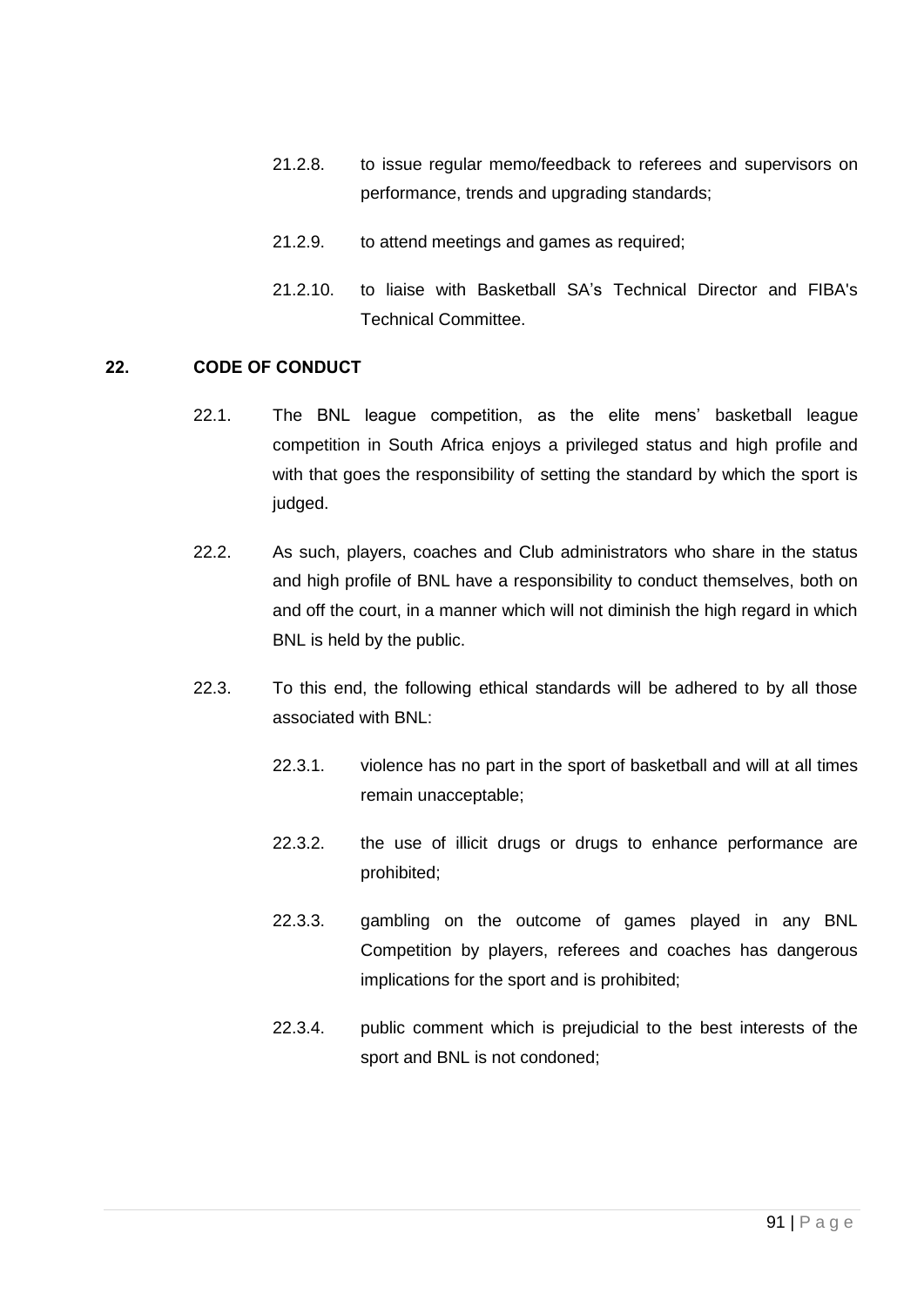22.3.5. standards of public conduct both on and off the court should not be offensive to the general sensibility of the average South African family.

## 23. FINANCIAL AND OPERATIONAL INFORMATION

- 23.1. All Clubs are to supply to BNL office by 31 March of each year, financial and operational information for the year immediately preceding, in a formal and scope as approved from time to time by the BNL.
- 23.2. All Clubs are to supply to BNL office by 28 February each year, budgeted operating statement and monthly cash flow analysis for the then current calendar year.

# 24. DELEGATION OF AUTHORITY

24.1. BNL shall be entitled to delegate any powers, authority or obligation it may have in accordance with these BNL Rules to any individual, committee or entity it may, in its sole and absolute discretion, determine.

### 25. DEFINITIONS

- 25.1. In these Rules, the following expressions shall, unless otherwise stated or inconsistent with the context in which they appear bear the following meanings:
	- 25.1.1. "Basketball SA" means Basketball South Africa, the governing body for basketball in South Africa and its successors in title;
	- 25.1.2. "BNL Competitions" means any and all basketball competitions as determined by BNL;
	- 25.1.3. "BNL" means Basketball National League (Pty) Limited, a company duly registered and incorporated under the company laws of the Republic of South Africa with registration no. 2011/005366/07;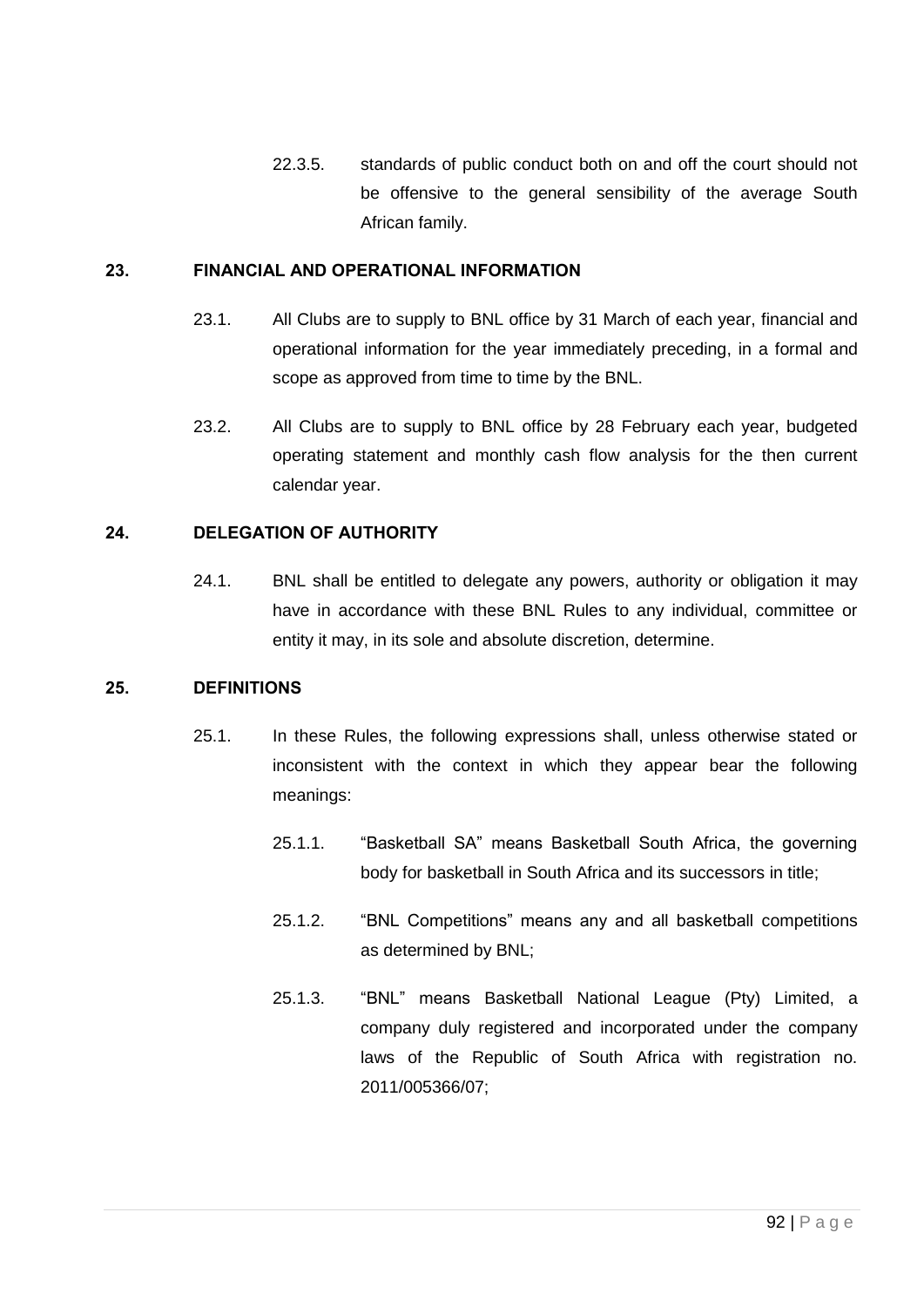- 25.1.4. "BNL Rules" and/or "Rule" means these BNL Rules and Regulations as amended from time to time;
- 25.1.5. "BNL Season" means the period determined in each year by BNL Management as the time during which the BNL Competitions will be conducted in that year;
- 25.1.6. "Business Day" means any day other than a Saturday, Sunday or a day on which banking institutions in the Republic of South Africa are customarily closed;
- 25.1.7. "Club" means any entity that, from time to time, is entitled to participate in the BNL Season;
- 25.1.8. "FIBA" means Federation Internationale de Basketball Amateur;
- 25.1.9. "Franchise" means written authority granted to a Club to participate in the BNL Competitions or any of them;
- 25.1.10. "General Manager" means the General Manager of BNL;
- 25.1.11. "Province" means the geographical boundaries as described in the Constitution of the Republic of South Africa;
- 25.1.12. "Player Payment Limit" means the maximum amount payable to players by any Club as determined by the Management Committee;
- 25.1.13. "Rules" means these BNL Rules and Regulations.
- 25.2. The headings to the clauses of these Rules are for reference only and shall not affect the interpretation of the Rules.
- 25.3. In these Rules unless the context clearly indicates the contrary, any reference to: